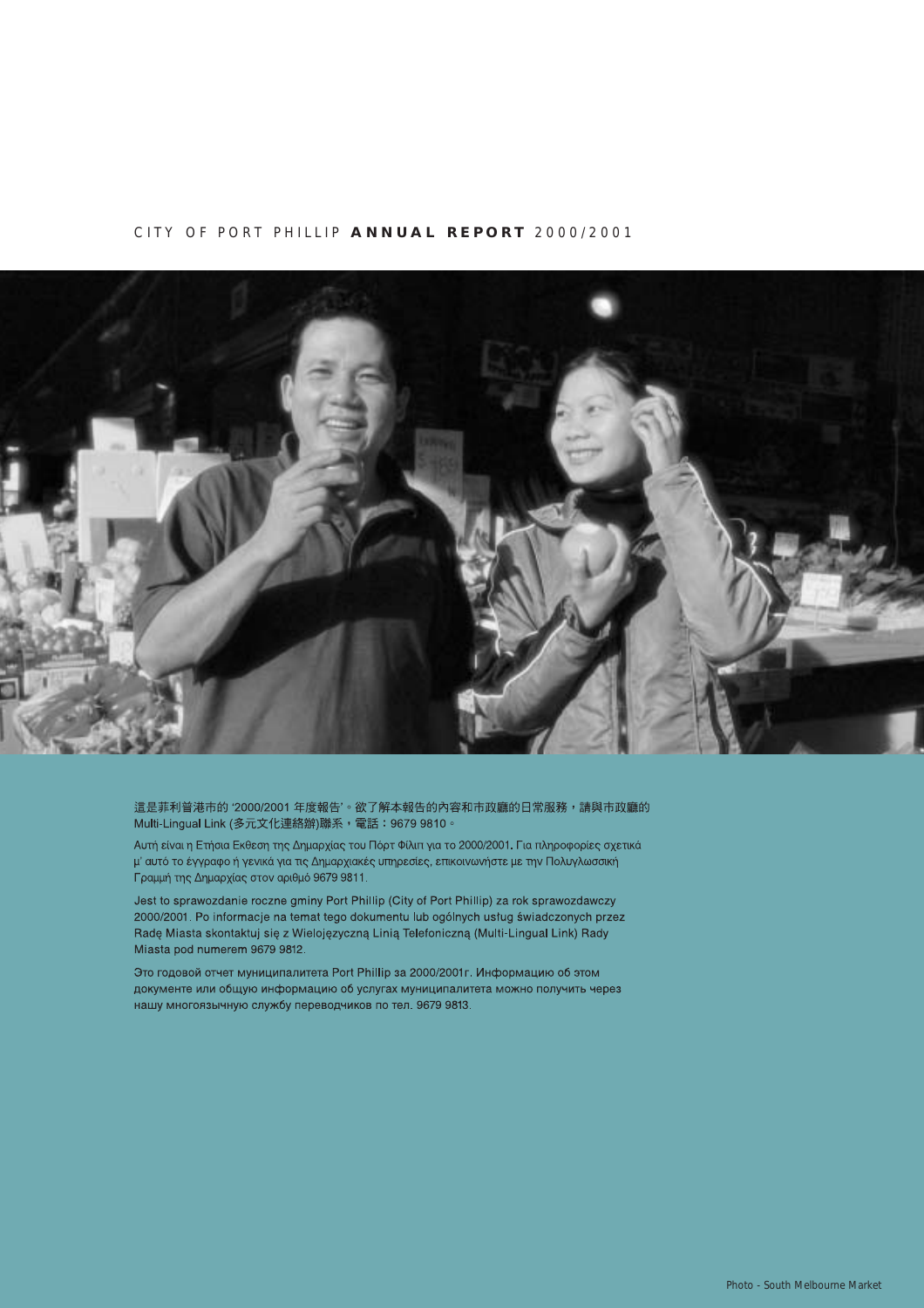## Contact Details

## Council Offices

The City of Port Phillip operates from three main locations:

- St Kilda Town Hall, corner of Carlisle Street and Brighton Road, St Kilda
- South Melbourne Town Hall, 208 Bank Street, South Melbourne
- Port Melbourne Town Hall, 333 Bay Street, Port Melbourne

An enquiry counter and cashier service for the payment of fees and rates is available at all Town Halls.

Services are also provided from numerous outposts throughout the City of Port Phillip, including libraries, community centres, maternal and child health centres, child care centres, kindergartens, playgrounds, and a depot and transfer station.

### Operating Hours

Council offices are open from 8.30am to 5.00pm Monday to Friday. In addition, the ASSIST Centre operates a phone service from 8.00am to 6.00pm and the front desk at St Kilda Town Hall is open until 6.00pm on Monday evenings and at South Melbourne Town Hall until 6.00pm on Tuesday evenings to speak to ASSIST in person.

## Contacting Council

The City of Port Phillip's ASSIST offers a one-stop shop that can be contacted for general information and advice about council, forthcoming events and services in the local area, or to register a request, complaint or compliment. It is the central communication point between Port Phillip council and its constituents, be it face-to-face or by phone, fax, email or letter.

Contacting ASSIST ensures that all requests, complaints and compliments are recorded and are directed to the appropriate person within council.

The ASSIST team's number one priority is to help YOU.

To contact ASSIST 24 hours a day:

Email: assist@portphillip.vic.gov.au

Telephone: 03 9209 6777

Facsimile: 03 9209 6888

Mail: Private Bag No 3, PO St Kilda, Victoria 3182

#### Further Information

Further information about the City of Port Phillip is available on council's website at **www.portphillip.vic.gov.au.**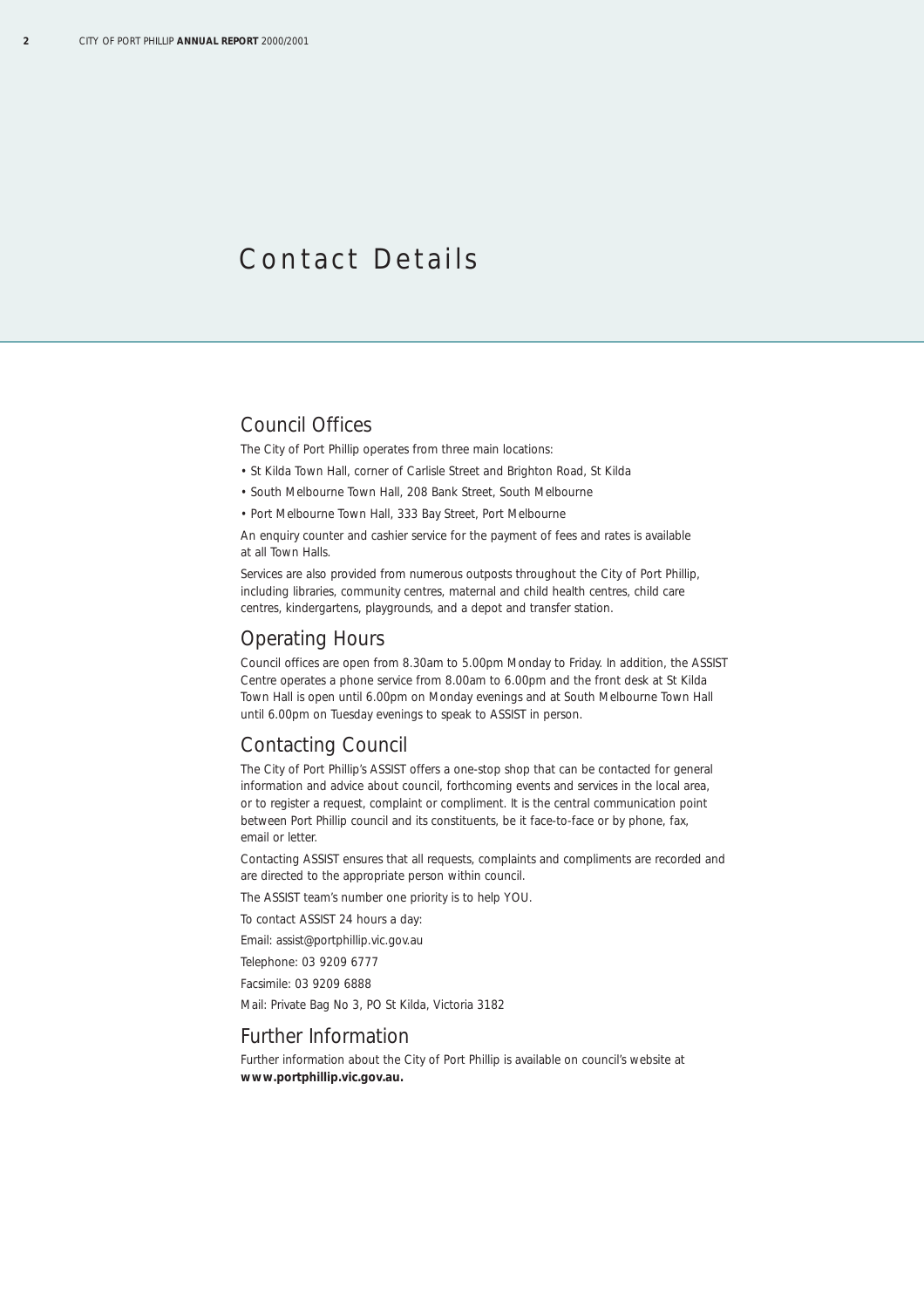# Contents

| <b>Contact Details</b>                           | $\overline{\mathcal{L}}$ |
|--------------------------------------------------|--------------------------|
| Mayor's Message                                  | $\overline{4}$           |
| City of Port Phillip - The Place                 | 5                        |
| Councillors                                      | 6                        |
| Council/Committee Structure                      | 8                        |
| KRA <sub>1</sub>                                 | 9                        |
| <b>Chief Executive Officer's Report</b>          | 10                       |
| City of Port Phillip - The Organisation          | 11                       |
| <b>Council Activities</b>                        | $12 - 22$                |
| KRA <sub>2</sub>                                 | 13                       |
| KRA <sub>3</sub>                                 | 23                       |
| Performance Statement                            | 24                       |
| KRA 4                                            | 25                       |
| Performance Indicators                           | 26                       |
| Council Approval of the Performance Statement    | 28                       |
| KRA <sub>5</sub>                                 | 29                       |
| ditor-General's Report on Performance Statement  | 30                       |
| KRA 6                                            | 31                       |
| al Employment Opportunity Program Information    | 32                       |
| <b>Jobs Profile Information</b>                  | 33                       |
| <b>Best-Value Victoria</b>                       | 34                       |
| <b>Public Documents</b>                          | 35                       |
| <b>Financial Statements</b>                      | 36-68                    |
| Certification of the Financial Statements        | 69                       |
| Auditor General's Report on Financial Statements | 70                       |
| Victorian Local Government Indicators            | 71                       |
| Acknowledgements                                 | 72                       |

Auditor

Equal I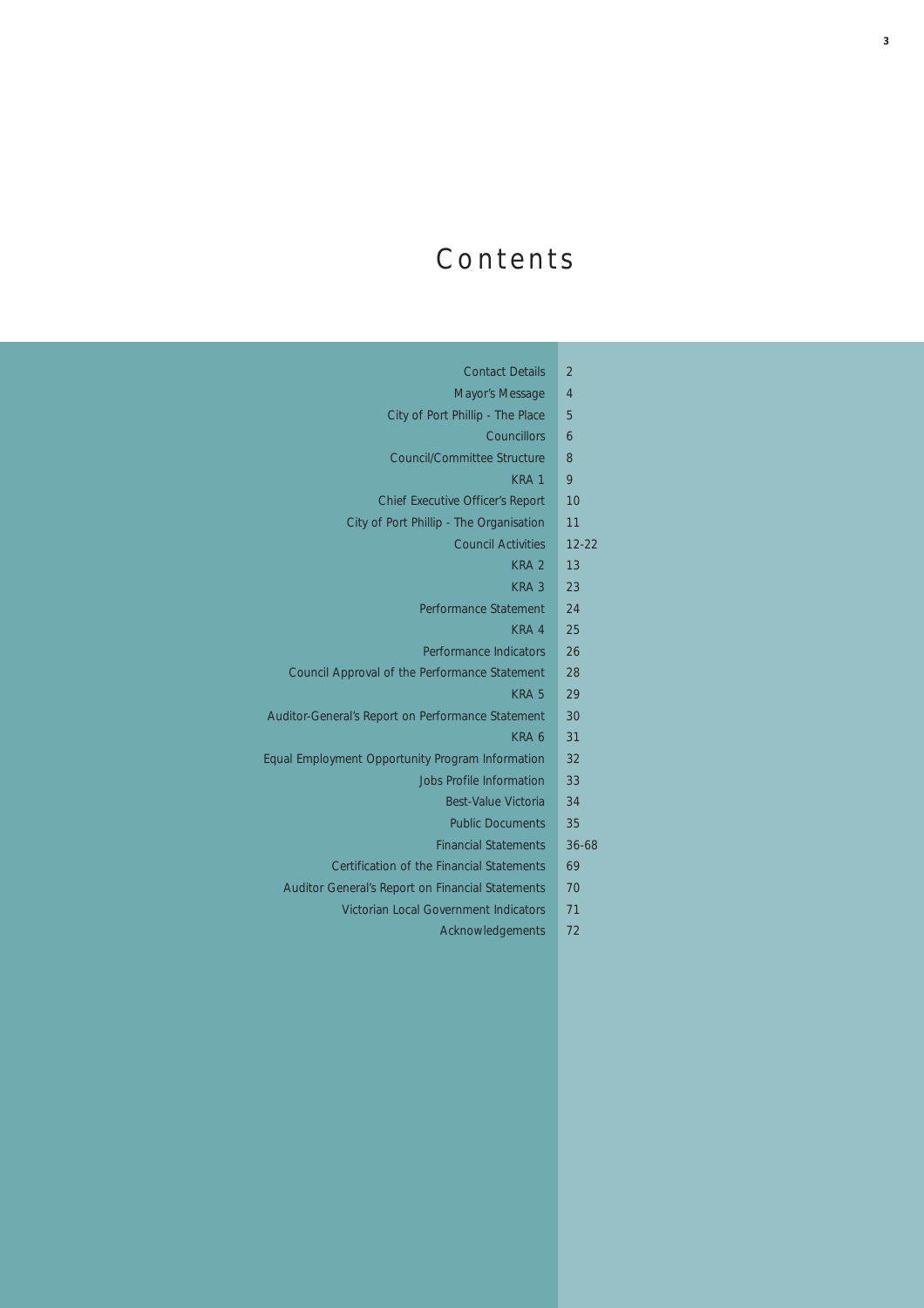

## Mayor's Message

The pace of social and physical change in Port Phillip has continued unabated this year, and is surely both the biggest challenge and opportunity facing those who live, work or play in the city. Council's work has maintained a hectic rate to respond to and balance the ever changing needs and demands of this vibrant and articulate community.

The single biggest change on the organisational front was the departure of Anne Dunn, former CEO, whose leadership and skills brought the council, the community and the staff together. Anne's legacy will serve us well and we've been very pleased to start work with the new CEO, David Spokes, who has already shown his dedication and ability. Thank you to all the staff for all your hard work for our community.

In completing the final corporate plan and budget of this council (elections are coming again in March 2002) we have again worked to ensure a sustainable triple bottom line approach valuing the environment, community and economics. Continuing our focus on improving basic services post the Compulsory Competitive Tendering and rate capping era, council has invested large sums in improving physical services such as cleaning, trees, graffiti and parks. In particular we have boosted the capital works program in parks and gardens to more than \$2.3 million as part of a larger capital program. We are continuing our service review program to ensure that we are providing sustainable value for our community.

Financial responsibility has been maintained with a rate rise of only 2.4% proposed (well below the Victorian average and those of previous years). New recurrent spending has been targeted to community priorities such as parks and gardens, fast track planning and pro-active planning enforcement and certain social programs. We have continued saving money to build council's reserves to safer levels, and provide for future accommodation needs and calamities. We will leave this council in a very financially healthy and responsible position.

The environment has received continued emphasis with solar power to the St Kilda Town Hall chamber complete and other major investments in environmental initiatives including DIO energy saving lights, a 'world first' revolutionary technology. I cannot even touch on most of the environmental programs, works and groups this council fosters. Suffice to say we were publicly recognised again in the United Nations Environment Day awards and we became one of only a handful of councils in Australia to

receive the 5th and final star in the Cities for Climate Protection™ Program.

Despite our diverse neighbourhoods, as gentrification continues across the city, in some senses, our population is becoming more homogenous. This means, however, that council must work even harder to preserve the rights of diverse groups and communities (diversity is a strength of any community) and in particular the ability of long term residents to remain part of this community. Two particular interventions are again worthy of note, being the Pensioner Rate Rebate Scheme, which we pay on top of the State Scheme, and the community housing program of which this council is very proud.

Other things that I must mention and resort to dot points to do so include:

- Planning Scheme Amendment C5 was finally completed, the State Government's Rescode is set to improve things further and we've moved on to campaign for VCAT reform.
- Transport and implementation of the 10 year Parking Strategy are emerging as the biggest strategic planning challenges facing Port Phillip.
- The St Kilda foreshore planning process to redesign the St Kilda foreshore for coming decades is well underway involving the community, stakeholders and the State Government.

2000/01 saw Port Phillip council consolidate our achievements and this council has been, in my view, truly amazing in the way we have worked as a group of seven for the good of the whole city. We have not fought amongst ourselves and this has served the community well. We will leave the organisation in very good shape for years to come, and in preparation for the new council which will be elected in March next year. It has been a privilege to serve as Mayor for two of the three years of this council and I thank and publicly proclaim as wonderful, the continued hard work of all of the councillors and the staff.

Councillor Julian Hill Mayor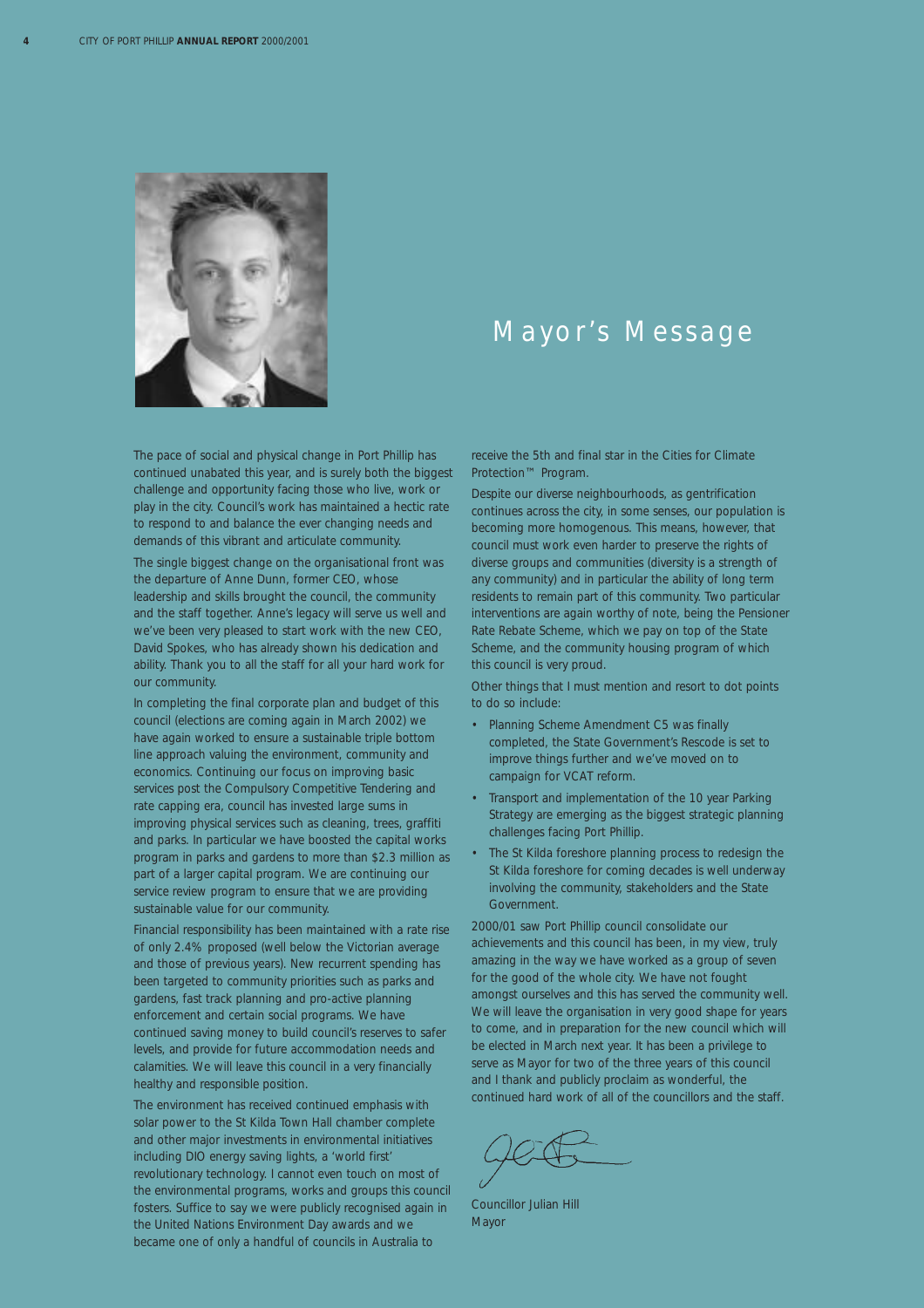## City of Port Phillip - The Place

A great place to live, work, play and prosper, the City of Port Phillip is ideally located on the north eastern shores of Port Phillip Bay and is renowned for its diversity and unique character.

One city composed of seven neighbourhoods (Albert Park/Middle Park, East St Kilda, Elwood/Ripponlea, Port Melbourne, South Melbourne, St Kilda and St Kilda Rd), the City of Port Phillip is an integrated mix of not only residential neighbourhoods but also urban centres, industry, business, tourist and leisure attractions offering a huge variety of amenity, interest and choice.

Covering 20.4 square kilometres, the City of Port Phillip was created on 22 June 1994 when the former Cities of Port Melbourne, South Melbourne and St Kilda were merged.

The Port Phillip community comprises many different cultures, religions, nationalities and socio-economic backgrounds, with one third of the population born overseas, primarily in the United Kingdom, the former USSR, Greece and Poland.

The City of Port Phillip also contains seven electoral wards comprising Albert Park, Alma, Blessington, Emerald Hill, Ormond, Sandridge and St Kilda.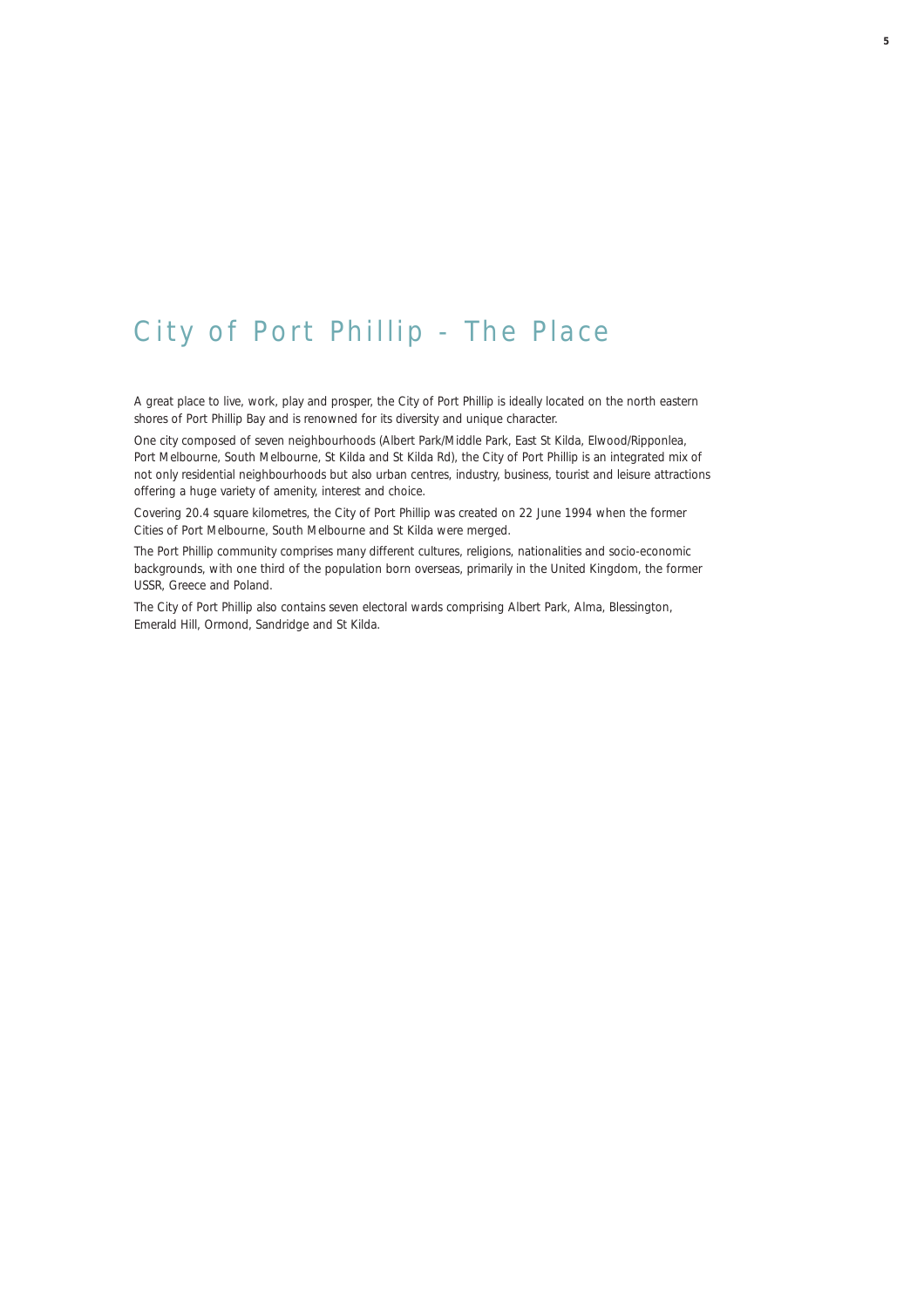## Councillors

Business hours only: 9209 6705 Email: dbrand@portphillip.vic.gov.au Ward: St Kilda Date of election (current term): 20/3/99 Date of retirement: 16/3/02



#### DAVID BRAND

Councillor David Brand is a St Kilda architect and resident with numerous years of experience as a heritage, urban conservation and planning consultant. Working as an historian before turning to architecture in the 1980's, Cr Brand played a leading role in the Esplanade Alliance campaigns that stopped a proposed 38-storey development on the Esplanade Hotel Site and negotiated major design revisions at the St Kilda Sea Baths. A resident of 18 years, Cr Brand now serves on numerous committees dealing with a wide range of planning-related issues and represents council on the City of Port Phillip Cultural Programs Board.

Business hours only: 9209 6705 Email: dgross@portphillip.vic.gov.au Ward: Blessington Date of election (current term): 20/3/99 Date of retirement: 16/3/02



#### DICK GROSS

Councillor Dick Gross served two terms as the Mayor of the City of Port Phillip from 1998-2000. A trained lawyer with a background in consumer and corporate law, Cr Gross was co-founder and the first coordinator of the consumer Credit Legal Service, as well as serving on a number of government reform committees dealing with debt recovery and drug reform issues. With his own financial investment business, Cr Gross now serves as a deputy chairperson of The Western Region Waste Management Group and the Chairperson of the Jewish Community School and the Statutory Planning Committee. A resident of 22 years, Cr Gross is also a well-known author with three published titles to his credit including his latest release, *Godless Gospel* (Pluto Press).

Business hours only: 9209 6431 Email: mayor@portphillip.vic.gov.au Ward: Sandridge Date of election (current term): 20/3/99 Date of retirement: 16/3/02



#### JULIAN HILL

Councillor Julian Hill is serving his second term as the Mayor for the City of Port Phillip where he was the youngest Mayor ever elected at 26 years of age in 2000. Holding law and science degrees from Monash University, Cr Hill has lived in Port Phillip for eight years having grown up in Glen Iris. Cr Hill is the proud father of 5 year old Elanor whom he co-parents with Elanor's mother Lorien. A member of the Australian Labor Party since 1993, Cr Hill worked most recently as an electorate officer and adviser for Federal MP Alan Griffin from 1995-1999 before being elected Mayor. Cr Hill now serves on all formal council committees, the Audit Committee, Metropolitan Transport Forum, Inner South Metropolitan Mayors Group and *friends of suai* amongst others.

Business hours only: 9209 6705 Email: chutchen@portphillip.vic.gov.au Ward: Albert Park Date of election (current term): 20/3/99 Date of retirement: 16/3/02



#### CAROLYN HUTCHENS

Councillor Carolyn Hutchens has lived in the Albert Park ward for twenty six years. Working for many years as a part-time maternal and child health nurse, Cr Hutchens also worked as a teaching nurse in Papua New Guinea in the mid 1960s, as a research assistant in London at the Royal College of Surgeons and as a district nurse on her return to Melbourne. Cr Hutchens has served as president of the South Melbourne Child Care Cooperative, the Middle Park Primary School Parents' Association and the Inner Bayside Counselling Service. A foundation member of Save Albert Park and its president for two years, Cr Hutchens has also served on the South Melbourne YMCA Management Committee and was involved with the South Port Hospice program as a volunteer home visiting nurse.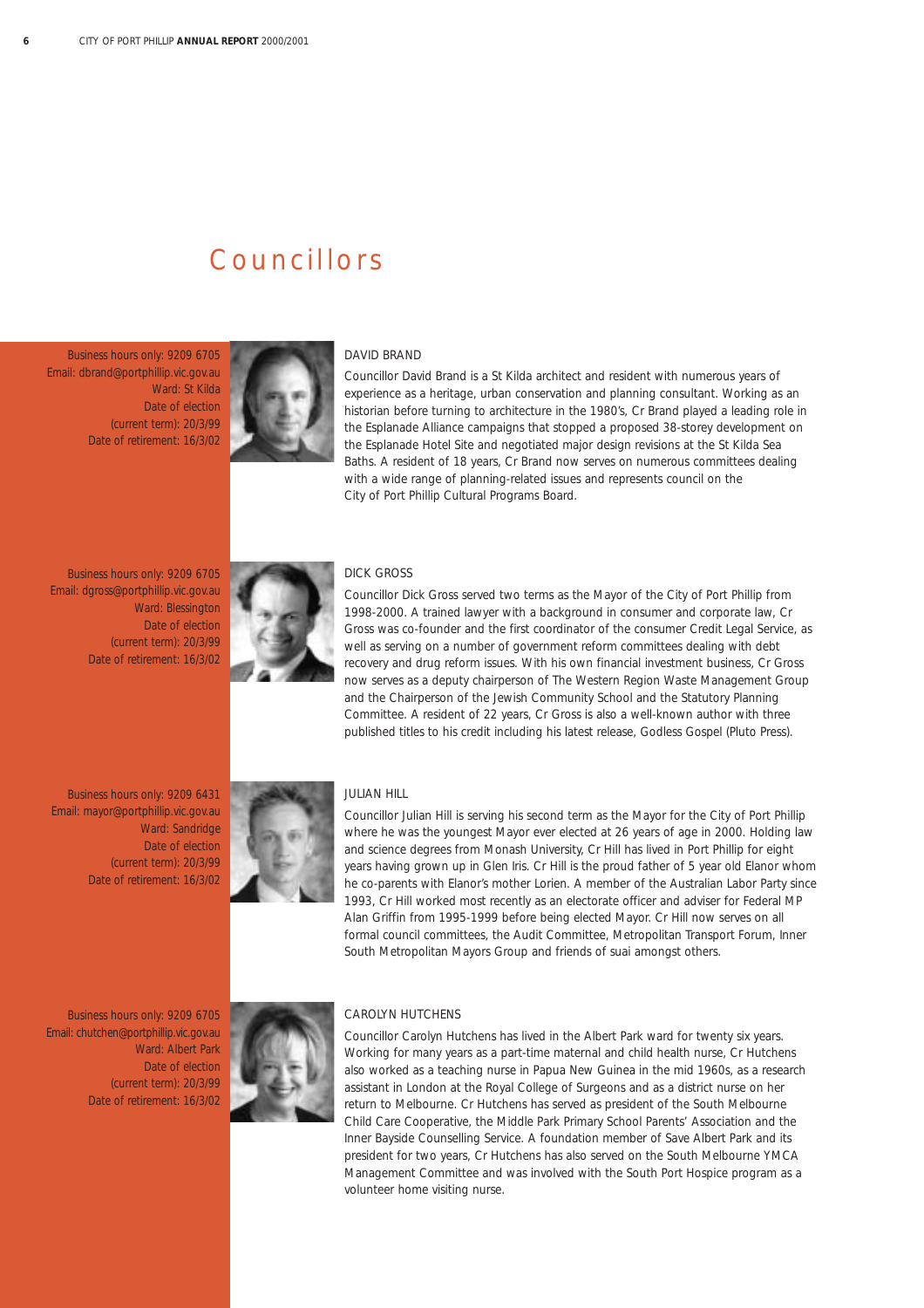## Councillors

Business hours only: 9209 6705 Email: ljohnsto@portphillip.vic.gov.au Ward: Ormond Date of election (current term): 20/3/99 Date of retirement: 16/3/02



#### LIZ JOHNSTONE

Councillor Liz Johnstone has lived in the Ormond ward for the past fifteen years and has a background in accounting and small business. With a long involvement in local issues, Cr Johnstone has been treasurer for local Out of School Hours Care Programs and child care centres, a founding member of the Elwood Canal Taskforce, Save Elwood Streets and the board of the Elwood Community Bank. Currently on the boards of the Municipal Association of Victoria and Victorian Coastal Council, Cr Johnstone chairs the Central Coastal Board and has recently been co-opted on to the Elwood Primary School Council. Cr Johnstone focuses her energy on council towards the planning and environmental areas, with particular interest on drains and infrastructure, managing development pressures and encouraging a sustainable community.

Business hours only: 9209 6705 Email: jlewisoh@portphillip.vic.gov.au Ward:Emerald Hill Date of election (current term): 20/3/99 Date of retirement: 16/3/02



#### JOHN LEWISOHN

Councillor John Lewisohn is a lawyer with the formal qualifications of B.A, LL.B (Hons). LL.M, M.Tax, A.IAMA. Currently a practising barrister, accredited mediator and a graded arbitrator, Cr Lewisohn's work centres on commercial law issues and includes planning, property, tenancy, construction and consumer protection matters, both for individuals and corporate entities. Leading the legal fight that prevented the high-rise development of historic Lanark Terrace, Cr Lewisohn's involvement in local community affairs has included working on a voluntary basis on issues concerning traffic, parking and planning, as well as helping safeguard local residential interests.

Business hours only: 9209 6705 Email: dray@portphillip.vic.gov.au Ward: Alma Date of election (current term): 20/3/99 Date of retirement: 16/3/02



#### DARREN RAY

Councillor Darren Ray is a National Project Officer with the Australian Physiotherapy Association and has lived in Port Phillip for 7 years. Since 1999 Cr Ray has chaired council's Community and Services Development Committee which is responsible for nearly all council-provided services as well as the financial viability of the City of Port Phillip. Cr Ray also chairs the Multicultural Advisory Committee, Council in Committee and the Older Persons Reference Group. A board member of the St Kilda Housing Association, Cr Ray brings over fifteen years experience in community concerns to council having been the coordinator of a youth refuge and family reconciliation program and Executive Officer of the ALSO Foundation in Victoria.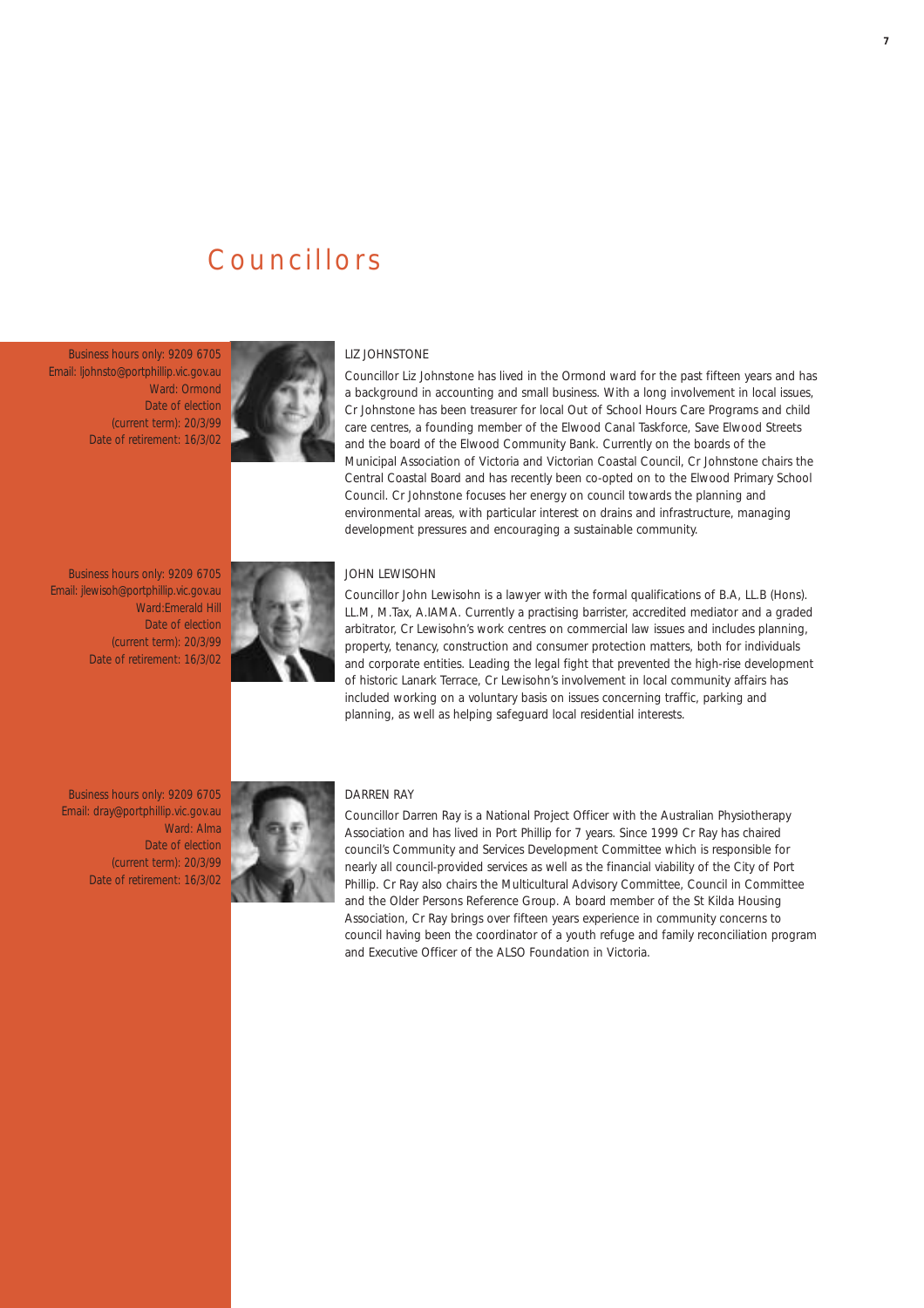## Council/Committee Structure

**Council decisions are made through a series of council and committee meetings. The 2000/2001 council/committee structure is explained below. Full details of council's meeting procedures are outlined in** *Port Phillip City Council Local Law No. 2/2000.*

## Statutory Planning Committee

*Chair (July 2000 - June 2001): Cr Gross*

This committee has been established under Section 86 of the *Local Government Act 1989* which means that council can delegate certain powers to the committee and that decisions made under that delegation are effectively decisions of the council. Council's regular meeting cycle includes one Statutory Planning Committee meeting per month.

The purpose of Statutory Planning Committee meetings is:

- to address urban planning issues including planning applications and planning scheme amendments
- to ensure planning applications are processed within statutory time limits and under appropriate delegations within council policies

### Neighbourhood and Environment **Committee**

*Chair (July 2000 - June 2001): Cr Johnstone and Cr Brand*

This committee does not have delegated powers, however it can make recommendations which are then referred to the council meeting for ratification. Council's regular meeting cycle includes one Neighbourhood and Environment Committee meeting per month.

The purpose of Neighbourhood and Environment Committee meetings is:

- to consider strategies, policies and projects relating to the following Key Result Areas: Enhancing our Neighbourhoods and Places, Improving our Built Environment, and Building a Sustainable Environment
- to monitor all aspects of Victorian Civil and Administrative Tribunal decisions (quarterly)

## Community and Services Development Committee

*Chair (July 2000 - April 2001): Cr Ray Chair (May 2001 - June 2001): Cr Ray and Cr Hutchens*

This committee does not have delegated powers, however it can make recommendations which are then referred to the council meeting for ratification. Council's regular

meeting cycle includes one Community and Services Development Committee meeting per month.

The purpose of Community and Services Development Committee meetings is:

• to consider strategies, policies and projects related to the following Key Result Areas: Building Stronger Communities, Improving our Services and Capabilities, and Ensuring a Sustainable Organisation

### Council in Committee

*Chair (July 2000 - March 2001): Cr Hill Chair (April 2000 - June 2001): Cr Ray*

This committee is used for urgent items. Council in Committee meetings are held as required.

The purpose of Council in Committee meetings is:

- to consider outstanding statutory planning items
- to address important legal matters
- to deliberate on the budget
- to review all aspects of delegations (impacts and effects)
- to address any major organisational issues
- any matters affecting the council and for which some committee level deliberation is required

#### Council

*Chair (July 2000 - June 2001): Cr Hill*

Council's regular meeting cycle includes one full Council meeting per month.

The purpose of Council meetings is:

- to adopt, amend or reject the recommendations from committees and address urgent business, subject to the provisions of the *Port Phillip City Council Local Law No. 2/2000* which relates to Council meetings procedures
- to receive reports from Councillors as delegates on external bodies

### Special Council

*Chair (July 2000 - June 2001): Cr Hill*

Special Council meetings are held as required to consider special matters.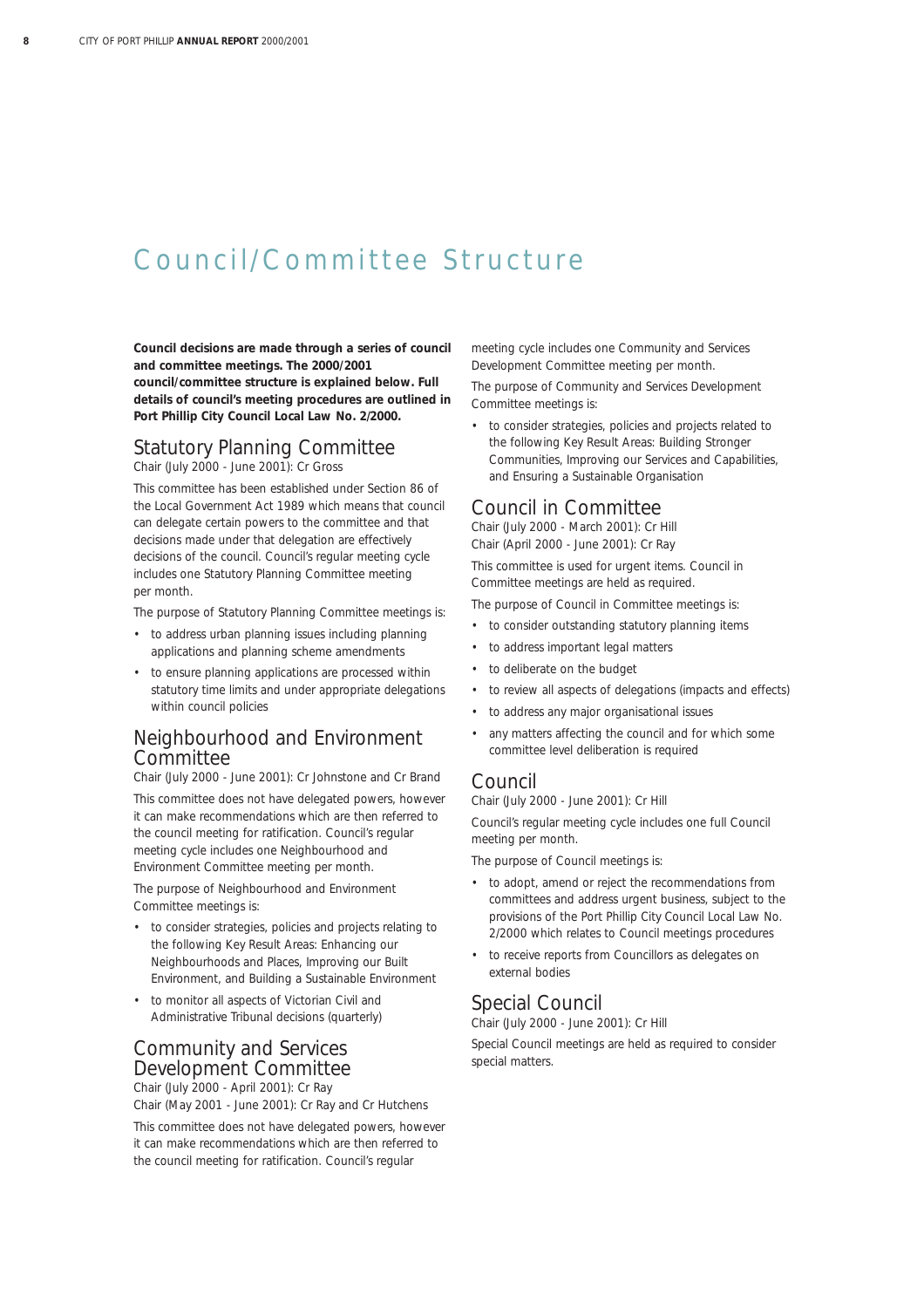# KRA1 Building stronger communities **experience**



#### **Goal**

All individuals living within the City of Port Phillip will participate in and experience connectedness with the community

### **Performance**

72% community agreement with not feeling isolated and receiving support when experiencing difficult life events 73% community satisfaction with safety and security 70% community satisfaction with sports and recreation 74% community satisfaction with arts and cultural events **9**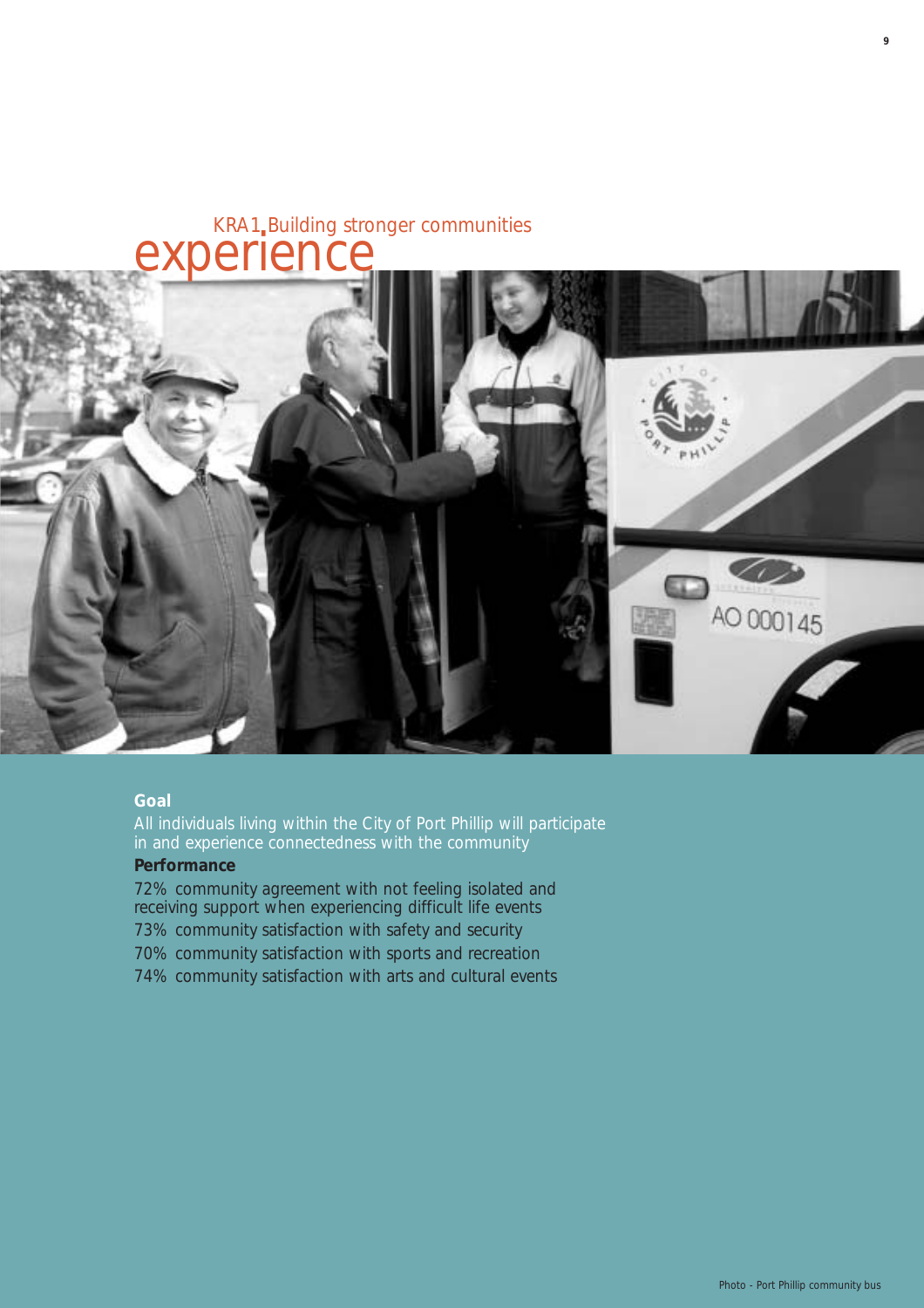

## Chief Executive Officer's Report

2000/2001 has been another year of consolidation and achievement for the City of Port Phillip.

As in past years, land use planning has continued to be a key issue, with this year seeing the completion of the city's 'Neighbourhood Amendment', a planning framework that will deliver appropriate land use and development outcomes for Port Phillip. Council is also preparing an Urban Design Framework for the St Kilda foreshore, which will help ensure that management of this sensitive area is appropriate and respectful of the community's wishes. Beacon Cove and the residents who live there have also been a key focus for us as we grapple with the need to ensure that the established and newer communities in the Port Melbourne area can co-exist happily.

Four service reviews have been completed as part of council's Sustainable Value Program. This has provided us with an opportunity to consult with our community and reshape some services. As a result of the reviews, some key improvement strategies for these services have been developed. In the coming year we will adopt a service level agreement for each service, including outcome statements, Key Performance Indicators, targets and improvement strategies. Service reviews will also continue in accordance with the Sustainable Value Program.

Over the last five years council has regularly carried forward surpluses. The carry over surplus for the 2000/2001 financial year was significantly more than anticipated. Having additional funds available to support the ongoing requirement for capital expenditure does allow council to bring forward future expenditures. This has enabled Port Phillip council to consider some additional capital works brought forward from the 2002/2003 budgeted program. These funds together with existing reserves, may be required for the application of a long-term accommodation strategy currently under development.

Council is also required to comply with the State Government's Competitive Neutrality Policy which necessitates that local government businesses should not enjoy a competitive advantage over private competitors simply because of their public sector ownership. Council has identified significant businesses and applied competitive neutral pricing to those businesses. Council also has in place a compliance program to address the requirements of the new State Government draft policy *National Competition Policy and Local Government 2001*. Programs to comply with National Competition Policy can be linked to future Best Value service reviews.

A 2.4% rate rise was necessary but is one of the lower rises in the metropolitan area. Council has also provided for a further boost to the investment reserve in the current budget.

Each year, independent research is conducted to assess council's performance and this year the results have been varied. Areas of dissatisfaction have been responded to in the current budget, notably physical services via a boost to parks and gardens, trees, street cleaning and graffiti programs.

Following the departure of the previous Chief Executive Officer, council appointed me as the new CEO from within the ranks of existing management. In this new role, one of my primary goals has been to focus on lifting performance through improved systems of reporting and measurement. The coming year will see the establishment of a series of indicators that will enable us to demonstrate progress against our Community Plan goals. Action has also commenced on strengthening the service culture within the organisation.

Some changes have been made to the overall structure of the organisation, splitting responsibility for Physical Services and Social and Cultural Development between two directors, and shifting reporting lines for corporate planning activities directly to the Chief Executive Officer. This has simplified reporting structures and streamlined service delivery.

Looking ahead, the coming year will see us build on the achievements of 2000/2001 and continue to provide strong leadership in community engagement and governance issues. Community participation processes will be strengthened, including the implementation of a coordinated program of neighbourhood forums and consultation, focusing on increasing community awareness of local government responsibilities. These initiatives will be implemented as part of an overall 'Growing Democracy Project'.

I am excited by the challenges that face us, and confident that, with the support and passion of the exceptional staff and Councillors, the City of Port Phillip will continue from strength to strength.

David Spokes Chief Executive Officer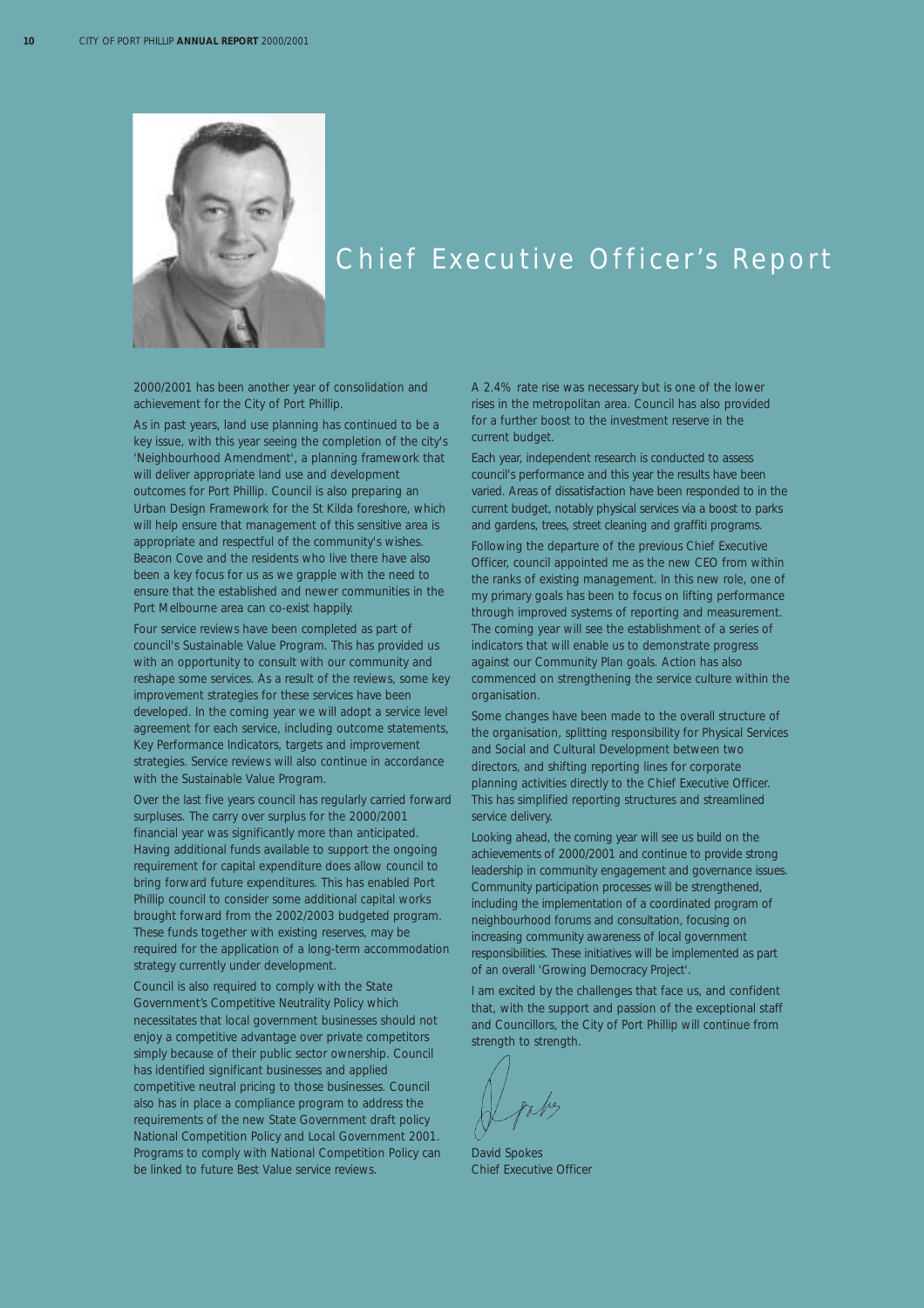# City of Port Phillip - The Organisation

An organisation as diverse as the city in which it operates, Port Phillip council is made up of seven divisions, each containing several service units. These are represented in the organisational chart below.

To ensure the whole organisation is working toward a common goal, the City of Port Phillip produces a Corporate Plan each year to guide the activities of the various divisions and service units. The Corporate Plan outlines objectives and initiatives against six Key Result Areas (KRA's) as identified by council. It is the achievement of these objectives which indicates how well Port Phillip council has performed.

Each division reports separately, as outlined in the following pages, however the Key Result Areas can only be fulfilled with the cooperation of the entire organisation.

#### Administrative Structure

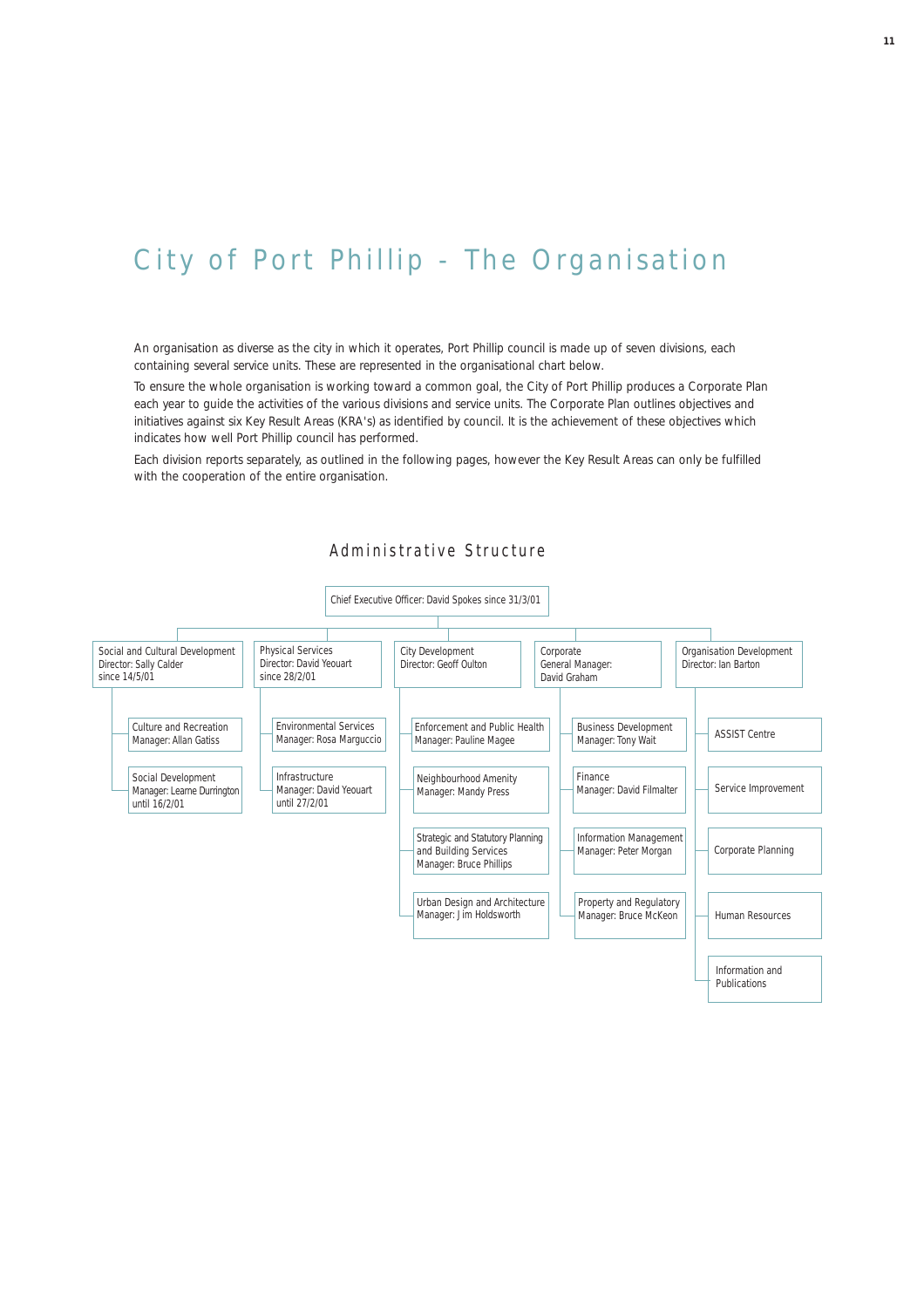## Social and Cultural Development



## Culture and Recreation

The Culture and Recreation unit ensures that the community is enriched by its experience of cultural and recreational programs. This unit's services are directed at residents and visitors, sporting and recreation clubs, artists and commercial operators utilising facilities within the City of Port Phillip.

#### Services Provided

- Library services
- Heritage services
- Neighbourhood and community centres and adventure playgrounds
- Recreational services, including school holiday programs and the provision of sporting facilities
- Management of cultural activities and festivals
- Management of exhibition and work space for artists
- Function facilities and meeting room facilities
- Foreshore events management
- Corporate publicity

The Social and Cultural Development division is committed to building stronger communities and promoting wellness, connectedness and opportunity for the residents of the City of Port Phillip. Achieving this through the provision of a range of human services and cultural and recreational opportunities which are equitable, accessible, and of high quality, and which meet the specific needs and lifecycle events of residents.

Social and Cultural Development investigates and responds to the needs and aspirations of the people who live and work in the community and ensures there is always opportunity to participate in the planning and decision making that informs the delivery of services, events and activities. Working in partnership with the community, including other providers and stakeholders, to reduce isolation, promote diversity, ensure safety and health, and to foster an environment where recreation, arts, culture and knowledge are valued.

#### Measurable Outputs

In the 2000/2001 financial year, outputs by Culture and Recreation included:

- 545,948 visitors to and 993,255 items borrowed from five library branches
- 5 major festivals
- \$127,000 in grants supporting cultural/artistic innovations distributed within the City of Port Phillip
- \$60,000 in grants to sporting and recreational organisations distributed within the City of Port Phillip

#### Major Achievement

Devolved the Linden Gallery to community-based management and implemented a new library information management system which has improved the community's access to library services.

## Social Development

The Social Development unit addresses the life cycle needs of residents and connects like services for frail and older people, people with disabilities, families, young people and children in the City of Port Phillip. This unit consists of the following five sub-programs: Children's Services, Community Care Services, Community Access Services, Family and Youth Support Services and Social Policy and Planning.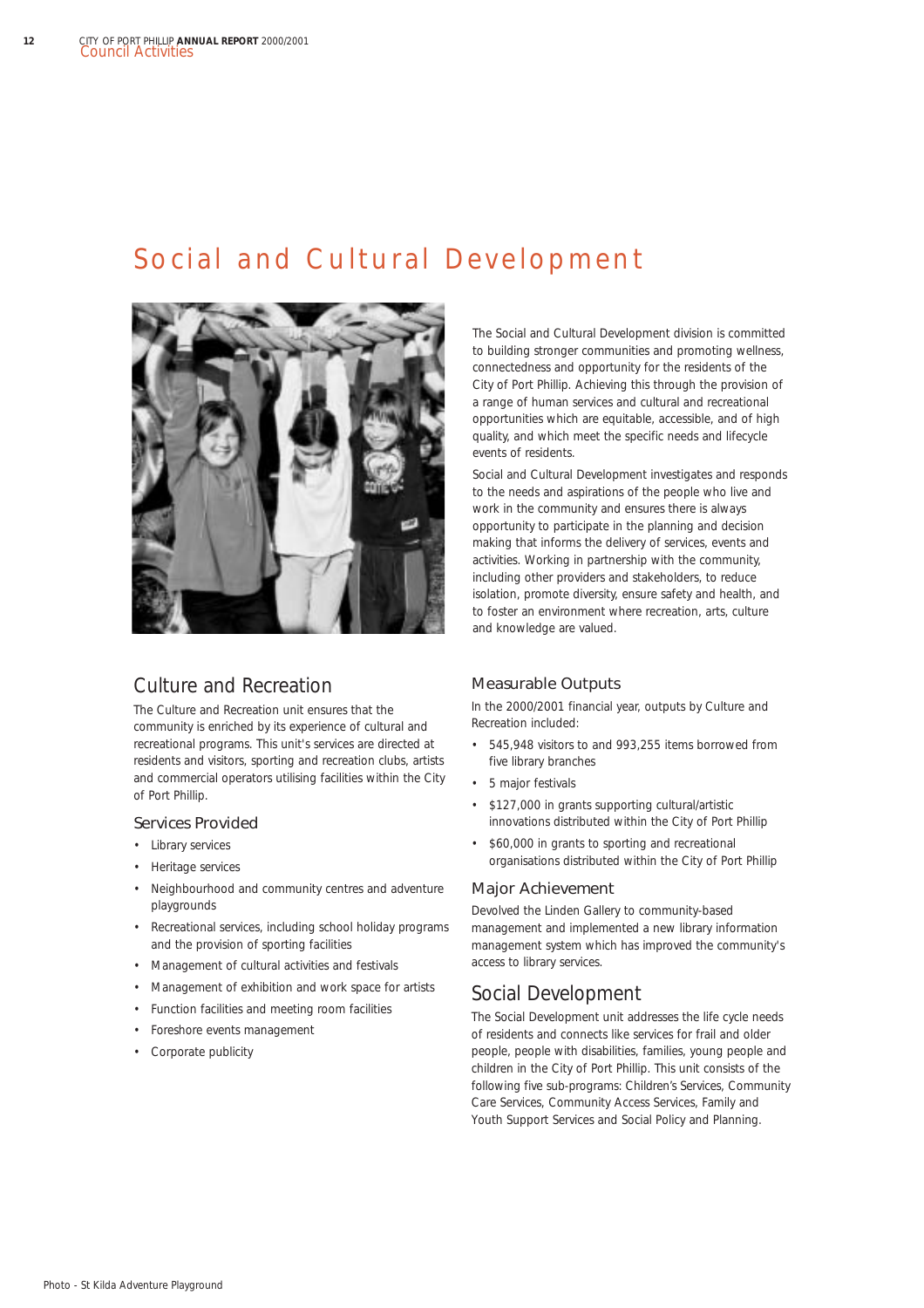

### **Goal**

We will preserve and enhance our built environment through excellent planning, design and maintenance

### **Performance**

6 design and development awards given for design excellence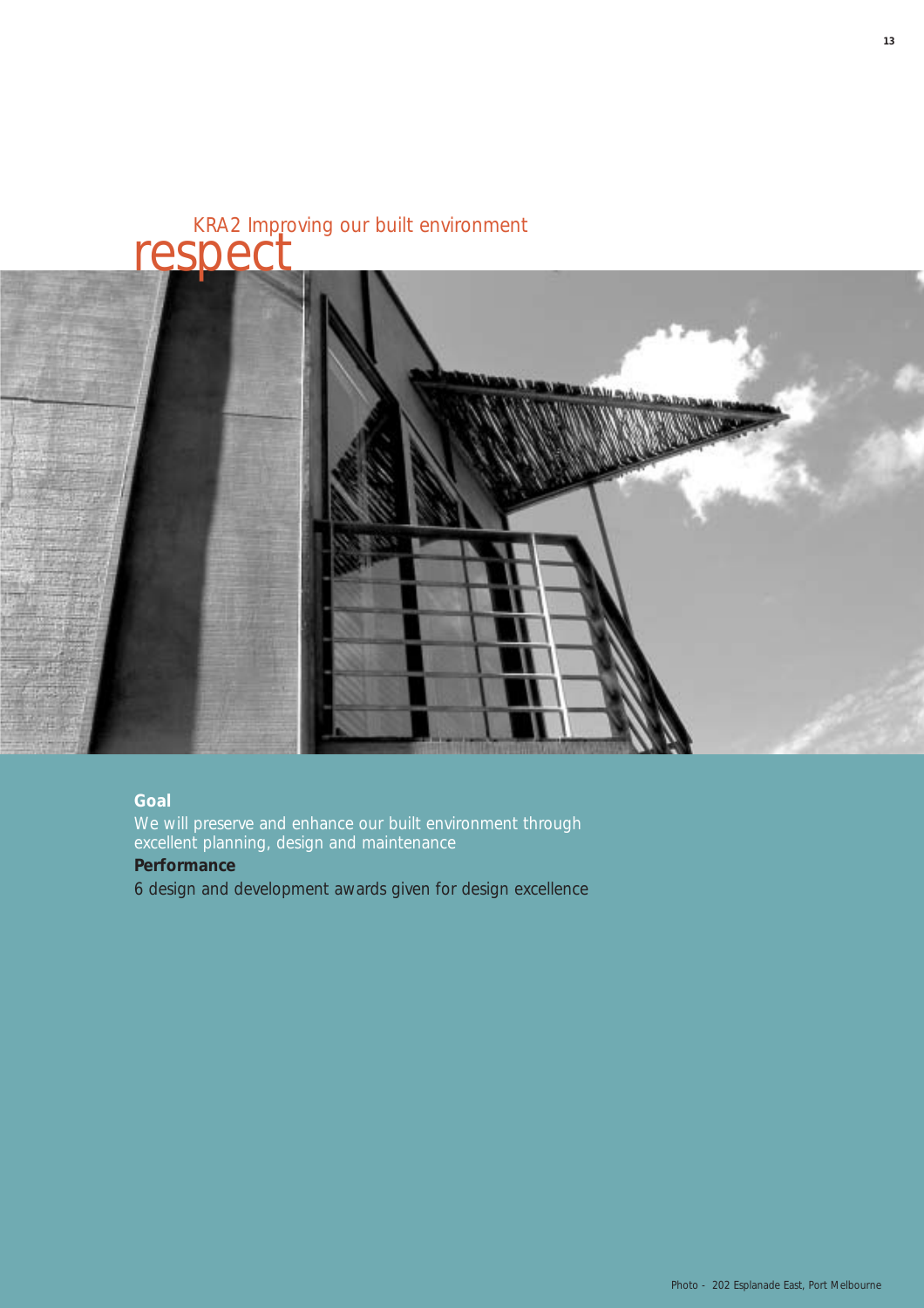#### Services Provided

- Planning and policy development
- Child and family health services including maternal and child health services
- Family support services such as in-home support, duty service/emergency relief, foster care and youth support services
- Child care and education including centre-based care, home-based care, occasional care, preschools and kindergartens
- Child care for children with additional needs
- Social support (ADASS)
- Community and centre-based recreation
- Home care and property maintenance
- Delivered and centre-based meals
- Special needs recreation and arts
- Housing information and support
- Social policy, planning and advice to council and community agencies

#### Measurable Outputs

In the 2000/2001 financial year, outputs by Social Development included:

- 66,000 hours of home care support to frail, aged and disabled residents
- 2,317 hours of property maintenance to frail, aged and disabled residents
- 1,800 older residents and disabled residents participated in activities at senior citizens centres
- 120,000 delivered and centre-based meals
- 320 families used centre-based child care and 154 families used home-based child care services
- 580 first time mothers provided with maternal and child health services
- 859 children aged zero to one year old enrolled in the maternal and child health service
- 2,442 children and parents accessed the maternal and child health service
- 100+ community groups and organisations provided with grants and assisted with service development

#### Major Achievement

Relocated council's social support program to an alternative venue more suitable to the needs of the client group, developed a Community Health Plan in association with the alliance of primary care agencies (ISEPICH), adopted a Youth Policy and Action Plan, provided accredited training for the home care work force and completed the first twelve months of successful operation of semi autonomous child care centres, including training and support to parent managed and City of Port Phillip centres.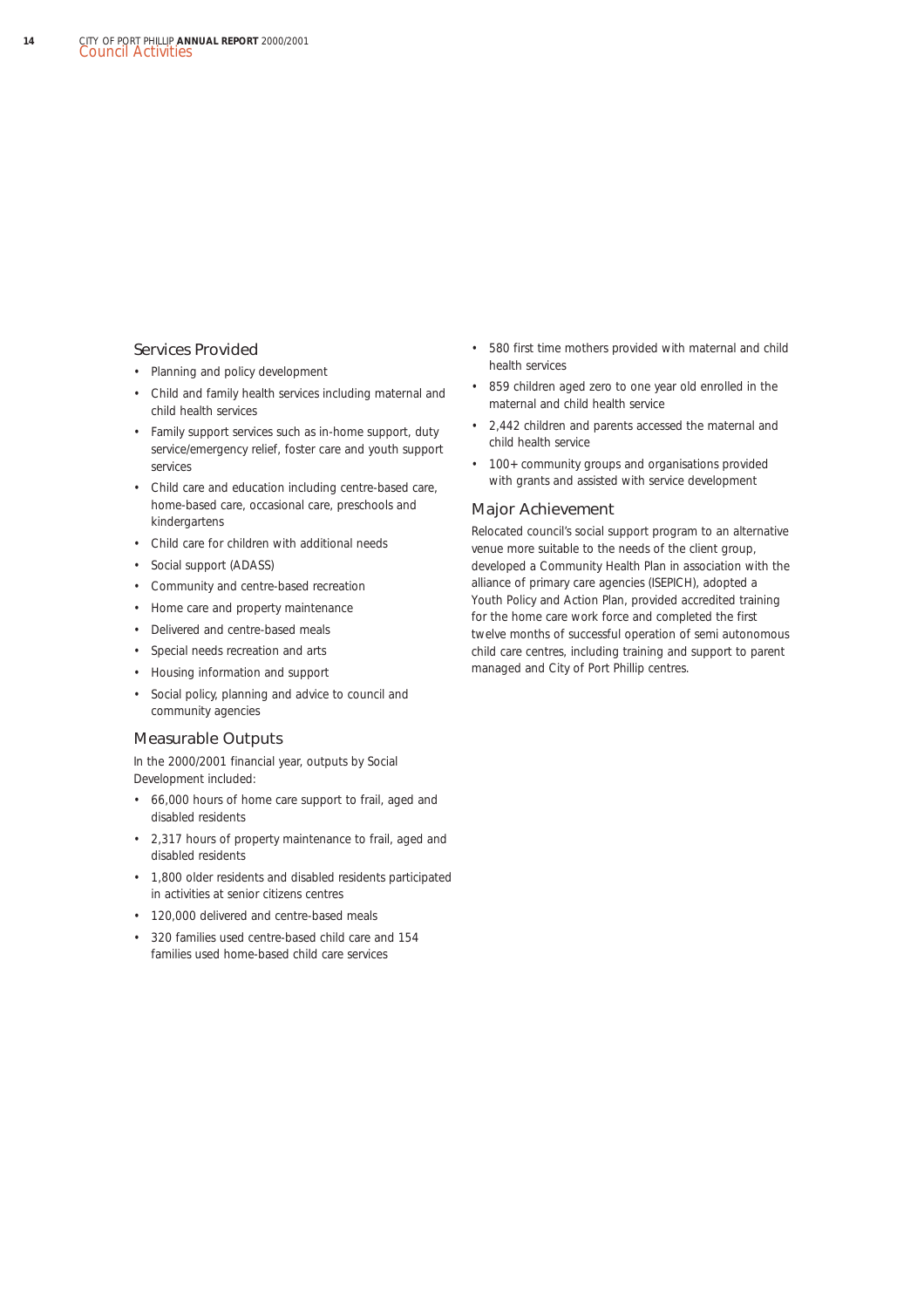## Physical Services



## Environmental Services

The Environmental Services unit maintains a clean, safe and healthy environment for the City of Port Phillip, its community and its visitors. Service users include residents and businesses, shopping centre traders, visitors and tourists.

#### Services Provided

- Waste management, including collection of domestic refuse, recyclables, hard and green waste and public litter bin refuse
- Transfer station operation and waste disposal management
- Litter and waste education
- Street, beach and drain cleaning
- Stormwater drainage maintenance
- Weed spraying programs
- Parks design and planning
- Street tree planting and pruning
- Maintenance of parks and gardens
- Irrigation installation and water management
- Community partnerships and involvement in environmental initiatives
- Environmental education
- Conservation of biodiversity
- Greenhouse gas reduction initiatives
- Programs for sustainable living

The Physical Services division is responsible for the care and management of council's infrastructure assets including roads, drains, parks and open space. Physical services also takes a leading role in protecting the physical environment within the City of Port Phillip through waste and litter collection and a series of environmental programs.

- Energy management services for business, council and the community
- Leadership to council staff on environmental action
- Funding applications and development of partnerships for environmental projects
- Establishment and support of community groups

#### Measurable Outputs

In the 2000/2001 financial year, outputs by Environmental Services included:

#### Waste Management

- 18,254 tonnes of domestic waste collected from residential premises
- 8,750 tonnes of recyclable materials collected
- 660 public litter bins emptied an average of 3 times per week
- Approximately 1,000 users of the transfer station for waste and recycling per month

#### Cleaning

- 1,500 kilometres of local street and arterial road channels swept per month
- 243 hectares of shopping centre footpaths swept per month
- 4.4 hectares of laneways swept and cleaned per month
- 80 hectares of beach sanded areas cleaned per month during the summer season
- 1,360 stormwater drainage pits cleaned per month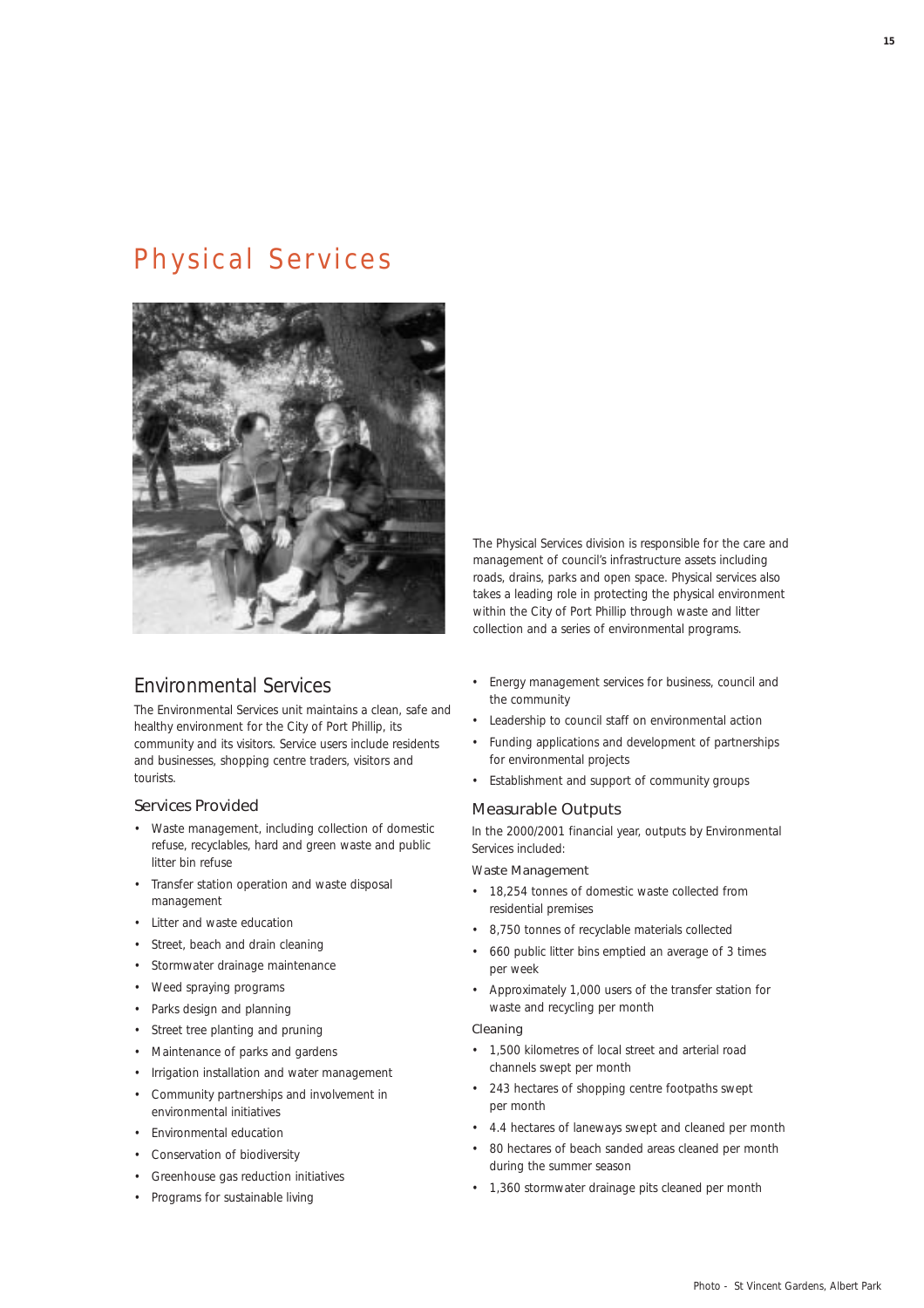#### Parks and Open Space

- 24 significant gardens and landscapes maintained
- 90 parks and reserves maintained
- 400 advanced trees planted
- 20+ capital works projects, totalling \$2.3 million, completed on time and to budget

#### Environmental Programs

- 11% reduction in greenhouse emissions from council and community operations, culminating in a reduction of 1,892 tonnes of CO2
- 12 solar panels installed at the St Kilda Town Hall resulting in an energy neutral Council Chamber
- 11 community environmental groups now affiliated with the EcoCentre as a result of a membership drive

#### Major Achievement

Won the United Nations Association of Australia's 2001 Award for 'Overall Excellence in Environmental Management', achieved Milestone 5 of the Cities for Climate Protection Program to reduce greenhouse gas emissions, established an internal Environmental Advocates Program to promote environmental action across the organisation and successful in obtaining an \$80,000 grant from the Department of Infrastructure for the EcoCentre's EcoHouse project.

### Infrastructure

The Infrastructure unit shapes civic places throughout the City of Port Phillip through the development and maintenance of roadways, drainage, furniture and signage in the city's landscapes, seascapes and streetscapes. The unit also has responsibility for managing a diverse range of civic capital projects. Service users include residents and businesses, shopping centre traders, visitors and tourists.

#### Services Provided

- Capital works management
- Project and contract management
- Physical infrastructure planning, strategic asset management and risk evaluation
- Civil infrastructure design, construction and maintenance

#### Measurable Outputs

In the 2000/2001 financial year, outputs by Infrastructure included:

- 5 local roads reconstructed
- 6 footpaths reconstructed
- 48,000 square metres of pavement resurfaced
- 52,000 square metres of footpaths resurfaced
- 1,020 metres of drains reconstructed
- 5 shopping centres underwent major upgrades

#### Major Achievement

Completed Strategic Asset Management Plans for a wide range of infrastructure assets and secured funding under the Victorian Storm Water Action Plan to install three litter outfalls to reduce pollution in Port Phillip Bay and Federal funding under the 'Road to Recovery' Program to carry out infrastructure works on local roads.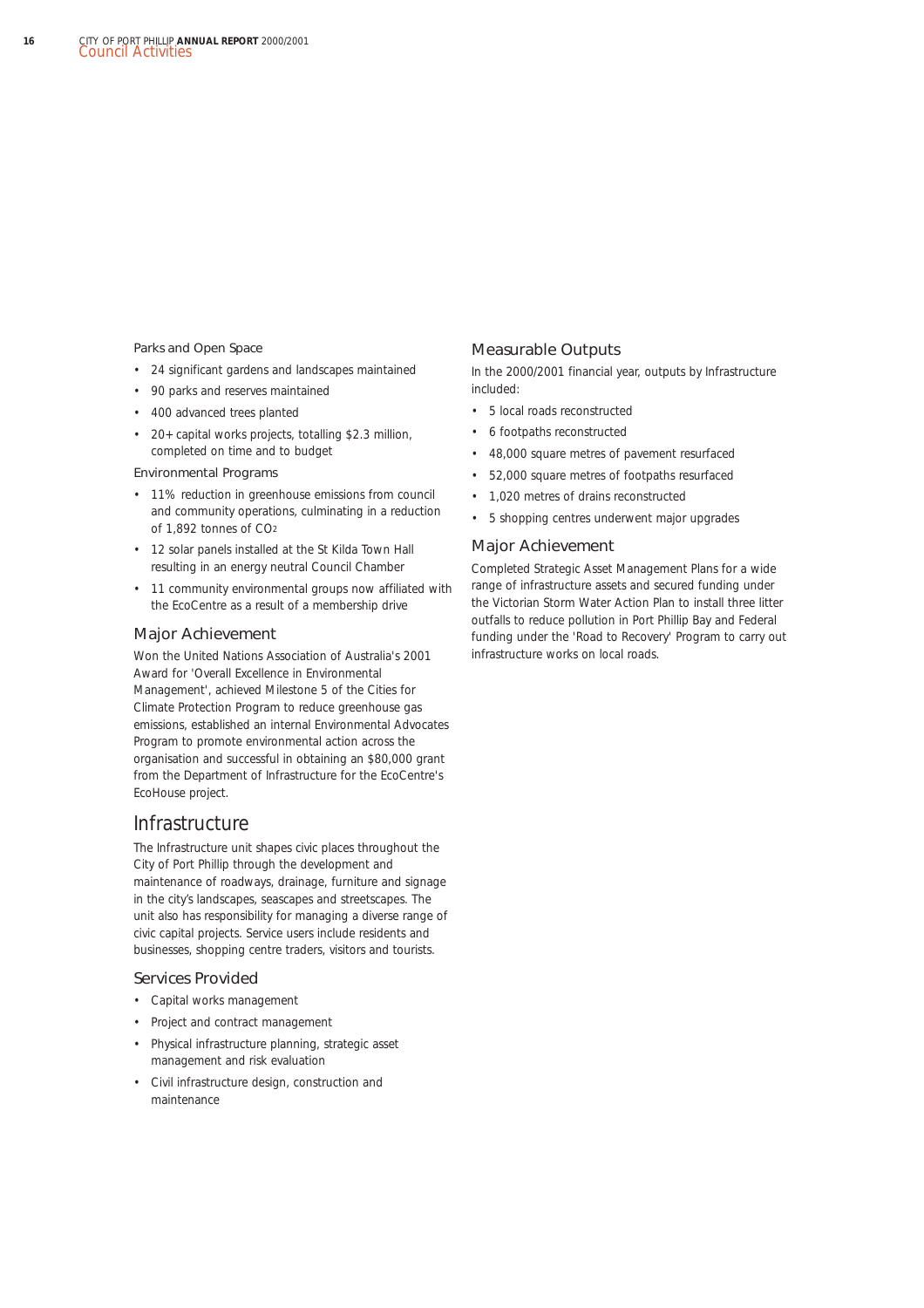## City Development



## Enforcement and Public Health

The Enforcement and Public Health unit enhances the community's health, safety and amenity by providing integrated services to residents, ratepayers and businesses, and visitors such as motorists, workers and tourists. This unit also provides services to government authorities and non-government and community organisations.

#### Services Provided

- Community amenity including local laws
- Parking enforcement
- Public health and safety, food surveillance and infectious disease prevention

#### Measurable Outputs

In the 2000/2001 financial year, outputs by Enforcement and Public Health included:

- 2,000+ local laws complaints dealt with via ASSIST
- 1,400 abandoned/derelict vehicles removed from the streets
- 170,000 parking tickets issued
- 950 registered food premises and 250 Health Act registered premises serviced
- 25 school crossings supervised each day
- 48 community, 24 high school and 12 child care centre/ kindergarten immunisation sessions carried out
- 100+ after hours complaints received by the parking enforcement team each week

The City Development division is responsible for maintaining and enhancing the look, feel and sustainability of the City of Port Phillip and its communities through excellent standards of design, sound strategic planning and the delivery of high quality and value added services in development approvals, health, traffic and land use management and enforcement.

#### Major Achievement

Introduced a 24 hour parking enforcement service and an expanded immunisation schedule to include after hours and weekend sessions, reviewed *Community Amenity Local Law No 1* and received funding from the Department of Human Services to implement the *Tobacco Act.*

### Neighbourhood Amenity

The Neighbourhood Amenity unit has a prime role in driving council initiatives to ensure that the City of Port Phillip is a safe and healthy environment. Specific service users include residents, visitors, commuters, businesses and workers, animal welfare organisations, local dog groups, pet owners, pedestrians and open space users. Services are also provided to social housing agencies and health, welfare, education, law enforcement, government and non government sector organisations, and emergency planning, response and recovery organisations.

#### Services Provided

- Traffic management
- Business development
- Pay parking and parking administration
- Animal management
- Multicultural and cross-cultural liaison
- Community housing
- Health promotion and community development
- Emergency management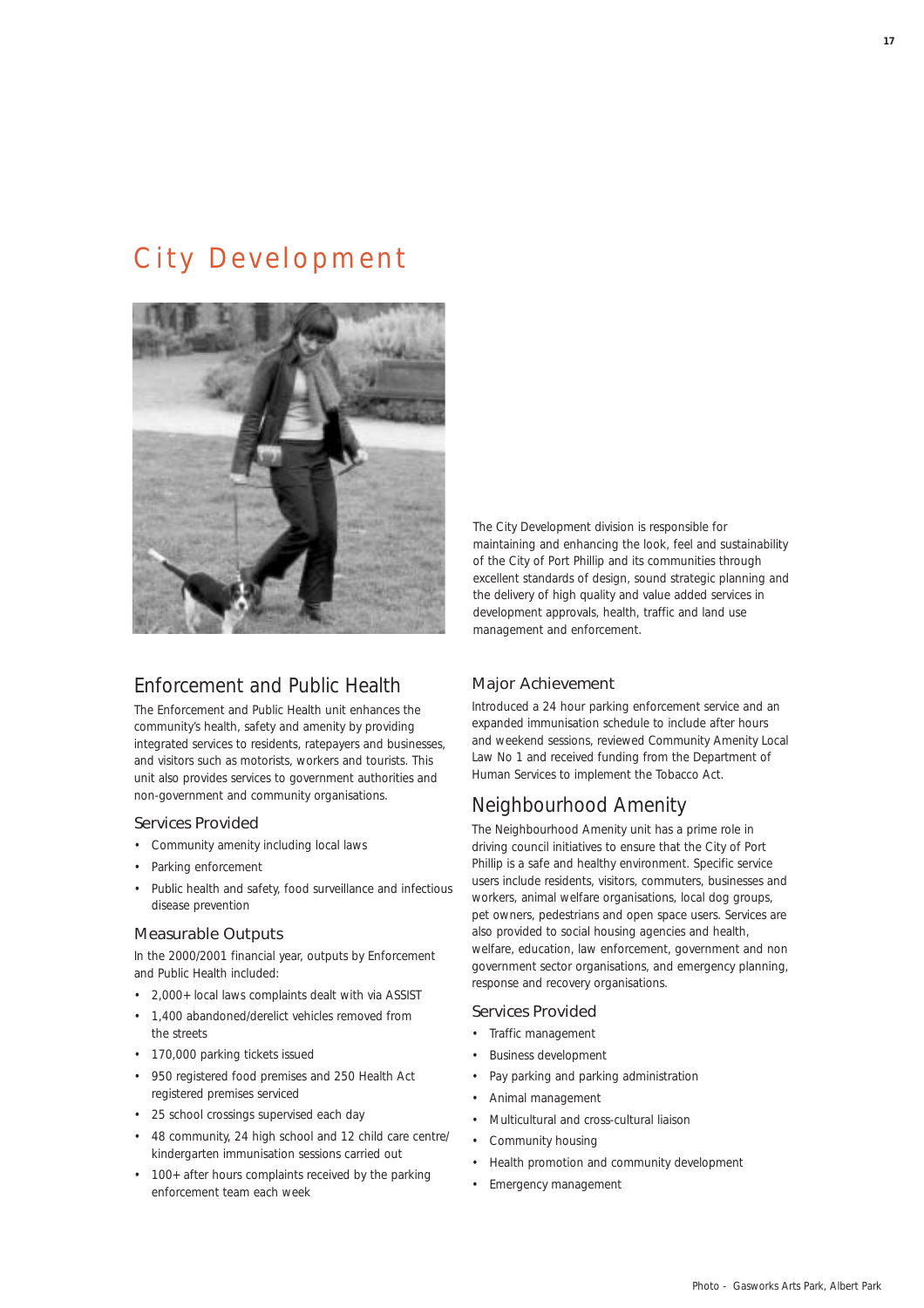#### Measurable Outputs

In the 2000/2001 financial year, outputs by Neighbourhood Amenity included:

- 5,368 dogs and 4,446 cats registered
- \$2.6 million over 3 years obtained from the State Government for the implementation of the Local Drug Strategy
- 1 draft strategic traffic and parking plan developed for Port Melbourne
- \$0.7 million received from State Government Housing Innovations Fund to purchase Exelsior Hall in Port Melbourne
- \$72,000 received from VicRoads to conduct targeted pedestrian safety education

#### Major Achievement

Finalised the Local Drug Strategy and implemented several health promotion projects including the Health Benefits of Companion Animals, the Safe Routes to Shops Program, planning for a community garden in Port Melbourne and measurement of social wellbeing indicators in council's annual community satisfaction survey.

### Strategic and Statutory Planning and Building Services

The Strategic and Statutory Planning and Building Services unit works with council and the community to plan for the future of the City of Port Phillip, and aims to ensure that any changes to the built fabric are appropriate and building practices are safe. Providing advice and direct services to members of the development industry, residents and ratepayers, business operators and employees, visitors and tourists, commuters, and other authorities and government agencies, Strategic and Statutory Planning and Building Services also provides guidance to objectors.

#### Services Provided

- Strategic land use planning
- Planning scheme reform
- Statutory planning in relation to land use, development and subdivision proposals
- Planning enforcement
- Building governance, regulation and certification
- Advice and advocacy

#### Measurable Outputs

In the 2000/2001 financial year, outputs by Strategic and Statutory Planning and Building Services included:

• 1,683 planning, 166 subdivision and 133 subdivision certification applications processed

- 204 planning appeals contested
- 248 building permits issued
- 2,500 building inspections undertaken
- 43 building emergency/dangerous situations investigated
- 240 responses to illegal/legal works complaints
- 560 planning non-compliance matters investigated
- 71 Planning Infringement Notices issued
- 10 actions regarding enforcement at Victoria Civil and Administrative Tribunal in planning matters
- 60 Magistrate Court actions in planning and building matters
- 1 Supreme Court action

#### Major Achievement

Improved feedback mechanisms established between policy, implementation and enforcement activities, planning enforcement unit aligned to focus on the prosecution of non compliances and Amendment C5 to the Port Phillip Planning Scheme, and completed the Neighbourhood Amendment.

## Urban Design and Architecture

The Urban Design and Architecture unit enhances the physical environment of the City of Port Phillip by providing services to residents and ratepayers, developers, workers and visitors, and the natural community of flora and fauna.

#### Services Provided

- Urban design, architectural, landscape and environmental guidelines and advice to developers and property owners
- Design input into strategic planning projects and planning policy
- Design of public spaces and management of nominated capital works projects
- Conduct of council's annual Design and Development Awards program
- Administration of council's Urban Art program

#### Measurable Outputs

In the 2000/2001 financial year, outputs by Urban Design and Architecture included:

• 160 planning applications supported with urban design, architectural and sustainability advice

#### Major Achievement

Conducted the Urban Iconography Study and prepared the Urban Arts Strategy.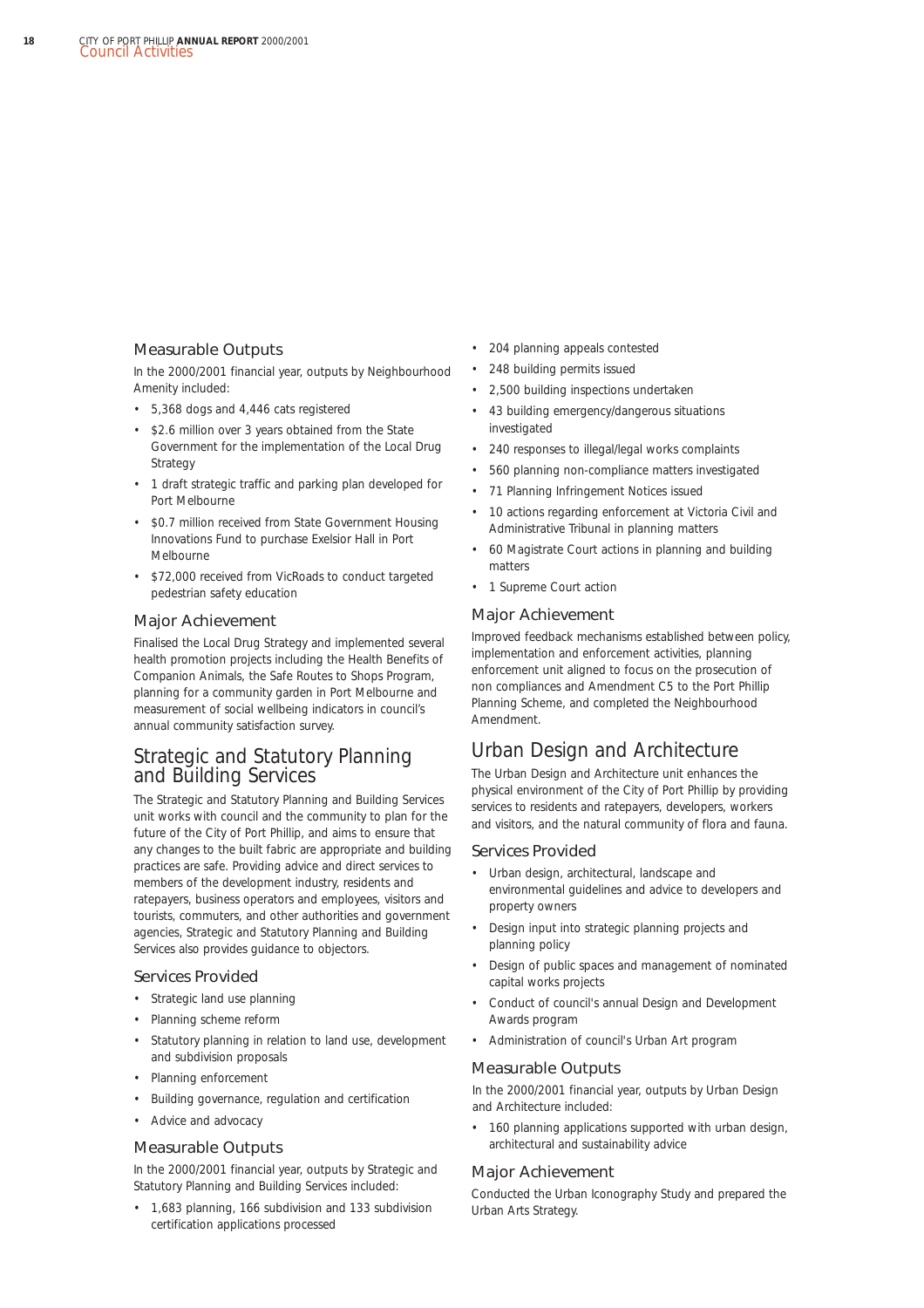## Corporate



## Business Development

The Business Development unit pursues new business opportunities for council and provides support to council's internal business units.

#### Services Provided

- New business development
- Provision of strategic business advice and support
- Bid preparation assistance for internal and external contracts
- Facilitation of joint ventures
- Competitor benchmarking and industry analysis
- Management of the South Melbourne Market

#### Measurable Outputs

In the 2000/2001 financial year, outputs by Business Development included:

- 1.7 million visitors to the South Melbourne Market
- 10% increase in South Melbourne Market gross revenues
- 96% average permanent stall occupancy rate
- \$415,000 expenditure on capital works at the South Melbourne Market including streetscape works and waste management system improvements

#### Major Achievement

Established a permanent Management Committee and completed a five-year Strategic Business Plan for the South Melbourne Market with implementation to commence in 2001/2002.

The Corporate division safeguards the ongoing health, prosperity and relevance of the City of Port Phillip through direct service delivery to external clients and support of other service providers throughout the organisation. This division also carries out the governance functions required of the City of Port Phillip.

#### Finance

The Finance unit provides sound financial support for the organisation. This unit's service users are primarily other internal service units, although some services are provided directly to external parties.

#### Services Provided

- Consulting services across a range of specialist financial areas including GST, fringe benefits tax and investment activities
- Financial systems support and maintenance
- Accounts payable, accounts receivable and purchasing
- Budgeting and financial control
- Management and statutory reporting
- Rates management and revenue collection
- Coordination of internal and external audit activities

#### Measurable Outputs

In the 2000/2001 financial year, outputs by Finance included:

- 96.4% rate collection rate compared to a metropolitan average of approximately 94%
- 14,702 purchase orders processed
- 12,558 cheques and electronic fund transfer payments raised
- 38,130 invoices issued to non-council debtors

#### Major Achievement

Development of a comprehensive monthly performance report for council.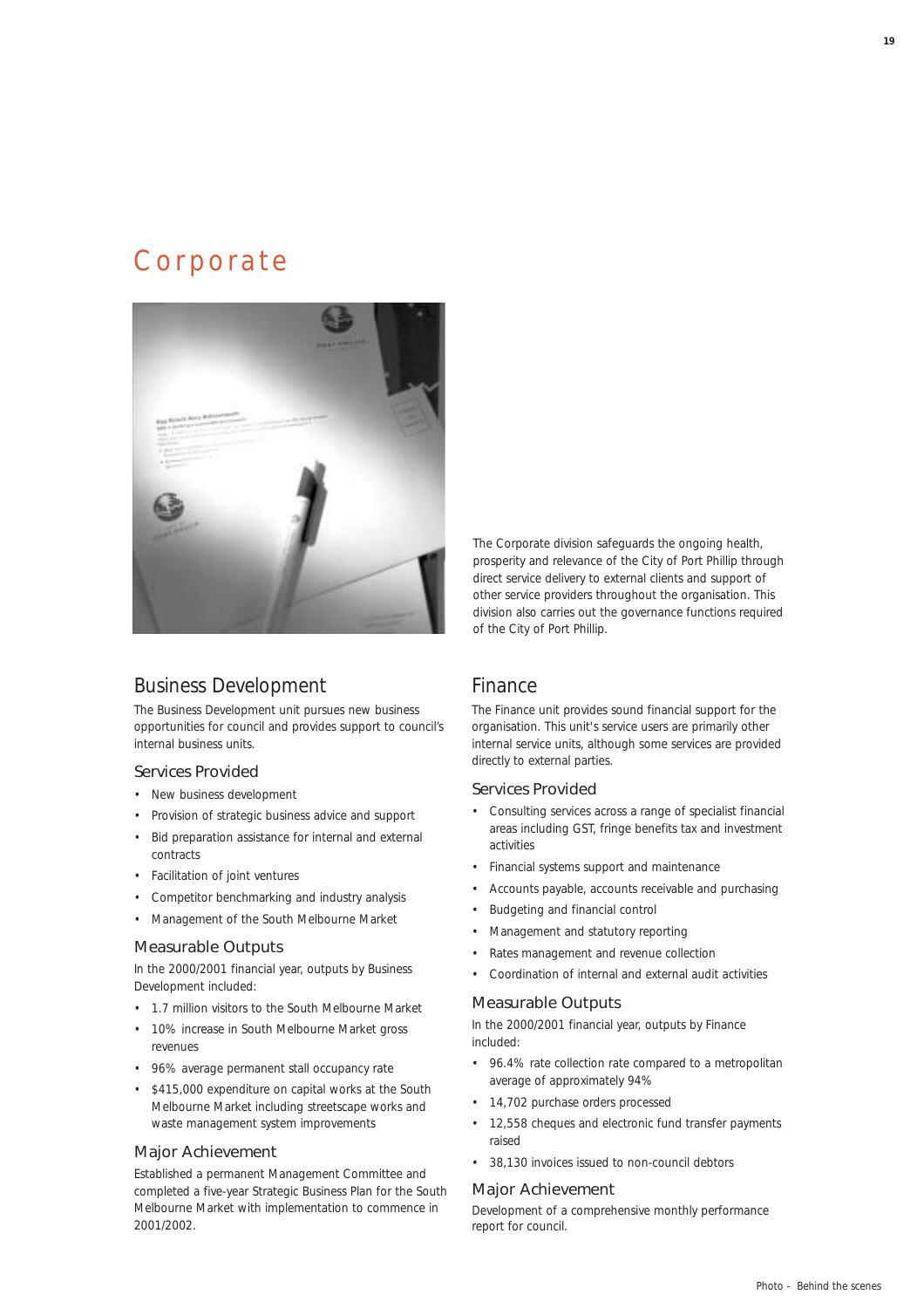## Information Management

The Information Management unit provides information systems training, support and systems development for the organisation, and fulfils the organisation's geographic information and records management needs. Service users are primarily other internal service units.

#### Services Provided

- Information systems strategy and development
- Information systems technical and software support
- Supply and installation of computers and other information systems infrastructure
- Information systems network maintenance
- Data back up and recovery
- Information systems disaster recovery planning
- Development of council's Geographic Information System (GIS)
- Maintenance of digital data and software
- Information Systems training for staff
- Record keeping and management
- Mail management

#### Measurable Outputs

In the 2000/2001 financial year, outputs by Information Management included:

- 450 personal computers, 100 printers and 18 servers maintained at 30 locations
- Over 1,000 helpdesk queries handled each month
- 76 map layers, connected to 5 corporate databases, maintained
- 214 staff members provided with access to the geographic information system at their own work station
- 515 staff provided with information systems training
- 103 TRIM (records management software) training sessions provided
- 282,191 pieces of outgoing mail
- 130,562 records management transactions in TRIM

#### Major Achievement

Consolidated council's Information Systems, Information Systems Training, Geographic Information Systems and Records Management functions into the one unit in order to improve communication channels and deliver more effective business solutions to service users.

### Property and Regulatory

The Property and Regulatory unit preserves council's assets and supports the statutory activities of the organisation. Service users are primarily Councillors and other internal service units.

#### Services Provided

- Asset and property management
- **Valuations**
- Building maintenance
- **Insurance**
- Risk and insurance claims management
- Statutory functions

## Measurable Outputs

In the 2000/2001 financial year, outputs by Property and Regulatory included:

- 4,470 supplementary valuations
- 3,663 building maintenance cases closed
- 30 Freedom of Information requests processed
- 259 people naturalised at Citizenship ceremonies
- 278 insurance claims finalised

#### Major Achievement

Implemented environmental initiatives that resulted in the City of Port Phillip winning the 2000 Energy Smart Award for 'Best Government Operation'.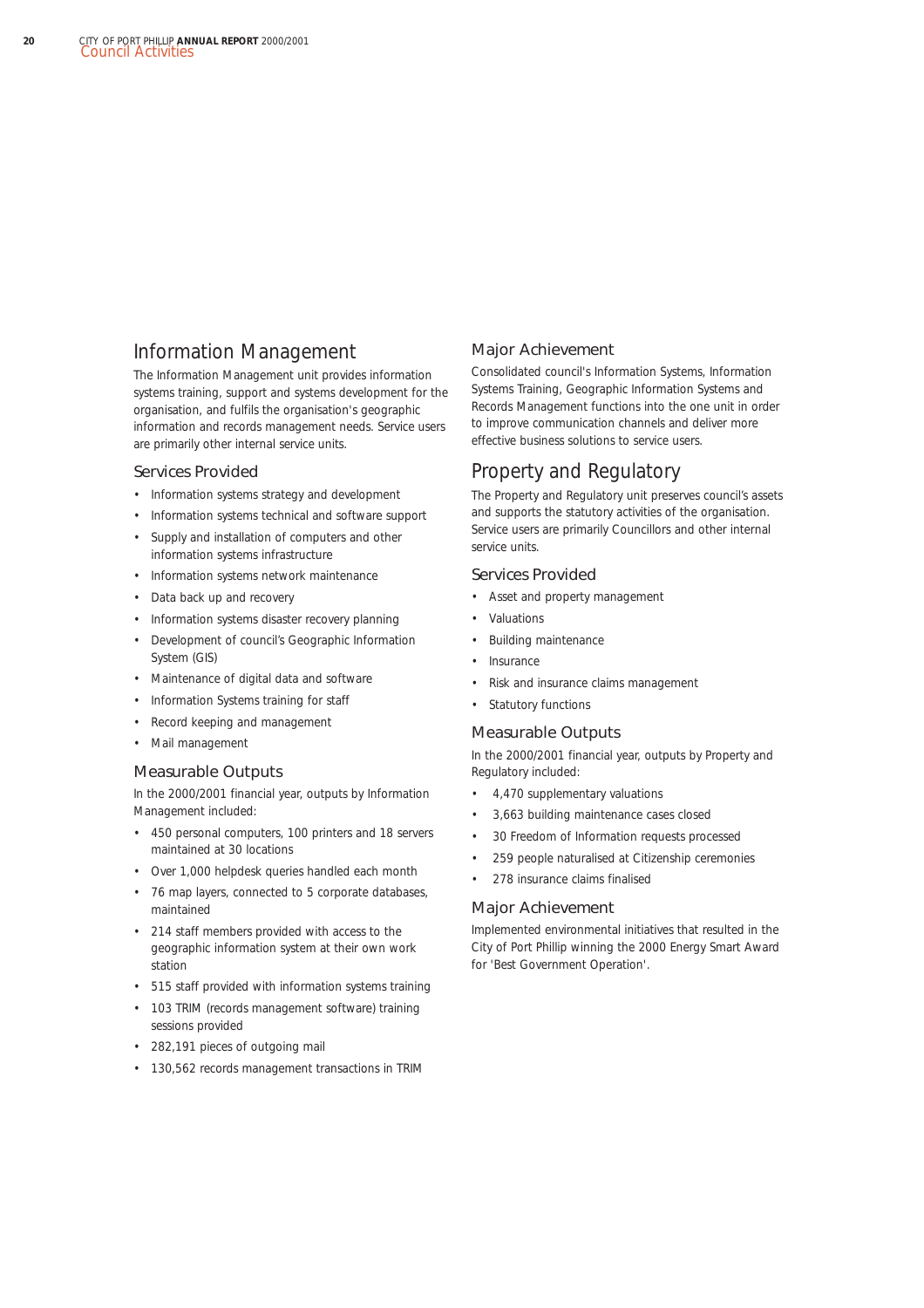## Organisation Development



## ASSIST Centre

The ASSIST Centre provides a central point for anyone wishing to communicate with council face-to-face or by phone, fax, email or letter.

#### Services Provided

- Central communication point for council
- Call Centre services including provision of advice and information
- Provision of front desk reception services
- Service request and complaint resolution
- Provision of trends and information on daily issues to management and internal departments

#### Measurable Outputs

In the 2000/2001 financial year, outputs by the ASSIST Centre included:

- 260,000 telephone enquiries handled
- 94,000 visitors to Town Hall ASSIST front desks served
- 32,000 requests and complaints satisfactorily resolved
- 86% first point resolution for people contacting council face to face or by phone, fax, email or letter

#### Major Achievement

The ASSIST Centre reviewed its Contact Relationship Management software to ensure that the centre's technology is moving at the same pace as other organisations and demonstrated improved staff retention which has led to continuous improvement at first point resolution for enquiries.

The Organisation Development division meets the organisational development needs of business and service units. This division aims to facilitate a strategic approach to organisational change and to contribute to the implementation of service unit initiatives in a well-informed manner. The ASSIST Centre, the public face of the organisation, is also contained within this division.

### Service Improvement

The Service Improvement unit oversees the Sustainable Value Service Review Program, council's response to the State Government's Best Value Victoria legislation, and manages the organisational processes for tendering and contract administration. Service users are primarily other internal service units.

#### Services provided

- Development of council's Sustainable Value Program
- Conduct of Sustainable Value Service Reviews
- Contract administration training, support and advice
- Consultancy and support to council's Contracts Committee
- Establishment and review of contract performance indicators

#### Measurable Outputs

In the 2000/2001 financial year, outputs by Service Improvement included:

- 3 service reviews completed (Planning Enforcement, Property and Regulatory, and Library Services)
- 2 further service reviews completed with reports due for presentation to council (Requests and Complaints, and Health and Amenity)
- Ongoing refinement of structured reporting process for council's 28 major service contracts

#### Major Achievement

Implemented an innovative service review process to meet the requirements of Best Value legislation.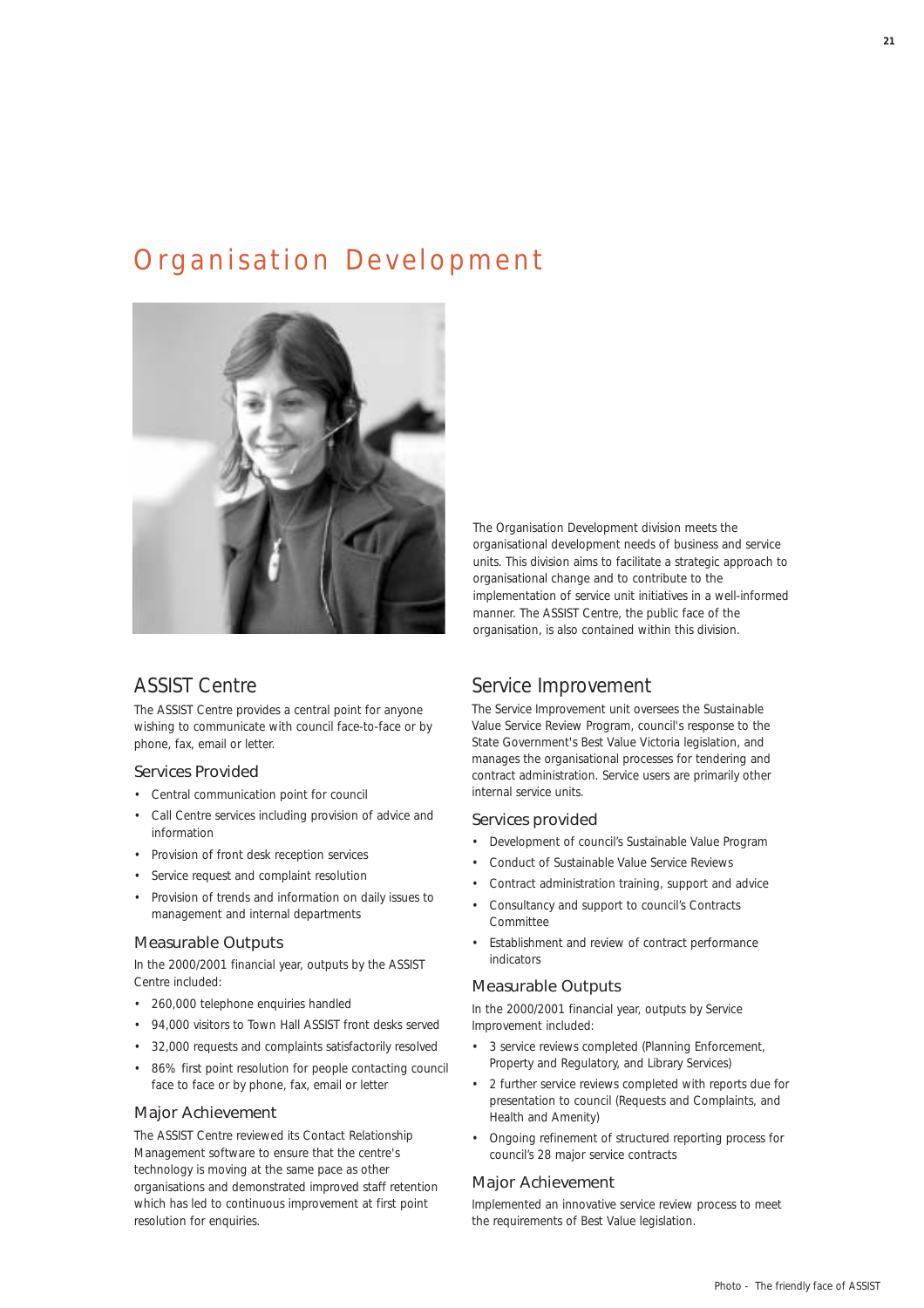## Corporate Planning

The Corporate Planning unit helps guide council's directions and priorities through the corporate and business planning processes and monitors the organisation's progress against its set goals. Services are provided to Councillors, senior management, staff and the Port Phillip community.

#### Services Provided

- Development and monitoring of council's corporate plan
- Support of service and business planning across the organisation
- Market research

#### Measurable Outputs

In the 2000/2001 financial year, outputs by Corporate Planning included:

- 6 cross functional corporate plan projects supported, further encouraging the concept of matrix management and developing leaders within the organisation
- 20 community surveys coordinated to measure satisfaction with services and test special issues

#### Major Achievement

Developed the 2001/2002 Corporate Plan and established stronger links between service plans and the corporate plan.

### Human Resources

The Human Resources unit provides employment support, advice and training to staff and is also responsible for handling employee relation issues, recruitment, performance planning and review.

#### Services Provided

- Industrial and employee relations
- Human resources policy development and dissemination
- Workforce planning
- Recruitment
- Staff performance management and review
- Employee assistance and outplacement support
- Equal Employment Opportunity program
- Occupational Health and Safety consulting
- WorkCover claims management
- Remuneration packaging, payroll and superannuation

#### Measurable Outputs

In the 2000/2001 financial year, outputs by Human Resources included:

- 124 new permanent full time and part time workers recruited
- 2 indigenous trainees placed into permanent positions within council
- 8 indigenous trainees placed into traineeships
- 43 courses offered as part of an organisational wide Training and Development Program

#### Major Achievement

Implemented the City of Port Phillip Parking Enforcement and Homecare Local Area Workplace Agreements.

### Information and Publications

The Information and Publications unit ensures that information about council services is appropriately targeted and accessible to all the community. While a great deal of focus is placed on external communication, the unit also plays a significant role in improving internal communication within the organisation. This unit provides services to anyone requesting information about the City of Port Phillip and to other internal service units.

#### Services Provided

- Production of recognisable, accurate and timely information regarding council services and key activities
- Consultancy to internal service units

#### Measurable Outputs

In the 2000/2001 financial year, outputs by Information and Publications included:

- 7 *Community Update* newsletters
- 2 audio versions of *Community Update*
- 54 corporate newspaper columns
- 13 *Neighbourhood Newsletters*

#### Major Achievement

Introduced organisation-wide protocols and worked with internal service units to develop the recognition of the City of Port Phillip's corporate identity.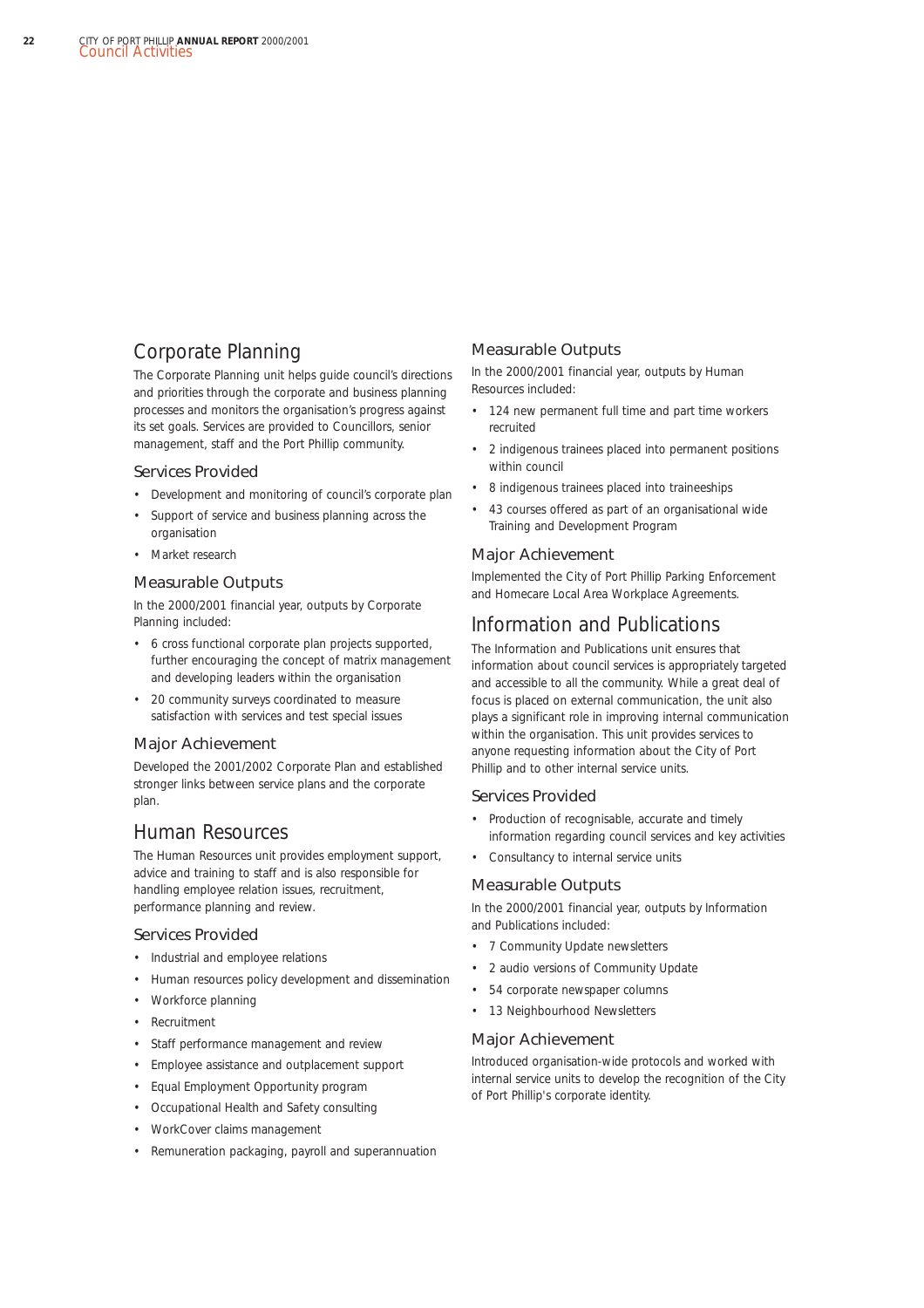# KRA3 Building a sustainable environment sustain



### **Goal**

A community who understands the impact of its behaviours on the natural environment and its bio-diversity and actively participates in achieving environmental outcomes for Port Phillip

### **Performance**

56 promotional materials and media releases relating to environmental initiatives 139 planning permits which included an environmental assessment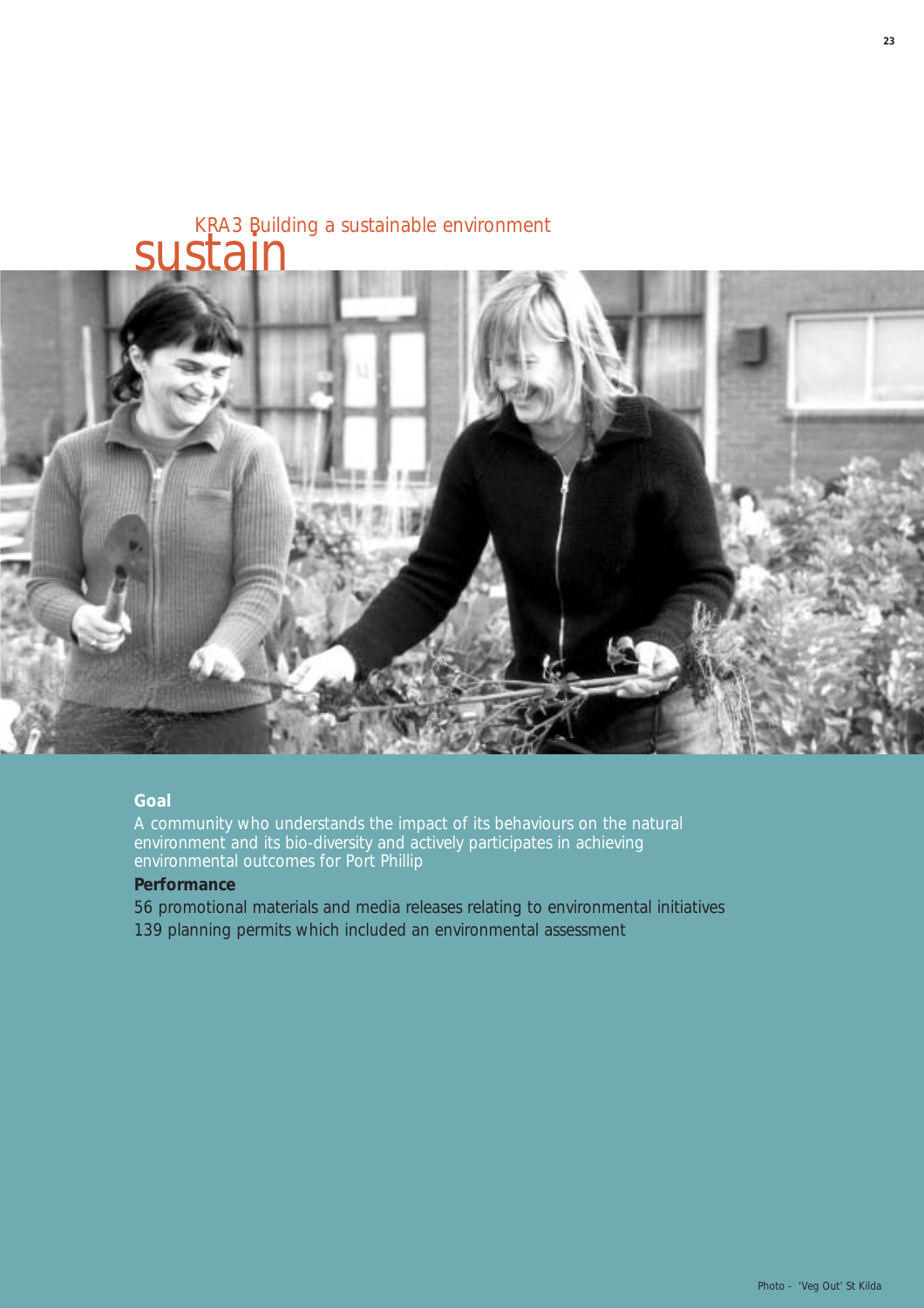## Performance Statement

We currently measure progress towards achieving each of the six Key Result Areas in our three-year Corporate Plan through a set of standard Performance Indicators. The indicators and targets were established in 1999 and have since been tracked on an annual basis.

A mix of indicators is employed, with the majority representing the community's perceptions of outcomes. Telephone surveys among a random sample of the community are used to gauge these indicators. Other indicators relating to council processes and outputs are used in cases where success in achieving a goal is more appropriately measured by how we do our work.

The next Corporate Plan (2001/2002) focuses on developing better indicators of performance. Projects such as the Sustainable Community Progress Indicators Project and the Monthly Performance Management Reports will provide a more effective measure to track progress towards achieving council goals. These will be reported in next year's Performance Statement.

#### Notes to and forming part of the Performance Statement for 2000/2001

The Key Performance Indicators (KPIs) in this plan are indicators for each KRA, as required by S153A(1)(c) of the *Local Government Act 1989*. These KPIs are reported in the Performance Statement and audited as the Annual Business Plan performance targets and measures, as required by S153 A(1)(f) and 153 B(2)(a)(b) of the *Local Government Act 1989.*

#### Common Terms

The majority of the terms used in the performance statement are the same as those used in the financial statements. Short explanations of the terms used are listed below.

**Budget** – the originally published budget of the council.

**Satisfaction Ratings** – indexed mean of 350 respondents' answers in a survey, conducted by the independent strategic research consultants Newton Wayman Chong Research, asking them to rate council's performance.

The indexed mean is a weighted score across five performance ratings being:

- 100 > for an excellent/outstanding performance
- 80 > a good/high standard
- 60 > adequate/acceptable
- 40 > needs some improvement
- 20 > needs a lot of improvement

**Population** – estimated total residential population of the municipality as at 30 June of the previous year, as published by the ABS in *Regional Population Guide* catalogue no. 32180 or *Population by Age and Sex* catalogue no. 3235.2.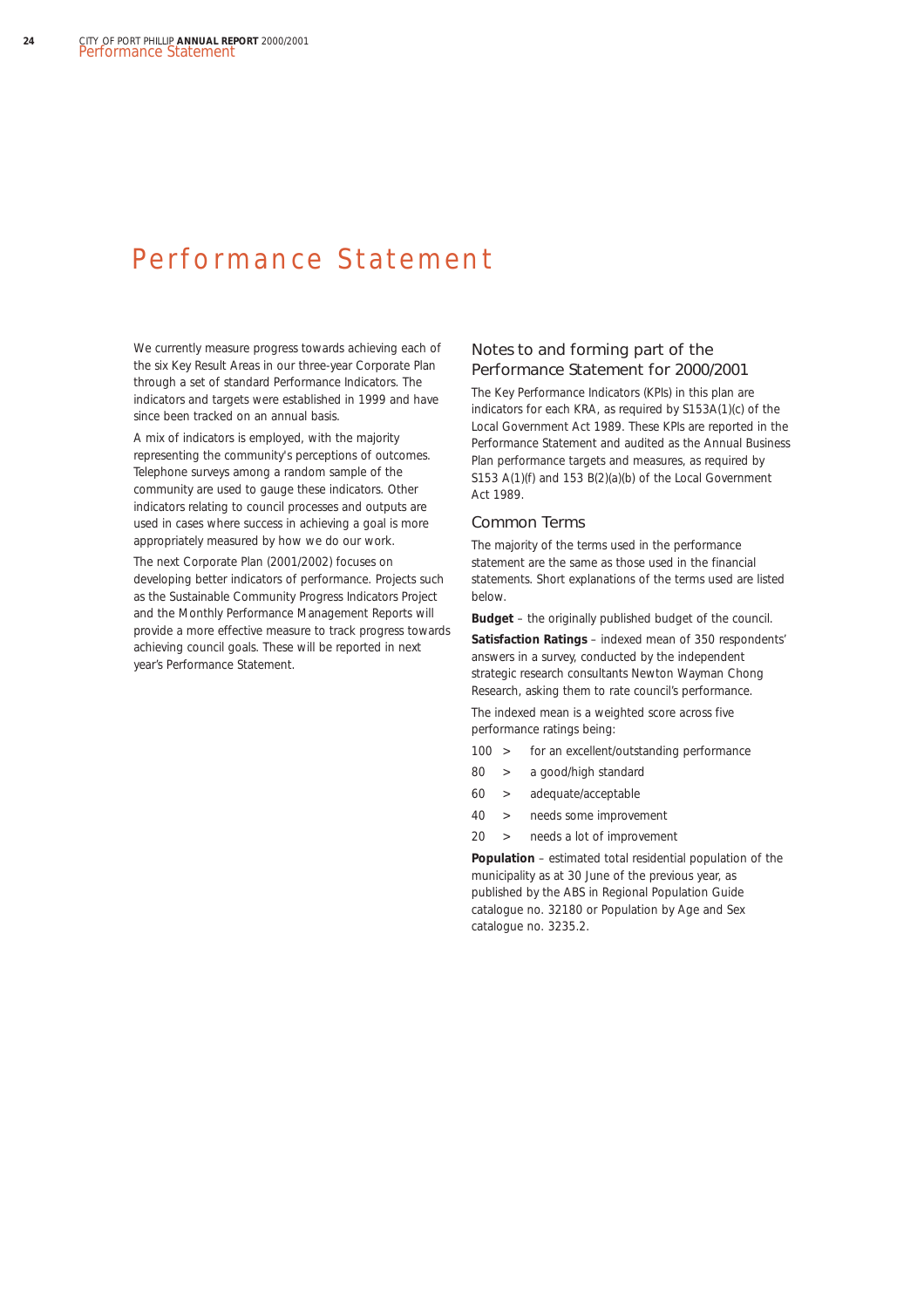# KRA 4 Enhancing our neighbourhoods and places provide



#### Goal

We will have a mind set that considers the place and the community living there when delivering a service or implementing a project – providing a better service or outcome, one that is attuned to the needs of the community

**Performance** 

68% community agreement that a sense of community spirit exists in neighbourhoods

73% community shopped at the South Melbourne Market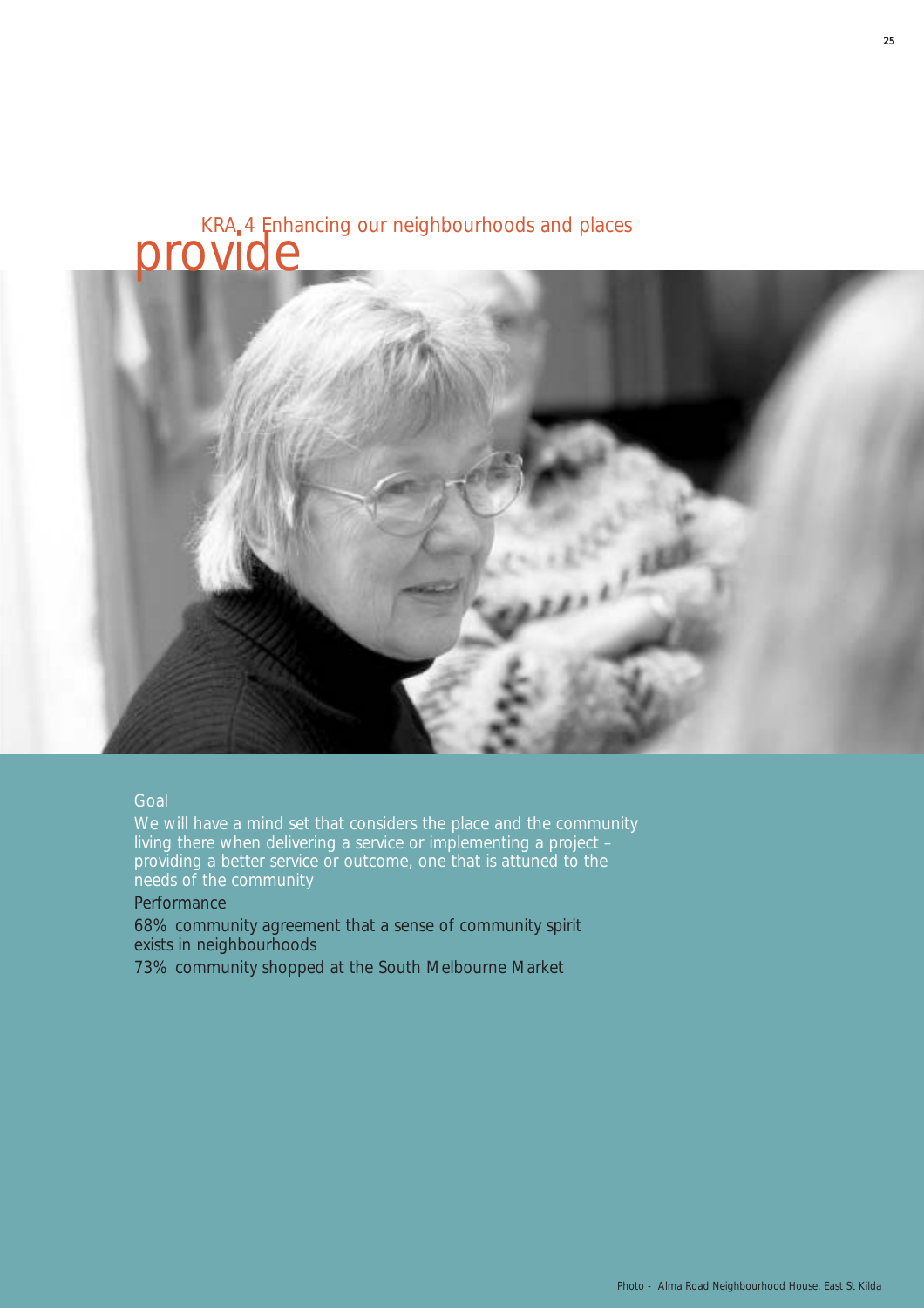# City of Port Phillip Performance Indicators

| Variance<br><b>Actual</b><br>Actual<br><b>Target</b><br>Variance<br>Target<br><b>KRA 1: Building Stronger Communities</b><br>Objective 1: Reduce social isolation and ensure specific lifecycle needs are met<br>% community agreement with not feeling<br>isolated and receiving support when<br>80%<br>$0\%$<br>80%<br>72%<br>$-8%$<br>experiencing difficult life events<br>80%<br>% community agreement that feel<br>encouraged to participate in the decisions<br>that affect the individual and their community<br>60%<br>65%<br>5%<br>65%<br>54%<br>$-9%$<br>% of total population participating in community<br>groups' projects/events that address reducing<br>12%<br>12%<br>$0\%$<br>14%<br>16%<br>2%<br>social isolation and specific life cycle needs<br>Objective 2: Promote diversity<br>% community agreement that council's<br>communication and services are accessible for<br>1%<br>60%<br>people with specific multicultural needs<br>55%<br>56%<br>58%<br>$-2%$<br>% community agreement that have not<br>observed inequalities based on either class,<br>1.<br>70%<br>51%<br>$-19%$<br>72%<br>50%<br>$-22%$<br>ethnicity, race, age, gender or sexual divisions<br>6<br>6<br>6<br>8<br>$\overline{2}$<br>Number of indigenous trainees employed<br>0<br>Objective 3: Ensure a safe and healthy environment<br>% community satisfaction with<br>2.<br>80%<br>83%<br>3%<br>85%<br>73%<br>$-12%$<br>safety and security (*)<br>Objective 4: Foster an environment where recreation, arts, culture and knowledge are valued<br>% community satisfaction with<br>65%<br>74%<br>9%<br>70%<br>70%<br>0<br>sports and recreation (*)<br>% community satisfaction with<br>3.<br>67%<br>12%<br>60%<br>74%<br>arts and cultural events (*)<br>55%<br>14%<br><b>KRA 2: Improving our Built Environment</b><br>Objective 1: Develop urban character and preserve heritage<br>% community satisfaction with town planning<br>58<br>$-2$<br>60<br>$-3$<br>policy and approvals (indexed mean)<br>60<br>57<br>Number of design and development<br>6<br>6<br>0<br>awards given for design excellence<br>6<br>6<br>0<br>Objective 2: Improve access into and within the city<br>% community satisfaction with parking availability (*)<br>30%<br>26%<br>$-4%$<br>30%<br>21%<br>$-9%$<br>Objective 3: Enhance the city's appearance<br>% community satisfaction with parks and gardens (*)<br>65%<br>73%<br>8%<br>67%<br>67%<br>0<br>% community satisfaction with street<br>50% street<br>59%<br>9%<br>55%<br>46%<br>$-9%$<br>and beach cleaning (*)<br>6%<br>60%<br>52%<br>$-8%$<br>55% beach<br>61%<br>% community satisfaction with appearance<br>60%<br>57%<br>$-3%$<br>60%<br>48%<br>$-12%$<br>of streetscapes (*)<br>% community satisfaction with appearance and<br>cleanliness of the beaches and foreshores (*)<br>4.<br>55%<br>55%<br>$0\%$<br>57%<br>42%<br>$-15%$<br>Objective 4: Improve the city's physical infrastructure<br>% community satisfaction with roads and<br>footpaths (indexed mean)<br>58<br>$\overline{2}$<br>$\mathbf{1}$<br>60<br>60<br>61<br>KRA 3: Building a Sustainable Environment<br>Objective 1: Encourage environmentally focused behaviour<br>Council building energy use - GJ (gigajoules)<br>22,844<br>$-4,792$<br>27,269<br>27,636<br>26,145<br>$-1,124$<br>Street lighting energy use - GJ (gigajoules)<br>21,292<br>20,514<br>$-778$<br>19,193<br>$-1,816$<br>21,009<br>% of community aware of EcoCentre<br>28%<br>$-2%$<br>$-6%$<br>30%<br>35%<br>29% |                                           | <b>Note</b> | 1999/2000 |  |  | 2000/2001 |  |  |
|----------------------------------------------------------------------------------------------------------------------------------------------------------------------------------------------------------------------------------------------------------------------------------------------------------------------------------------------------------------------------------------------------------------------------------------------------------------------------------------------------------------------------------------------------------------------------------------------------------------------------------------------------------------------------------------------------------------------------------------------------------------------------------------------------------------------------------------------------------------------------------------------------------------------------------------------------------------------------------------------------------------------------------------------------------------------------------------------------------------------------------------------------------------------------------------------------------------------------------------------------------------------------------------------------------------------------------------------------------------------------------------------------------------------------------------------------------------------------------------------------------------------------------------------------------------------------------------------------------------------------------------------------------------------------------------------------------------------------------------------------------------------------------------------------------------------------------------------------------------------------------------------------------------------------------------------------------------------------------------------------------------------------------------------------------------------------------------------------------------------------------------------------------------------------------------------------------------------------------------------------------------------------------------------------------------------------------------------------------------------------------------------------------------------------------------------------------------------------------------------------------------------------------------------------------------------------------------------------------------------------------------------------------------------------------------------------------------------------------------------------------------------------------------------------------------------------------------------------------------------------------------------------------------------------------------------------------------------------------------------------------------------------------------------------------------------------------------------------------------------------------------------------------------------------------------------------------------------------------------------------------------------------------------------------------------------------------------------------------------------------------------------------------------------------------------------------------------------------------------------------------|-------------------------------------------|-------------|-----------|--|--|-----------|--|--|
|                                                                                                                                                                                                                                                                                                                                                                                                                                                                                                                                                                                                                                                                                                                                                                                                                                                                                                                                                                                                                                                                                                                                                                                                                                                                                                                                                                                                                                                                                                                                                                                                                                                                                                                                                                                                                                                                                                                                                                                                                                                                                                                                                                                                                                                                                                                                                                                                                                                                                                                                                                                                                                                                                                                                                                                                                                                                                                                                                                                                                                                                                                                                                                                                                                                                                                                                                                                                                                                                                                          |                                           |             |           |  |  |           |  |  |
|                                                                                                                                                                                                                                                                                                                                                                                                                                                                                                                                                                                                                                                                                                                                                                                                                                                                                                                                                                                                                                                                                                                                                                                                                                                                                                                                                                                                                                                                                                                                                                                                                                                                                                                                                                                                                                                                                                                                                                                                                                                                                                                                                                                                                                                                                                                                                                                                                                                                                                                                                                                                                                                                                                                                                                                                                                                                                                                                                                                                                                                                                                                                                                                                                                                                                                                                                                                                                                                                                                          |                                           |             |           |  |  |           |  |  |
|                                                                                                                                                                                                                                                                                                                                                                                                                                                                                                                                                                                                                                                                                                                                                                                                                                                                                                                                                                                                                                                                                                                                                                                                                                                                                                                                                                                                                                                                                                                                                                                                                                                                                                                                                                                                                                                                                                                                                                                                                                                                                                                                                                                                                                                                                                                                                                                                                                                                                                                                                                                                                                                                                                                                                                                                                                                                                                                                                                                                                                                                                                                                                                                                                                                                                                                                                                                                                                                                                                          |                                           |             |           |  |  |           |  |  |
|                                                                                                                                                                                                                                                                                                                                                                                                                                                                                                                                                                                                                                                                                                                                                                                                                                                                                                                                                                                                                                                                                                                                                                                                                                                                                                                                                                                                                                                                                                                                                                                                                                                                                                                                                                                                                                                                                                                                                                                                                                                                                                                                                                                                                                                                                                                                                                                                                                                                                                                                                                                                                                                                                                                                                                                                                                                                                                                                                                                                                                                                                                                                                                                                                                                                                                                                                                                                                                                                                                          |                                           |             |           |  |  |           |  |  |
|                                                                                                                                                                                                                                                                                                                                                                                                                                                                                                                                                                                                                                                                                                                                                                                                                                                                                                                                                                                                                                                                                                                                                                                                                                                                                                                                                                                                                                                                                                                                                                                                                                                                                                                                                                                                                                                                                                                                                                                                                                                                                                                                                                                                                                                                                                                                                                                                                                                                                                                                                                                                                                                                                                                                                                                                                                                                                                                                                                                                                                                                                                                                                                                                                                                                                                                                                                                                                                                                                                          |                                           |             |           |  |  |           |  |  |
|                                                                                                                                                                                                                                                                                                                                                                                                                                                                                                                                                                                                                                                                                                                                                                                                                                                                                                                                                                                                                                                                                                                                                                                                                                                                                                                                                                                                                                                                                                                                                                                                                                                                                                                                                                                                                                                                                                                                                                                                                                                                                                                                                                                                                                                                                                                                                                                                                                                                                                                                                                                                                                                                                                                                                                                                                                                                                                                                                                                                                                                                                                                                                                                                                                                                                                                                                                                                                                                                                                          |                                           |             |           |  |  |           |  |  |
|                                                                                                                                                                                                                                                                                                                                                                                                                                                                                                                                                                                                                                                                                                                                                                                                                                                                                                                                                                                                                                                                                                                                                                                                                                                                                                                                                                                                                                                                                                                                                                                                                                                                                                                                                                                                                                                                                                                                                                                                                                                                                                                                                                                                                                                                                                                                                                                                                                                                                                                                                                                                                                                                                                                                                                                                                                                                                                                                                                                                                                                                                                                                                                                                                                                                                                                                                                                                                                                                                                          |                                           |             |           |  |  |           |  |  |
|                                                                                                                                                                                                                                                                                                                                                                                                                                                                                                                                                                                                                                                                                                                                                                                                                                                                                                                                                                                                                                                                                                                                                                                                                                                                                                                                                                                                                                                                                                                                                                                                                                                                                                                                                                                                                                                                                                                                                                                                                                                                                                                                                                                                                                                                                                                                                                                                                                                                                                                                                                                                                                                                                                                                                                                                                                                                                                                                                                                                                                                                                                                                                                                                                                                                                                                                                                                                                                                                                                          |                                           |             |           |  |  |           |  |  |
|                                                                                                                                                                                                                                                                                                                                                                                                                                                                                                                                                                                                                                                                                                                                                                                                                                                                                                                                                                                                                                                                                                                                                                                                                                                                                                                                                                                                                                                                                                                                                                                                                                                                                                                                                                                                                                                                                                                                                                                                                                                                                                                                                                                                                                                                                                                                                                                                                                                                                                                                                                                                                                                                                                                                                                                                                                                                                                                                                                                                                                                                                                                                                                                                                                                                                                                                                                                                                                                                                                          |                                           |             |           |  |  |           |  |  |
|                                                                                                                                                                                                                                                                                                                                                                                                                                                                                                                                                                                                                                                                                                                                                                                                                                                                                                                                                                                                                                                                                                                                                                                                                                                                                                                                                                                                                                                                                                                                                                                                                                                                                                                                                                                                                                                                                                                                                                                                                                                                                                                                                                                                                                                                                                                                                                                                                                                                                                                                                                                                                                                                                                                                                                                                                                                                                                                                                                                                                                                                                                                                                                                                                                                                                                                                                                                                                                                                                                          |                                           |             |           |  |  |           |  |  |
|                                                                                                                                                                                                                                                                                                                                                                                                                                                                                                                                                                                                                                                                                                                                                                                                                                                                                                                                                                                                                                                                                                                                                                                                                                                                                                                                                                                                                                                                                                                                                                                                                                                                                                                                                                                                                                                                                                                                                                                                                                                                                                                                                                                                                                                                                                                                                                                                                                                                                                                                                                                                                                                                                                                                                                                                                                                                                                                                                                                                                                                                                                                                                                                                                                                                                                                                                                                                                                                                                                          |                                           |             |           |  |  |           |  |  |
|                                                                                                                                                                                                                                                                                                                                                                                                                                                                                                                                                                                                                                                                                                                                                                                                                                                                                                                                                                                                                                                                                                                                                                                                                                                                                                                                                                                                                                                                                                                                                                                                                                                                                                                                                                                                                                                                                                                                                                                                                                                                                                                                                                                                                                                                                                                                                                                                                                                                                                                                                                                                                                                                                                                                                                                                                                                                                                                                                                                                                                                                                                                                                                                                                                                                                                                                                                                                                                                                                                          |                                           |             |           |  |  |           |  |  |
|                                                                                                                                                                                                                                                                                                                                                                                                                                                                                                                                                                                                                                                                                                                                                                                                                                                                                                                                                                                                                                                                                                                                                                                                                                                                                                                                                                                                                                                                                                                                                                                                                                                                                                                                                                                                                                                                                                                                                                                                                                                                                                                                                                                                                                                                                                                                                                                                                                                                                                                                                                                                                                                                                                                                                                                                                                                                                                                                                                                                                                                                                                                                                                                                                                                                                                                                                                                                                                                                                                          |                                           |             |           |  |  |           |  |  |
|                                                                                                                                                                                                                                                                                                                                                                                                                                                                                                                                                                                                                                                                                                                                                                                                                                                                                                                                                                                                                                                                                                                                                                                                                                                                                                                                                                                                                                                                                                                                                                                                                                                                                                                                                                                                                                                                                                                                                                                                                                                                                                                                                                                                                                                                                                                                                                                                                                                                                                                                                                                                                                                                                                                                                                                                                                                                                                                                                                                                                                                                                                                                                                                                                                                                                                                                                                                                                                                                                                          |                                           |             |           |  |  |           |  |  |
|                                                                                                                                                                                                                                                                                                                                                                                                                                                                                                                                                                                                                                                                                                                                                                                                                                                                                                                                                                                                                                                                                                                                                                                                                                                                                                                                                                                                                                                                                                                                                                                                                                                                                                                                                                                                                                                                                                                                                                                                                                                                                                                                                                                                                                                                                                                                                                                                                                                                                                                                                                                                                                                                                                                                                                                                                                                                                                                                                                                                                                                                                                                                                                                                                                                                                                                                                                                                                                                                                                          |                                           |             |           |  |  |           |  |  |
|                                                                                                                                                                                                                                                                                                                                                                                                                                                                                                                                                                                                                                                                                                                                                                                                                                                                                                                                                                                                                                                                                                                                                                                                                                                                                                                                                                                                                                                                                                                                                                                                                                                                                                                                                                                                                                                                                                                                                                                                                                                                                                                                                                                                                                                                                                                                                                                                                                                                                                                                                                                                                                                                                                                                                                                                                                                                                                                                                                                                                                                                                                                                                                                                                                                                                                                                                                                                                                                                                                          |                                           |             |           |  |  |           |  |  |
|                                                                                                                                                                                                                                                                                                                                                                                                                                                                                                                                                                                                                                                                                                                                                                                                                                                                                                                                                                                                                                                                                                                                                                                                                                                                                                                                                                                                                                                                                                                                                                                                                                                                                                                                                                                                                                                                                                                                                                                                                                                                                                                                                                                                                                                                                                                                                                                                                                                                                                                                                                                                                                                                                                                                                                                                                                                                                                                                                                                                                                                                                                                                                                                                                                                                                                                                                                                                                                                                                                          |                                           |             |           |  |  |           |  |  |
|                                                                                                                                                                                                                                                                                                                                                                                                                                                                                                                                                                                                                                                                                                                                                                                                                                                                                                                                                                                                                                                                                                                                                                                                                                                                                                                                                                                                                                                                                                                                                                                                                                                                                                                                                                                                                                                                                                                                                                                                                                                                                                                                                                                                                                                                                                                                                                                                                                                                                                                                                                                                                                                                                                                                                                                                                                                                                                                                                                                                                                                                                                                                                                                                                                                                                                                                                                                                                                                                                                          |                                           |             |           |  |  |           |  |  |
|                                                                                                                                                                                                                                                                                                                                                                                                                                                                                                                                                                                                                                                                                                                                                                                                                                                                                                                                                                                                                                                                                                                                                                                                                                                                                                                                                                                                                                                                                                                                                                                                                                                                                                                                                                                                                                                                                                                                                                                                                                                                                                                                                                                                                                                                                                                                                                                                                                                                                                                                                                                                                                                                                                                                                                                                                                                                                                                                                                                                                                                                                                                                                                                                                                                                                                                                                                                                                                                                                                          |                                           |             |           |  |  |           |  |  |
|                                                                                                                                                                                                                                                                                                                                                                                                                                                                                                                                                                                                                                                                                                                                                                                                                                                                                                                                                                                                                                                                                                                                                                                                                                                                                                                                                                                                                                                                                                                                                                                                                                                                                                                                                                                                                                                                                                                                                                                                                                                                                                                                                                                                                                                                                                                                                                                                                                                                                                                                                                                                                                                                                                                                                                                                                                                                                                                                                                                                                                                                                                                                                                                                                                                                                                                                                                                                                                                                                                          |                                           |             |           |  |  |           |  |  |
|                                                                                                                                                                                                                                                                                                                                                                                                                                                                                                                                                                                                                                                                                                                                                                                                                                                                                                                                                                                                                                                                                                                                                                                                                                                                                                                                                                                                                                                                                                                                                                                                                                                                                                                                                                                                                                                                                                                                                                                                                                                                                                                                                                                                                                                                                                                                                                                                                                                                                                                                                                                                                                                                                                                                                                                                                                                                                                                                                                                                                                                                                                                                                                                                                                                                                                                                                                                                                                                                                                          |                                           |             |           |  |  |           |  |  |
|                                                                                                                                                                                                                                                                                                                                                                                                                                                                                                                                                                                                                                                                                                                                                                                                                                                                                                                                                                                                                                                                                                                                                                                                                                                                                                                                                                                                                                                                                                                                                                                                                                                                                                                                                                                                                                                                                                                                                                                                                                                                                                                                                                                                                                                                                                                                                                                                                                                                                                                                                                                                                                                                                                                                                                                                                                                                                                                                                                                                                                                                                                                                                                                                                                                                                                                                                                                                                                                                                                          |                                           |             |           |  |  |           |  |  |
|                                                                                                                                                                                                                                                                                                                                                                                                                                                                                                                                                                                                                                                                                                                                                                                                                                                                                                                                                                                                                                                                                                                                                                                                                                                                                                                                                                                                                                                                                                                                                                                                                                                                                                                                                                                                                                                                                                                                                                                                                                                                                                                                                                                                                                                                                                                                                                                                                                                                                                                                                                                                                                                                                                                                                                                                                                                                                                                                                                                                                                                                                                                                                                                                                                                                                                                                                                                                                                                                                                          |                                           |             |           |  |  |           |  |  |
|                                                                                                                                                                                                                                                                                                                                                                                                                                                                                                                                                                                                                                                                                                                                                                                                                                                                                                                                                                                                                                                                                                                                                                                                                                                                                                                                                                                                                                                                                                                                                                                                                                                                                                                                                                                                                                                                                                                                                                                                                                                                                                                                                                                                                                                                                                                                                                                                                                                                                                                                                                                                                                                                                                                                                                                                                                                                                                                                                                                                                                                                                                                                                                                                                                                                                                                                                                                                                                                                                                          |                                           |             |           |  |  |           |  |  |
|                                                                                                                                                                                                                                                                                                                                                                                                                                                                                                                                                                                                                                                                                                                                                                                                                                                                                                                                                                                                                                                                                                                                                                                                                                                                                                                                                                                                                                                                                                                                                                                                                                                                                                                                                                                                                                                                                                                                                                                                                                                                                                                                                                                                                                                                                                                                                                                                                                                                                                                                                                                                                                                                                                                                                                                                                                                                                                                                                                                                                                                                                                                                                                                                                                                                                                                                                                                                                                                                                                          |                                           |             |           |  |  |           |  |  |
|                                                                                                                                                                                                                                                                                                                                                                                                                                                                                                                                                                                                                                                                                                                                                                                                                                                                                                                                                                                                                                                                                                                                                                                                                                                                                                                                                                                                                                                                                                                                                                                                                                                                                                                                                                                                                                                                                                                                                                                                                                                                                                                                                                                                                                                                                                                                                                                                                                                                                                                                                                                                                                                                                                                                                                                                                                                                                                                                                                                                                                                                                                                                                                                                                                                                                                                                                                                                                                                                                                          |                                           |             |           |  |  |           |  |  |
|                                                                                                                                                                                                                                                                                                                                                                                                                                                                                                                                                                                                                                                                                                                                                                                                                                                                                                                                                                                                                                                                                                                                                                                                                                                                                                                                                                                                                                                                                                                                                                                                                                                                                                                                                                                                                                                                                                                                                                                                                                                                                                                                                                                                                                                                                                                                                                                                                                                                                                                                                                                                                                                                                                                                                                                                                                                                                                                                                                                                                                                                                                                                                                                                                                                                                                                                                                                                                                                                                                          |                                           |             |           |  |  |           |  |  |
|                                                                                                                                                                                                                                                                                                                                                                                                                                                                                                                                                                                                                                                                                                                                                                                                                                                                                                                                                                                                                                                                                                                                                                                                                                                                                                                                                                                                                                                                                                                                                                                                                                                                                                                                                                                                                                                                                                                                                                                                                                                                                                                                                                                                                                                                                                                                                                                                                                                                                                                                                                                                                                                                                                                                                                                                                                                                                                                                                                                                                                                                                                                                                                                                                                                                                                                                                                                                                                                                                                          |                                           |             |           |  |  |           |  |  |
|                                                                                                                                                                                                                                                                                                                                                                                                                                                                                                                                                                                                                                                                                                                                                                                                                                                                                                                                                                                                                                                                                                                                                                                                                                                                                                                                                                                                                                                                                                                                                                                                                                                                                                                                                                                                                                                                                                                                                                                                                                                                                                                                                                                                                                                                                                                                                                                                                                                                                                                                                                                                                                                                                                                                                                                                                                                                                                                                                                                                                                                                                                                                                                                                                                                                                                                                                                                                                                                                                                          |                                           |             |           |  |  |           |  |  |
|                                                                                                                                                                                                                                                                                                                                                                                                                                                                                                                                                                                                                                                                                                                                                                                                                                                                                                                                                                                                                                                                                                                                                                                                                                                                                                                                                                                                                                                                                                                                                                                                                                                                                                                                                                                                                                                                                                                                                                                                                                                                                                                                                                                                                                                                                                                                                                                                                                                                                                                                                                                                                                                                                                                                                                                                                                                                                                                                                                                                                                                                                                                                                                                                                                                                                                                                                                                                                                                                                                          |                                           |             |           |  |  |           |  |  |
|                                                                                                                                                                                                                                                                                                                                                                                                                                                                                                                                                                                                                                                                                                                                                                                                                                                                                                                                                                                                                                                                                                                                                                                                                                                                                                                                                                                                                                                                                                                                                                                                                                                                                                                                                                                                                                                                                                                                                                                                                                                                                                                                                                                                                                                                                                                                                                                                                                                                                                                                                                                                                                                                                                                                                                                                                                                                                                                                                                                                                                                                                                                                                                                                                                                                                                                                                                                                                                                                                                          |                                           |             |           |  |  |           |  |  |
|                                                                                                                                                                                                                                                                                                                                                                                                                                                                                                                                                                                                                                                                                                                                                                                                                                                                                                                                                                                                                                                                                                                                                                                                                                                                                                                                                                                                                                                                                                                                                                                                                                                                                                                                                                                                                                                                                                                                                                                                                                                                                                                                                                                                                                                                                                                                                                                                                                                                                                                                                                                                                                                                                                                                                                                                                                                                                                                                                                                                                                                                                                                                                                                                                                                                                                                                                                                                                                                                                                          |                                           |             |           |  |  |           |  |  |
|                                                                                                                                                                                                                                                                                                                                                                                                                                                                                                                                                                                                                                                                                                                                                                                                                                                                                                                                                                                                                                                                                                                                                                                                                                                                                                                                                                                                                                                                                                                                                                                                                                                                                                                                                                                                                                                                                                                                                                                                                                                                                                                                                                                                                                                                                                                                                                                                                                                                                                                                                                                                                                                                                                                                                                                                                                                                                                                                                                                                                                                                                                                                                                                                                                                                                                                                                                                                                                                                                                          |                                           |             |           |  |  |           |  |  |
|                                                                                                                                                                                                                                                                                                                                                                                                                                                                                                                                                                                                                                                                                                                                                                                                                                                                                                                                                                                                                                                                                                                                                                                                                                                                                                                                                                                                                                                                                                                                                                                                                                                                                                                                                                                                                                                                                                                                                                                                                                                                                                                                                                                                                                                                                                                                                                                                                                                                                                                                                                                                                                                                                                                                                                                                                                                                                                                                                                                                                                                                                                                                                                                                                                                                                                                                                                                                                                                                                                          |                                           |             |           |  |  |           |  |  |
|                                                                                                                                                                                                                                                                                                                                                                                                                                                                                                                                                                                                                                                                                                                                                                                                                                                                                                                                                                                                                                                                                                                                                                                                                                                                                                                                                                                                                                                                                                                                                                                                                                                                                                                                                                                                                                                                                                                                                                                                                                                                                                                                                                                                                                                                                                                                                                                                                                                                                                                                                                                                                                                                                                                                                                                                                                                                                                                                                                                                                                                                                                                                                                                                                                                                                                                                                                                                                                                                                                          |                                           |             |           |  |  |           |  |  |
|                                                                                                                                                                                                                                                                                                                                                                                                                                                                                                                                                                                                                                                                                                                                                                                                                                                                                                                                                                                                                                                                                                                                                                                                                                                                                                                                                                                                                                                                                                                                                                                                                                                                                                                                                                                                                                                                                                                                                                                                                                                                                                                                                                                                                                                                                                                                                                                                                                                                                                                                                                                                                                                                                                                                                                                                                                                                                                                                                                                                                                                                                                                                                                                                                                                                                                                                                                                                                                                                                                          |                                           |             |           |  |  |           |  |  |
|                                                                                                                                                                                                                                                                                                                                                                                                                                                                                                                                                                                                                                                                                                                                                                                                                                                                                                                                                                                                                                                                                                                                                                                                                                                                                                                                                                                                                                                                                                                                                                                                                                                                                                                                                                                                                                                                                                                                                                                                                                                                                                                                                                                                                                                                                                                                                                                                                                                                                                                                                                                                                                                                                                                                                                                                                                                                                                                                                                                                                                                                                                                                                                                                                                                                                                                                                                                                                                                                                                          |                                           |             |           |  |  |           |  |  |
|                                                                                                                                                                                                                                                                                                                                                                                                                                                                                                                                                                                                                                                                                                                                                                                                                                                                                                                                                                                                                                                                                                                                                                                                                                                                                                                                                                                                                                                                                                                                                                                                                                                                                                                                                                                                                                                                                                                                                                                                                                                                                                                                                                                                                                                                                                                                                                                                                                                                                                                                                                                                                                                                                                                                                                                                                                                                                                                                                                                                                                                                                                                                                                                                                                                                                                                                                                                                                                                                                                          |                                           |             |           |  |  |           |  |  |
|                                                                                                                                                                                                                                                                                                                                                                                                                                                                                                                                                                                                                                                                                                                                                                                                                                                                                                                                                                                                                                                                                                                                                                                                                                                                                                                                                                                                                                                                                                                                                                                                                                                                                                                                                                                                                                                                                                                                                                                                                                                                                                                                                                                                                                                                                                                                                                                                                                                                                                                                                                                                                                                                                                                                                                                                                                                                                                                                                                                                                                                                                                                                                                                                                                                                                                                                                                                                                                                                                                          |                                           |             |           |  |  |           |  |  |
|                                                                                                                                                                                                                                                                                                                                                                                                                                                                                                                                                                                                                                                                                                                                                                                                                                                                                                                                                                                                                                                                                                                                                                                                                                                                                                                                                                                                                                                                                                                                                                                                                                                                                                                                                                                                                                                                                                                                                                                                                                                                                                                                                                                                                                                                                                                                                                                                                                                                                                                                                                                                                                                                                                                                                                                                                                                                                                                                                                                                                                                                                                                                                                                                                                                                                                                                                                                                                                                                                                          |                                           |             |           |  |  |           |  |  |
|                                                                                                                                                                                                                                                                                                                                                                                                                                                                                                                                                                                                                                                                                                                                                                                                                                                                                                                                                                                                                                                                                                                                                                                                                                                                                                                                                                                                                                                                                                                                                                                                                                                                                                                                                                                                                                                                                                                                                                                                                                                                                                                                                                                                                                                                                                                                                                                                                                                                                                                                                                                                                                                                                                                                                                                                                                                                                                                                                                                                                                                                                                                                                                                                                                                                                                                                                                                                                                                                                                          |                                           |             |           |  |  |           |  |  |
|                                                                                                                                                                                                                                                                                                                                                                                                                                                                                                                                                                                                                                                                                                                                                                                                                                                                                                                                                                                                                                                                                                                                                                                                                                                                                                                                                                                                                                                                                                                                                                                                                                                                                                                                                                                                                                                                                                                                                                                                                                                                                                                                                                                                                                                                                                                                                                                                                                                                                                                                                                                                                                                                                                                                                                                                                                                                                                                                                                                                                                                                                                                                                                                                                                                                                                                                                                                                                                                                                                          |                                           |             |           |  |  |           |  |  |
|                                                                                                                                                                                                                                                                                                                                                                                                                                                                                                                                                                                                                                                                                                                                                                                                                                                                                                                                                                                                                                                                                                                                                                                                                                                                                                                                                                                                                                                                                                                                                                                                                                                                                                                                                                                                                                                                                                                                                                                                                                                                                                                                                                                                                                                                                                                                                                                                                                                                                                                                                                                                                                                                                                                                                                                                                                                                                                                                                                                                                                                                                                                                                                                                                                                                                                                                                                                                                                                                                                          |                                           |             |           |  |  |           |  |  |
| 30<br>42<br>12<br>40<br>releases relating to environmental initiatives<br>56<br>16                                                                                                                                                                                                                                                                                                                                                                                                                                                                                                                                                                                                                                                                                                                                                                                                                                                                                                                                                                                                                                                                                                                                                                                                                                                                                                                                                                                                                                                                                                                                                                                                                                                                                                                                                                                                                                                                                                                                                                                                                                                                                                                                                                                                                                                                                                                                                                                                                                                                                                                                                                                                                                                                                                                                                                                                                                                                                                                                                                                                                                                                                                                                                                                                                                                                                                                                                                                                                       |                                           |             |           |  |  |           |  |  |
|                                                                                                                                                                                                                                                                                                                                                                                                                                                                                                                                                                                                                                                                                                                                                                                                                                                                                                                                                                                                                                                                                                                                                                                                                                                                                                                                                                                                                                                                                                                                                                                                                                                                                                                                                                                                                                                                                                                                                                                                                                                                                                                                                                                                                                                                                                                                                                                                                                                                                                                                                                                                                                                                                                                                                                                                                                                                                                                                                                                                                                                                                                                                                                                                                                                                                                                                                                                                                                                                                                          | Number of promotional materials and media |             |           |  |  |           |  |  |
| Street litter picked up (tonnes per month)<br>5.<br>125<br>100.3<br>125<br>$-24.7$<br>96.4<br>$-28.6$                                                                                                                                                                                                                                                                                                                                                                                                                                                                                                                                                                                                                                                                                                                                                                                                                                                                                                                                                                                                                                                                                                                                                                                                                                                                                                                                                                                                                                                                                                                                                                                                                                                                                                                                                                                                                                                                                                                                                                                                                                                                                                                                                                                                                                                                                                                                                                                                                                                                                                                                                                                                                                                                                                                                                                                                                                                                                                                                                                                                                                                                                                                                                                                                                                                                                                                                                                                                    |                                           |             |           |  |  |           |  |  |
| Objective 3: Integrating sustainable objectives into urban planning                                                                                                                                                                                                                                                                                                                                                                                                                                                                                                                                                                                                                                                                                                                                                                                                                                                                                                                                                                                                                                                                                                                                                                                                                                                                                                                                                                                                                                                                                                                                                                                                                                                                                                                                                                                                                                                                                                                                                                                                                                                                                                                                                                                                                                                                                                                                                                                                                                                                                                                                                                                                                                                                                                                                                                                                                                                                                                                                                                                                                                                                                                                                                                                                                                                                                                                                                                                                                                      | Objective 2: Reduce effects of pollution  |             |           |  |  |           |  |  |
| Number of planning permits which included<br>environmental assessments<br>$-11$<br>30<br>14<br>$-16$<br>150<br>139                                                                                                                                                                                                                                                                                                                                                                                                                                                                                                                                                                                                                                                                                                                                                                                                                                                                                                                                                                                                                                                                                                                                                                                                                                                                                                                                                                                                                                                                                                                                                                                                                                                                                                                                                                                                                                                                                                                                                                                                                                                                                                                                                                                                                                                                                                                                                                                                                                                                                                                                                                                                                                                                                                                                                                                                                                                                                                                                                                                                                                                                                                                                                                                                                                                                                                                                                                                       |                                           |             |           |  |  |           |  |  |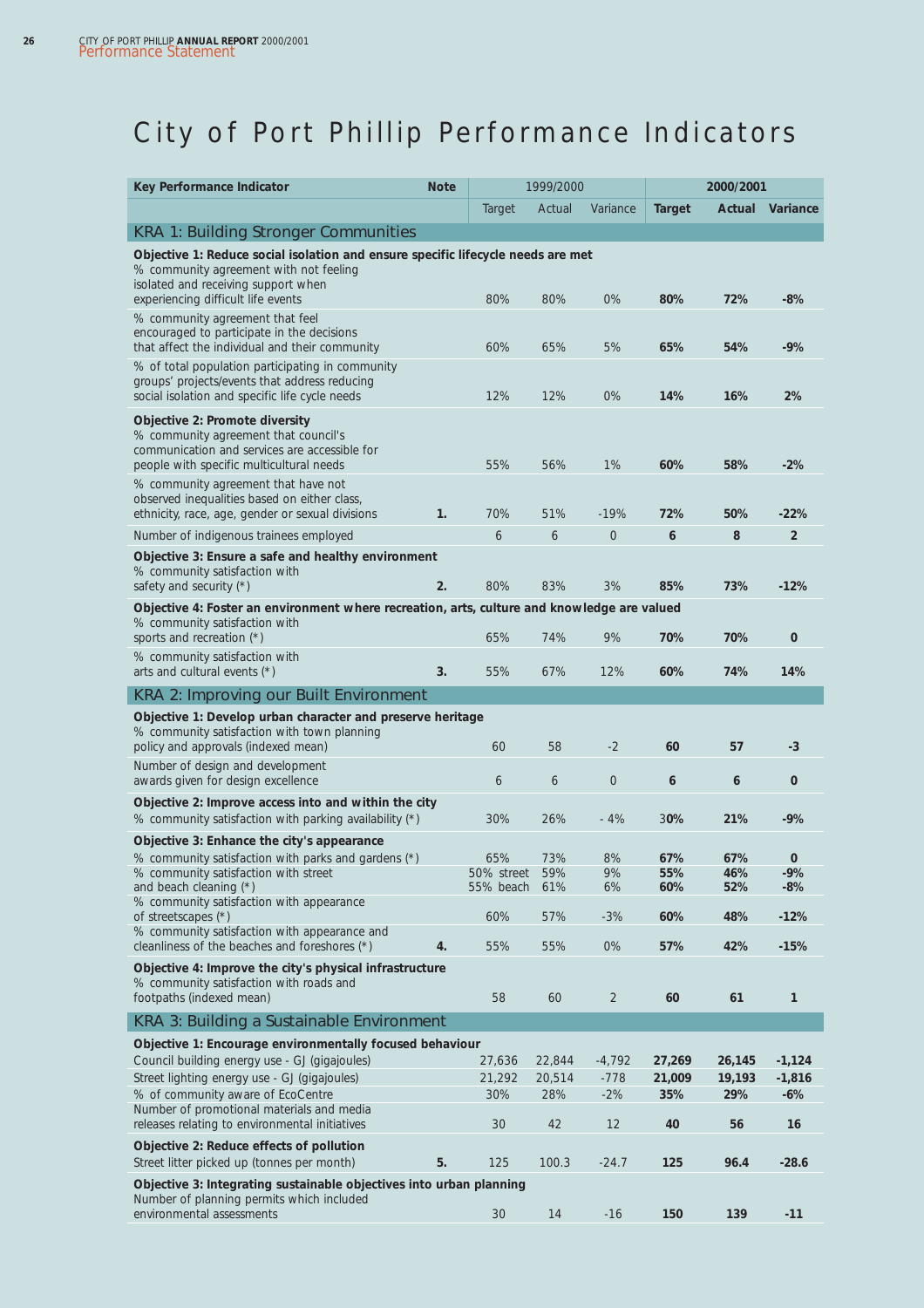## for the Year Ended 30 June 2001

| Actual<br>Actual<br>Variance<br><b>Target</b><br>Variance<br>Target<br>KRA 4: Enhancing our Neighbourhoods and Places<br>Objective 1: Promote a sense of place and community identity<br>% community agreement that a sense of community<br>spirit exists in neighbourhood<br>64%<br>70%<br>70%<br>$-6\%$<br>68%<br>$-2%$<br>% community participation in community and<br>33%<br>neighbourhood centre programs<br>35%<br>2%<br>35%<br>29%<br>$-6%$<br>Objective 2: Deliver coordinated services to identified geographical places<br>% community satisfaction with maintenance of<br>55%<br>60%<br>5%<br>57%<br>2%<br>local shopping centres (*)<br>55%<br>Objective 3: Deliver coordinated services to identified neighbourhood community groups<br>Number of community group/organisation<br>developed alliances for Neighbourhood Recreation<br>$\mathbf{1}$<br>3<br>3<br>$\bf{0}$<br>1<br>$\overline{0}$<br>Objective 4: Encourage appropriate commerce, industry and tourism<br>% community shopped at the South Melbourne Market<br>65%<br>71%<br>6%<br>70%<br>73%<br>3%<br>% business satisfaction with council<br>45%<br>53%<br>8%<br>50%<br>45%<br>$-5%$<br>% of council's capital works budget spent on<br>3%<br>8%<br>7%<br>shopping centre improvements<br>6.<br>5%<br>3%<br>10%<br>KRA 5: Improving our Service and Capabilities<br>Objective 1: Align service delivery with consumer priorities<br>% community satisfaction with overall<br>performance of council (*)<br>50%<br>5%<br>55%<br>55%<br>50%<br>-5%<br>70<br>71<br>1<br>75<br>69<br>Community satisfaction with customer contact (indexed mean)<br>-6<br>Objective 2: Improve effectiveness of communication | Key Performance Indicator | <b>Note</b> | 1999/2000 |  | 2000/2001 |  |
|-----------------------------------------------------------------------------------------------------------------------------------------------------------------------------------------------------------------------------------------------------------------------------------------------------------------------------------------------------------------------------------------------------------------------------------------------------------------------------------------------------------------------------------------------------------------------------------------------------------------------------------------------------------------------------------------------------------------------------------------------------------------------------------------------------------------------------------------------------------------------------------------------------------------------------------------------------------------------------------------------------------------------------------------------------------------------------------------------------------------------------------------------------------------------------------------------------------------------------------------------------------------------------------------------------------------------------------------------------------------------------------------------------------------------------------------------------------------------------------------------------------------------------------------------------------------------------------------------------------------------------------------------------------------------------------------|---------------------------|-------------|-----------|--|-----------|--|
|                                                                                                                                                                                                                                                                                                                                                                                                                                                                                                                                                                                                                                                                                                                                                                                                                                                                                                                                                                                                                                                                                                                                                                                                                                                                                                                                                                                                                                                                                                                                                                                                                                                                                         |                           |             |           |  |           |  |
|                                                                                                                                                                                                                                                                                                                                                                                                                                                                                                                                                                                                                                                                                                                                                                                                                                                                                                                                                                                                                                                                                                                                                                                                                                                                                                                                                                                                                                                                                                                                                                                                                                                                                         |                           |             |           |  |           |  |
|                                                                                                                                                                                                                                                                                                                                                                                                                                                                                                                                                                                                                                                                                                                                                                                                                                                                                                                                                                                                                                                                                                                                                                                                                                                                                                                                                                                                                                                                                                                                                                                                                                                                                         |                           |             |           |  |           |  |
|                                                                                                                                                                                                                                                                                                                                                                                                                                                                                                                                                                                                                                                                                                                                                                                                                                                                                                                                                                                                                                                                                                                                                                                                                                                                                                                                                                                                                                                                                                                                                                                                                                                                                         |                           |             |           |  |           |  |
|                                                                                                                                                                                                                                                                                                                                                                                                                                                                                                                                                                                                                                                                                                                                                                                                                                                                                                                                                                                                                                                                                                                                                                                                                                                                                                                                                                                                                                                                                                                                                                                                                                                                                         |                           |             |           |  |           |  |
|                                                                                                                                                                                                                                                                                                                                                                                                                                                                                                                                                                                                                                                                                                                                                                                                                                                                                                                                                                                                                                                                                                                                                                                                                                                                                                                                                                                                                                                                                                                                                                                                                                                                                         |                           |             |           |  |           |  |
|                                                                                                                                                                                                                                                                                                                                                                                                                                                                                                                                                                                                                                                                                                                                                                                                                                                                                                                                                                                                                                                                                                                                                                                                                                                                                                                                                                                                                                                                                                                                                                                                                                                                                         |                           |             |           |  |           |  |
|                                                                                                                                                                                                                                                                                                                                                                                                                                                                                                                                                                                                                                                                                                                                                                                                                                                                                                                                                                                                                                                                                                                                                                                                                                                                                                                                                                                                                                                                                                                                                                                                                                                                                         |                           |             |           |  |           |  |
|                                                                                                                                                                                                                                                                                                                                                                                                                                                                                                                                                                                                                                                                                                                                                                                                                                                                                                                                                                                                                                                                                                                                                                                                                                                                                                                                                                                                                                                                                                                                                                                                                                                                                         |                           |             |           |  |           |  |
|                                                                                                                                                                                                                                                                                                                                                                                                                                                                                                                                                                                                                                                                                                                                                                                                                                                                                                                                                                                                                                                                                                                                                                                                                                                                                                                                                                                                                                                                                                                                                                                                                                                                                         |                           |             |           |  |           |  |
|                                                                                                                                                                                                                                                                                                                                                                                                                                                                                                                                                                                                                                                                                                                                                                                                                                                                                                                                                                                                                                                                                                                                                                                                                                                                                                                                                                                                                                                                                                                                                                                                                                                                                         |                           |             |           |  |           |  |
|                                                                                                                                                                                                                                                                                                                                                                                                                                                                                                                                                                                                                                                                                                                                                                                                                                                                                                                                                                                                                                                                                                                                                                                                                                                                                                                                                                                                                                                                                                                                                                                                                                                                                         |                           |             |           |  |           |  |
|                                                                                                                                                                                                                                                                                                                                                                                                                                                                                                                                                                                                                                                                                                                                                                                                                                                                                                                                                                                                                                                                                                                                                                                                                                                                                                                                                                                                                                                                                                                                                                                                                                                                                         |                           |             |           |  |           |  |
|                                                                                                                                                                                                                                                                                                                                                                                                                                                                                                                                                                                                                                                                                                                                                                                                                                                                                                                                                                                                                                                                                                                                                                                                                                                                                                                                                                                                                                                                                                                                                                                                                                                                                         |                           |             |           |  |           |  |
|                                                                                                                                                                                                                                                                                                                                                                                                                                                                                                                                                                                                                                                                                                                                                                                                                                                                                                                                                                                                                                                                                                                                                                                                                                                                                                                                                                                                                                                                                                                                                                                                                                                                                         |                           |             |           |  |           |  |
|                                                                                                                                                                                                                                                                                                                                                                                                                                                                                                                                                                                                                                                                                                                                                                                                                                                                                                                                                                                                                                                                                                                                                                                                                                                                                                                                                                                                                                                                                                                                                                                                                                                                                         |                           |             |           |  |           |  |
|                                                                                                                                                                                                                                                                                                                                                                                                                                                                                                                                                                                                                                                                                                                                                                                                                                                                                                                                                                                                                                                                                                                                                                                                                                                                                                                                                                                                                                                                                                                                                                                                                                                                                         |                           |             |           |  |           |  |
|                                                                                                                                                                                                                                                                                                                                                                                                                                                                                                                                                                                                                                                                                                                                                                                                                                                                                                                                                                                                                                                                                                                                                                                                                                                                                                                                                                                                                                                                                                                                                                                                                                                                                         |                           |             |           |  |           |  |
|                                                                                                                                                                                                                                                                                                                                                                                                                                                                                                                                                                                                                                                                                                                                                                                                                                                                                                                                                                                                                                                                                                                                                                                                                                                                                                                                                                                                                                                                                                                                                                                                                                                                                         |                           |             |           |  |           |  |
|                                                                                                                                                                                                                                                                                                                                                                                                                                                                                                                                                                                                                                                                                                                                                                                                                                                                                                                                                                                                                                                                                                                                                                                                                                                                                                                                                                                                                                                                                                                                                                                                                                                                                         |                           |             |           |  |           |  |
| % community agreement that council communications                                                                                                                                                                                                                                                                                                                                                                                                                                                                                                                                                                                                                                                                                                                                                                                                                                                                                                                                                                                                                                                                                                                                                                                                                                                                                                                                                                                                                                                                                                                                                                                                                                       |                           |             |           |  |           |  |
| and services are accessible for the community<br>70%<br>75%<br>5%<br>75%<br>69%<br>$-6%$                                                                                                                                                                                                                                                                                                                                                                                                                                                                                                                                                                                                                                                                                                                                                                                                                                                                                                                                                                                                                                                                                                                                                                                                                                                                                                                                                                                                                                                                                                                                                                                                |                           |             |           |  |           |  |
| 10%<br>14%<br>4%<br>16%<br>% of community who visited Port Phillip website<br>11%<br>$-5%$                                                                                                                                                                                                                                                                                                                                                                                                                                                                                                                                                                                                                                                                                                                                                                                                                                                                                                                                                                                                                                                                                                                                                                                                                                                                                                                                                                                                                                                                                                                                                                                              |                           |             |           |  |           |  |
| % community readership of Community Update<br>50%<br>65%<br>15%<br>55%<br>9%<br>64%<br>7.                                                                                                                                                                                                                                                                                                                                                                                                                                                                                                                                                                                                                                                                                                                                                                                                                                                                                                                                                                                                                                                                                                                                                                                                                                                                                                                                                                                                                                                                                                                                                                                               |                           |             |           |  |           |  |
| Number of new residents kits distributed<br>5,000<br>3,320<br>$-4,718$<br>$-1,680$<br>5,000<br>282                                                                                                                                                                                                                                                                                                                                                                                                                                                                                                                                                                                                                                                                                                                                                                                                                                                                                                                                                                                                                                                                                                                                                                                                                                                                                                                                                                                                                                                                                                                                                                                      |                           |             |           |  |           |  |
| Objective 3: Improve organisational effectiveness<br>Number of services reviewed for effectiveness and Best Value<br>$\overline{0}$<br>7<br>5<br>$-2$<br>1<br>$-1$                                                                                                                                                                                                                                                                                                                                                                                                                                                                                                                                                                                                                                                                                                                                                                                                                                                                                                                                                                                                                                                                                                                                                                                                                                                                                                                                                                                                                                                                                                                      |                           |             |           |  |           |  |
|                                                                                                                                                                                                                                                                                                                                                                                                                                                                                                                                                                                                                                                                                                                                                                                                                                                                                                                                                                                                                                                                                                                                                                                                                                                                                                                                                                                                                                                                                                                                                                                                                                                                                         |                           |             |           |  |           |  |
| KRA 6: Ensuring a Sustainable Organisation                                                                                                                                                                                                                                                                                                                                                                                                                                                                                                                                                                                                                                                                                                                                                                                                                                                                                                                                                                                                                                                                                                                                                                                                                                                                                                                                                                                                                                                                                                                                                                                                                                              |                           |             |           |  |           |  |
| Objective 1: Improve financial viability                                                                                                                                                                                                                                                                                                                                                                                                                                                                                                                                                                                                                                                                                                                                                                                                                                                                                                                                                                                                                                                                                                                                                                                                                                                                                                                                                                                                                                                                                                                                                                                                                                                |                           |             |           |  |           |  |
| Total \$ variance between mid-year's revised budget<br>$\mathbf 0$<br>\$750,000 \$750,000<br>$\mathbf 0$<br>\$746,000 \$746,000<br>and the original budget<br>favourable favourable<br>favourable favourable                                                                                                                                                                                                                                                                                                                                                                                                                                                                                                                                                                                                                                                                                                                                                                                                                                                                                                                                                                                                                                                                                                                                                                                                                                                                                                                                                                                                                                                                            |                           |             |           |  |           |  |
| % ROS (Return On Sales) on the South                                                                                                                                                                                                                                                                                                                                                                                                                                                                                                                                                                                                                                                                                                                                                                                                                                                                                                                                                                                                                                                                                                                                                                                                                                                                                                                                                                                                                                                                                                                                                                                                                                                    |                           |             |           |  |           |  |
| 30%<br>32.4%<br>2.4%<br>33%<br>35%<br>2%<br>Melbourne Market                                                                                                                                                                                                                                                                                                                                                                                                                                                                                                                                                                                                                                                                                                                                                                                                                                                                                                                                                                                                                                                                                                                                                                                                                                                                                                                                                                                                                                                                                                                                                                                                                            |                           |             |           |  |           |  |
| Objective 2: Improve competitiveness of service delivery                                                                                                                                                                                                                                                                                                                                                                                                                                                                                                                                                                                                                                                                                                                                                                                                                                                                                                                                                                                                                                                                                                                                                                                                                                                                                                                                                                                                                                                                                                                                                                                                                                |                           |             |           |  |           |  |
| Number of services reviewed for<br>effectiveness and Best Value<br>10<br>5<br>$-5$<br>1<br>8.<br>$\theta$<br>$-1$                                                                                                                                                                                                                                                                                                                                                                                                                                                                                                                                                                                                                                                                                                                                                                                                                                                                                                                                                                                                                                                                                                                                                                                                                                                                                                                                                                                                                                                                                                                                                                       |                           |             |           |  |           |  |
|                                                                                                                                                                                                                                                                                                                                                                                                                                                                                                                                                                                                                                                                                                                                                                                                                                                                                                                                                                                                                                                                                                                                                                                                                                                                                                                                                                                                                                                                                                                                                                                                                                                                                         |                           |             |           |  |           |  |
| Objective 3: Develop community alliances for service delivery<br>Number of community alliances                                                                                                                                                                                                                                                                                                                                                                                                                                                                                                                                                                                                                                                                                                                                                                                                                                                                                                                                                                                                                                                                                                                                                                                                                                                                                                                                                                                                                                                                                                                                                                                          |                           |             |           |  |           |  |
| established for service delivery<br>9.<br>16<br>28<br>12<br>18<br>18<br>$\mathbf 0$                                                                                                                                                                                                                                                                                                                                                                                                                                                                                                                                                                                                                                                                                                                                                                                                                                                                                                                                                                                                                                                                                                                                                                                                                                                                                                                                                                                                                                                                                                                                                                                                     |                           |             |           |  |           |  |
| Objective 4: Promote effective inter-governmental relationships                                                                                                                                                                                                                                                                                                                                                                                                                                                                                                                                                                                                                                                                                                                                                                                                                                                                                                                                                                                                                                                                                                                                                                                                                                                                                                                                                                                                                                                                                                                                                                                                                         |                           |             |           |  |           |  |
| \$ capital grants received for projects (million)<br>\$5.83<br>$-$4.78$<br>\$1.2<br>$-$0.23$<br>\$1.05<br>\$0.97                                                                                                                                                                                                                                                                                                                                                                                                                                                                                                                                                                                                                                                                                                                                                                                                                                                                                                                                                                                                                                                                                                                                                                                                                                                                                                                                                                                                                                                                                                                                                                        |                           |             |           |  |           |  |
| \$ grants received related to maintenance and<br>ongoing programs (million)<br>\$1.46<br>\$1.44<br>\$0.02<br>\$1.5<br>\$1.5<br>$\pmb{0}$                                                                                                                                                                                                                                                                                                                                                                                                                                                                                                                                                                                                                                                                                                                                                                                                                                                                                                                                                                                                                                                                                                                                                                                                                                                                                                                                                                                                                                                                                                                                                |                           |             |           |  |           |  |

\* % respondents who rated as 'excellent' or 'good'

- **Explanations of Significant Variations 1.** *% community agreement that have not observed inequalities based on either class,*
- ethnicity, race, age, gender or sexual divisions<br>Initial target overestimated. This is an indicator that represents community quality of life<br>in general and does not link directly to council performance, but a perception t
- The initial target was over estimated as council is only partly able to influence the level of safety and security within the municipality. This figure may have also reduced since last year due to publicity on illegal drug
- 
- This achievement of 14% over target is primarily attributed to very successful festivals<br>conducted throughout the year such as the St Kilda Festival, the new Port Phillip<br>Community Festival and the St Kilda Film Festival.<br>
- 
- is a cause for concern and will be further investigated as part of service delivery.<br>5. *Street litter picked up (tonnes per month)*<br>The amount of litter picked up is below target because the volume of litter collected ha

such as the inclination of the community to use bins, decreases in disposable packaging, greater efforts to recycle certain materials or less use of the public bins by traders for

- waste disposal.<br>
6. *8s of council's capital works budget spent on shopping centre improvements*<br>
6. The development and implementation of Shopping Centre Masterplans to improve the<br>
quality of neighbourhood shopping centr
- when setting targets. Kits are sent out on request, and far less requests were made than<br>originally estimated. To rectify this it is planned to send out letters to all new residents<br>once notification is received and offer
- 
- **8.** Number of services reviewed for effectiveness and Best Value<br>The target for the total number of services should be seven to be consistent with the KPI<br>in KRA 5 Objective 3. The figure included in the KPI table under K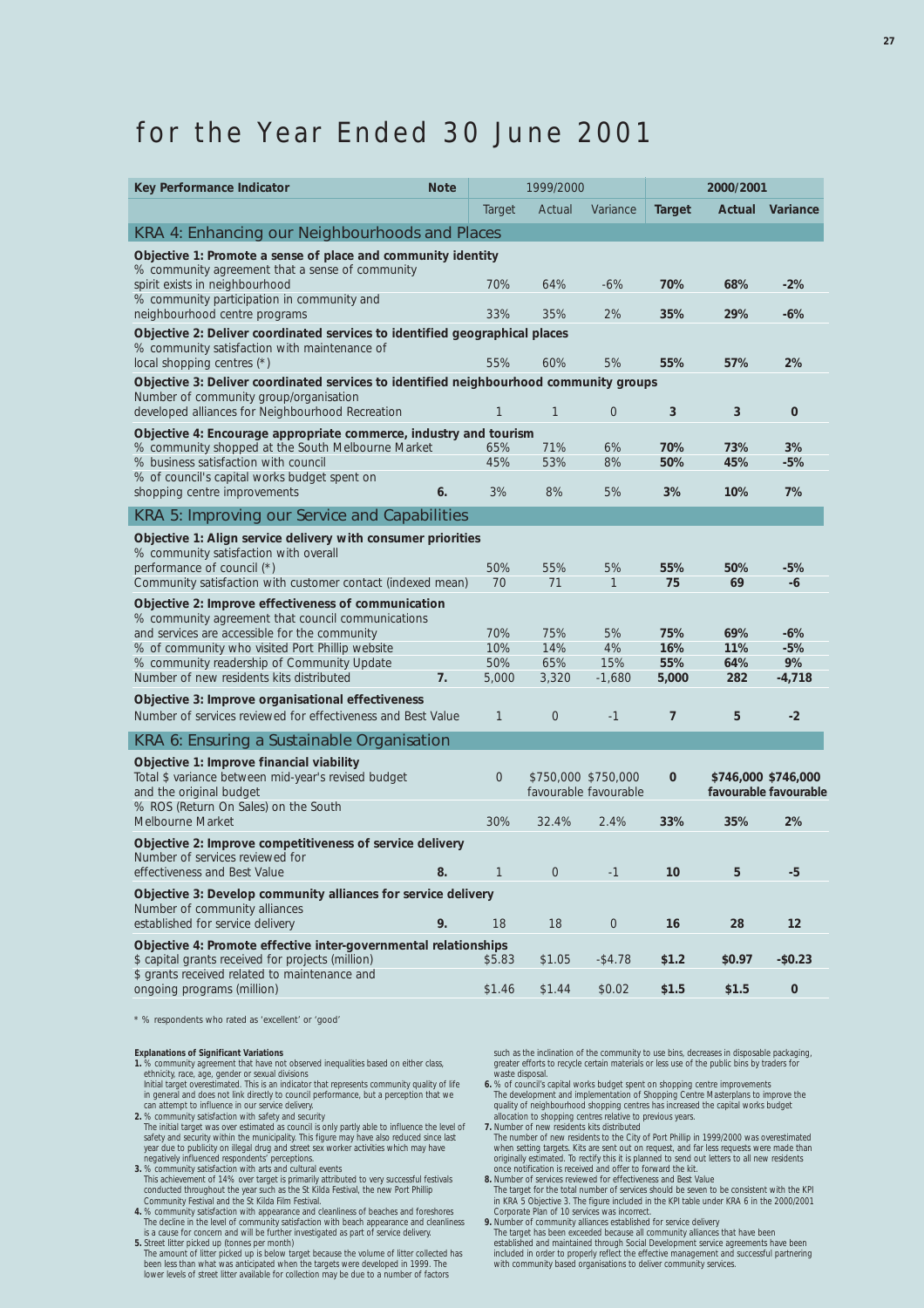## Council Approval of the Performance Statement

In our opinion, the accompanying performance statement of the Port Phillip City Council in respect of the 2000/2001 financial year is presented fairly in accordance with the *Local Government Act 1989.*

The statement outlines the performance targets and measures which council is required by statute to publish as part of the annual report.

Council's corporate plan sets out these measures in relation to the achievement of the business plan for the 2000/2001 financial year. The corporate plan also included many performance indicators above and beyond those required by the Local Government Branch.

As at the time of signing, we are not aware of any circumstance which would render any particular in the statement to be misleading or inaccurate.

**Julian Hill Mayor and Councillor** Dated: 24.9.01

**Dick Gross Councillor** Dated: 24.9.01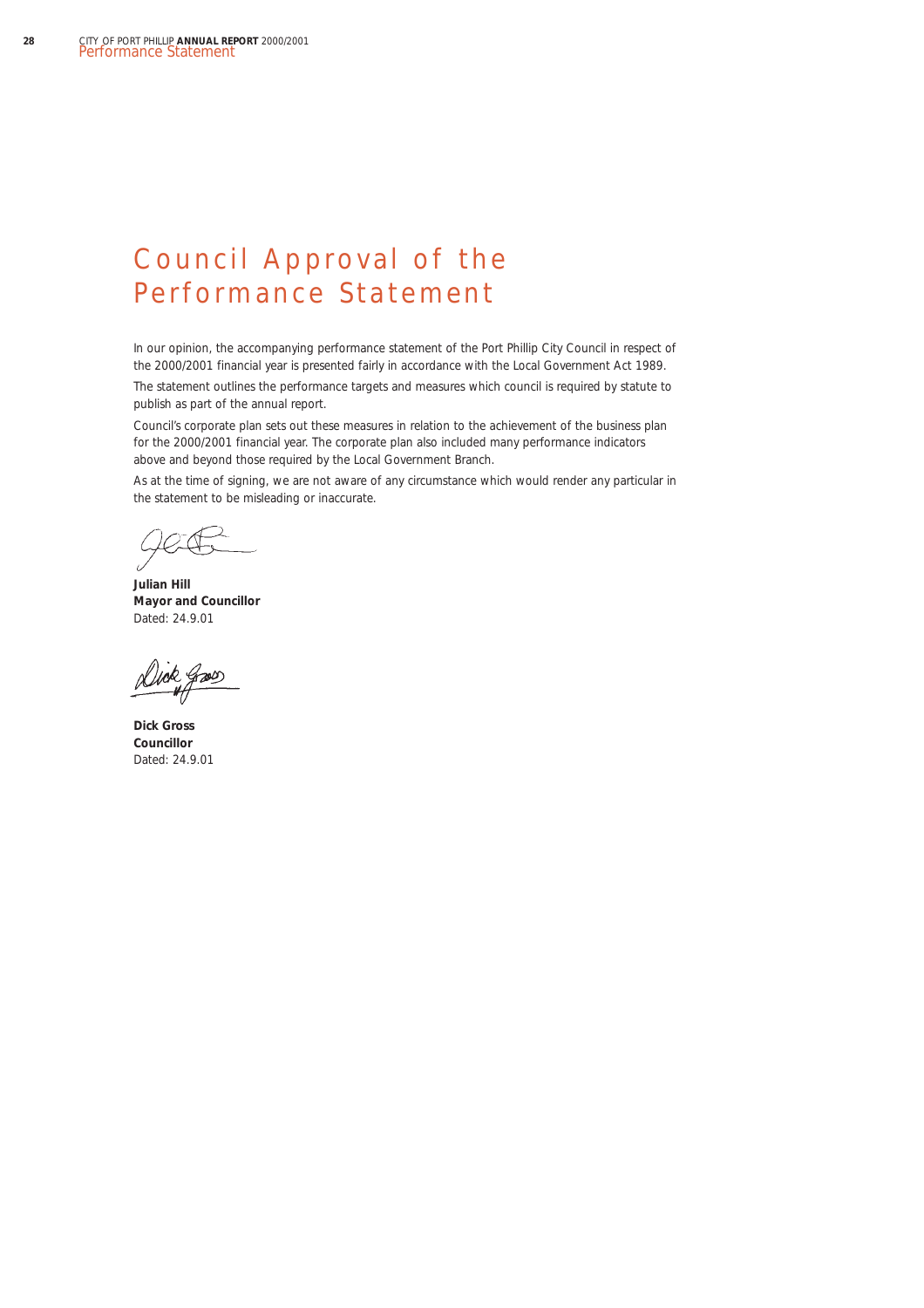## KRA 5 Improving our service and capabilities consu



### **Goal**

We will listen and respond to the needs of the community and strive to reduce the gap between community expectations and our performance

## **Performance**

69% community agreement that council communications and services are accessible for the community

64% community readership of *Community Update*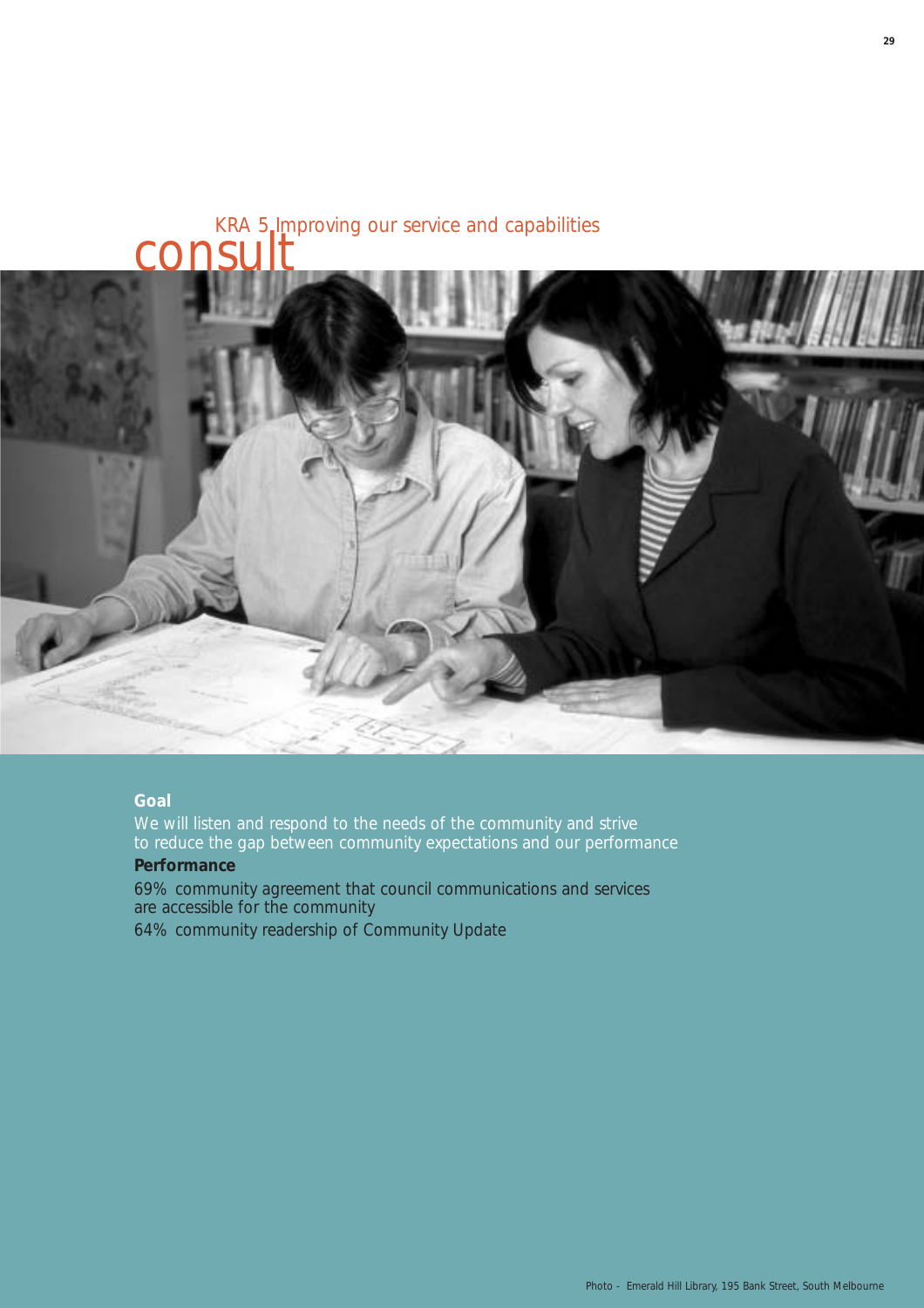

#### **AUDITOR-GENERAL'S REPORT** ON PERFORMANCE STATEMENT

#### To the responsible Ministers and the Councillors of the Port Phillip City Council

#### Matters relating to the electronic presentation of the Audited Performance **Statement**

This audit report relates to the performance statement of Port Phillip City Council in respect of the 2000-2001 financial year included on Port Phillip City Council's web site. The Councillors of the Port Phillip City Council are responsible for the integrity of the Council's web site. I have not been engaged to report on the integrity of the Council's web site. The audit report refers only to the statement named below. It does not provide an opinion on any other information which may have been hyperlinked to or from this statement. If users of this report are concerned with the inherent risks arising from electronic data communications they are advised to refer to the hard copy of the audited performance statement to confirm the information included in the audited statement presented on this web site.

#### **Audit Scope**

The accompanying performance statement of Port Phillip City Council in respect of the 2000-2001 financial year has been audited. The Councillors are responsible for the preparation and presentation of the statement and the information it contains. An independent audit of the statement has been carried out in order to express an opinion on it to the responsible Ministers and the Councillors as required by the Local Government Act 1989.

The Local Government Act 1989 requires the performance statement to outline the performance targets and measures set out in relation to the achievement of the business plan as described in the council's corporate plan submitted to the responsible Minister and to describe the extent to which the business plan was met having regard to those targets and measures.

The audit has been conducted in accordance with Australian Auditing Standards to provide reasonable assurance as to whether the performance statement is free of material misstatement. The audit procedures included an examination, on a test basis, of evidence supporting the amounts and other disclosures in the statement. These procedures, which do not extend to an assessment of the relevance or the appropriateness of the performance measures contained within the statement, have been undertaken to form an opinion as to whether, in all material respects, the performance statement is presented fairly in accordance with the Local Government Act 1989

The audit opinion expressed in this report has been formed on the above basis.

#### **Audit Opinion**

In my opinion, the performance statement of the Port Phillip City Council in respect of the 2000-2001 financial year is presented fairly in accordance with the Local Government Act 1989.

**MELBOURNE** 25 September 2001

CAMERON **Auditor-General** 

Victorian Auditor-General's Office Level 34, 140 William Street, Melbourne Victoria 3000 Telephone (03) 8601 7000 Facsimile (03) 8601 7010 Email comments@audit.vic.gov.au Website www.audit.vic.gov.au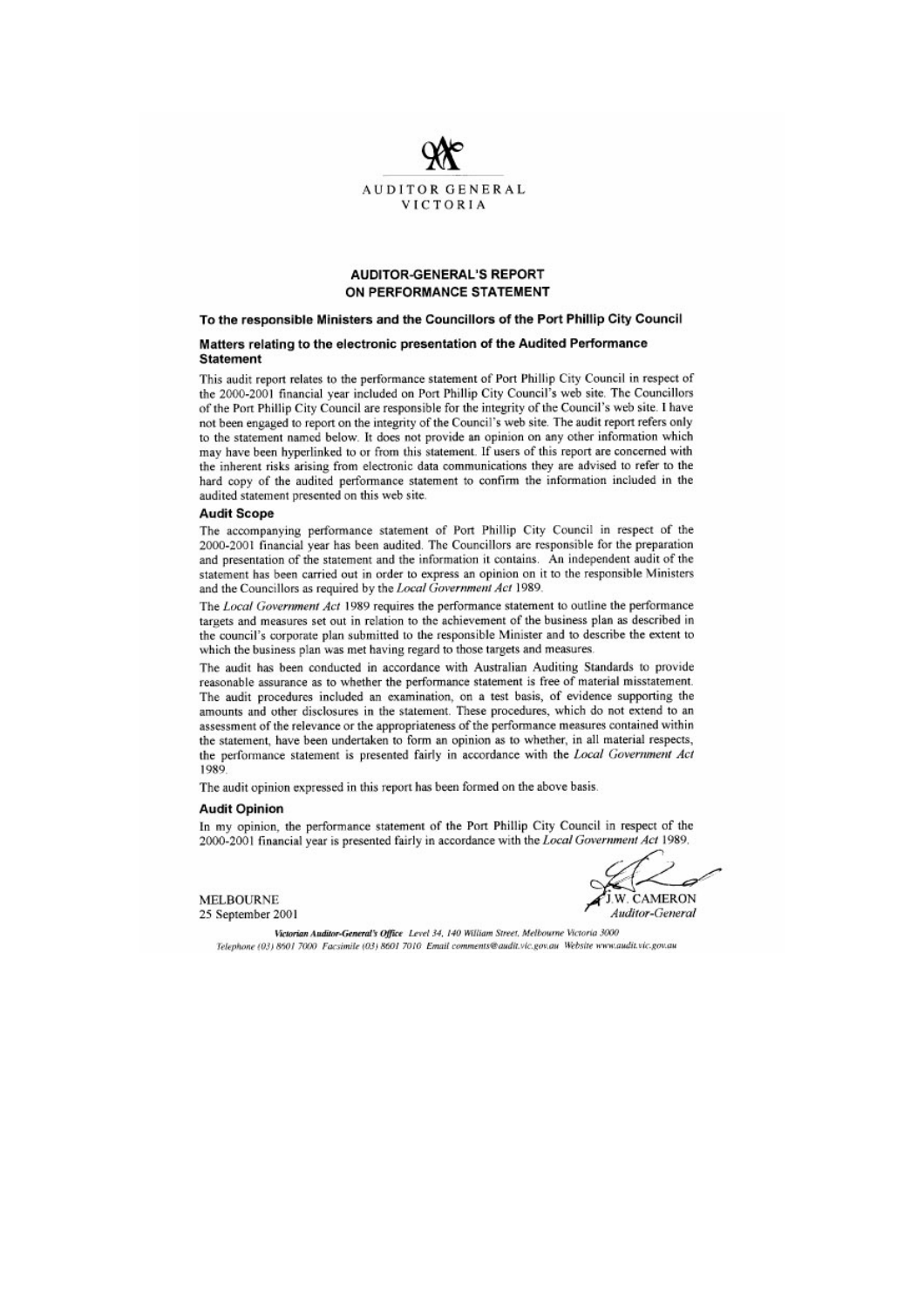# KRA 6 Ensuring a sustainable organisation lead



### **Goal**

The City of Port Phillip will be a leader in local government in the provision of cost competitive services through partnerships with the community and contractors and innovative management of corporate resources

### **Performance**

28 community alliances established for service delivery

\$1.5 million grants received related to maintenance and ongoing programs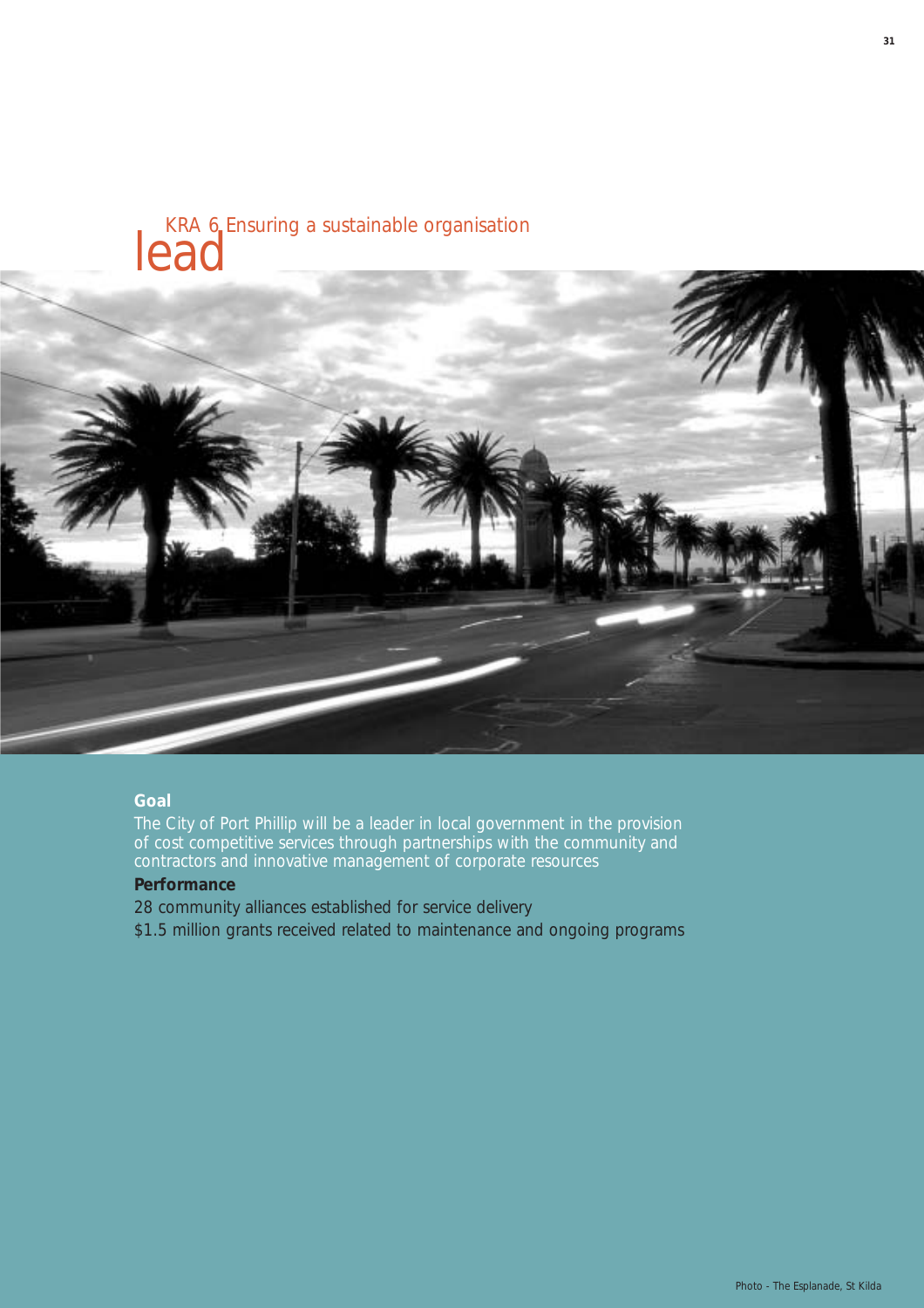## Equal Employment Opportunity Program Information

An Equal Employment Opportunity Strategy has been developed to provide a general guide for the organisation. This ongoing program is supported by the Senior Management Team and has the main objective of promoting a work environment characterised by positive morale, a sense of justice and fair play and an absence of bias, harassment and intimidation, as well as the celebration of diversity and difference.

In supporting this objective, the City of Port Phillip has undertaken various activities as outlined below:

- The Memorandum of Understanding with the indigenous community which includes an Indigenous Recruitment Strategy, demonstrates the city's commitment to sustainable employment and career opportunities for indigenous people by employing 18 indigenous people into permanent positions over a three-year period. To date, two trainees have graduated and have ongoing employment. Eight trainees are currently completing a 12-month course.
- The City of Port Phillip continues to recognise the challenges that face individuals as they balance their work and family responsibilities. To this end, the City of Port Phillip has committed to and implemented a more innovative and flexible approach to the way employees can manage their work and family responsibilities, through the *City of Port Phillip Enterprise Bargaining Agreement 1999.*
- The City of Port Phillip is continuing to provide equal employment opportunity training specifically related to the differing needs of various service units and the needs continuously evolving within the community. Training on disability awareness, gay and lesbian awareness, indigenous issues, cross cultural awareness and topics specifically relating to sexual harassment and expected behaviour within the workplace formed part of the 2000/2001 organisational training calendar.
- The City of Port Phillip recruitment and selection procedures are clearly documented and a comprehensive Recruitment and Selection Kit is available for all employees involved in recruiting a new employee. General equal employment opportunity principles are clearly reflected in the Recruitment and Selection Kit. Selection is based on merit, and human resources specialists are involved to ensure the processes are adhered to.
- All policies, position descriptions, advertisements and formal documents are reviewed to ensure appropriate language is used.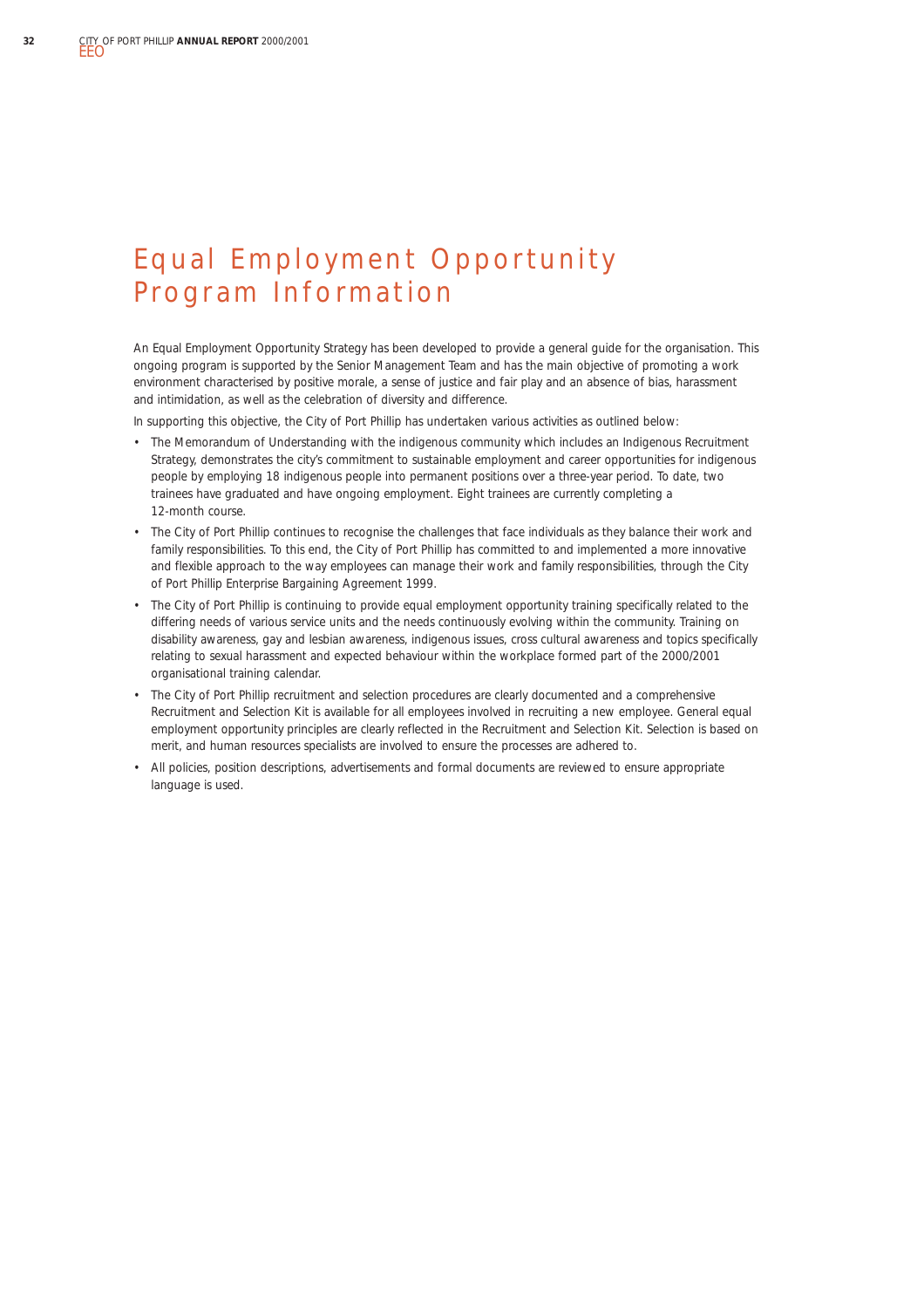## Jobs Profile Information

The following table outlines the number, classification and types of jobs within Port Phillip council, including the numbers of staff of both sex and members of council staff in designated groups.

| <b>CLASSIFICATION</b>               | <b>FEMALE</b><br><b>FULL TIME</b> | <b>FEMALE</b><br><b>PART TIME</b> | <b>FEMALE</b><br><b>TOTAL</b> | <b>MALE</b><br><b>FULL TIME</b> | <b>MALE</b><br><b>PART TIME</b> | <b>MALE</b><br><b>TOTAL</b> | <b>TOTAL</b>   |
|-------------------------------------|-----------------------------------|-----------------------------------|-------------------------------|---------------------------------|---------------------------------|-----------------------------|----------------|
| <b>BAND 1</b>                       | $\overline{0}$                    | 16                                | 16                            | $\overline{1}$                  | 21                              | 22                          | 38             |
| <b>BAND 2</b>                       | $\overline{0}$                    | 8                                 | 8                             | 9                               | $\overline{3}$                  | 12                          | 20             |
| <b>BAND 3</b>                       | $\overline{3}$                    | 32                                | 35                            | $\overline{7}$                  | 18                              | 25                          | 60             |
| <b>BAND 4</b>                       | 33                                | 25                                | 58                            | 21                              | 8                               | 29                          | 87             |
| <b>BAND 5</b>                       | 49                                | 17                                | 66                            | 15                              | 10                              | 25                          | 91             |
| <b>BAND 6</b>                       | 28                                | $\overline{7}$                    | 35                            | 20                              | $\overline{0}$                  | 20                          | 55             |
| <b>BAND 7</b>                       | $\overline{4}$                    | $\overline{3}$                    | $\overline{7}$                | 3                               | $\mathbf{1}$                    | $\overline{4}$              | 11             |
| <b>BAND 8</b>                       | $\overline{0}$                    | $\overline{0}$                    | $\overline{0}$                | $\overline{0}$                  | $\overline{0}$                  | $\overline{0}$              | $\overline{0}$ |
| SE <sub>0</sub>                     | 42                                | 6                                 | 48                            | 45                              | $\overline{0}$                  | 45                          | 93             |
| CONTRACT                            | $\overline{3}$                    | $\overline{0}$                    | 3                             | 10                              | $\overline{0}$                  | 10                          | 13             |
| <b>CEO</b>                          | $\overline{0}$                    | $\overline{0}$                    | $\overline{0}$                | $\mathbf{1}$                    | $\overline{0}$                  | $\overline{1}$              | $\mathbf{1}$   |
| <b>CHILD CARE</b><br><b>WORKERS</b> | 50                                | 31                                | 81                            | $\overline{1}$                  | $\overline{0}$                  | $\overline{1}$              | 82             |
| <b>MATERNAL NURSES</b>              | $\overline{3}$                    | 13                                | 16                            | $\overline{0}$                  | $\overline{0}$                  | $\overline{0}$              | 16             |
| <b>TEMPORARIES</b>                  | 15                                | 13                                | 28                            | 10                              | $\overline{2}$                  | 12                          | 40             |
| <b>HOMECARE</b>                     | $\overline{0}$                    | 42                                | 42                            | $\mathbf{0}$                    | 14                              | 14                          | 56             |
| <b>TOTAL</b>                        | 230                               | 213                               | 443                           | 143                             | 77                              | 220                         | 663            |

#### *Figures correct as at 30 June 2001*

| Non English speaking background not available |               |
|-----------------------------------------------|---------------|
| Aborigines/Torres Strait Islanders            | not available |
| Disabled                                      | not available |
| Women                                         | 443           |
| Men                                           | 220           |
| TOTAL FOR ALL STAFF                           | 663           |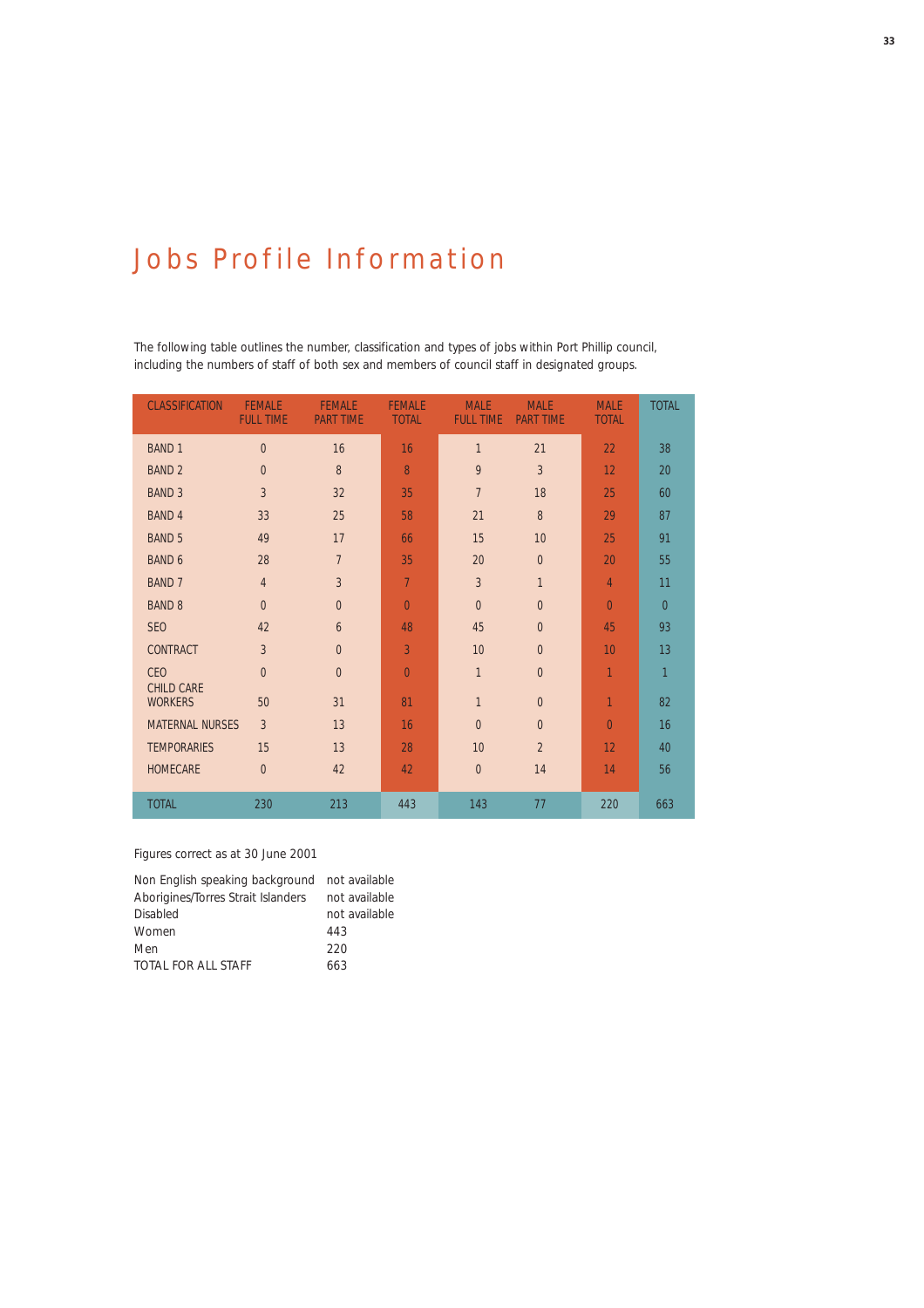## Best Value Victoria Report

In December 1999, the Compulsory Competitive Tendering (CCT) provisions of the *Local Government Act* were repealed and replaced with Best Value principles. The Best Value legislation is based on the premise that councils have an obligation to seek 'best value' in providing services.

The Best Value legislation includes the following principles:

- All services must meet quality and cost standards
- All services must be responsive to the needs of its community
- Each service must be accessible to those members of the community for whom the service is intended
- Councils must achieve continuous improvement in the provision of services for the community
- Councils must develop a program of regular consultation with the community in relation to the services it provides
- Councils must report regularly to the community on its achievements in relation to these principles

The City of Port Phillip's Best Value Program is known as the Sustainable Value Program, with a formal review of services a key element.

Council is required to report to the community at least once a year on council's performance against these Best Value Principles and the following is a summary of the City of Port Phillip's Best Value Victoria Report for 2000/2001.

To date, five service reviews have been commenced as part of Council's Sustainable Value Program with four completed and one still in progress.

| <b>SERVICE</b>                     | DATE OF REVIEW COMPLETION | <b>KEY IMPROVEMENT STRATEGIES</b>                                                                                                | <b>COMMENTS</b>                                                      |
|------------------------------------|---------------------------|----------------------------------------------------------------------------------------------------------------------------------|----------------------------------------------------------------------|
| <b>Planning Enforcement</b>        | October 2000              | A regime of proactive<br>enforcement                                                                                             | Service specifications being<br>prepared for presentation to council |
| Property and Regulatory            | November 2000             | Enhanced strategic management<br>of the service                                                                                  | Service specifications being prepared<br>for presentation to council |
| Libraries                          | December 2000             | Development of a strategy<br>emphasising enhanced access to a<br>more diverse range of services from<br>service delivery points  | Service specifications being prepared<br>for presentation to council |
| Requests and Complaints            | June 2001                 | Enhanced service culture, aligned<br>with defined policy, service charters,<br>improved reporting and<br>accountability measures | Panel Report to be presented to<br>council in August 2001            |
| Health, Amenity and<br>Enforcement | in progress               |                                                                                                                                  |                                                                      |

A summary of the outcomes of the reviews is provided in the following table:

In 2001/2002 Port Phillip council will, as the next stage of its Sustainable Value Program, adopt a service level agreement for each of the above services, including outcome statements, Key Performance Indicators, targets and improvement strategies. Service Reviews will continue in accordance with the Sustainable Value Program.

A full Best Value Victoria Report, council's Sustainable Value Program and Service Charters are available from ASSIST or on **www.portphillip.vic.gov.au.**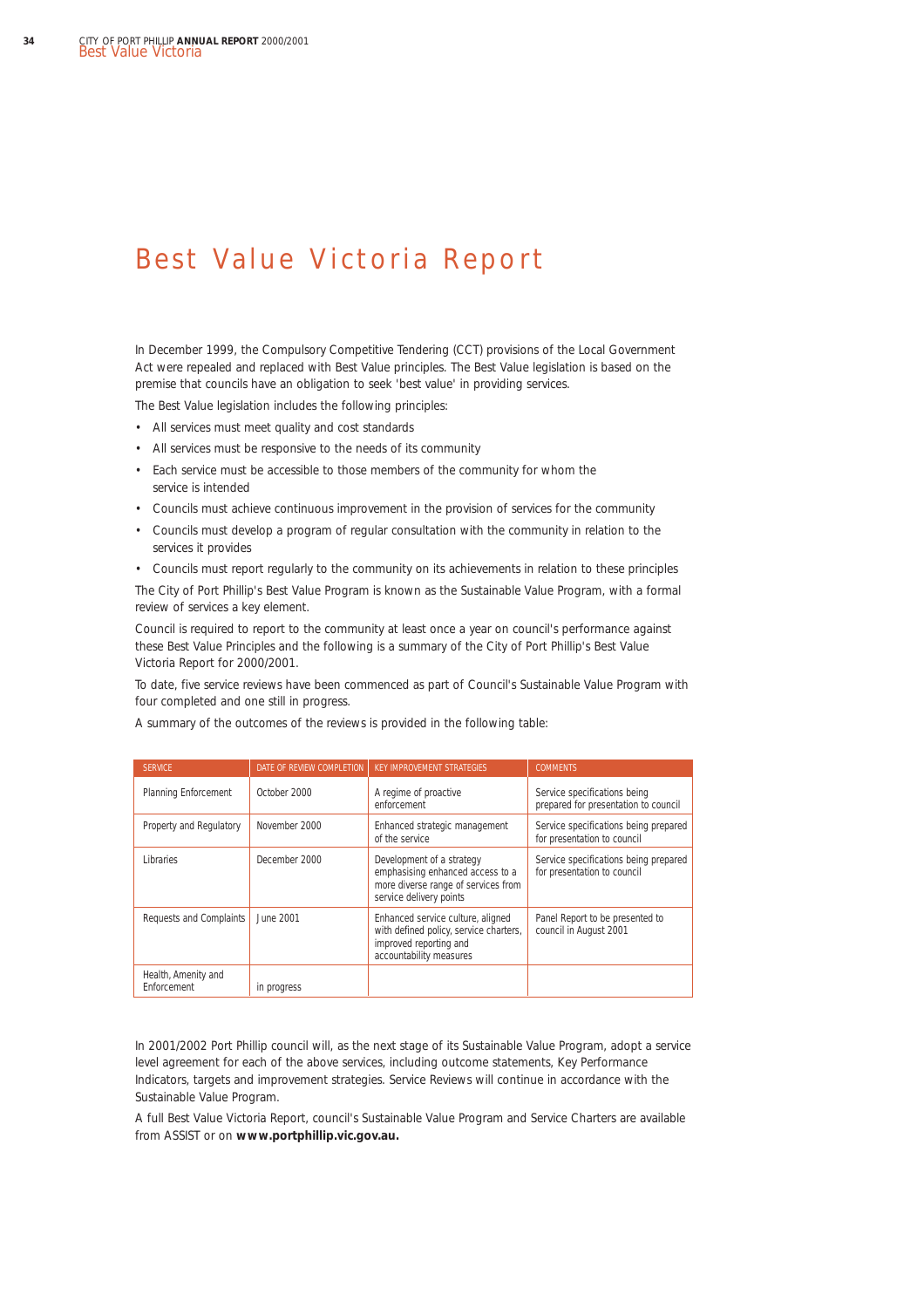## Public Documents

The following list details documents which are available for public inspection. All documents are available from the St Kilda Town Hall. To inspect or obtain a copy of accounts documents contact the Finance Unit, for all other documents contact the Statutory Functions Unit unless otherwise stated.

#### Accounts

- Operating statement
- Statement of financial position
- Notes to the financial statement

#### Other Documents

- Details of current allowances fixed for the Mayor and Councillors
- Details of senior officers' total salary packages for the current financial year and the previous year
- Details of overseas or interstate travel undertaken in an official capacity by Councillors or any member of council staff in the previous 12 months
- Names of council officers who were required to submit a return of interest during the financial year and the dates the returns were submitted
- Names of Councillors who submitted returns of interest during the financial year and the dates the returns were submitted
- Agendas for and minutes of ordinary and special meetings held in the previous 12 months except if the minutes relate to parts of meetings which have been closed to members of the public
- A list of all special committees established by council and the purpose for which each committee was established
- A list of all special committees established by the council which were abolished or ceased to function during the financial year
- Minutes of meetings of special committees held in the previous 12 months except if the minutes relate to parts of meetings which have been closed to members of the public
- Applications for enrolment on the voters' roll for the immediate past roll and the next roll being prepared (contact the Rates Unit)
- A register of delegations
- Submissions received in accordance with the *Local Government Act* during the previous 12 months
- Agreements to establish regional libraries (Not applicable)
- Details of all property, finance and operating leases involving land, buildings, plant, computer equipment or vehicles entered into by the council as lessor or lessee
- A register of authorised officers
- A list of donations and grants made by the council during the financial year
- A list of the names of the organisations of which the council was a member during the financial year
- A list of contracts valued at \$100,000 or more which the council entered into during the financial year without first engaging in a competitive process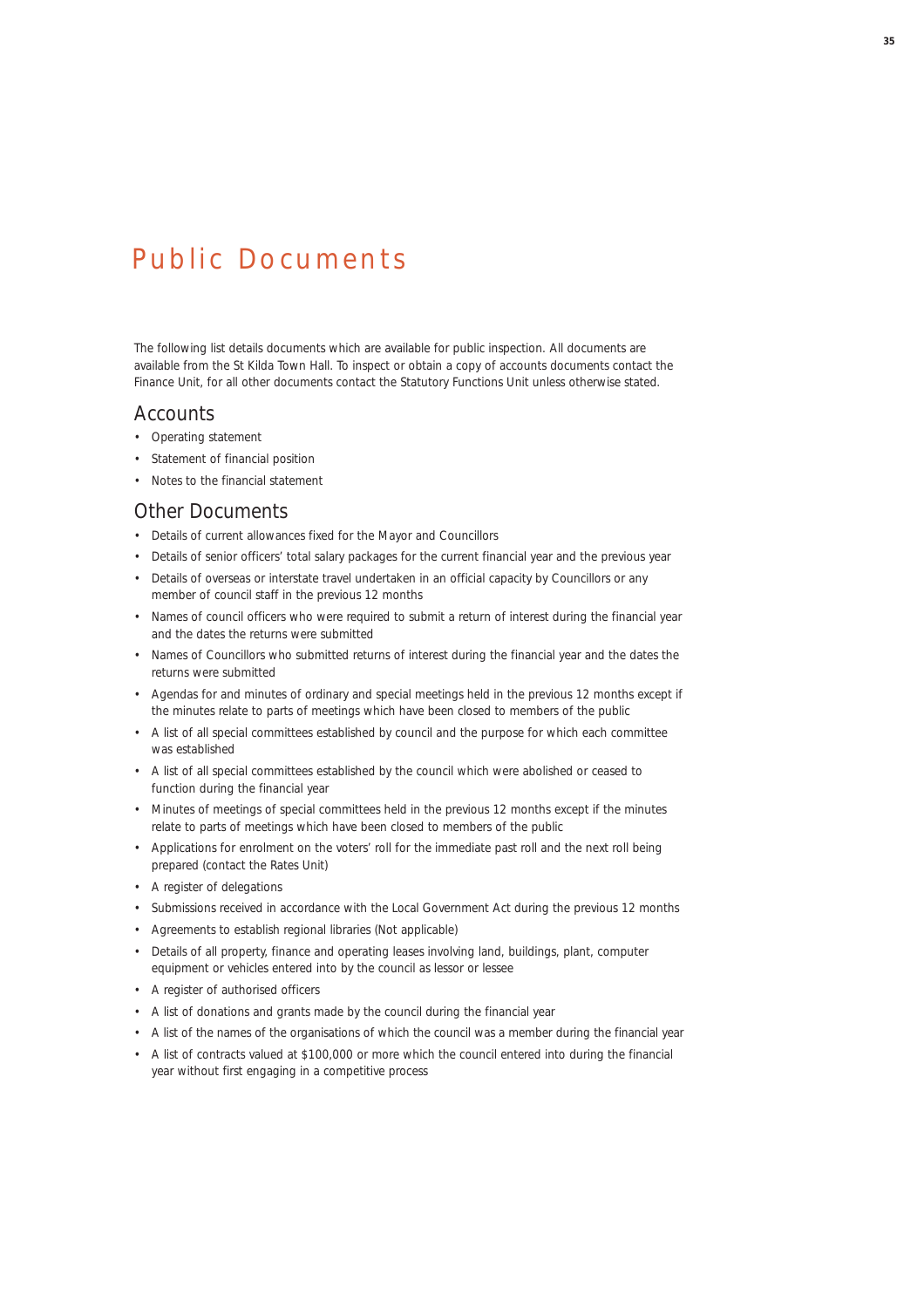

Our financial statements show how the City of Port Phillip performed financially during the year, and show the overall financial position at the end of the year.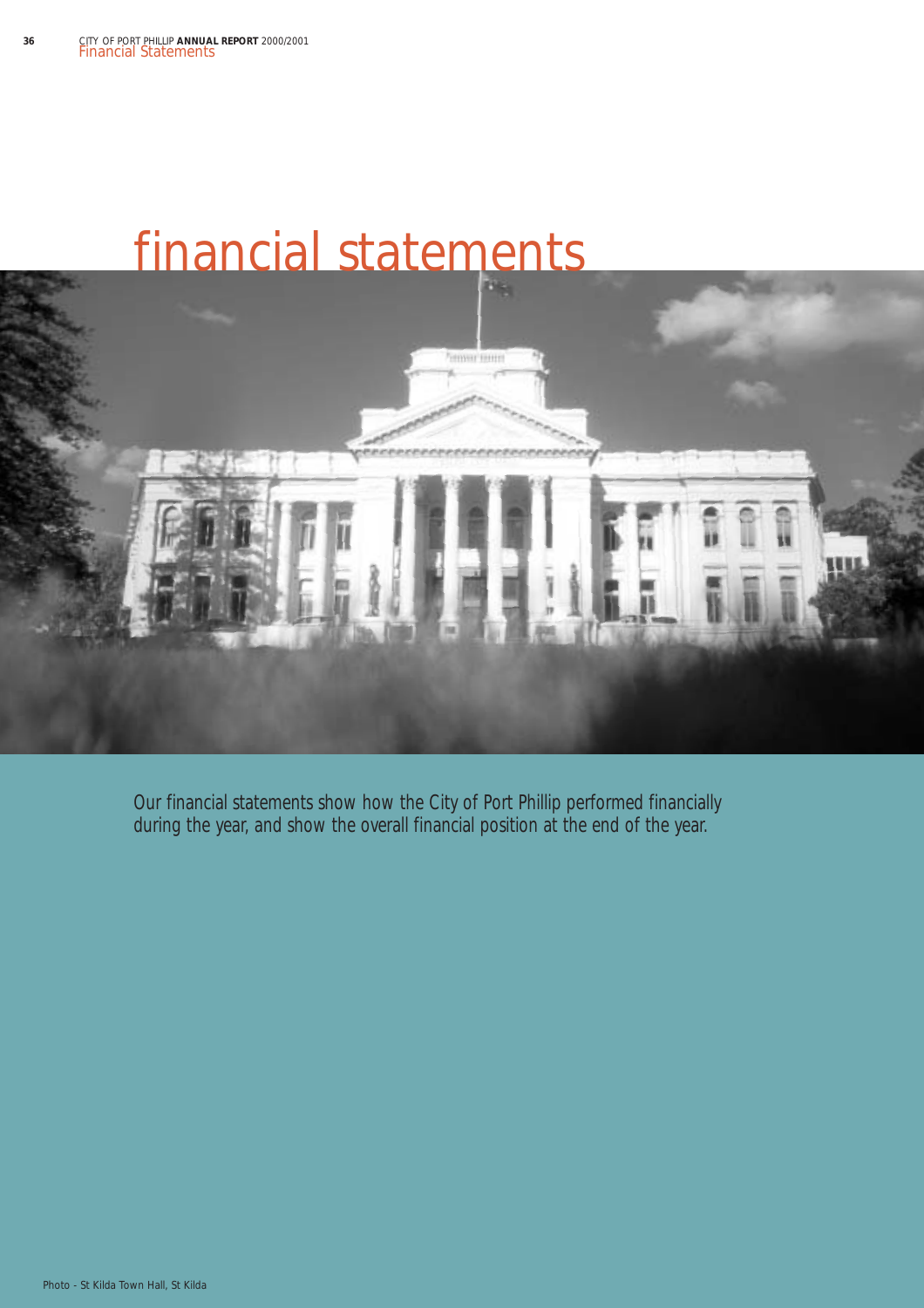# Statement of Financial Performance for the year ended 30 June 2001

|                                             | Note | 2001    | 2000    |  |
|---------------------------------------------|------|---------|---------|--|
|                                             |      | \$'000  | \$'000  |  |
| REVENUE FROM ORDINARY ACTIVITIES            |      |         |         |  |
| <b>Operating Activities:</b>                |      |         |         |  |
| Rates                                       |      | 43,999  | 40,362  |  |
| Grants                                      | 4    | 8,286   | 7,180   |  |
| Grants commission                           | 4    | 1,517   | 1,446   |  |
| Charges, fees, fines                        |      | 27,506  | 22,551  |  |
| Contributions                               |      | 2,359   | 2,416   |  |
| Other revenue                               |      | 1,846   | 1,762   |  |
| <b>Non Operating Activities:</b>            |      |         |         |  |
| Rental Income                               |      | 3,709   | 3,292   |  |
| Interest                                    |      | 1,156   | 1,324   |  |
| Share of net profits in Joint Venture       | 27   | 31      | 27      |  |
| Gain on disposal of non current assets      | 5    |         | 3,259   |  |
| Recognition of controlled & heritage assets | 8    | ÷,      | 75,007  |  |
| Contributed assets                          | 8    | 24,816  |         |  |
| Total Revenue from ordinary activities      |      | 115,225 | 158,626 |  |
| EXPENSES FROM ORDINARY ACTIVITIES           |      |         |         |  |
| <b>Operating Activities:</b>                |      |         |         |  |
| Employee costs                              |      | 24,926  | 25,915  |  |
| Materials and contracts                     |      | 25,404  | 21,501  |  |
| Loss on disposal of non current assets      | 5    | 4,678   |         |  |
| Utility payments                            |      | 2,086   | 1,902   |  |
| Depreciation                                | 6    | 11,431  | 10,528  |  |
| Consultants                                 |      | 3,273   | 2,659   |  |
| Borrowing costs expense                     |      | 843     | 811     |  |
| Other expenses                              | 7    | 13,102  | 11,933  |  |
| De-recognition of land improvement assets   | 8    |         | 21,417  |  |
| Total Expenses from ordinary activities     |      | 85,743  | 96,666  |  |
| Surplus from ordinary activities            |      | 29,482  | 61,960  |  |
|                                             |      |         |         |  |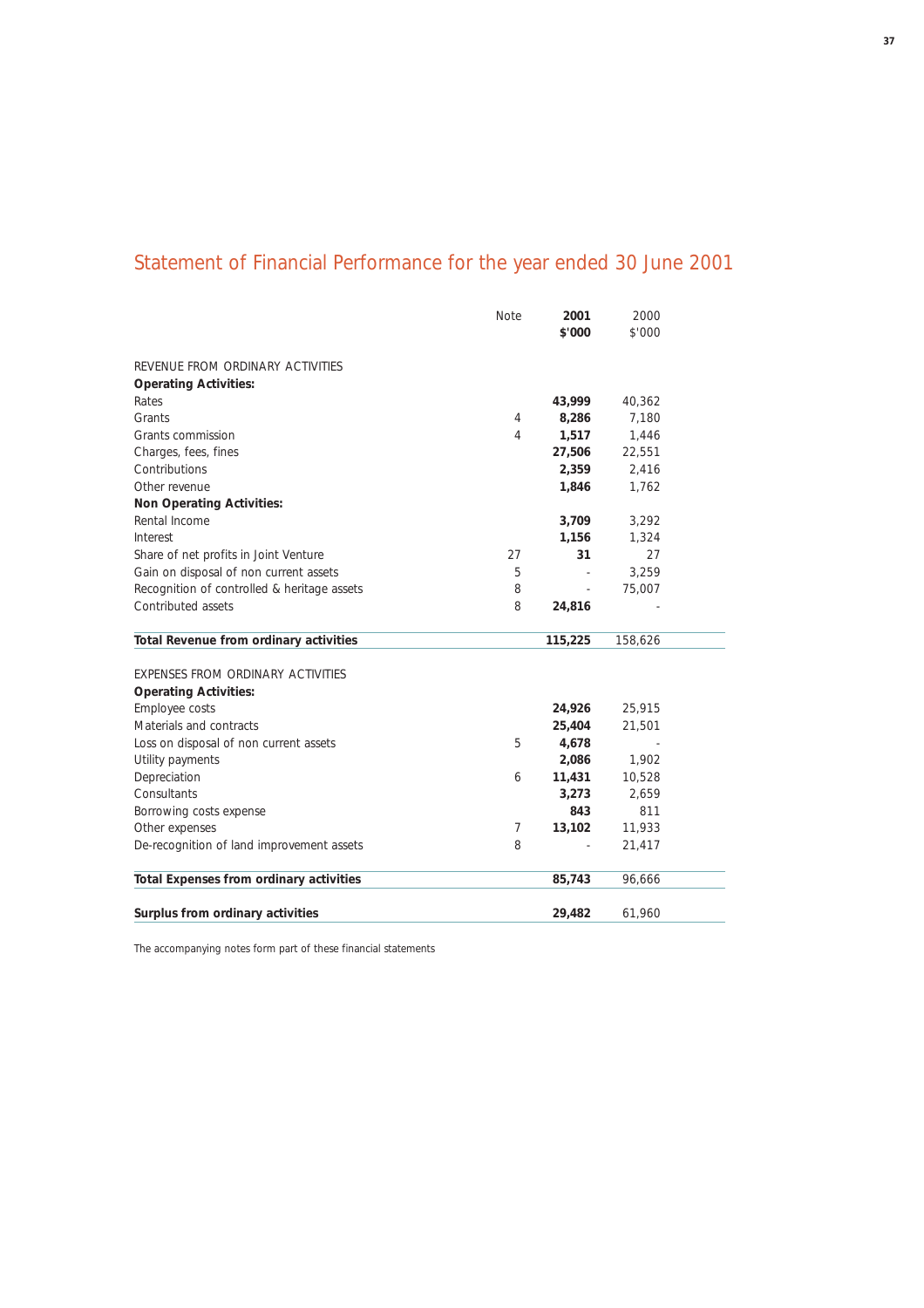## Statement of Financial Position as at 30 June 2001

|                                      | Note | 2001    | 2000    |  |
|--------------------------------------|------|---------|---------|--|
|                                      |      | \$'000  | \$'000  |  |
| <b>CURRENT ASSETS</b>                |      |         |         |  |
| Cash assets                          | 9    | 1,767   | 2,067   |  |
| Receivables                          | 10   | 10,512  | 9,008   |  |
| Other financial assets               | 11   | 22,793  | 16,446  |  |
| Other                                | 12   | 2,439   | 1,336   |  |
| <b>Total Current Assets</b>          |      | 37,511  | 28,857  |  |
| <b>CURRENT LIABILITIES</b>           |      |         |         |  |
| Payables                             | 13   | 11,003  | 9,060   |  |
| Provisions                           | 14   | 2,508   | 3,031   |  |
| Interest bearing liabilities         | 15   | 636     | 598     |  |
| <b>Total Current Liabilities</b>     |      | 14,147  | 12,689  |  |
|                                      |      |         |         |  |
| <b>NET CURRENT ASSETS</b>            |      | 23,364  | 16,168  |  |
| <b>NON CURRENT ASSETS</b>            |      |         |         |  |
| Property, plant and equipment        | 16   | 841,055 | 818,906 |  |
| Other financial assets               | 11   | 826     | 504     |  |
| Receivables                          | 10   | 5,845   | 6,549   |  |
| <b>Total Non Current Assets</b>      |      | 847,726 | 825,959 |  |
|                                      |      |         |         |  |
| NON CURRENT LIABILITIES              |      |         |         |  |
| Provisions                           | 14   | 1,727   | 1,609   |  |
| Interest bearing liabilities         | 15   | 11,602  | 12,239  |  |
| <b>Total Non Current Liabilities</b> |      | 13,329  | 13,848  |  |
| <b>NET NON CURRENT ASSETS</b>        |      | 834,397 | 812,111 |  |
|                                      |      |         |         |  |
| <b>NET ASSETS</b>                    |      | 857,761 | 828,279 |  |
| <b>EQUITY</b>                        |      |         |         |  |
| Accumulated surplus                  |      | 499,992 | 473,284 |  |
| Reserves                             | 22   | 357,769 | 354,995 |  |
| <b>TOTAL EQUITY</b>                  |      | 857,761 | 828,279 |  |
|                                      |      |         |         |  |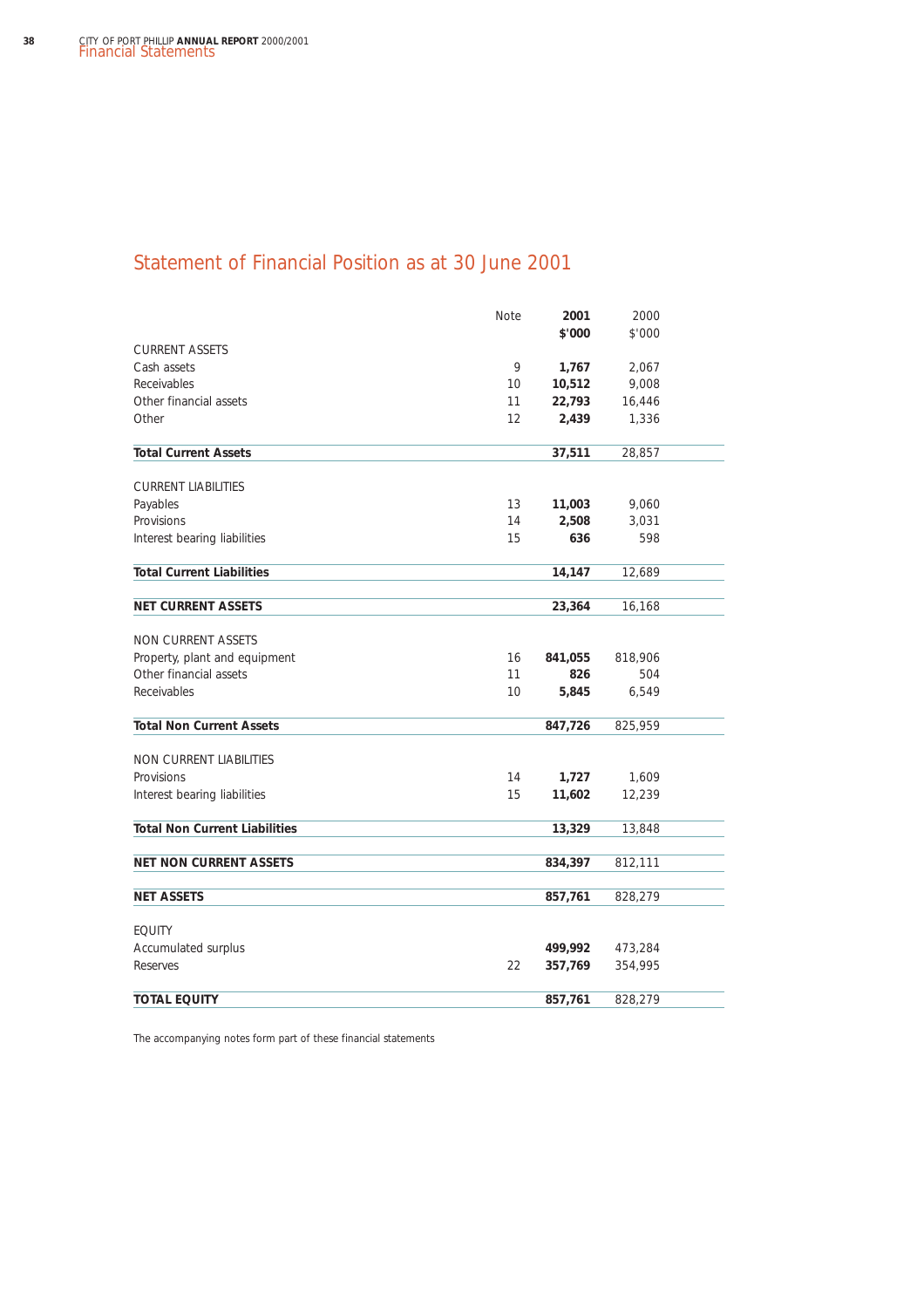# Statement of Changes in Equity for the year ended 30 June 2001

|                                                             | <b>Note</b> | Accumulated<br>Surplus | Asset<br>Revaluation<br>Reserve | General<br>Reserve | Statutory<br>Reserve | Total   |  |
|-------------------------------------------------------------|-------------|------------------------|---------------------------------|--------------------|----------------------|---------|--|
|                                                             |             | \$'000                 | \$'000                          | \$'000             | \$'000               | \$'000  |  |
| Balance at beginning of period                              |             | 473,284                | 336,510                         | 13,150             | 5,335                | 828,279 |  |
| Increase in net assets arising from<br>net surplus for year |             | 29,482                 |                                 |                    |                      | 29,482  |  |
| Transfers to reserves                                       | 22          | (6, 211)               | $\overline{\phantom{a}}$        | 3,808              | 2,403                | ٠       |  |
| Transfers from reserves                                     | 22          | 3,437                  | $\bar{ }$                       | (1, 359)           | (2,078)              |         |  |
| Balance at end of period 2001                               |             | 499,992                | 336,510                         | 15,599             | 5,660                | 857,761 |  |
| Comparatives 2000                                           |             | 473,284                | 336,510                         | 13,150             | 5,335                | 828,279 |  |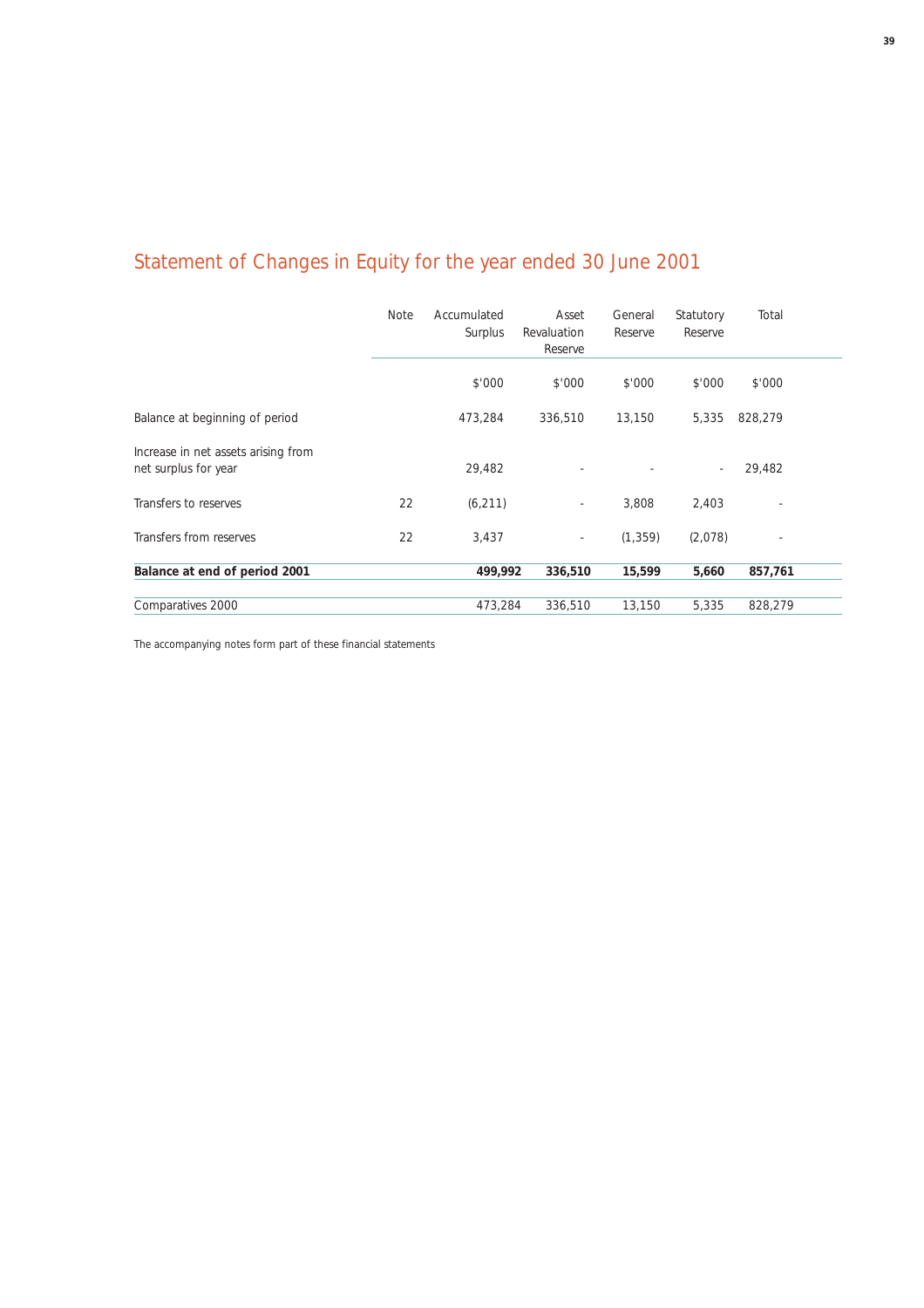## Statement of Cash Flows for the year ended 30 June 2001

|                                                     | <b>Note</b> | 2001<br>\$'000 | 2000<br>\$'000 |  |
|-----------------------------------------------------|-------------|----------------|----------------|--|
|                                                     |             |                |                |  |
| CASH FLOWS FROM ORDINARY ACTIVITIES                 |             |                |                |  |
| <b>Operating receipts:</b>                          |             |                |                |  |
| Receipts from ratepayers                            |             | 44,400         | 39,516         |  |
| Grants commission                                   |             | 1,517          | 1.446          |  |
| Vicroads grants                                     |             | 956            | 865            |  |
| Other government grants                             |             | 7,330          | 6,315          |  |
| Interest received                                   |             | 1,156          | 1,324          |  |
| User charges                                        |             | 28,515         | 13,509         |  |
| Other receipts                                      |             | 8,364          | 7,470          |  |
| Net GST refund from the Australian Taxation Office  |             | 2,151          |                |  |
| <b>Operating payments:</b>                          |             |                |                |  |
| Payments to suppliers                               |             | (26, 926)      | (16,070)       |  |
| Payments to employees                               |             | (24, 343)      | (24, 611)      |  |
| Interest paid                                       |             | (843)          | (811)          |  |
| Consultants                                         |             | (3,596)        | (2,616)        |  |
| Utility costs                                       |             | (2, 173)       | (2,089)        |  |
| Staff redundancies                                  |             | (444)          | (1, 111)       |  |
| Other payments                                      |             | (15, 769)      | (12, 027)      |  |
| Net cash provided by ordinary activities            | 17          | 20,295         | 11,110         |  |
| CASH FLOWS FROM INVESTING ACTIVITIES                |             |                |                |  |
| Payments for investments                            |             | (6,638)        |                |  |
| Proceeds from sale of investments                   |             |                | 1,666          |  |
| Payments for property, plant and equipment          |             | (13,508)       | (12, 941)      |  |
| Proceeds from sale of property, plant and equipment |             | 150            | 1,973          |  |
|                                                     |             |                |                |  |
| Net cash used in investing activities               |             | (19,996)       | (9, 302)       |  |
| CASH FLOWS FROM FINANCING ACTIVITIES                |             |                |                |  |
| Repayment of interest bearing liabilities           |             | (599)          | (563)          |  |
| Net cash used in financing activities               |             | (599)          | (563)          |  |
|                                                     |             |                |                |  |
| Net increase/(decrease) in cash held                |             | (300)          | 1,245          |  |
| Cash at the beginning of period                     |             | 2,067          | 822            |  |
| Cash at the end of the period                       | 17          | 1,767          | 2,067          |  |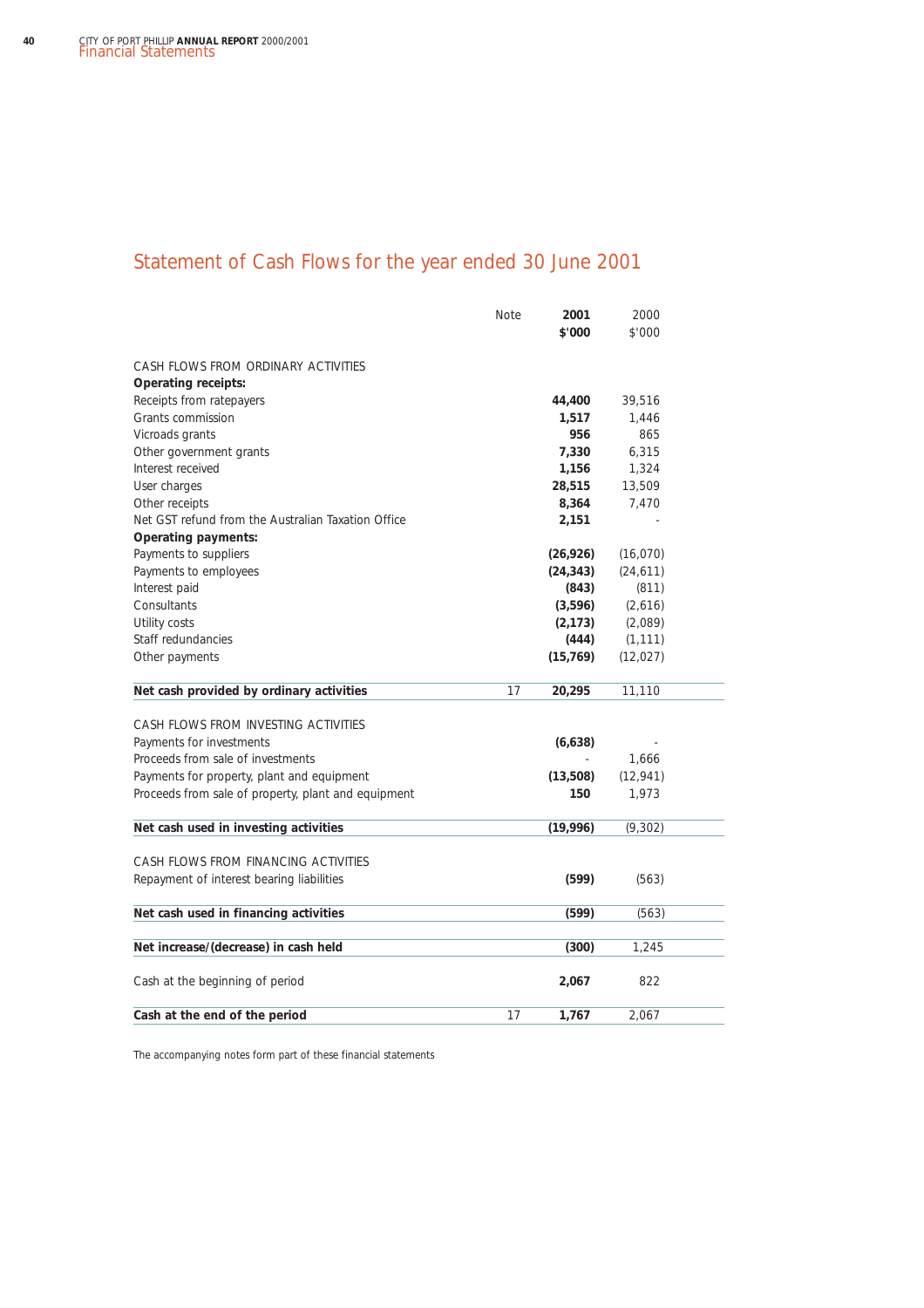### 1.0 Summary of Significant Accounting Policies

### 1.1 The Local Government Reporting Entity

All funds through which the council controls resources to carry on its function have been included in the financial statements forming part of this financial report.

In the process of reporting on the municipality as a single unit, all transactions and balances between those funds (for example, loans and transfers between funds) have been eliminated.

### 1.2 Basis of Accounting

This general purpose financial report has been prepared to comply with Australian Accounting Standards, other mandatory professional reporting requirements (Urgent Issues Group Consensus Views) and the provisions of the *Local Government Act 1989* and the *Local Government Regulations 2001*. The financial report has been prepared on the accrual basis of accounting

Except for certain items of property, plant and equipment, which are valued at various valuations, the report has been prepared in accordance with the historical cost convention

The accounting policies adopted are consistent with those of the previous year.

### 1.3 Trust Funds

All trust funds and monies held on deposit are disclosed as liabilities in the Statement of Financial Position.

### 1.4 Property, Plant and Equipment

### CAPITAL AND OPERATING

Material expenditure incurred on the purchase and development of assets is treated as capital expenditure. Expenditure necessarily incurred in either maintaining the operating capacity of the non current asset or ensuring that the original life estimate is achieved, is considered maintenance expenditure and is treated as an expense.

Items of property, plant and equipment with a value less than \$500 are treated as an expense. Capitalisation thresholds have not changed from the previous reporting period.

### ACQUISITION

Assets acquired are initially recorded at cost. Cost is determined as the fair value of the assets given up and includes all costs incidental to the acquisition and incurred in getting the asset ready for use. Where assets are constructed by the council, cost includes an appropriate share of variable and fixed overheads.

#### VALUATION

**Infrastructure assets** that have been re-valued are valued at written down current replacement cost. This is defined as the cost required to obtain the full service potential or economic benefits embodied in the existing asset, using a technologically up to date reference asset.

Land and buildings that have been re-valued are valued at full market value. This assumes the highest and best use permitted by the relevant land use planning provisions or existing public use, which ever is the greater. All freehold land reserved for public open space is valued at a discount to market value based on legal precedents. The discounts applied to market value are 30% for non-foreshore land and 50% for foreshore land.

In accordance with AAS 27 Paragraph 115, Land Under Roads has not been recognised in the accounts as this is not required until 30 June 2003.

**Plant and machinery and furniture and equipment** are valued at cost and/or current cost.

**Heritage and works of art** are valued at their fair market value.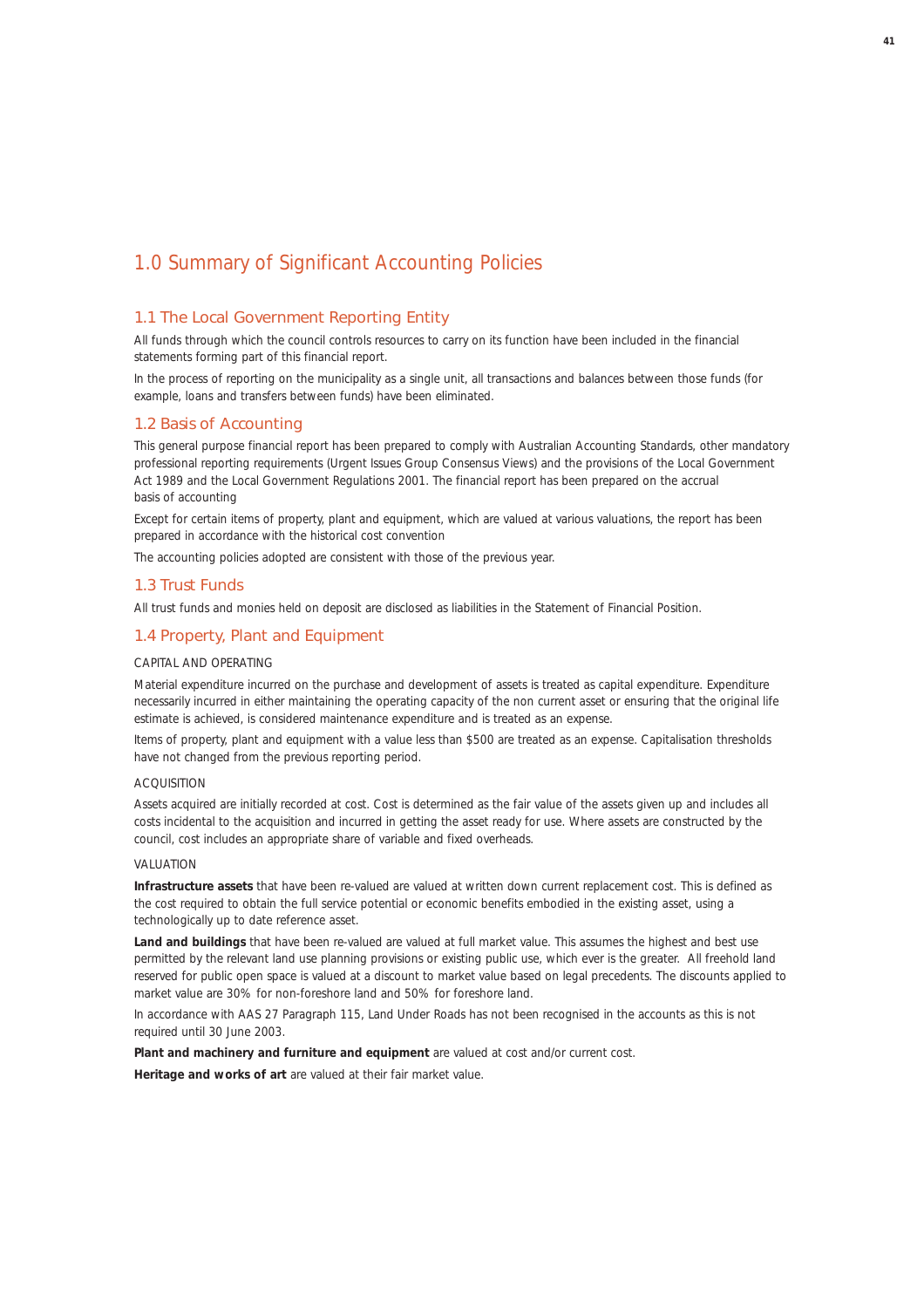### 1.5 Depreciation of Non Current Assets

Non current assets having limited useful lives are systematically depreciated over their useful lives in a manner which reflects the consumption of the service potential to the council embodied in those assets. Depreciation is recognised on the straight line basis based on costs or revalued amounts, using rates which are reviewed each year. Major depreciation periods are:

|                                                 | 2001     | 2000     |
|-------------------------------------------------|----------|----------|
| <b>INFRASTRUCTURE</b>                           | Yrs      | Yrs      |
| <b>Bridges</b>                                  | 100      | 100      |
| Drains                                          | 100      | 100      |
| Improvements to parks and gardens               | 40       | 40       |
| Kerb & channel                                  | 50       | 50       |
| Road substructure (all road components 1998/99) | 100      | 100      |
| Road surface                                    | $6 - 12$ | $6 - 12$ |
| Footpaths                                       | 40       | 40       |
| Right of ways                                   | 100      | 100      |
| <b>BUILDINGS</b>                                |          |          |
| <b>Buildings</b>                                | 100      | 100      |
| OTHER PLANT AND EQUIPMENT                       |          |          |
| Communications equipment                        | 3 to 5.5 | 3 to 5.5 |
| Furniture                                       | 3 to 5.5 | 3 to 5.5 |
| Heritage assets                                 | 100      | 100      |
| Information technology                          | 3        | 3        |
| Library books                                   | 5        | 5        |
| Motor vehicles                                  | 5        | 5        |
| Office equipment                                | 3 to 5.5 | 3 to 5.5 |
| Pay parking equipment                           | 5        | 5        |

### 1.6 Employee Entitlements

#### **Wages and salaries, annual leave and rostered days off**

Liabilities for wages and salaries, annual leave and rostered days off are recognised, and are measured as the amount unpaid at the reporting date at current pay rates in respect of employees' service up to that date.

### **Retirement gratuity**

Retirement gratuities were provided to certain employees who joined the council prior to 30 June 1995. The provision is a portion of unused sick leave that the employee shall be entitled to on retirement and is based on current pay rates at the reporting date.

#### **Long service leave**

The provision for long service leave is determined in accordance with *Australian Accounting Standard AAS 30, Accounting for Employee Entitlements*. Long service leave entitlements have been measured at the present value of the estimated future cash flows to be made for these entitlements. The interest rates attaching as at the reporting date, to Commonwealth Government guaranteed securities are used to discount the estimated future cash outflows to their present value.

#### **Superannuation**

The superannuation expense for the reporting period is the amount of the statutory contribution the council makes to the superannuation plan which provides benefits to its employees. Details of those arrangements are set out in the Superannuation Note.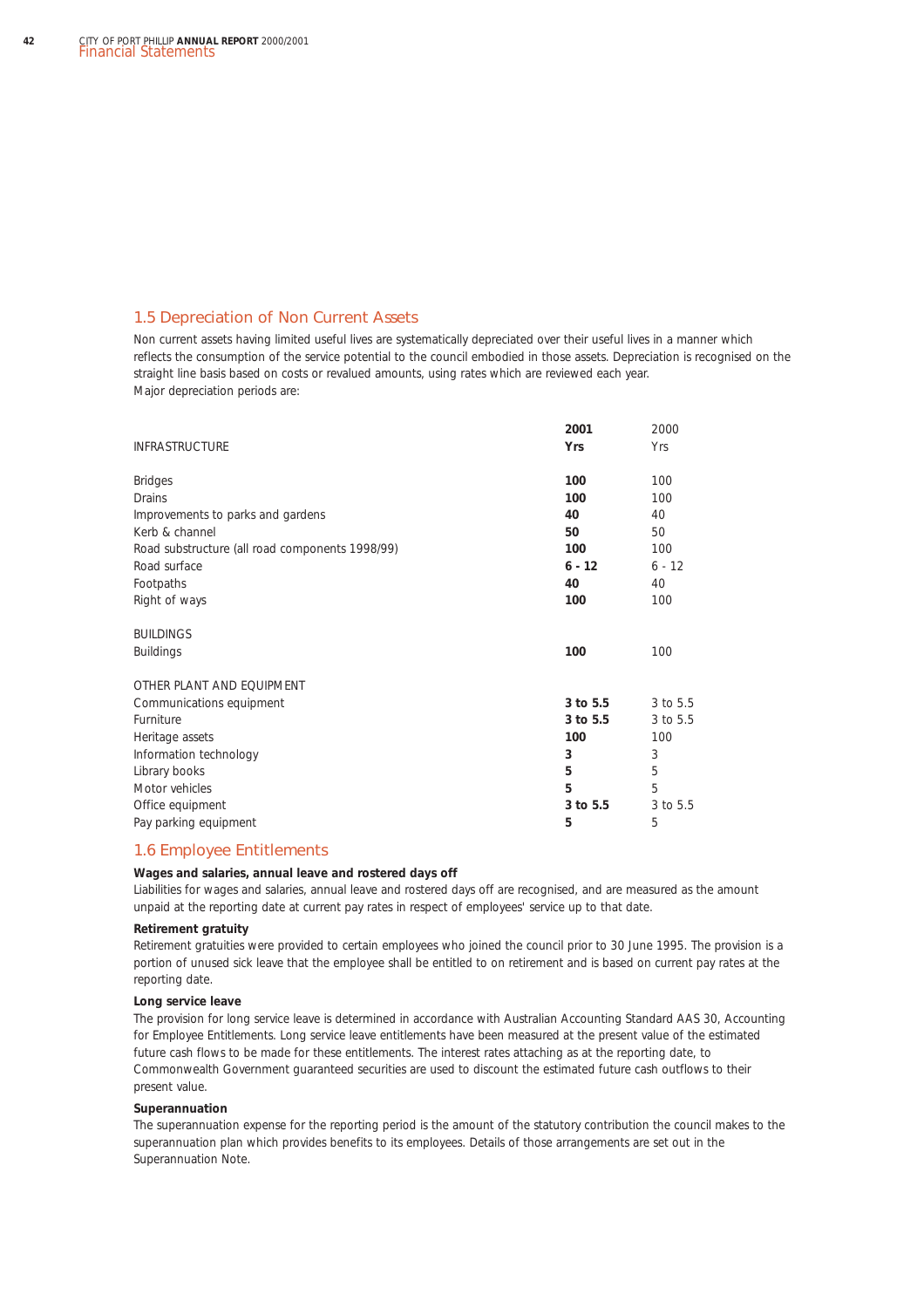### 1.7 Revenue

### GRANTS, DONATIONS AND OTHER CONTRIBUTIONS

Grants, donations and contributions other than reciprocal contributions received from owners are recognised as revenues when the municipality obtains control over the assets comprising the contributions. In the determination of control, consideration has been given to the provisions relating to control over grants and contributions as outlined in *Australian Accounting Standard AAS 27, Financial Reporting by Local Governments.*

Control over assets acquired from grants is normally obtained upon prior notification that a grant has been secured.

#### RATES, FEES, CHARGES AND FINES

Rates, fees, charges and fines are recognised as revenues when the council obtains control over the assets.

Control over assests acquired from rates is obtained at the commencement of the rating period or, where earlier, upon receipt of the rates. Control over fees and charges, granted assets and donations are normally obtained upon their receipt.

### 1.8 Public Housing Agreements

Council has financial interests in 11 properties, 6 of which are council owned and 2 part owned with the State Government's Office of Housing. All are subject to agreements with the Office of Housing. 10 properties are operational under the management of the St Kilda Housing Association Inc.

Assets acquired are initially recorded at cost. Council has no ongoing liabilities for operational cost which are borne by the St Kilda Housing Association under the terms of Management Agreements, one is under construction and another yet to be developed.

Recent projects comprise The St Kilda Railway Station Housing Project (joint venture with the State, now completed), The Regal Rooming House, St Kilda (completed), Inkerman Oasis, St Kilda (provided by a developer and under construction) and Excelsior Hall, Port Melbourne (joint venture with the State, yet to be developed).

### 1.9 Restricted Assets

Included in Note 16, 'Property, plant and equipment' are housing assets which have restrictions placed upon them. These assets which total \$13.8 million (2000: \$13.0 million), are used as community housing and were purchased with assistance from State Government funding. This funding imposes restrictions preventing council from using these assets for any other purpose. If the funding conditions in the respective funding agreements for each property are defaulted upon, the council is liable to repay to the State Government an amount determined in those agreements. Based upon the \$13.8 million gross value included in the accounts, the amount that would be required to be repaid to the State Government in a default situation would be \$7.0 million (2000: \$5.6 million)

 $\frac{10000}{10000}$ 

In addition, restrictions are imposed by Statutory Regulations in relation to current investment levels for the following reserves and assets.

|                                               | DUU & |
|-----------------------------------------------|-------|
| Resort and Recreation Reserve                 | 4.437 |
| Car Parking Reserve                           | 1.156 |
| Sale of Laneways Reserve                      | 67    |
| Cash Assets to provide for long service leave | 1.800 |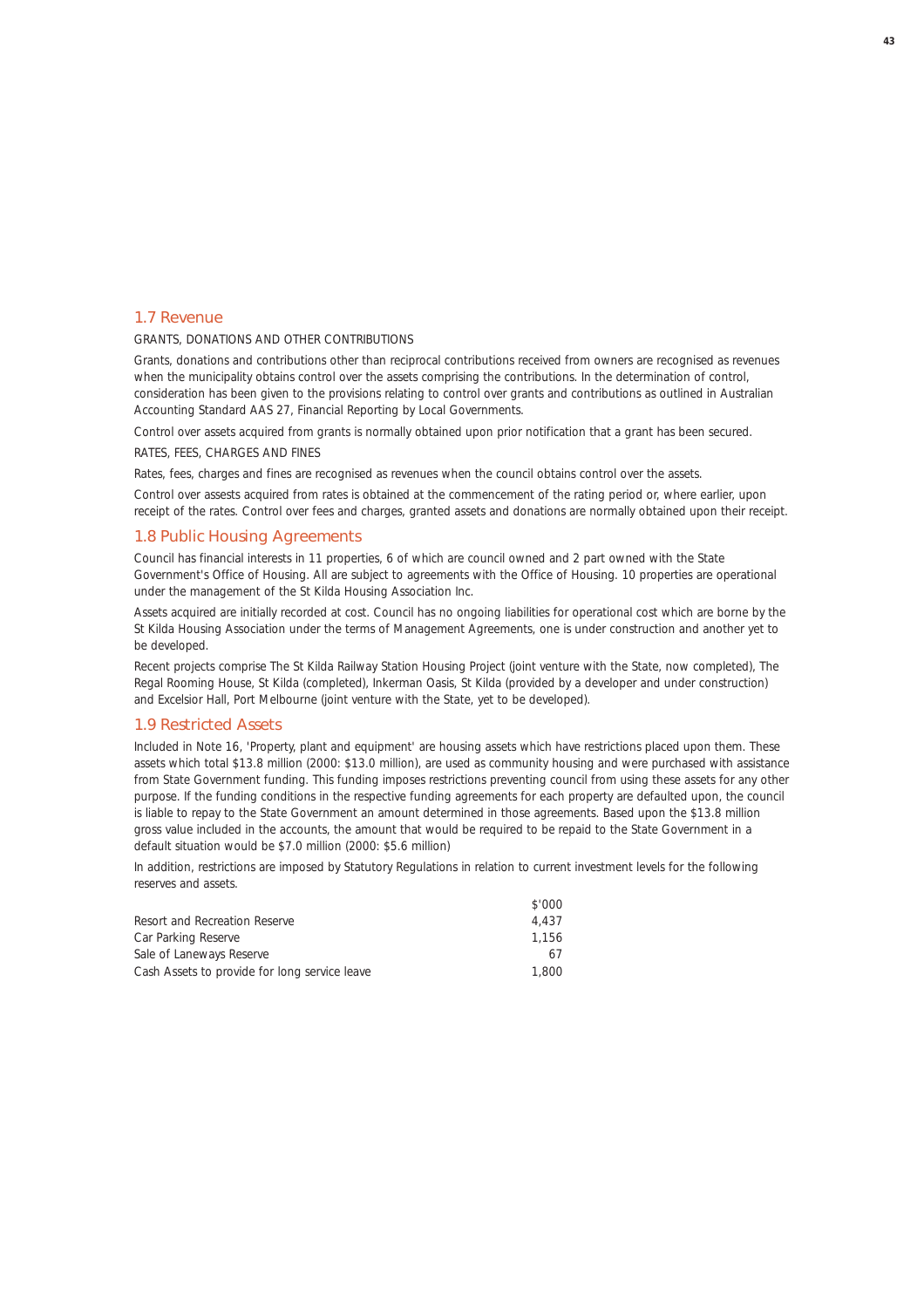### 1.10 Goods and Services Tax

Revenues, expenses and assets are recognised net of the amount of goods and services tax (GST), except where the amount of GST incurred is not recoverable from the Australian Taxation Office (ATO).

In these circumstances the GST is recognised as part of the cost of acquisition of the asset or as part of an item of expense. The net amount of GST recoverable from the ATO is included as a current asset in the Statement of Financial Position.

Cash flows are included in the Statement of Cash Flows on a gross basis. The GST components of cash flows arising from investing and financing activities which are recoverable from the ATO are classified as operating cash flows.

### 1.11 Investments

All investments are valued at cost. Cost comprises the initial and any subsequent equity contribution of the council. Interest revenue is recognised as it accrues.

### 1.12 Allocation Between Current and Non Current

In the determination of whether an asset or liability is current or non current, consideration is given to the time when each asset or liability is expected to be realised or paid.

The asset or liability is classified as current if it is expected to be realised or paid within the next twelve months.

### 1.13 Reclassification of Financial Information

Some line items and sub-totals reported in the previous financial year have been reclassified and repositioned in the financial statements as a result of the first time application on 1 July 2000 of the revised standards *AAS 1 Statement of Financial Performance, AAS 37 Financial Report Presentation and Disclosures* and the new *AAS 36 Statement of Financial Position.*

Revenue and Expense items previously disclosed as abnormal have been reclassified and are now disclosed as individually significant items in Note 8.

### 1.14 Comparative Information

Where applicable, comparatives have been adjusted to place them on the same basis as current year figures.

#### 1.15 Rounding Off

Amounts in the financial report have been rounded off to the nearest thousand dollars, unless otherwise stated.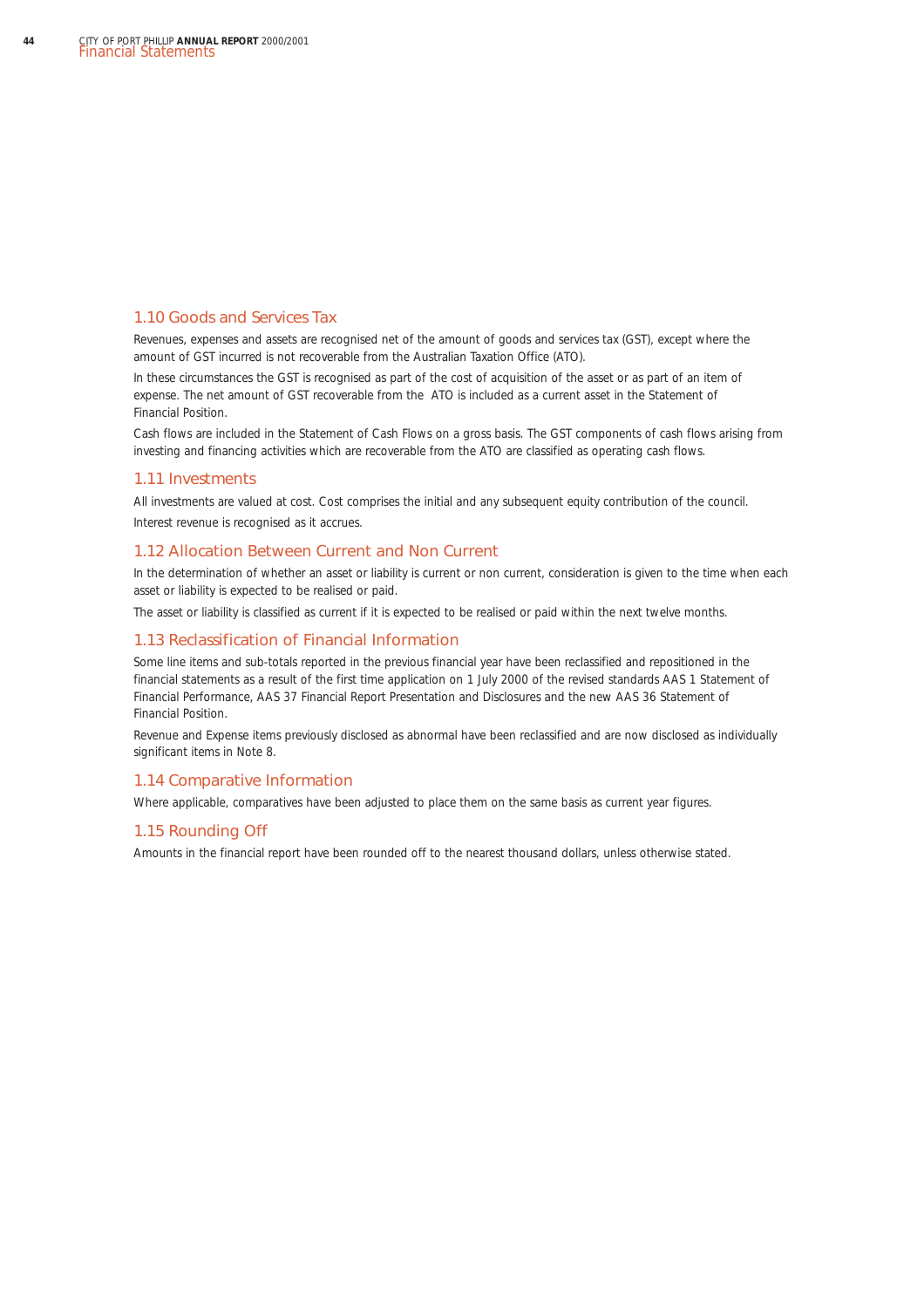### 2.1 Comparison of Budget and Actual Results for the Statement of Financial Performance for the year ended 30th June 2001

|                                                | Statement of Financial Performance |                |         |               |  |  |  |
|------------------------------------------------|------------------------------------|----------------|---------|---------------|--|--|--|
|                                                | Actual                             | <b>Budget</b>  | Actual  | <b>Budget</b> |  |  |  |
|                                                | 2001                               | 2001           | 2000    | 2000          |  |  |  |
|                                                | \$'000                             | \$'000         | \$'000  | \$'000        |  |  |  |
| REVENUE FROM ORDINARY ACTIVITIES               |                                    |                |         |               |  |  |  |
| <b>Operating Activities:</b>                   |                                    |                |         |               |  |  |  |
| Rates                                          | 43,999                             | 43,574         | 40,362  | 39,461        |  |  |  |
| Grants                                         | 8,286                              | 5,940          | 7.180   | 6,465         |  |  |  |
| Grants commission                              | 1,517                              | 1,514          | 1,446   | 1,441         |  |  |  |
| Charges, fees, fines                           | 27,506                             | 23,766         | 22,551  | 22,716        |  |  |  |
| Contributed assets                             | 24,816                             |                |         |               |  |  |  |
| Other                                          | 1,846                              | 713            | 1,762   | 581           |  |  |  |
| <b>Non Operating Activities:</b>               |                                    |                |         |               |  |  |  |
| Rental Income                                  | 3,709                              | 3,404          | 3,292   | 3,241         |  |  |  |
| Interest                                       | 1,156                              | 700            | 1,342   | 570           |  |  |  |
| Share of net profits in Joint Venture          | 31                                 |                | 27      |               |  |  |  |
| Gain on disposal of non current assets         |                                    |                | 3,259   | 1             |  |  |  |
| Contributions                                  | 2,359                              | 2,241          | 2,416   | 1,520         |  |  |  |
| Recognition of controlled & heritage assets    |                                    |                | 75,007  |               |  |  |  |
| Total Revenue from ordinary activities         | 115,225                            | 81,852         | 158,626 | 75,996        |  |  |  |
| EXPENSES FROM ORDINARY ACTIVITIES              |                                    |                |         |               |  |  |  |
| <b>Operating Activities:</b>                   |                                    |                |         |               |  |  |  |
| Employee costs                                 | 24,926                             | 23,359         | 25,915  | 28,097        |  |  |  |
| Materials and contracts                        | 25,404                             | 23,695         | 21,501  | 17,025        |  |  |  |
| Loss on disposal of non current assets         | 4,678                              | $\blacksquare$ |         |               |  |  |  |
| Utility payments                               | 2,086                              | 2,056          | 1,902   | 2,152         |  |  |  |
| Depreciation                                   | 11,431                             | 11,735         | 10,528  | 8,945         |  |  |  |
| Consultants                                    | 3,273                              | 3,700          | 2,659   | 3,056         |  |  |  |
| Borrowing costs expense                        | 843                                | 836            | 811     | 811           |  |  |  |
| Other expenses                                 | 13,102                             | 13,096         | 11,933  | 14,208        |  |  |  |
| De-recognition of land improvement assets      |                                    |                | 21,417  |               |  |  |  |
| <b>Total Expenses from ordinary activities</b> | 85,743                             | 78,477         | 96,666  | 74,294        |  |  |  |
|                                                |                                    |                |         |               |  |  |  |
| Surplus from ordinary activities               | 29,482                             | 3,375          | 61,960  | 1,702         |  |  |  |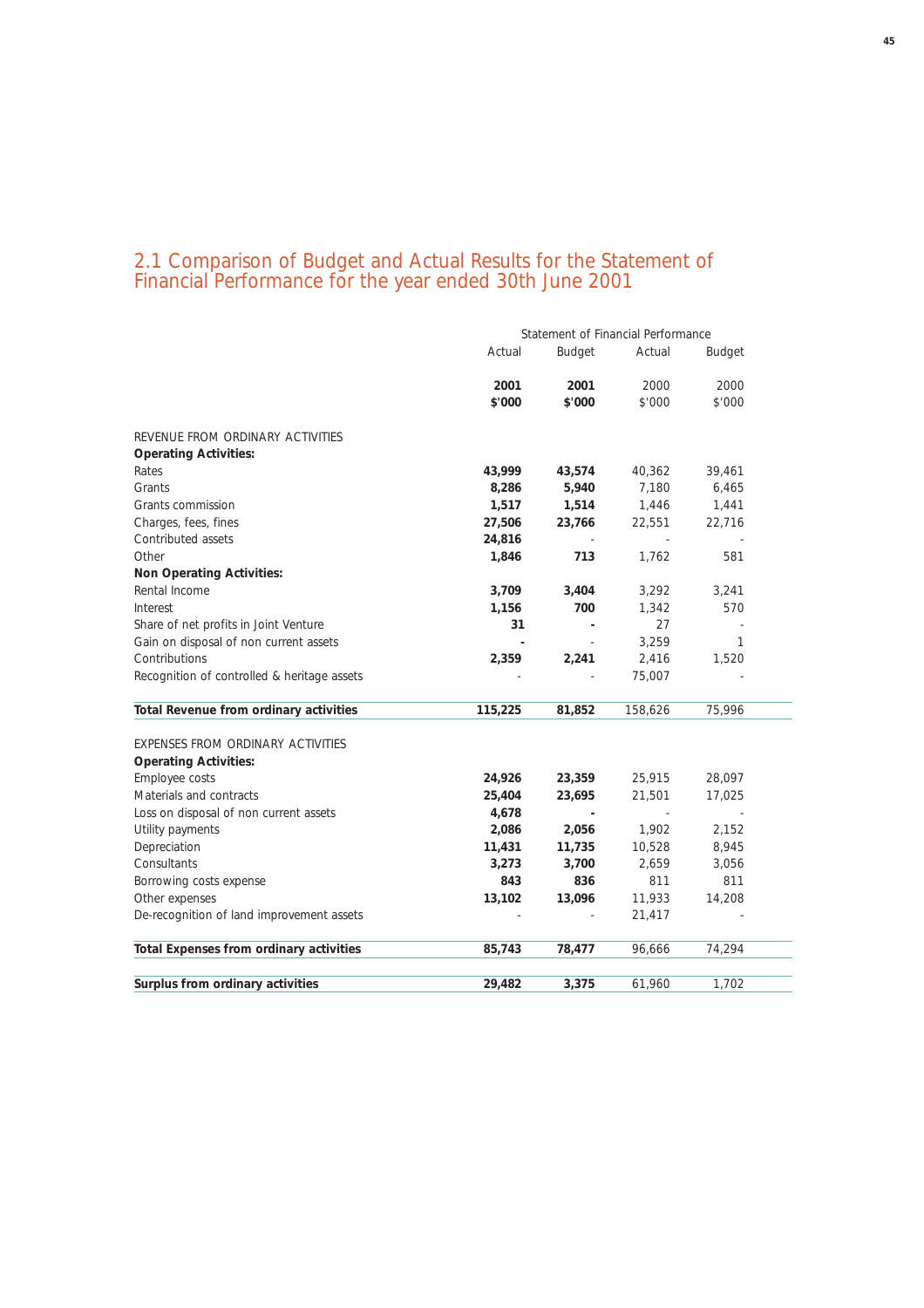### 2.2 Comparison of Budget and Actual Results for the Cashflow Statement for the year ended 30th June 2001

|                                                     |             |           | Cashflow Statement |               |  |
|-----------------------------------------------------|-------------|-----------|--------------------|---------------|--|
|                                                     | Actual      | Budget    | Actual             | <b>Budget</b> |  |
|                                                     | 2001        | 2001      | 2000               | 2000          |  |
|                                                     | \$'000      | \$'000    | \$'000             | \$'000        |  |
| CASH FLOWS FROM ORDINARY ACTIVITIES                 |             |           |                    |               |  |
| Operating receipts:                                 |             |           |                    |               |  |
| Receipts from ratepayers                            | 44,400      | 43,574    | 39,516             | 39,461        |  |
| Grants commission                                   | 1,517       | 1,514     | 1,446              | 1,441         |  |
| Other government grants                             | 8,286       | 8,132     | 7,180              | 7,985         |  |
| Interest received                                   | 1,156       | 700       | 1,351              | 570           |  |
| User charges                                        | 28,515      | 23,815    | 20,058             | 22,716        |  |
| Other receipts                                      | 8,364       | 4,117     | 7,470              | 3,822         |  |
| Net GST refund from the Australian Taxation Office  | 2,151       |           |                    |               |  |
| Operating payments:                                 |             |           |                    |               |  |
| Payments to suppliers                               | (26, 926)   | (23, 695) | (16,070)           | (13, 024)     |  |
| Payments to employees                               | (24, 343)   | (22, 959) | (24, 611)          | (28,098)      |  |
| Interest paid                                       | (843)       | (836)     | (811)              | (811)         |  |
| Consultants                                         | (3,596)     | (3,700)   | (2,616)            | (3,056)       |  |
| Utility costs                                       | (2, 173)    | (2,056)   | (2,089)            | (2, 152)      |  |
| Staff redundancies                                  | (444)       | (400)     | (1, 111)           | (2,000)       |  |
| Other payments                                      | (15, 769)   | (13, 340) | (12, 027)          | (14, 208)     |  |
| Net cash provided by ordinary activities            | 20,295      | 14,866    | 17,686             | 12,646        |  |
| CASH FLOWS FROM INVESTING ACTIVITIES                |             |           |                    |               |  |
| Payments for investments                            | (6,638)     | (3, 791)  |                    |               |  |
| Proceeds from sale of investments                   |             | 1,564     | 1,639              |               |  |
| Payments for property, plant and equipment          | (13,508)    | (16, 542) | (19, 490)          | (11, 732)     |  |
| Proceeds from sale of property, plant and equipment | 150         | 749       | 1,973              | 230           |  |
| Net cash used in investing activities               | (19,996)    | (18, 020) | (15, 878)          | (11, 502)     |  |
|                                                     |             |           |                    |               |  |
| CASH FLOWS FROM FINANCING ACTIVITIES                |             |           |                    |               |  |
| Repayment of interest bearing liabilities           | (599)       | (598)     | (563)              | (563)         |  |
| Net cash used in financing activities               | (599)       | (598)     | (563)              | (563)         |  |
| Net increase/(decrease) in cash held                | (300)       | (3, 752)  | 1,245              | 581           |  |
| Cash at the beginning of period                     | 2,067       | 4,498     | 822                | 1,327         |  |
| Cash at the end of the period                       | 17<br>1,767 | 746       | 2,067              | 1.908         |  |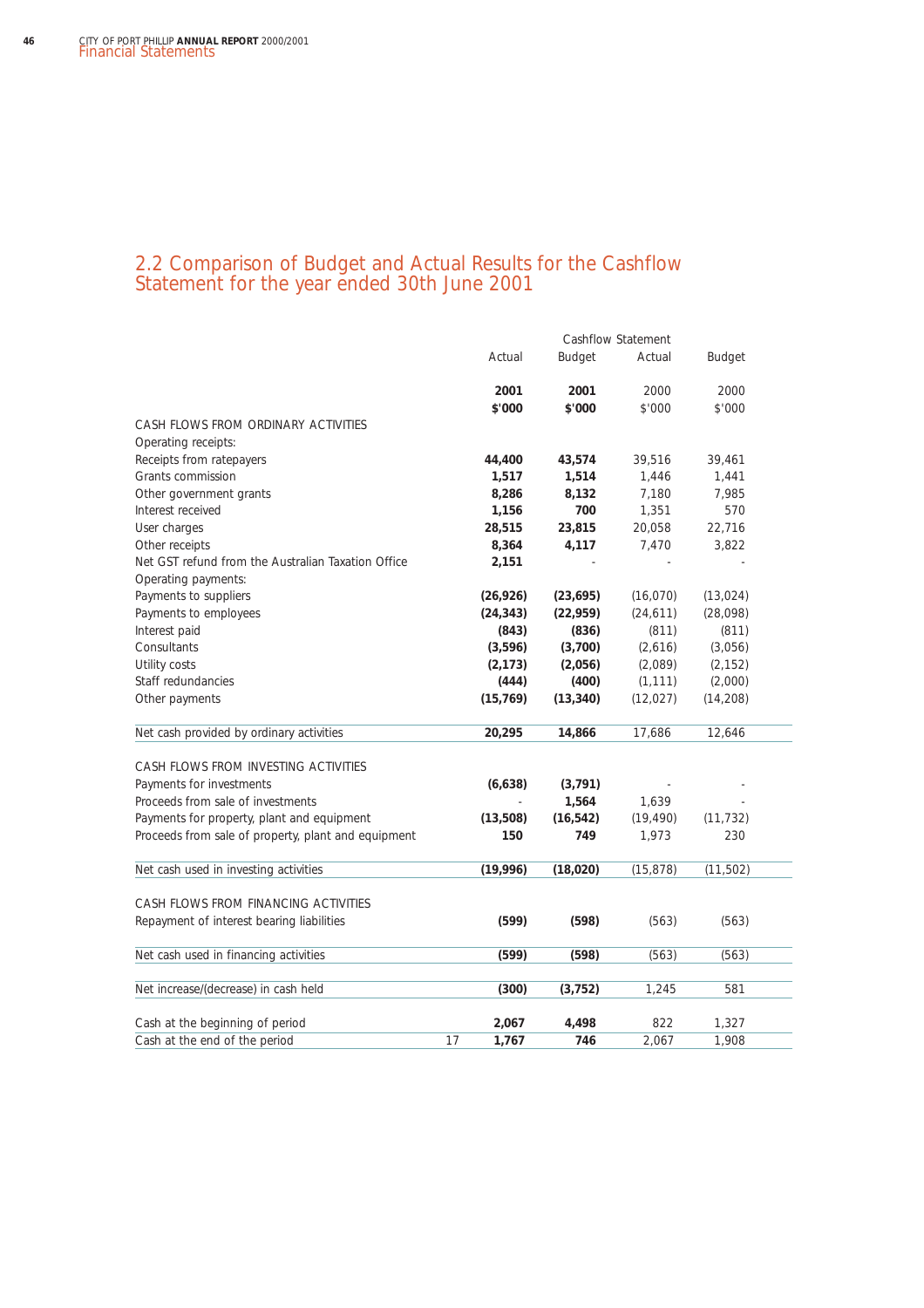### 2.3 Comparison of Budget and Actual Results for the Rate Determination Statement for the year ended 30th June 2001

|                                             | Rate Determination |               |           |           |  |
|---------------------------------------------|--------------------|---------------|-----------|-----------|--|
|                                             | Actual             | <b>Budget</b> | Actual    | Budget    |  |
|                                             | 2001               | 2001          | 2000      | 2000      |  |
|                                             | \$'000             | \$'000        | \$'000    | \$'000    |  |
| REVENUE FROM ORDINARY ACTIVITIES            |                    |               |           |           |  |
| Operating activities:                       |                    |               |           |           |  |
| Rates                                       | 43,999             | 43,574        | 40,362    | 39,461    |  |
| Grants                                      | 8,286              | 8,132         | 7,180     | 6,465     |  |
| Interest                                    | 1,187              | 700           | 1,351     | 570       |  |
| Grants commission                           | 1,517              | 1,514         | 1,446     | 1,441     |  |
| Charges, fees, fines                        | 27,506             | 23,815        | 22,551    | 22,716    |  |
| Contributions                               | 2,359              | 2,241         | 2,416     | 1,520     |  |
| Other                                       | 5,555              | 1,876         | 5,054     | 3,822     |  |
| Total Revenue from ordinary activities      | 90,409             | 81,852        | 80,360    | 75,995    |  |
|                                             |                    |               |           |           |  |
| EXPENSES FROM ORDINARY ACTIVITIES           |                    |               |           |           |  |
| Operating activities:                       |                    |               |           |           |  |
| Employee costs                              | 24,926             | 23,359        | 25,915    | 28,097    |  |
| Materials and contracts                     | 25,404             | 23,695        | 21,501    | 17,025    |  |
| Utility payments                            | 2,084              | 2,056         | 1,902     | 2,152     |  |
| Depreciation                                |                    |               |           |           |  |
| Consultants                                 | 3,273              | 3,700         | 2,659     | 3,056     |  |
| Borrowing costs expense                     | 843                | 836           | 811       | 811       |  |
| Other expenses                              | 13,102             | 13,340        | 11,933    | 14,208    |  |
| Total Expenses from ordinary activities     | 69,632             | 66,986        | 64,721    | 65,349    |  |
|                                             |                    |               |           |           |  |
| Surplus/(deficit) after ordinary activities | 20,777             | 14,866        | 15,639    | 10,646    |  |
| Capital expenditure                         | (13, 769)          | (16, 542)     | (13, 570) | (11, 732) |  |
| Proceeds from disposal of assets            | 150                |               | 2,262     | 230       |  |
| Proceeds from sale of property              |                    | 749           | 6,815     |           |  |
| Loan Proceeds/(Repayments)                  | (598)              | (598)         | (563)     | (563)     |  |
| Reserve transfers (net)                     | (2, 774)           | (2, 227)      | (8, 402)  | 92        |  |
| Brought Forward Surplus 1999/2000           | 3,500              | 4,498         | 1,319     | 1,327     |  |
| Surplus/(deficit)                           | 7,286              | 746           | 3,500     |           |  |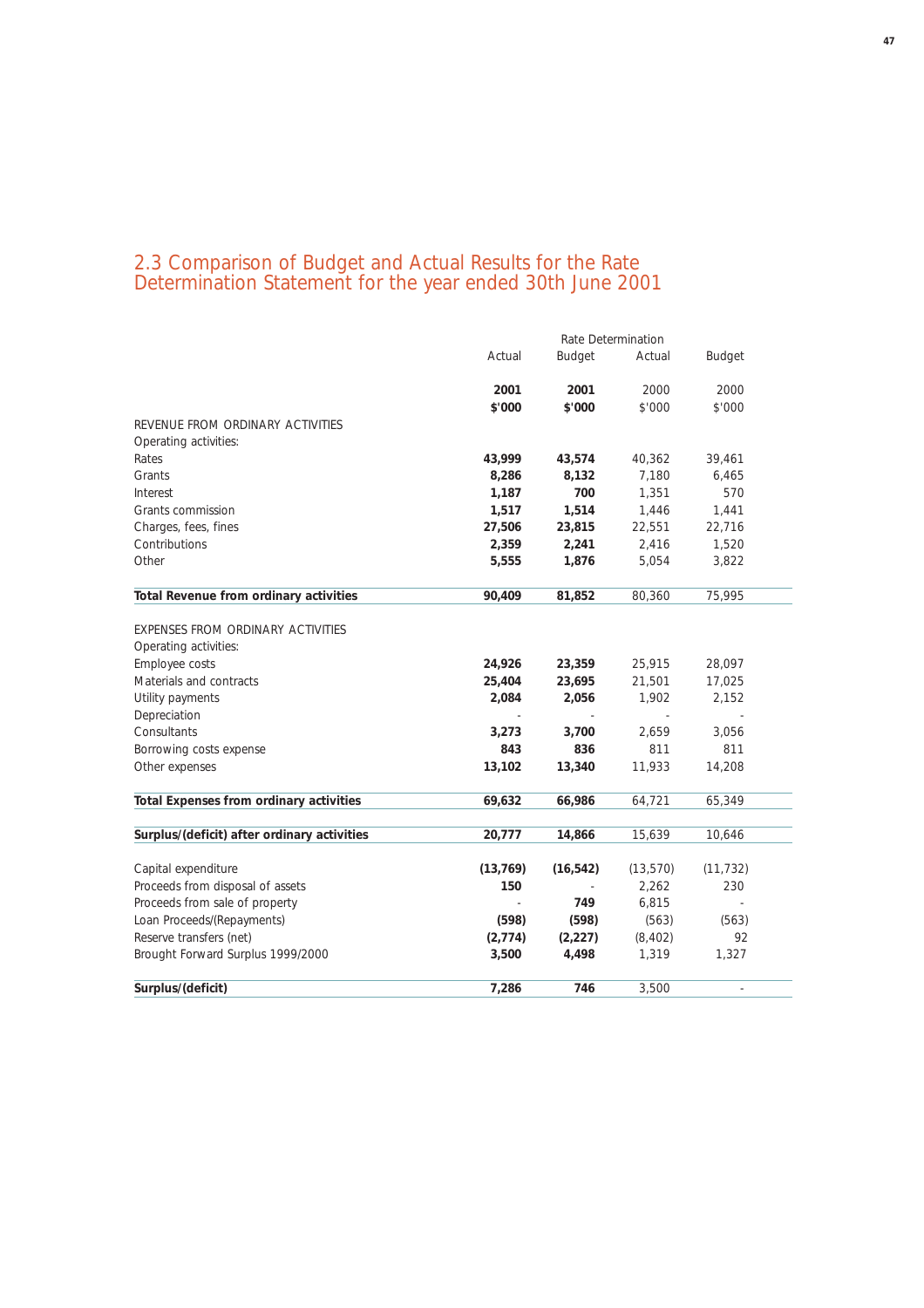### 2.4 Reconciliation of Rates Determination Surplus and Increase/(Decrease) In Net Profit for year

|                                                                                                       | Actual<br>2001<br>\$'000 | Actual<br>2000<br>\$'000 |
|-------------------------------------------------------------------------------------------------------|--------------------------|--------------------------|
| <b>Rates Determination Surplus/(Deficit)</b>                                                          | 7,286                    | 3,500                    |
| Items included in Rate Determination which are<br>not included in the Statement of Financial Position |                          |                          |
| Brought forward surplus                                                                               | (3,500)                  | (1, 319)                 |
| Capital expenditure                                                                                   | 13,769                   | 13,570                   |
| Proceeds from disposal of assets                                                                      | (150)                    | (2, 262)                 |
| Proceeds from sale of property                                                                        |                          | (6, 815)                 |
| Cost of unfunded superannuation                                                                       |                          |                          |
| Loan repayments                                                                                       | 598                      | 563                      |
| Reserve transfers (net)                                                                               | 2,774                    | 8.402                    |
|                                                                                                       | 13,491                   | 12,139                   |
| Items included in the Statement of Financial Position are<br>not included in the Rates Determination  |                          |                          |
| (Loss)/Gain on disposal of non current assets                                                         | (4,678)                  | 3,259                    |
| Depreciation                                                                                          | (11, 433)                | (10, 528)                |
| Contributed assets                                                                                    | 24,816                   |                          |
| Recognition of controlled & heritage assets                                                           |                          | 75,007                   |
| De-recognition of land improvement assets                                                             |                          | (21, 417)                |
|                                                                                                       | 8,705                    | 46,321                   |
| Surplus from ordinary activities                                                                      | 29,482                   | 61,960                   |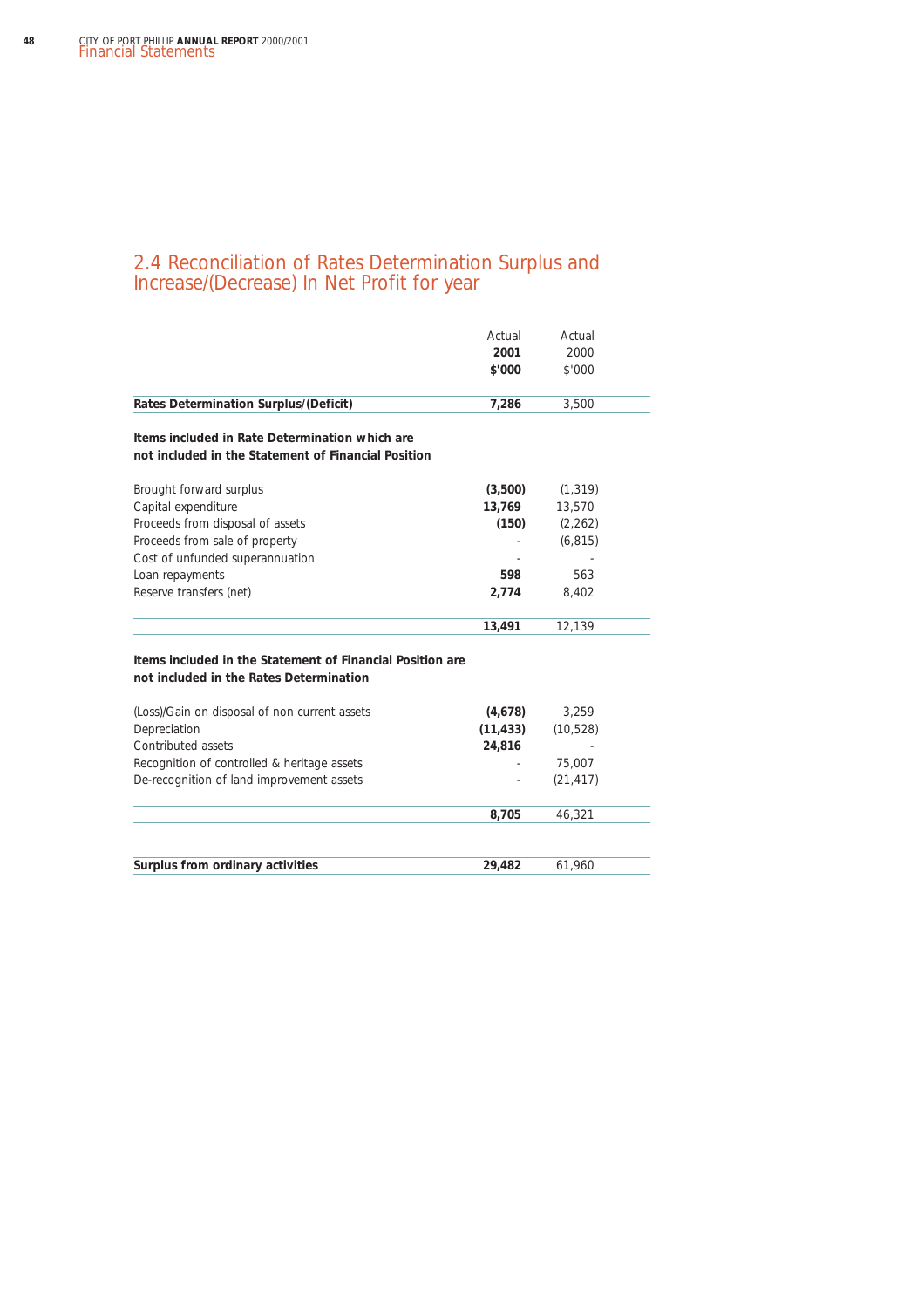## 3 Revenue, Expenses and Assets by Functions/Activities

|                                                              |               | <b>CEO</b>    | <b>SERVICES</b>       |                         | <b>CITY</b><br><b>DEVELOPMENT</b> |        |                     | ORGANISATION<br><b>DEVELOPMENT</b> |                         | CORPORATE     | OTHER* | NOT ATTRIBUTED |                  | <b>TOTAL</b>     |
|--------------------------------------------------------------|---------------|---------------|-----------------------|-------------------------|-----------------------------------|--------|---------------------|------------------------------------|-------------------------|---------------|--------|----------------|------------------|------------------|
|                                                              | 2001          | 2000          | 2001                  | 2000                    | 2001                              | 2000   | 2001                | 2000                               | 2001                    | 2000          | 2001   | 2000           | 2001             | 2000             |
| <b>EXPENSES</b><br><b>FROM ORDINARY</b><br><b>ACTIVITIES</b> | \$'000<br>592 | \$'000<br>738 | \$'000                | \$'000<br>36,527 32,644 | \$'000<br>17,403 12,525           | \$'000 | \$'000<br>3,319     | \$'000<br>2,630                    | \$'000<br>27,902 48,129 | \$'000        | \$'000 | \$'000         | \$'000<br>85,743 | \$'000<br>96,666 |
| REVENUES FROM<br>ORDINARY ACTIVITIES                         |               |               |                       |                         |                                   |        |                     |                                    |                         |               |        |                |                  |                  |
| Grants                                                       |               | 58            | 6,911                 | 5,465                   | 1,225                             | 469    | 14                  | 22                                 | 1,652                   | 1,509         |        |                | 9,802            | 7,523            |
| Proceeds from sales                                          |               |               |                       |                         |                                   |        |                     |                                    | 150                     | 9,077         |        |                | 150              | 9,077            |
| Other                                                        | 44            | 107           | 5,623                 | 5,224                   | 25,133 19,468                     |        | 1                   | 119                                |                         | 30,474 76,430 | 43,998 | 40,678         | 105,273          | 142,026          |
| <b>Total Revenue</b>                                         | 44            | 165           |                       | 12,534 10,689           | 26,358 19,937                     |        | 15                  | 141                                |                         | 32,276 87,016 | 43,998 | 40,678         | 115,225          | 158,626          |
| NET SURPLUS/<br>(DEFICIT) FOR<br><b>YEAR</b>                 | (548)         | (573)         | $(23,993)$ $(21,955)$ |                         | 8,955                             | 7,412  | $(3,304)$ $(2,489)$ |                                    |                         | 4,374 38,887  | 43,998 | 40,678         | 29,482           | 61,960           |
| TOTAL ASSETS BY<br><b>DIVISION</b>                           |               |               | 3,210                 | 3,840                   | 3,636                             | 7,397  | $\sim$              | 36                                 | 835,035 808,137         |               |        | 43,356 35,406  | 885,237 854,816  |                  |

\*General rates and current assets have not been attributed to functions

### **ACTIVITIES**

CEO - The office of the Chief Executive Officer

SERVICES - Responsible for ensuring effective access and delivery of environmental, engineering and community services

CITY DEVELOPMENT - Responsible for strategic planning and facilitation, building and planning, urban design and architecture as well as neighbourhood amenity services

ORGANISATION DEVELOPMENT - Responsible for service support, contract management and human resources

CORPORATE - Responsible for internal business support, financial management, property and regulatory services, records management and information systems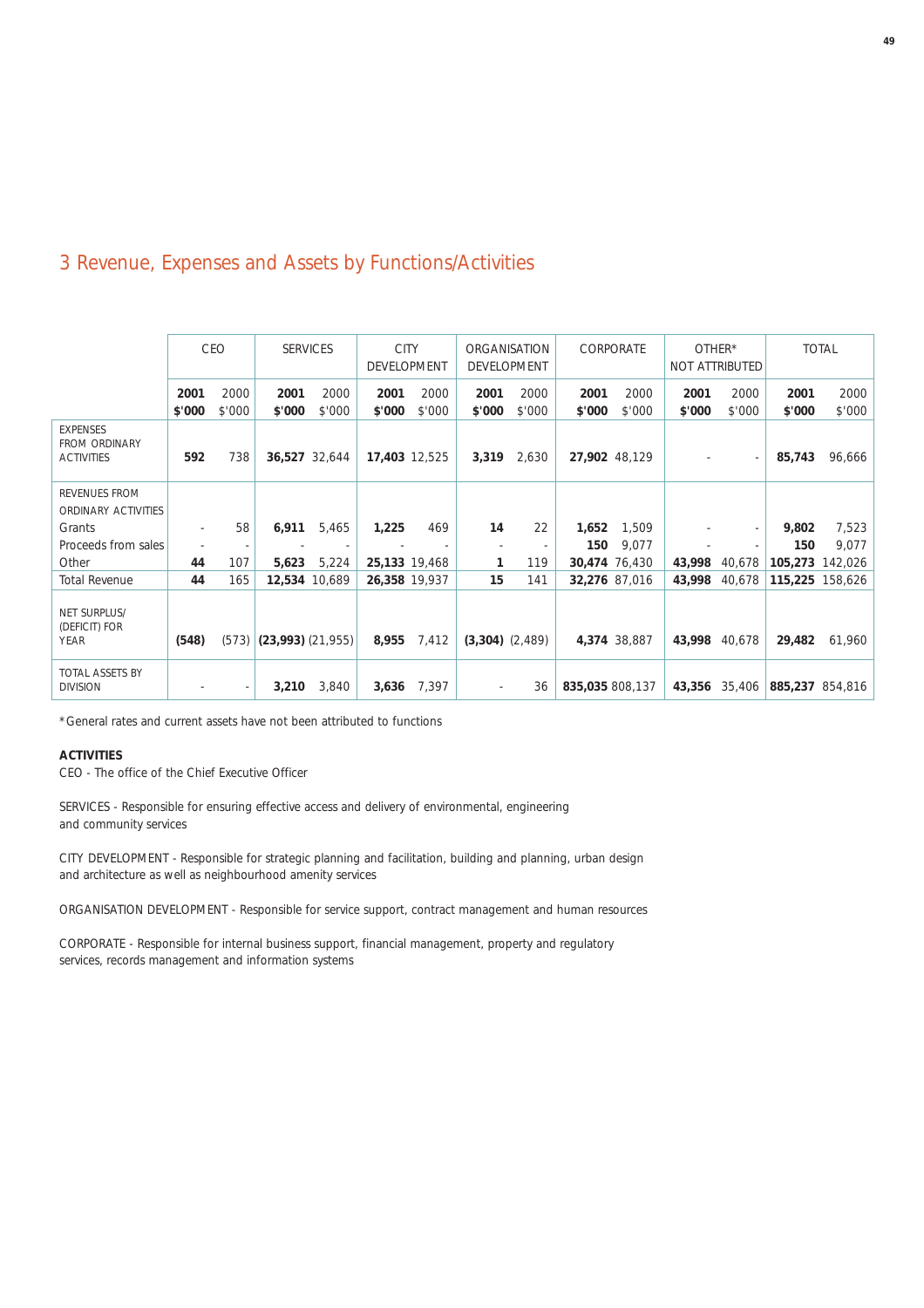## 4 Summary of Grants and Subsidies

|                                                                 | 2001                     | 2000                     |  |
|-----------------------------------------------------------------|--------------------------|--------------------------|--|
| Grants and Subsidies were received in respect of the following: | \$'000                   | \$'000                   |  |
|                                                                 |                          |                          |  |
| <b>Community Services Grants and Subsidies</b>                  |                          |                          |  |
| Home Help - Elderly<br>Addas                                    | 1,203<br>194             | 1,132<br>234             |  |
| Specific Home Care                                              | 235                      | 171                      |  |
| Home Maintenance Services                                       | 107                      | 107                      |  |
| Senior Citizen Centres                                          | 49                       | 47                       |  |
| Meals on Wheels                                                 | 145                      | 203                      |  |
| Pre School                                                      | 74                       | 41                       |  |
| Maternal & Child Health                                         | 224                      | 164                      |  |
| Child Care Centre                                               | 404                      | 832                      |  |
| Family Day Care                                                 | 352                      | 344                      |  |
| Adventure Playground & Leisure                                  | 537                      | 471                      |  |
| Immunisation                                                    | 14                       | 15                       |  |
| Dental Program                                                  | 7                        | 14                       |  |
| Family Support                                                  | 128                      | 174                      |  |
| Arts                                                            | 105                      | 156                      |  |
| <b>Community Buses</b>                                          |                          | 39                       |  |
| Indigenous                                                      | 14                       | 22                       |  |
| Drug Strategy                                                   | 215                      |                          |  |
| Isephac                                                         | 497                      |                          |  |
|                                                                 |                          |                          |  |
| <b>Information Grants &amp; Subsidies</b>                       |                          |                          |  |
| Library subsidy                                                 | 360                      | 358                      |  |
| <b>Environmental Grants &amp; Subsidies</b>                     |                          |                          |  |
| Beach Clean                                                     | 216                      | 273                      |  |
| <b>Infectious Waste</b>                                         | $\overline{\phantom{a}}$ | 19                       |  |
| Trade Waste                                                     | 5                        | 4                        |  |
| Coastal & Marine Grt                                            | 350                      |                          |  |
| <b>EPA Grant</b>                                                | 260                      |                          |  |
| Storm Water Retention                                           | 43                       |                          |  |
|                                                                 |                          |                          |  |
| <b>Transport Grants &amp; Subsidies</b>                         |                          |                          |  |
| Vic Roads                                                       | 956                      | 865                      |  |
| Walksafe                                                        | 306                      | 195                      |  |
| 50km Signage                                                    | 8                        |                          |  |
| School Crossing                                                 | 53                       | $\overline{\phantom{a}}$ |  |
| <b>Capital Grants</b>                                           | 968                      | 1,053                    |  |
| Other                                                           |                          |                          |  |
| <b>Registered Premises</b>                                      | 39                       |                          |  |
| Town Hall Refurbishment                                         | 50                       | $\overline{\phantom{a}}$ |  |
| National Competition Policy                                     | 135                      | 63                       |  |
| SES Subsidy                                                     | 3                        | 3                        |  |
| Urban Planning                                                  | 30                       | 118                      |  |
| Safer Cities                                                    |                          | 50                       |  |
| <b>Best Practice</b>                                            |                          | 13                       |  |
|                                                                 | 8,286                    | 7,180                    |  |
|                                                                 |                          |                          |  |
| <b>Unclassified Grant</b><br><b>Grants Commission</b>           | 1,517                    | 1,446                    |  |
|                                                                 |                          |                          |  |
| <b>Total Grants and Subsidies</b>                               | 9,803                    | 8,626                    |  |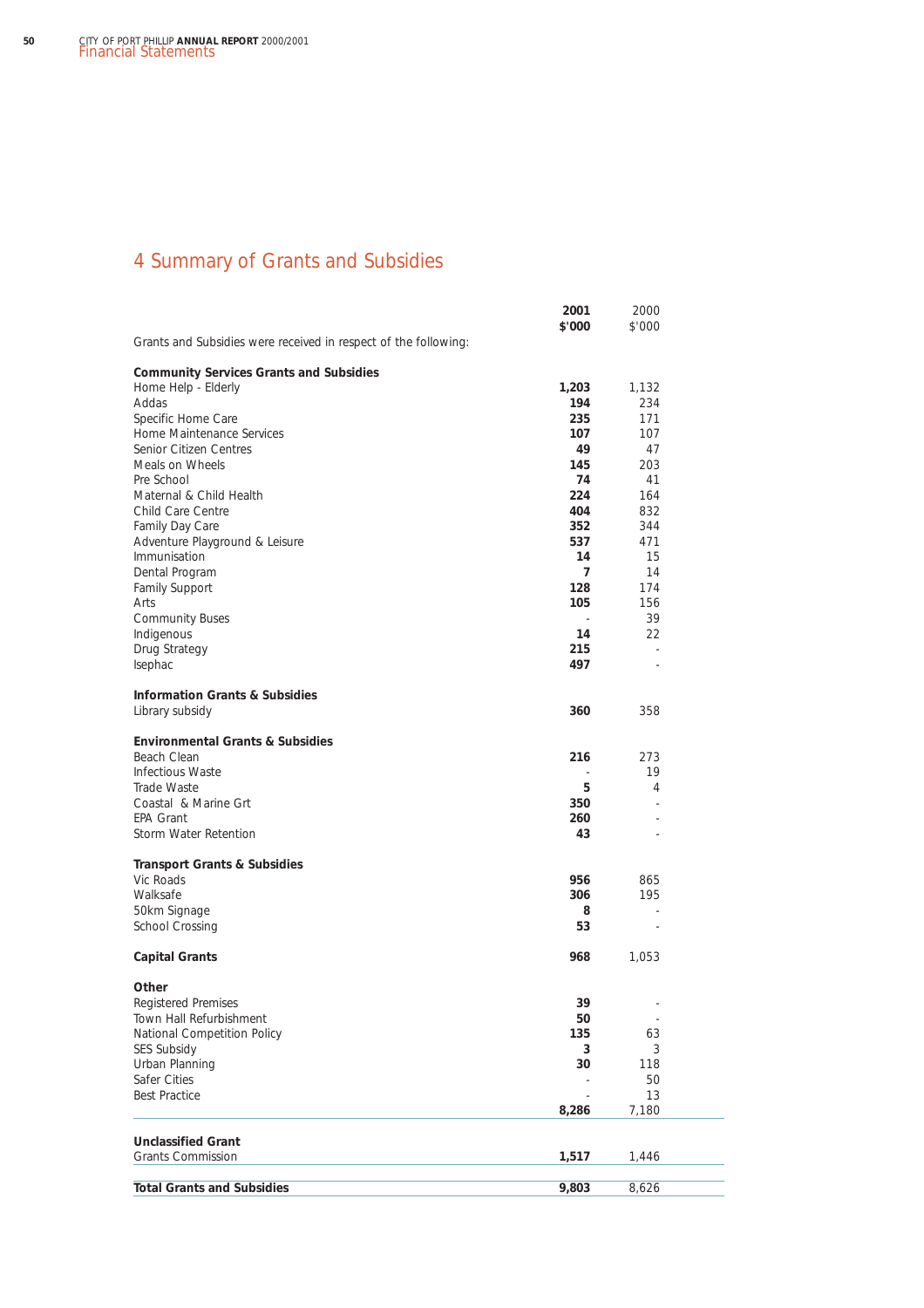## 5 (Loss)/Gain on Disposal of Non Current Assets

|                                                            | 2001<br>\$'000 | 2000<br>\$'000 |  |
|------------------------------------------------------------|----------------|----------------|--|
| Proceeds from sales                                        | 150            | 9.077          |  |
| Written down value of assets sold                          | (741)          | (5, 469)       |  |
| Written down value of assets scrapped or whose control was |                |                |  |
| returned to the State Government                           | (4,087)        | (349)          |  |
|                                                            | (4,678)        | 3.259          |  |

## 6 Depreciation

Depreciation for the period was charged in respect of: Infrastructure assets - roads, streets and bridges **5,131** 3,985 - land improvements - drainage works **757** 573 Buildings **1,532** 1,216 Other plant and equipment - plant and machinery **1,269** 1,405 - furniture and equipment **1,926** 2,048 - heritage and works of art **52** 42 **11,431** 10,528

### 7 Other Expenses

| Advertising                     | 772    | 980    |  |
|---------------------------------|--------|--------|--|
| Internal auditors remuneration  | 50     | 60     |  |
| External auditors remuneration  | 48     | 42     |  |
| Contributions - other           | 1,767  | 1,659  |  |
| Insurance                       | 412    | 1,322  |  |
| Metropolitan Fire Brigades levy | 1,126  | 1.014  |  |
| Printing and stationery         | 910    | 767    |  |
| Telephone charges               | 946    | 903    |  |
| Training                        | 359    | 411    |  |
| Other                           | 4.917  | 2.785  |  |
| Operating lease expenses        | 1,795  | 1.990  |  |
|                                 | 13,102 | 11.933 |  |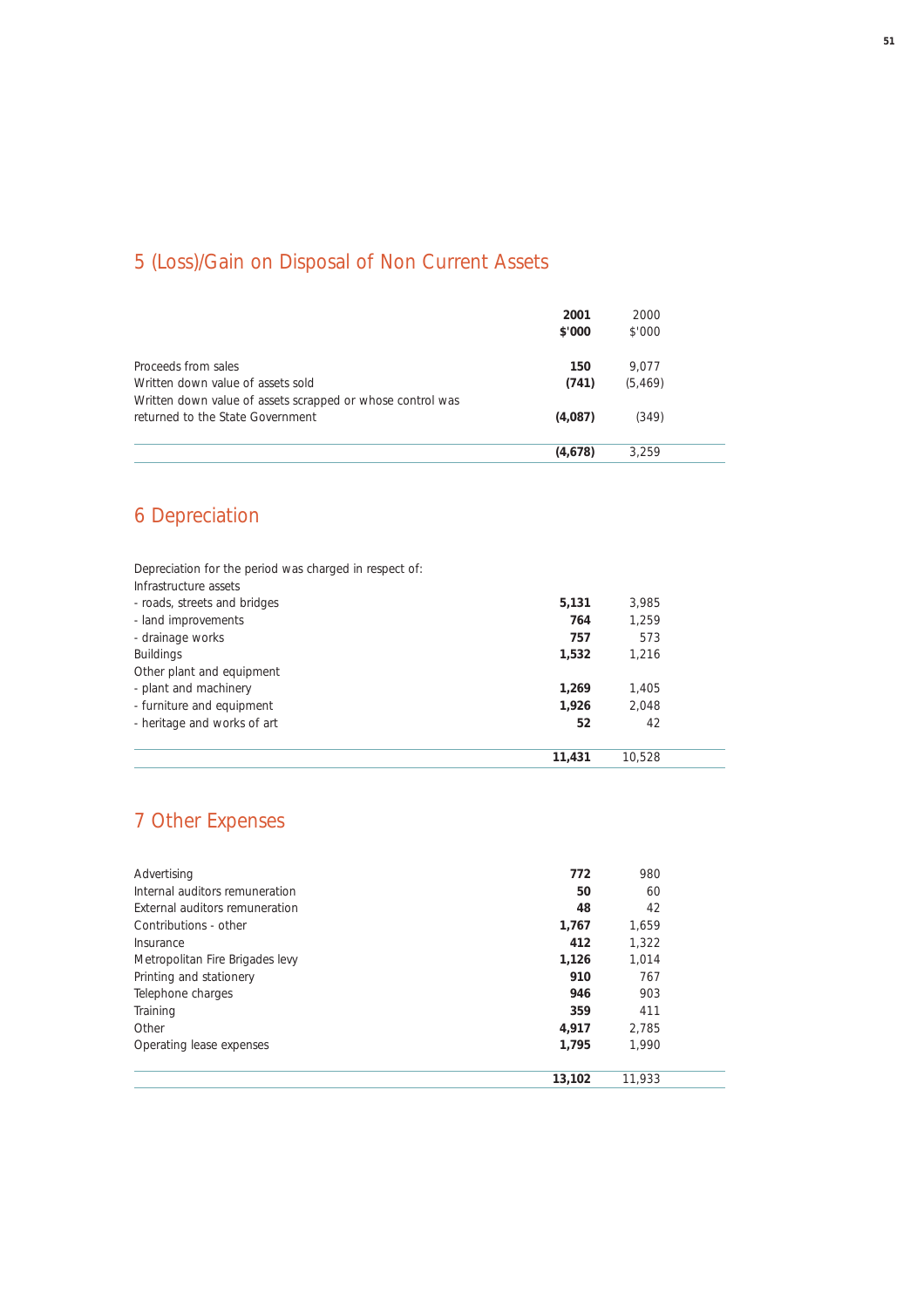## 8 Individually Significant Items

|                                                                           | 2001<br>\$'000 | 2000<br>\$'000 |  |
|---------------------------------------------------------------------------|----------------|----------------|--|
| Recognition of controlled assets for the first time<br>Contributed assets | ۰<br>24,816    | 75,007         |  |
| De-recognition of land improvement assets                                 | ٠              | (21, 417)      |  |
|                                                                           | 24,816         | 53.590         |  |

## 9 Current Assets - Cash Assets

| Cash at bank and on hand | ገ6 |  |
|--------------------------|----|--|

## 10 Current Assets - Receivables

| Rates debtors                               | 1,687     | 2,088    |
|---------------------------------------------|-----------|----------|
|                                             |           |          |
| Parking infringement debtors                | 3,798     | 1,633    |
| Less: Provision for doubtful debts          | (949)     | (408)    |
|                                             | 2,849     | 1.225    |
| Parking infringement debtors at PERIN Court | 14,652    | 12,669   |
| Less: Provision for doubtful debts          | (11, 298) | (9, 717) |
|                                             | 3,354     | 2,952    |
| Other receivables                           | 2,751     | 2,843    |
| Less: Provision for doubtful debts          | (129)     | (100)    |
|                                             | 2,622     | 2.743    |
|                                             | 10,512    | 9.008    |

### Non Current Assets - Receivables

| $\sim$ $\cdot$<br>PAINANA" | <b>COAC</b><br>$\mathbf{X}$ | -<br>៶∠⊥ |  |
|----------------------------|-----------------------------|----------|--|
|                            |                             |          |  |

## 11 Current Assets - Other Financial Assets

| Bank bills and cash* | 22.793 |  |
|----------------------|--------|--|
|----------------------|--------|--|

\* Refer to Financial Instruments note for further information.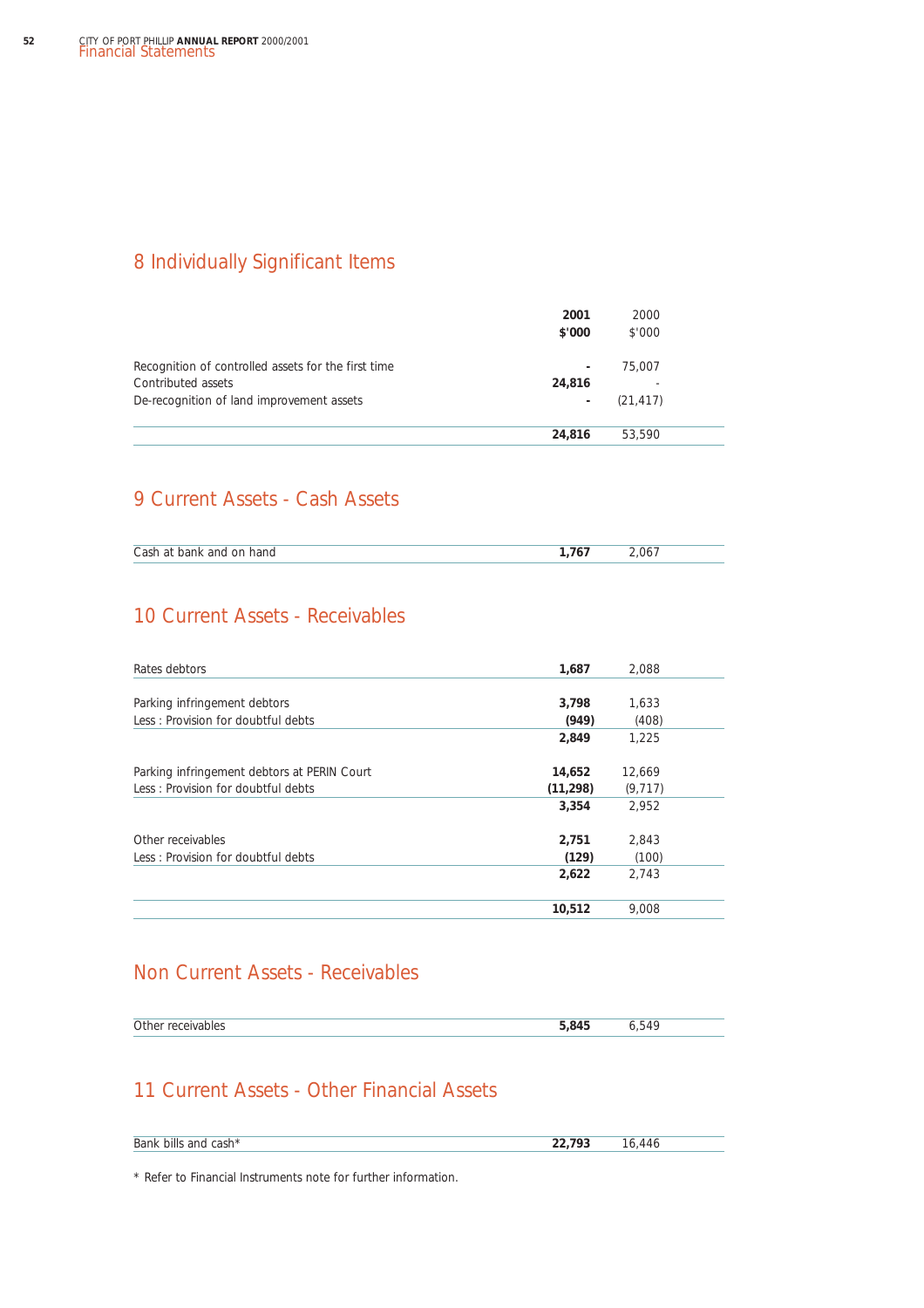## Non Current Assets - Other Financial Assets

|                                                          | 2001<br>\$'000 | 2000<br>\$'000 |  |
|----------------------------------------------------------|----------------|----------------|--|
| MAPS shares & investment<br>Investment in joint venture* | 296<br>530     | 5<br>499       |  |
| * Refer to Joint Venture note for further information.   |                |                |  |
|                                                          | 826            | 504            |  |

## 12 Current Assets - Other

| Prepayments    | 1,304 | 813   |  |
|----------------|-------|-------|--|
| Accrued income | 1.135 | 523   |  |
|                | 2,439 | 1,336 |  |

# 13 Current Liabilities - Payables

| Trade creditors                                                      | 7,085  | 4,111 |  |
|----------------------------------------------------------------------|--------|-------|--|
| Trust funds*                                                         | 743    | 322   |  |
| Accruals                                                             | 3,052  | 4,242 |  |
| Prepaid income                                                       | 123    | 112   |  |
| Employee gain sharing accruals                                       |        | 273   |  |
|                                                                      | 11,003 | 9.060 |  |
| *Trust funds monies                                                  |        |       |  |
| Rental Bonds                                                         | 173    | 136   |  |
| Security Deposits for Functions                                      | 25     | 9     |  |
| Security Deposits on Contracts                                       | 133    | 166   |  |
| Sandridge Bay Development                                            | 31     |       |  |
| - Represents monies paid by a developer to be held until certain     |        |       |  |
| road and footpath works have been undertaken.                        |        |       |  |
| Building Control - Permits Outstanding                               | 5      | 11    |  |
| - Represents monies received from developers to be paid to the       |        |       |  |
| building control commission when permits are issued.                 |        |       |  |
| Management Committee Agreement                                       | 86     |       |  |
| - Represents monies payable in respect of a property subject to a    |        |       |  |
| management committee agreement and which is let out as a restaurant. |        |       |  |
| <b>Rupert Bunny Foundation</b>                                       | 290    |       |  |
| - Represents monies received from an insurance claim for artwork     |        |       |  |
| destroyed in a fire. This sum has been set aside in a trust fund to  |        |       |  |
| assist developing artists in the municipality.                       |        |       |  |
|                                                                      | 743    | 322   |  |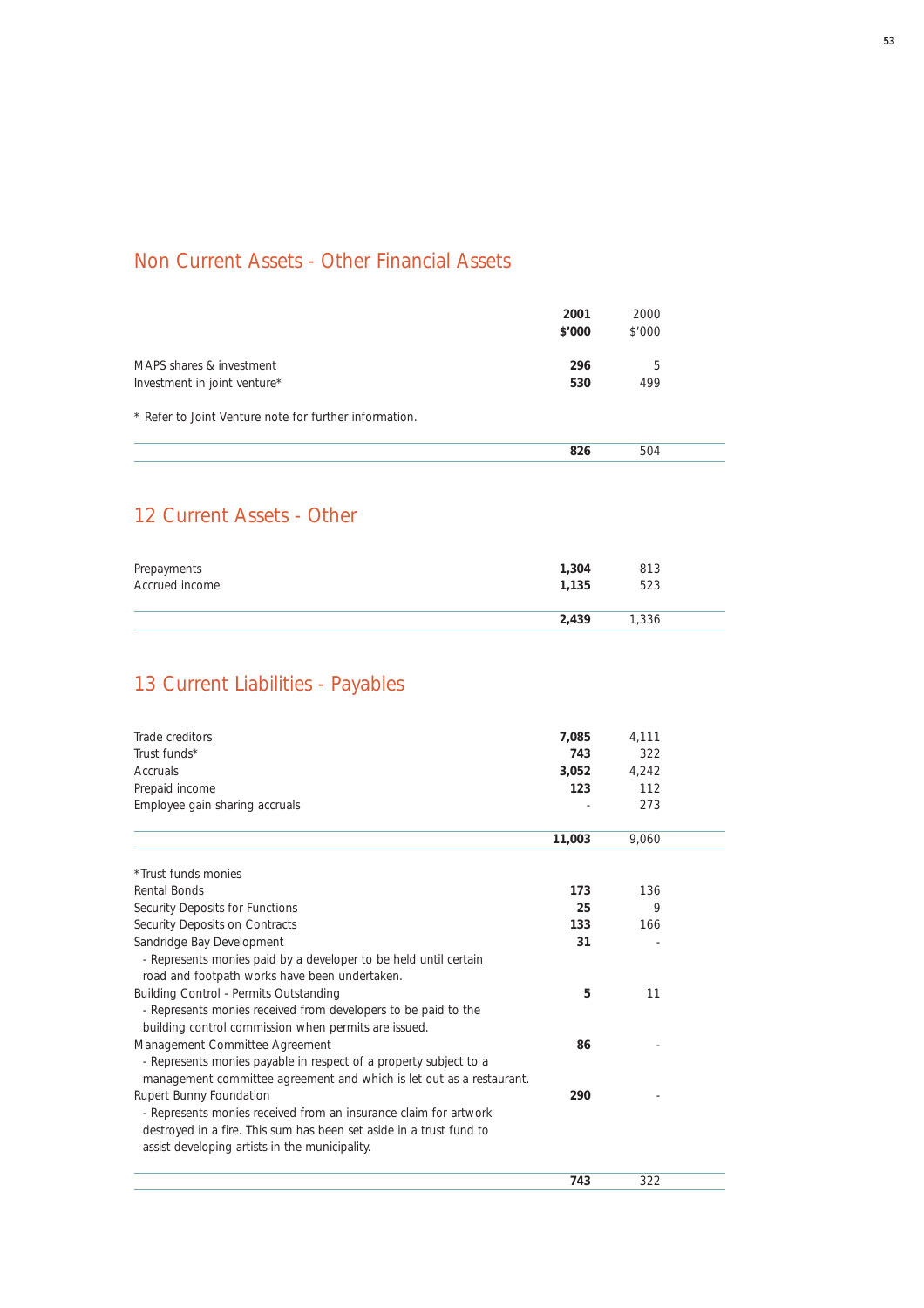## 14 Provisions

|                                   | 2001<br>\$'000 | 2000<br>\$'000 |  |
|-----------------------------------|----------------|----------------|--|
| <b>EMPLOYEE ENTITLEMENTS</b>      |                |                |  |
| Current                           |                |                |  |
| Annual leave                      | 1,855          | 1,672          |  |
| Rostered days off                 | 65             | 56             |  |
| Retirement gratuity               | 366            | 379            |  |
| Long service leave                | 192            | 179            |  |
| Unfunded superannuation liability | 30             | 745            |  |
|                                   | 2,508          | 3,031          |  |
| <b>Non Current</b>                |                |                |  |
| Long service leave                | 1,727          | 1.609          |  |
|                                   | 1,727          | 1,609          |  |

## 15 Interest Bearing Liabilities

## **Current** Loans - secured **636** 598 **Non Current** Loans - secured **11,602** 12,239 **12,238** 12,837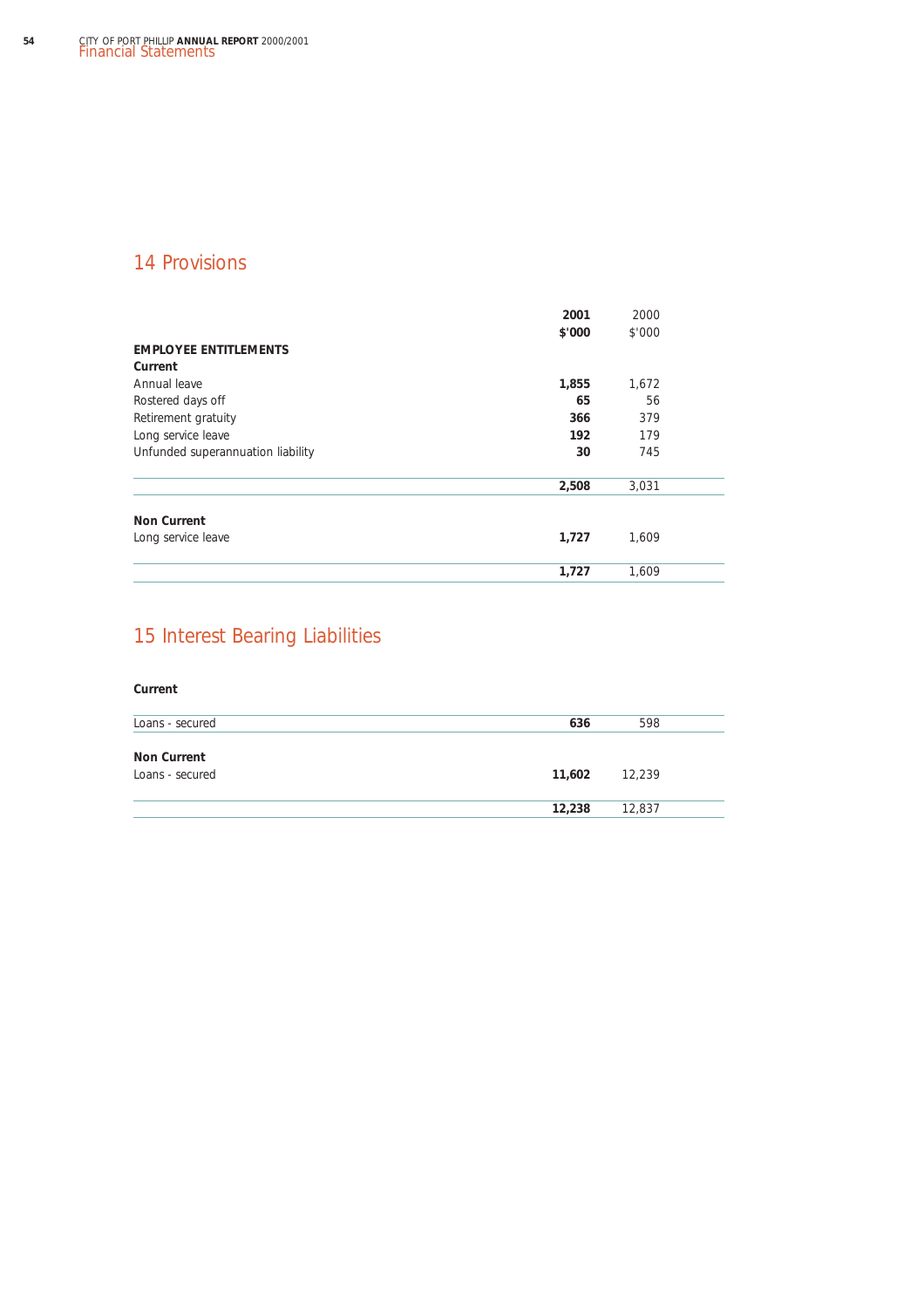# 16.1 Property, Plant and Equipment

|                                                                         | 2001      | 2000       |  |
|-------------------------------------------------------------------------|-----------|------------|--|
|                                                                         | \$'000    | \$'000     |  |
| <b>INFRASTRUCTURE ASSETS</b>                                            |           |            |  |
| Roads, streets and bridges                                              |           |            |  |
| Roads, streets and bridges at cost                                      | 7,964     | 2,151      |  |
| Roads, streets and bridges at Council's valuation as at 30 June 2001**  | 3,509     |            |  |
| Roads, streets and bridges at Council's valuation as at 1 January 2000* | 253,718   | 254,752    |  |
| Less: Accumulated depreciation                                          | (90, 734) | (85,968)   |  |
|                                                                         | 174,457   | 170,935    |  |
| Land improvements                                                       |           |            |  |
| Land improvement at cost                                                | 3,223     | 1,092      |  |
| Land improvement at Council's valuation as at 1 January 2000*           | 28,945    | 28,945     |  |
| Less: Accumulated depreciation                                          | (15,686)  | (14, 922)  |  |
|                                                                         | 16,482    | 15,115     |  |
| Drainage works                                                          |           |            |  |
| Drainage works at cost                                                  | 1,990     | 887        |  |
| Drainage works at Council's valuation as at 30 June 2001 **             | 1,342     |            |  |
| Drainage works at Council's valuation as at 1 January 2000*             | 74,523    | 74,523     |  |
| Less: Accumulated depreciation                                          | (35, 867) | (35, 110)  |  |
|                                                                         | 41,988    | 40,300     |  |
| LAND AND BUILDINGS                                                      |           |            |  |
|                                                                         |           |            |  |
| Land<br>Land at cost                                                    | 612       | 36         |  |
| Land at Council's valuation as at 1 January 2000*                       | 149,714   | 149,714    |  |
| Controlled Land at Council's valuation as at 1 January 2000*            | 369,970   | 369,970    |  |
| Land at Council's valuation as at 30 June 2001 **                       | 19,965    |            |  |
|                                                                         |           |            |  |
|                                                                         | 540,261   | 519,720    |  |
| <b>Buildings</b>                                                        |           |            |  |
| Buildings at cost                                                       | 2,724     | 1,490      |  |
| Buildings at Council's valuation as at 1 January 2000*                  | 72,639    | 72,639     |  |
| Controlled Buildings at Council's valuation as at 1 January 2000*       | 73,532    | 78,761     |  |
| Less: Accumulated depreciation                                          | (99, 415) | (103, 436) |  |
|                                                                         | 49,480    | 49,454     |  |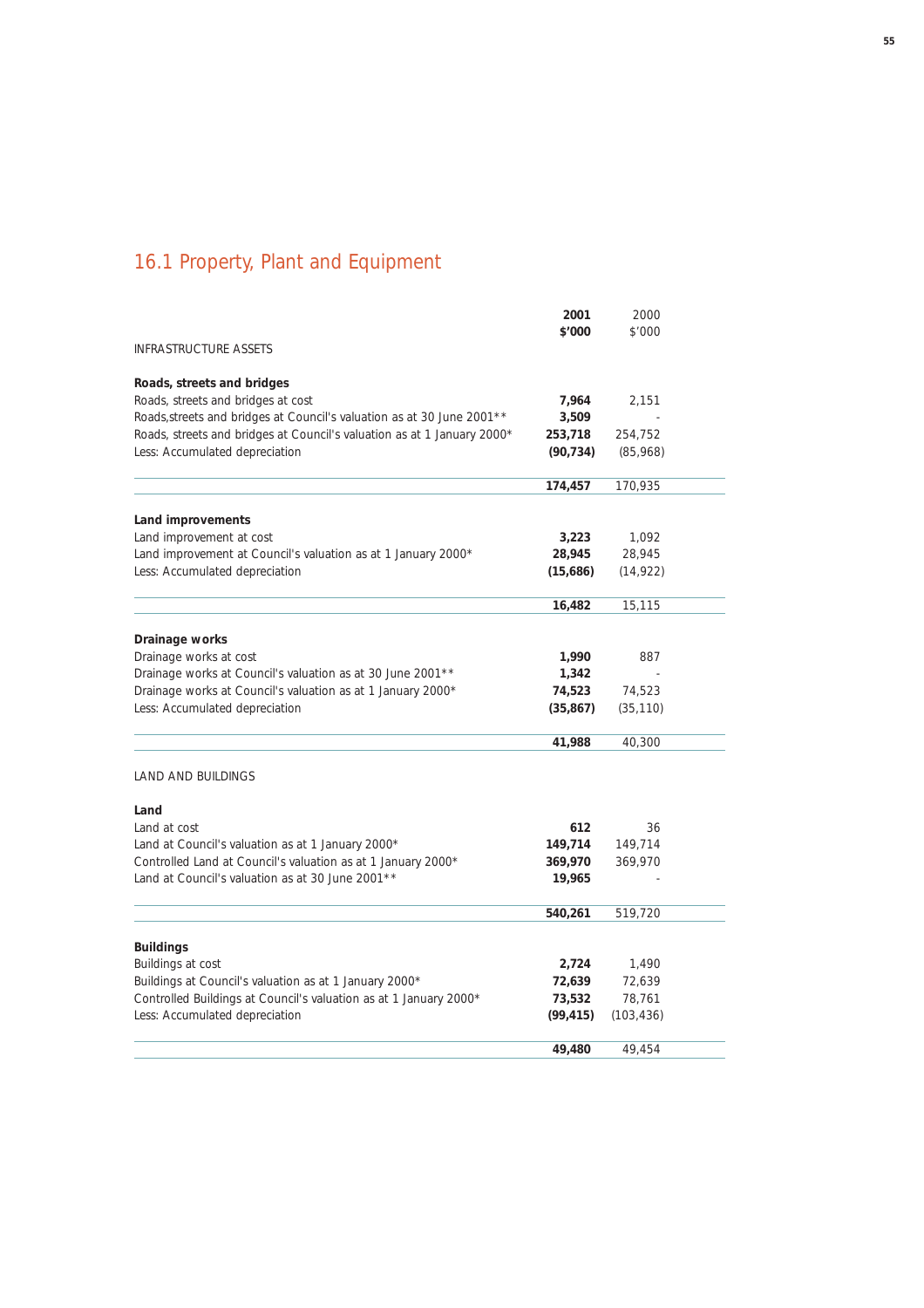### 16.1 Property, Plant and Equipment cont'd

| OTHER PLANT AND FOUIPMENT                                              | 2001<br>\$'000 | 2000<br>\$'000 |  |
|------------------------------------------------------------------------|----------------|----------------|--|
| Plant and machinery                                                    |                |                |  |
| Plant and machinery at cost                                            | 898            | 225            |  |
| Plant and machinery at Council's valuation as at 1 January 2000*       | 6,729          | 7,123          |  |
| Less: Accumulated depreciation                                         | (4, 434)       | (3,540)        |  |
|                                                                        | 3,193          | 3,808          |  |
| Furniture and equipment                                                |                |                |  |
| Furniture and equipment at cost                                        | 2,218          | 683            |  |
| Furniture and equipment at Council's valuation as at 1 January 2000*   | 7,476          | 7,566          |  |
| Less: Accumulated depreciation                                         | (6, 755)       | (5, 307)       |  |
|                                                                        | 2,939          | 2,942          |  |
| Heritage and works of art                                              |                |                |  |
| Heritage and works of art at Council's valuation as at 1 January 2000* | 5,225          | 5,225          |  |
| Less: Accumulated depreciation                                         | (77)           | (25)           |  |
|                                                                        | 5,148          | 5,200          |  |
| Capital works in progress at cost                                      | 7,107          | 11,432         |  |
| Total property, plant and equipment                                    | 841,055        | 818,906        |  |
|                                                                        |                |                |  |

\*Current cost valuations were undertaken in 1999/2000 based on

1 January 2000 valuations

The valuations were performed by the following:

- Infrastructure - Mr D Yeouart BE, MIE Aust., CP Eng.

- Land Improvements - Mr D Yeouart BE, MIE Aust., CP Eng.

- Land & buildings - Mr B McKeon, AAPI, CPV

- Plant and machinery & furniture and equipment - Mr B McKeon, AAPI, CPV and Mr P Morgan, B Ec.

- Heritage and works of art - due to the diversity of assets within the asset category a large number of qualified valuers were engaged.

\*\* Current cost valuations were undertaken in 2000/2001 in respect of the contributed assets.

The valuations were performed by the following:

- Infrastructure - Mr D Yeouart BE, MIE Aust., CP Eng.

- Land & buildings - Mr B McKeon, AAPI, CPV

Refer to Note 1.4 'Property, plant and equipment' for details on the council's valuation policy for each asset category.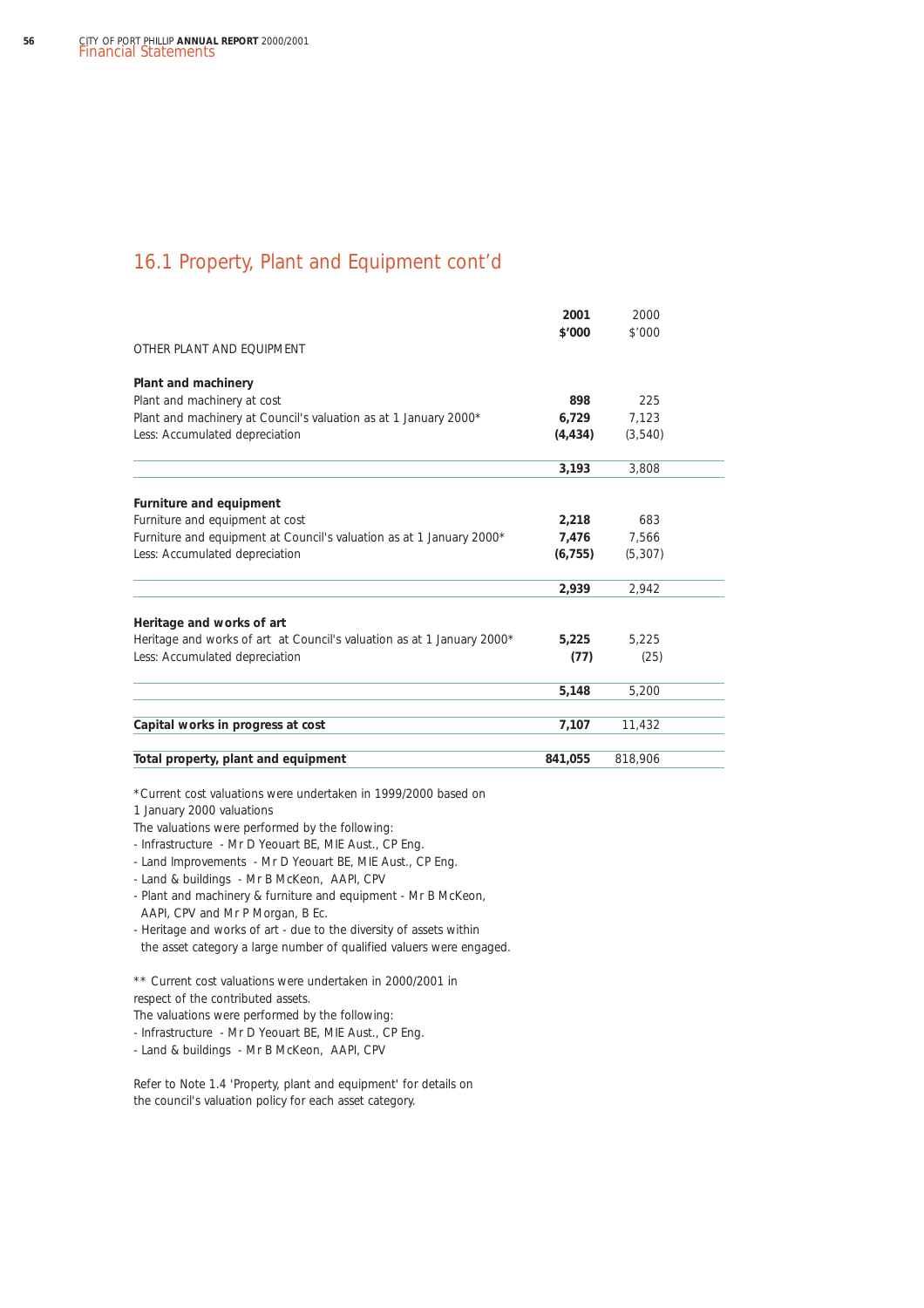|                                          | <b>Streets</b><br>and Bridges | Improvements |        |                          | <b>Buildings</b><br>Machinery | Plant<br>and<br>Equipment of Art | Furniture<br>and Works | Heritage | Work in<br>Progress | <b>Total</b> |
|------------------------------------------|-------------------------------|--------------|--------|--------------------------|-------------------------------|----------------------------------|------------------------|----------|---------------------|--------------|
| Balance at<br>beginning                  |                               |              |        |                          |                               |                                  |                        |          |                     |              |
| of period                                | 170,935                       | 15,115       | 40,300 | 519,720                  | 49,454                        | 3,808                            | 2,942                  | 5,200    | 11,432              | 818,906      |
| Additions at cost                        | 5,814                         | 2,131        | 1,103  | 576                      | 3,361                         | 672                              | 1,976                  |          | 4,005               | 19,638       |
| Contributed assets<br>brought to account | 3,509                         |              | 1,342  | 19,965                   |                               |                                  |                        |          |                     | 24,816       |
| Disposals at<br>book value               | (670)                         |              |        | $\overline{\phantom{a}}$ | (1,803)                       | (18)                             | (53)                   |          | (2, 269)            | (4, 813)     |
| Depreciation<br>expense                  | (5, 131)                      | (764)        | (757)  | $\overline{\phantom{a}}$ | (1,532)                       | (1, 269)                         | (1, 926)               | (52)     | $\sim$              | (11, 431)    |
| Capitalisations<br>of WIP                |                               |              |        |                          |                               |                                  |                        | ٠        | (6,061)             | (6,061)      |
| Balance at end                           |                               |              |        |                          |                               |                                  |                        |          |                     |              |
| of period                                | 174,457                       | 16,482       | 41,988 | 540,261                  | 49,480                        | 3,193                            | 2,939                  | 5,148    | 7,107               | 841,055      |

# 16.2 Reconciliation of Carrying Amount of Property, Plant and Equipment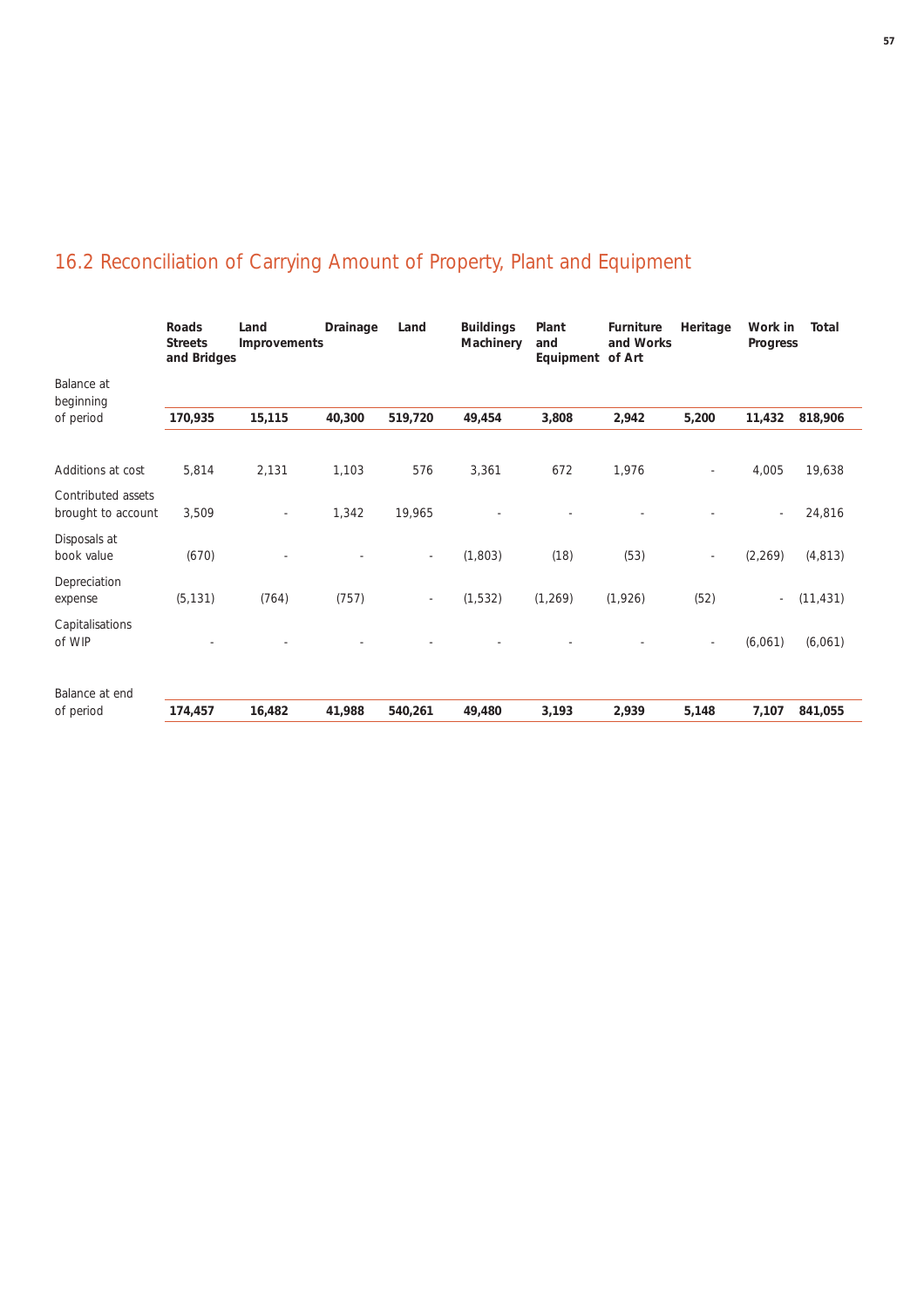### 17 Reconciliation of Cash

|                                                                                  | 2001<br>\$'000 | 2000<br>\$'000 |  |
|----------------------------------------------------------------------------------|----------------|----------------|--|
| RECONCILIATION OF THE OPERATING SURPLUS TO THE NET CASH<br>FLOWS FROM OPERATIONS |                |                |  |
| Increase/(decrease) in net assets from operations                                | 29,482         | 61,960         |  |
| Depreciation                                                                     | 11,431         | 10,528         |  |
| Loss/(gain) on asset sales                                                       | 4,678          | (3, 259)       |  |
| Loss/(gain) on joint venture                                                     | (31)           | (27)           |  |
| Recognition of controlled assets                                                 |                | (75,007)       |  |
| Other                                                                            |                | 5.938          |  |
| Removal of horticultural and turf assets from land improvement assets            |                | 8.211          |  |
| Correction of depreciation error relating to infrastructure and land             |                |                |  |
| improvement assets                                                               |                | 13,206         |  |
| Contributed assets                                                               | (24, 816)      |                |  |
| Changes in assets and liabilities:                                               |                |                |  |
| Decrease/(increase) in rate debtors                                              | 401            | (846)          |  |
| (Increase) in parking infringement debtors                                       | (2,026)        | (641)          |  |
| Decrease/(increase) in other receivables                                         | 827            | (8, 401)       |  |
| (Increase) in other current assets                                               | (1,071)        | (420)          |  |
| increase/(decrease) in payables                                                  | 1,943          | (198)          |  |
| Increase/(decrease) in other employee provisions                                 | 192            | (639)          |  |
| (Decrease)/increase in unfunded superannuation liability                         | (715)          | 705            |  |
| Net cash provided by ordinary activities                                         | 20,295         | 11,110         |  |

### RECONCILIATION OF CASH

For the purposes of the statement of cash flows, cash includes cash on hand and at banks, net of outstanding bank overdrafts. Cash at the end of the year as shown in the Statement of Cash Flows is reconciled to the related items in the Statement of Financial Position as follows:

| Cash                        | 1,767  | 2,067                    |  |
|-----------------------------|--------|--------------------------|--|
|                             | 1,767  | 2,067                    |  |
| <b>FINANCING FACILITIES</b> |        |                          |  |
| Net facilities available    |        |                          |  |
| Overdraft balance           | 10,000 | 10,000                   |  |
| Credit card balance         | 20     | 20                       |  |
|                             | 10,020 | 10,020                   |  |
|                             |        |                          |  |
| Facility used               | ٠      | $\overline{\phantom{a}}$ |  |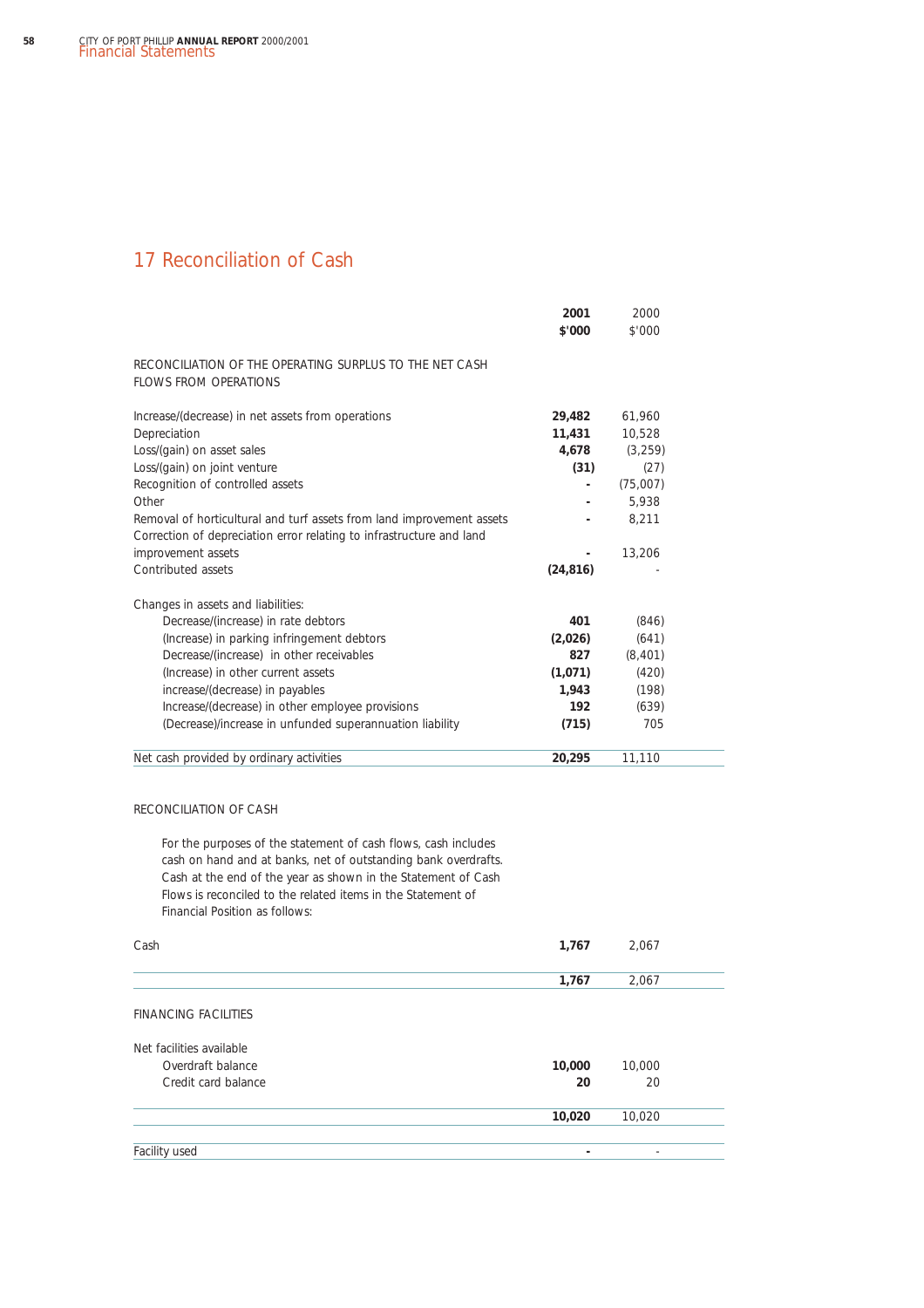## 18 Commitments for Capital and Other Expenditure

|                                                                                                                       | 2001<br>\$'000 | 2000<br>\$'000 |  |
|-----------------------------------------------------------------------------------------------------------------------|----------------|----------------|--|
| At the reporting date, the municipality had entered into contracts for<br>the following capital and other expenditure |                |                |  |
| Property, plant and equipment                                                                                         | 1,630          | 2.047          |  |
| Provision of council services                                                                                         | 41,123         | 33.741         |  |
|                                                                                                                       | 42,753         | 35,788         |  |
| These expenditures are due for payment:                                                                               |                |                |  |
| Not later than one year                                                                                               | 16,378         | 12,052         |  |
| Later than one year and not later than two years                                                                      | 13,045         | 9.207          |  |
| Later than two years and not later than five years                                                                    | 13,330         | 14.529         |  |
|                                                                                                                       | 42,753         | 35,788         |  |

## 19 Operating Lease Commitments

At the reporting date, the municipality had the following obligations under non-cancellable operating leases (these obligations are not recognised as liabilities)

| Not later than one year                            | 326 | 730   |  |
|----------------------------------------------------|-----|-------|--|
| Later than one year and not later than two years   | 273 | 239   |  |
| Later than two years and not later than five years | 337 | 134   |  |
|                                                    | 936 | 1.103 |  |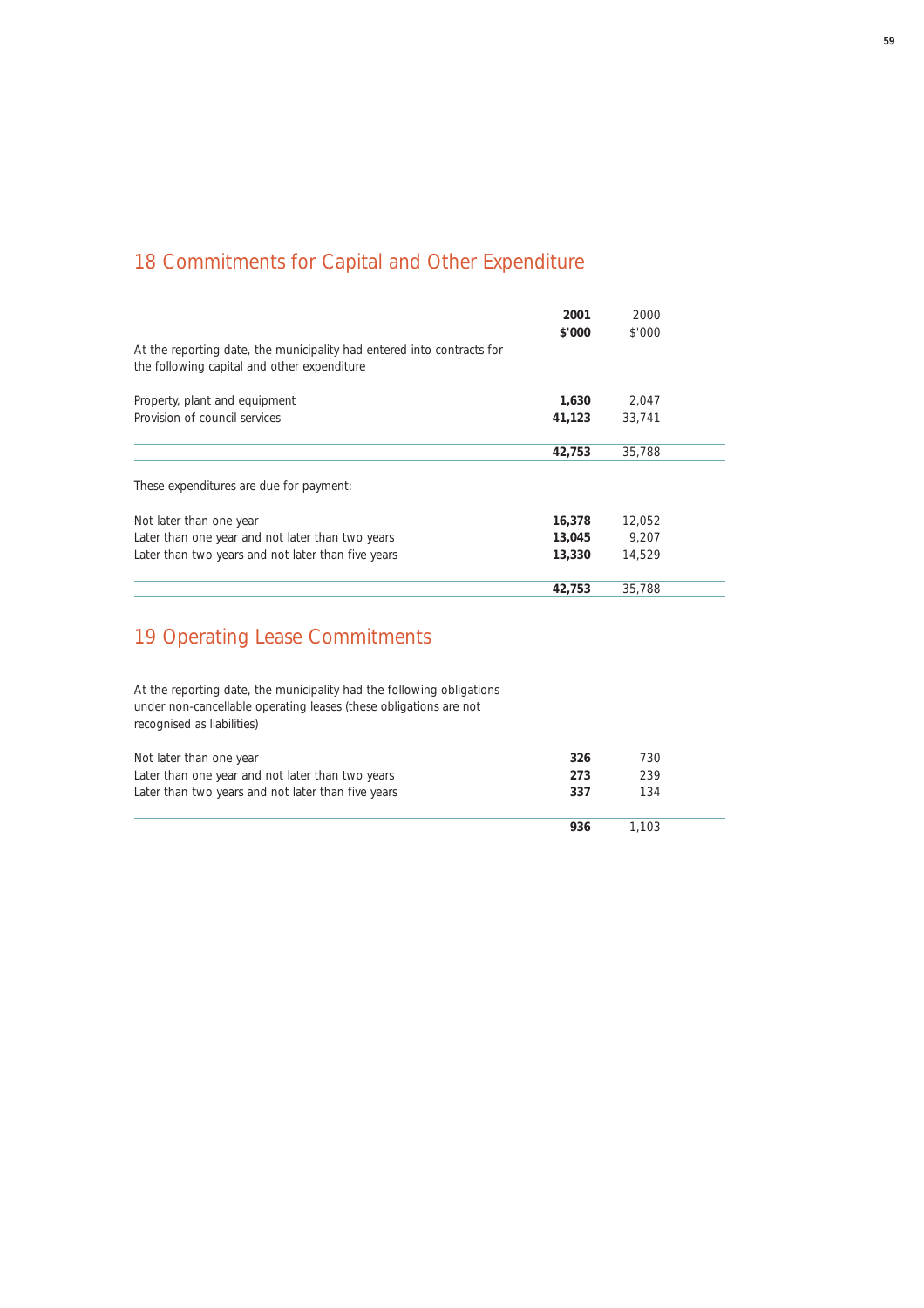### 20 Contingent Liabilities

| CONTINGENT LIABILITIES<br>Details and estimates of contingent liabilities for which no provision is<br>included in the accounts, are as follows:                                                                                                            | 2001<br>\$'000 | 2000<br>\$'000 |
|-------------------------------------------------------------------------------------------------------------------------------------------------------------------------------------------------------------------------------------------------------------|----------------|----------------|
| GUARANTFF<br>Council has executed a bank quarantee quaranteeing repayment of a<br>loan facility granted to the Port Melbourne Yacht Club Inc. Council has<br>agreed to execute this guarantee relying on its general powers and<br>functions under the Act. | 50             | 100            |
| <b>OPEN SPACE CONTRIBUTIONS</b><br>A potential liability exists for return of open space developer<br>contributions currently subject to review.                                                                                                            | 50             |                |

## 21 Superannuation

### EMPLOYER CONTRIBUTIONS

In accordance with statutory requirements, council makes employer superannuation contributions in respect of its employees to the Local Authorities Superannuation Fund ("the Fund"). During 2000/2001 council's superannuation contributions relating to that year's accumulation benefit members service was \$1,669,098 (\$1,475,868 in 1999/2000) and defined benefits member service was \$282,248 (\$388,523 in 1999/2000).

### ACCUMULATION BENEFITS

The Fund's accumulation benefits category receives both employer and employee contributions on a progressive basis. Employer contributions are based on a fixed percentage of employee earnings (8% in 2000/2001 and 7% in 1999/2000). No further liability accrues to council as the superannuation benefits accruing to employees are represented by their share of the net assets of the fund.

### DEFINED BENEFITS

Council makes employer contributions to the defined benefits category of the Fund at rates determined by the Fund's Board. The rate is currently 9.25% (9.25% in 2000/2001) of eligible remuneration. In addition, council reimburses the Fund for the difference between resignation and retrenchment benefits paid to council's employees retrenched during the year. Employees also make member contributions to the Fund. As such, assets accumulate in the fund to meet member benefits, defined by legislation, as they accrue.

Council has an ongoing obligation to share in the future experience of the Fund. Favourable or unfavourable variations may arise should the experience of the Fund differ from the assumptions made by the Fund's actuary in estimating the Fund's accrued benefits liability.

The most recent full actuarial review of the Fund was undertaken by the Fund's actuary, Grant Harslett, FIA, FIAA, of Towers Perrin, as at 30 June 2000. The Fund's liability for accrued benefits was determined by reference to expected future salary levels and by application of a market-based risk-adjusted discount rate and relevant actuarial assumptions. It was determined that the net assets of the Fund, which includes amounts owed by council to the Fund, were more than sufficient to meet the accrued benefits of the Fund's defined benefit category members.

Council's past service liability to the Fund as at 30 June 2001, including retrenchment increments, accrued interest and tax is \$30,284 (\$744,828 at 30 June 2000).

During 2000/2001 council paid \$1,030,381 including \$219,081 tax, to the Fund, over and above its annual employee contributions to fund ongoing service and to reduce its superannuation liability for past service and retrenchment increments.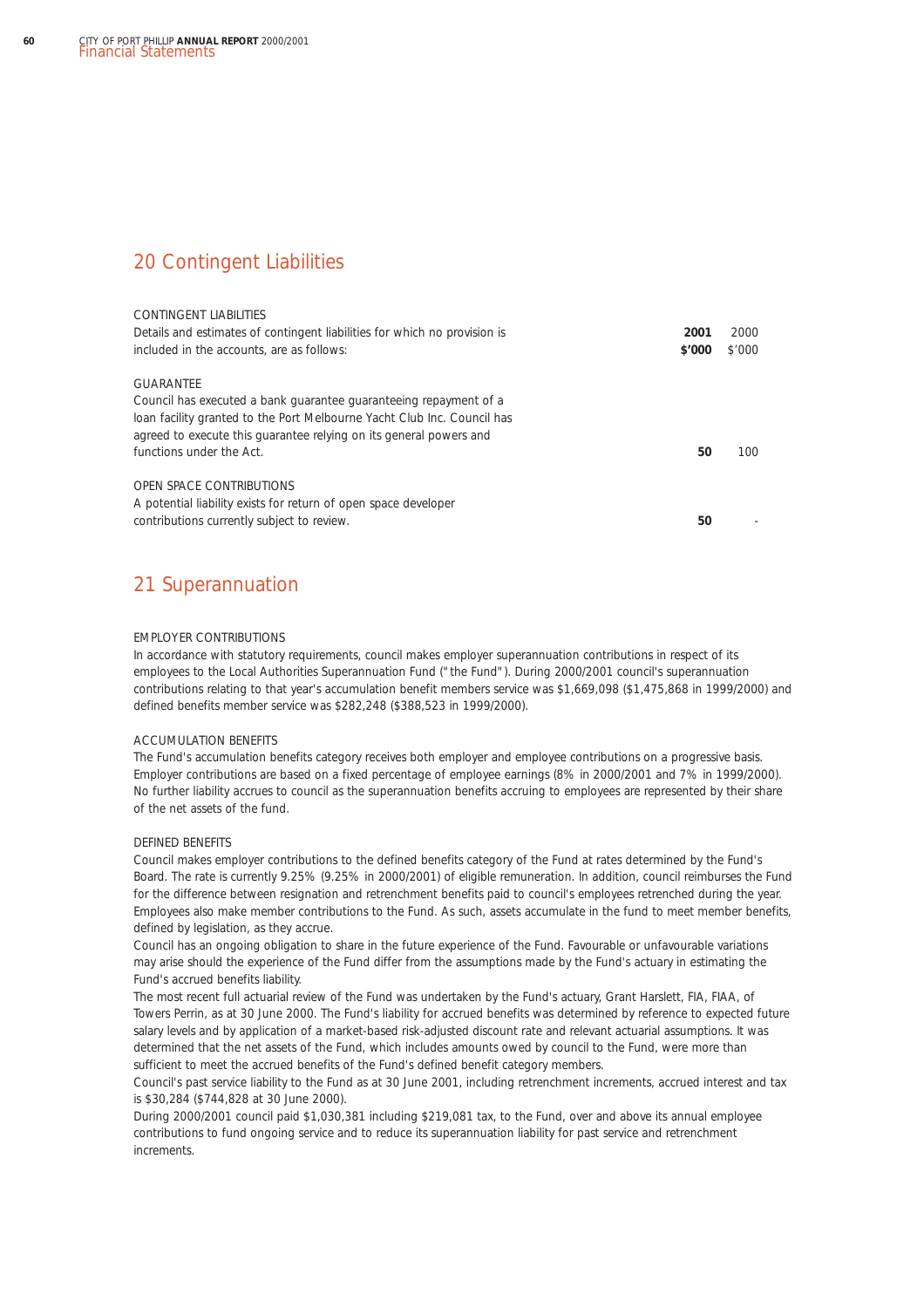## 22 Reserves

|                                                                                                                                                                                                                                                                                                                                                             | 2001                      | 2000           |  |
|-------------------------------------------------------------------------------------------------------------------------------------------------------------------------------------------------------------------------------------------------------------------------------------------------------------------------------------------------------------|---------------------------|----------------|--|
| <b>ASSET REVALUATION RESERVE</b>                                                                                                                                                                                                                                                                                                                            | \$'000                    | \$'000         |  |
| The asset revaluation reserve is for the revaluation of non current assets.                                                                                                                                                                                                                                                                                 |                           |                |  |
| Balance at the start                                                                                                                                                                                                                                                                                                                                        | 336,510                   | 131,796        |  |
| Revaluation of property, plant and equipment                                                                                                                                                                                                                                                                                                                |                           | 204,714        |  |
|                                                                                                                                                                                                                                                                                                                                                             |                           |                |  |
| Balance at end of year                                                                                                                                                                                                                                                                                                                                      | 336,510                   | 336,510        |  |
| <b>GENERAL RESERVE</b><br>The general reserve aggregates a number of specific purpose reserve funds<br>including public housing and tree root damage.                                                                                                                                                                                                       |                           |                |  |
| Balance at the start                                                                                                                                                                                                                                                                                                                                        | 13,150                    | 6,982          |  |
| Transferred from accumulated surplus re committed contributions                                                                                                                                                                                                                                                                                             | 3,808                     | 7,459          |  |
| Transferred to accumulated surplus                                                                                                                                                                                                                                                                                                                          | (1, 359)                  | (1, 291)       |  |
| Balance at end of year                                                                                                                                                                                                                                                                                                                                      | 15,599                    | 13,150         |  |
| STATUTORY RESERVES                                                                                                                                                                                                                                                                                                                                          |                           |                |  |
| RESORT AND RECREATION RESERVE<br>The resort and recreation reserve is for the accumulation of developers contributions<br>which are to be expended at a future date on recreational infrastructure.<br>Balance at the start<br>Transferred from accumulated surplus re developer contributions<br>Transferred to accumulated surplus re recreation projects | 4,319<br>2,187<br>(2,069) | 2,015<br>2,304 |  |
|                                                                                                                                                                                                                                                                                                                                                             |                           |                |  |
| Balance at end of year                                                                                                                                                                                                                                                                                                                                      | 4,437                     | 4,319          |  |
| CONTRIBUTIONS FOR CAR PARKING RESERVE<br>The car parking reserve is for the accumulation of developers contributions which<br>are to be expended at a future date on improved car parking facilities.                                                                                                                                                       |                           |                |  |
| Balance at the start                                                                                                                                                                                                                                                                                                                                        | 949.                      | 1,019          |  |
| Transferred from accumulated surplus re developer contributions                                                                                                                                                                                                                                                                                             | 216                       | 1,035          |  |
| Transferred to accumulated surplus re recreation projects                                                                                                                                                                                                                                                                                                   | (9)                       | (1, 105)       |  |
| Balance at end of year                                                                                                                                                                                                                                                                                                                                      | 1,156                     | 949            |  |
| SALE OF LANEWAYS RESERVE<br>The sale of laneways reserve is for funds allocated to laneway construction.                                                                                                                                                                                                                                                    |                           |                |  |
| Balance at the start                                                                                                                                                                                                                                                                                                                                        | 67                        |                |  |
| Balance at end of year                                                                                                                                                                                                                                                                                                                                      | 67                        | 67             |  |
| <b>Statutory Reserve Total</b>                                                                                                                                                                                                                                                                                                                              | 5,660                     | 5,335          |  |
| <b>Total Reserves</b>                                                                                                                                                                                                                                                                                                                                       | 357,769                   | 354,995        |  |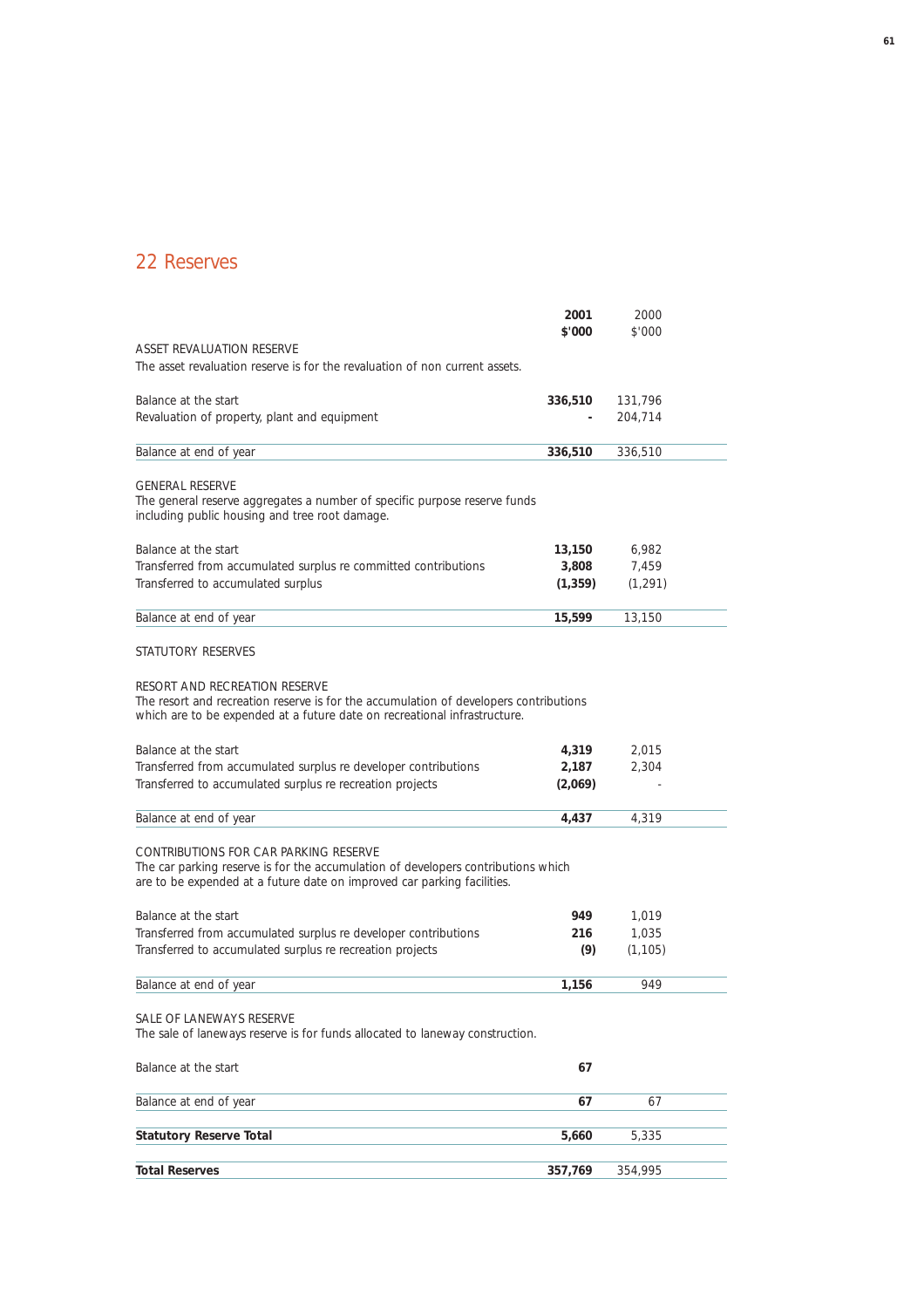## 23.1 Financial Instruments

| Recognised Financial Instruments       | Note | <b>Accounting Policy</b>                                                                                                                                                                                                                                                   | <b>Terms and Conditions</b>                                                                                                                                                                                                                                                          |
|----------------------------------------|------|----------------------------------------------------------------------------------------------------------------------------------------------------------------------------------------------------------------------------------------------------------------------------|--------------------------------------------------------------------------------------------------------------------------------------------------------------------------------------------------------------------------------------------------------------------------------------|
| <b>Financial Assets</b>                |      |                                                                                                                                                                                                                                                                            |                                                                                                                                                                                                                                                                                      |
| Bank Deposits on call                  | 9    | Valued at face value.<br>Interest recognised as<br>it accrues.                                                                                                                                                                                                             | On call deposits returned<br>floating interest rate returns<br>between 4.9% and 6.15%. The rate at<br>balance date was 4.9%.                                                                                                                                                         |
| Parking Infringement<br><b>Debtors</b> | 10   | PINS/PERIN are carried at<br>nominal amounts due less any<br>provision for doubtful debts.<br>A provision for doubtful debts is<br>recognised when collection in full<br>is no longer probable.<br>Collectability of overdue accounts<br>is assessed on an ongoing basis.  | Parking infringement debtors are<br>unsecured.<br>The provision for parking infringement<br>doubtful debts is calculated as a<br>percentage of total parking<br>infringement revenue and has been<br>evaluated and recognised based upon<br>previous payment and collection history. |
| Other Receivables                      | 10   | Receivables are carried at<br>nominal amounts due less any<br>provision for doubtful debts.<br>A provision for doubtful debts is<br>recognised when collection in full<br>is no longer probable. Collectability<br>of overdue accounts is assessed on<br>an ongoing basis. | General debtors are unsecured and<br>interest free. Credit terms are usually<br>up to 30 days. The provision for other<br>receivables is calculated as a<br>percentage of debts exceeding 90<br>days overdue.                                                                        |
| <b>Other Financial Assets</b>          | 11   | Investments are valued at cost.<br>Investments are held to maximise<br>interest returns of surplus cash.<br>Interest revenues are recognised as<br>they accrue.                                                                                                            | Funds achieved floating and fixed<br>interest rate returns of between<br>5.01% and 6.64%.                                                                                                                                                                                            |
| Payables                               | 13   | Liabilities are recognised for amounts<br>to be paid in the future for goods and<br>services provided to Council as at<br>balance date whether or not invoices<br>have been received.                                                                                      | General Creditors are unsecured,<br>not subject to interest charges and<br>are normally settled within 30 days<br>of invoice receipt.                                                                                                                                                |
| Interest bearing liabilities           | 15   | Loans are carried at their principal<br>amounts. Interest due on the loan is<br>accrued for each period and is<br>reported as part of other creditors.                                                                                                                     | Two loans were provided to Council<br>in April 1999 for the sum of<br>\$7.0 million and \$6.4 million.<br>Both loans have terms of 15 years<br>with repayments to be made quarterly.<br>Interest attached to the loans is<br>fixed at 6.15%.                                         |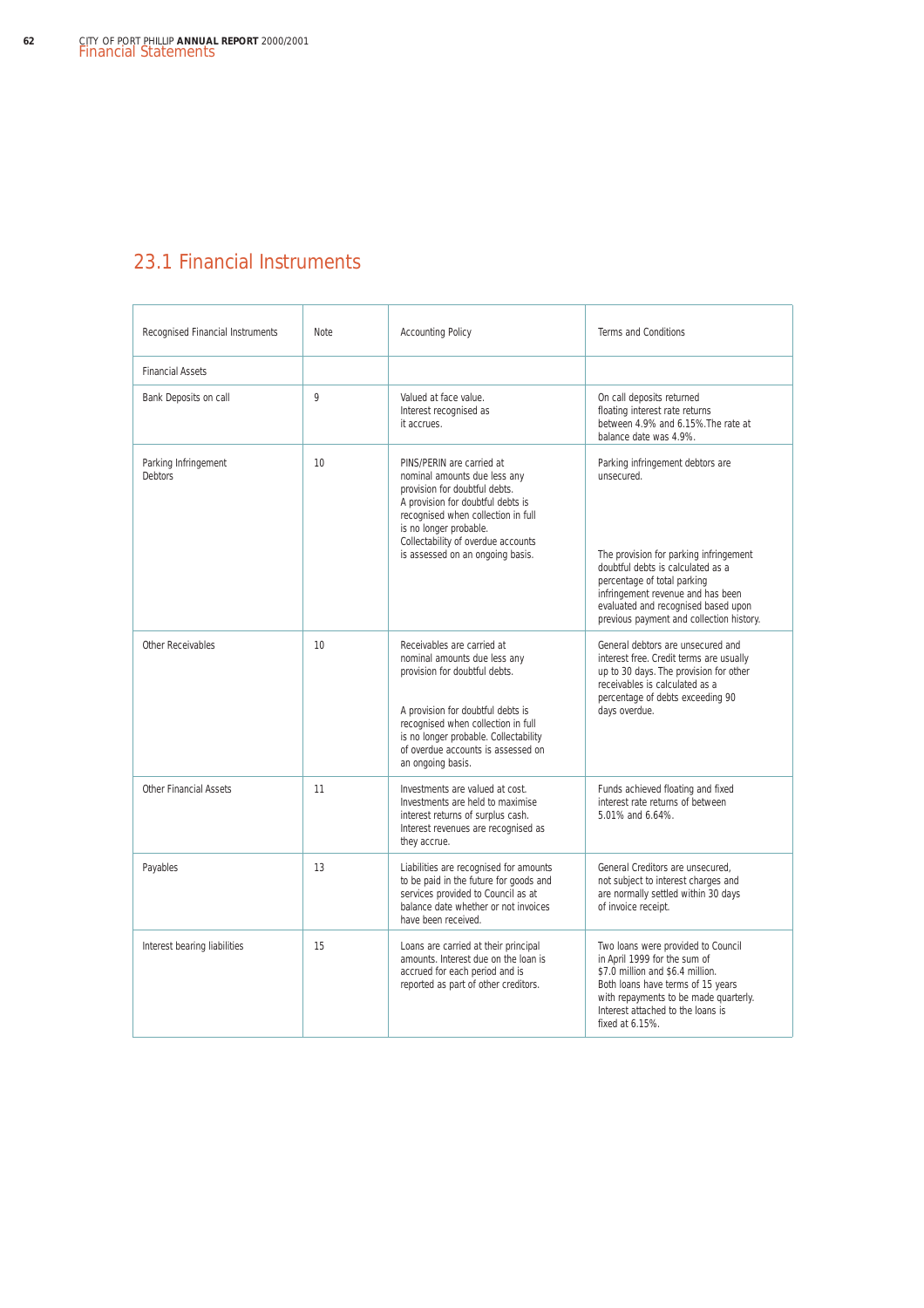## 23.2 Interest Rate Risk

The City of Port Phillip's exposure to interest rate risks and the effective interest rates of financial assets and financial liabilities both recognised and unrecognised at the balance date are as follows:

| <b>Financial Instruments</b>       | <b>Floating interest</b><br>rate | 2000/2001 Fixed interest<br>rate maturing in: |                      | Non-interest<br>bearing | Total carrying amount<br>as per balance sheet | Weighted average<br>effective interest<br>rate |          |
|------------------------------------|----------------------------------|-----------------------------------------------|----------------------|-------------------------|-----------------------------------------------|------------------------------------------------|----------|
|                                    |                                  | 1 year<br>or less                             | Over 1<br>to 5 years | More than<br>5 years    |                                               |                                                |          |
|                                    | \$'000                           | \$'000                                        | \$'000               | \$'000                  | \$'000                                        | \$'000                                         | %        |
| (i) Financial assets               |                                  |                                               |                      |                         |                                               |                                                |          |
| Cash assets                        | 1,767                            |                                               |                      |                         |                                               | 1,767                                          | $5.00\%$ |
| <b>Receivables</b>                 |                                  |                                               |                      |                         | 14,670                                        | 14,670                                         | N/A      |
| Commercial bills and               |                                  |                                               |                      |                         |                                               |                                                |          |
| promissory notes                   | 22,793                           |                                               |                      |                         |                                               | 22,793                                         | 5.15%    |
| <b>Total financial assets</b>      | 24,560                           |                                               |                      | <b>Contract</b>         | 14,670                                        | 39,230                                         |          |
| (ii) Financial liabilities         |                                  |                                               |                      |                         |                                               |                                                |          |
| <b>Payables</b>                    |                                  |                                               |                      |                         | 11,003                                        | 11,003                                         | N/A      |
| <b>Bank overdraft</b>              |                                  |                                               |                      |                         |                                               | <b>Contract</b>                                | 9.20%    |
| Interest bearing liabilities       |                                  |                                               | ÷                    | 12.239                  |                                               | 12.239                                         | 6.15%    |
| <b>Total financial liabilities</b> |                                  |                                               | ÷                    | 12.239                  | 11,003                                        | 23,242                                         |          |

| <b>Financial Instruments</b>       | <b>Floating interest</b><br>rate | 1999/2000 Fixed interest<br>rate maturing in: |            | Non-interest<br>bearing | Total carrying amount<br>as per balance sheet | Weighted average<br>effective interest<br>rate |       |
|------------------------------------|----------------------------------|-----------------------------------------------|------------|-------------------------|-----------------------------------------------|------------------------------------------------|-------|
|                                    |                                  | 1 year                                        | Over 1     | More than               |                                               |                                                |       |
|                                    |                                  | or less                                       | to 5 years | 5 years                 |                                               |                                                |       |
|                                    | \$'000                           | \$'000                                        | \$'000     | \$'000                  | \$'000                                        | \$'000                                         | $\%$  |
| (i) Financial assets               |                                  |                                               |            |                         |                                               |                                                |       |
| Cash assets                        | 2,067                            |                                               |            |                         |                                               | 2,067                                          | 5.95% |
| <b>Receivables</b>                 |                                  |                                               |            |                         | 13.469                                        | 13,469                                         | N/A   |
| Commercial bills and               |                                  |                                               |            |                         |                                               |                                                |       |
| promissory notes                   | 16,446                           |                                               |            |                         |                                               | 16,446                                         | 5.95% |
| Total financial assets             | 18,513                           |                                               |            | <b>Contract</b>         | 13,469                                        | 31,982                                         |       |
| (ii) Financial liabilities         |                                  |                                               |            |                         |                                               |                                                |       |
| Payables                           |                                  |                                               |            |                         | 9,060                                         | 9,060                                          | N/A   |
| <b>Bank overdraft</b>              |                                  |                                               |            |                         |                                               |                                                | 9.20% |
| Interest bearing liabilities       |                                  |                                               | ÷          | 12.837                  |                                               | 12,837                                         | 6.15% |
| <b>Total financial liabilities</b> |                                  |                                               | ÷          | 12,837                  | 9,060                                         | 21,897                                         |       |

N/A - not applicable for non-interest bearing financial instruments.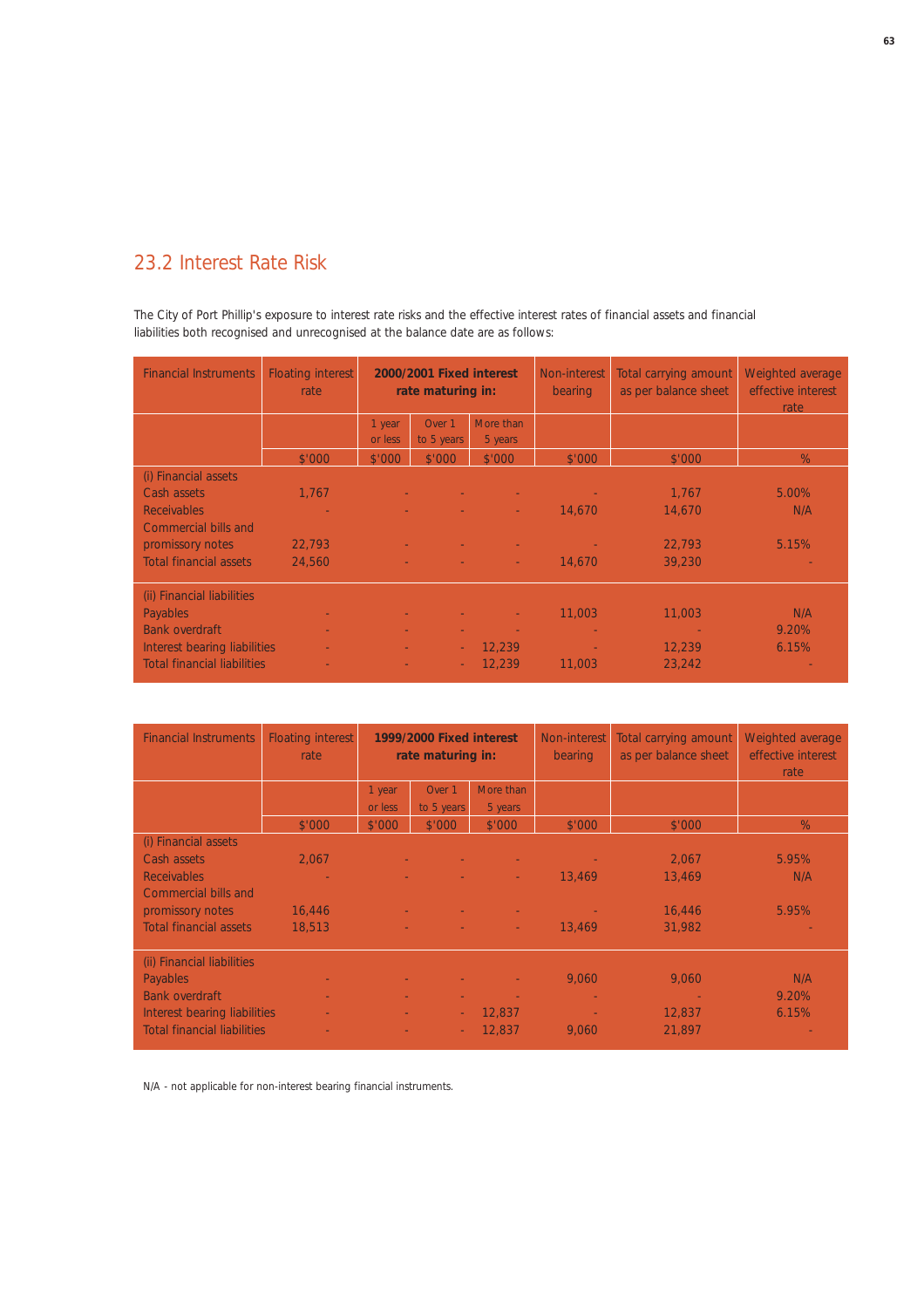## 23.3 Net Fair Values

The aggregate net fair values of financial assets and financial liabilities, both recognised and unrecognised, at the balance date are as follows:

| 2000/2001 Financial Instruments                                                                                                       | <b>Total carrying amount</b><br>as per the balance sheet | Aggregate net<br>fair value         |
|---------------------------------------------------------------------------------------------------------------------------------------|----------------------------------------------------------|-------------------------------------|
|                                                                                                                                       | 2001<br>\$'000                                           | 2001<br>\$'000                      |
| (i) Financial assets<br>Cash assets<br><b>Receivables</b><br>Commercial bills and promissory notes<br><b>Total financial assets</b>   | 1,767<br>14,670<br>22,793<br>39,230                      | 1,767<br>14,670<br>22,793<br>39,230 |
| (ii) Financial liabilities<br>Payables<br><b>Bank Overdraft</b><br>Interest bearing liabilities<br><b>Total financial liabilities</b> | 11,003<br>12,239<br>23,242                               | 11,003<br>12,239<br>23,242          |

| 1999/2000 Financial Instruments       | <b>Total carrying amount</b><br>as per the balance sheet | <b>Aggregate net</b><br>fair value |
|---------------------------------------|----------------------------------------------------------|------------------------------------|
|                                       | 2000                                                     | 2000                               |
|                                       | \$'000                                                   | \$'000                             |
| (i) Financial assets                  |                                                          |                                    |
| Cash assets                           | 2,067                                                    | 2,067                              |
| <b>Receivables</b>                    | 13,469                                                   | 13,469                             |
| Commercial bills and promissory notes | 16,446                                                   | 16,446                             |
| <b>Total financial assets</b>         | 31,982                                                   | 31,982                             |
|                                       |                                                          |                                    |
| (ii) Financial liabilities            |                                                          |                                    |
| Payables                              | 9,060                                                    | 9,060                              |
| <b>Bank Overdraft</b>                 |                                                          |                                    |
| Interest bearing liabilities          | 12,837                                                   | 12,837                             |
| <b>Total financial liabilities</b>    | 21,897                                                   | 21,897                             |
|                                       |                                                          |                                    |

### 23.4 Credit Risk

The City of Port Phillip's maximum exposure to credit risk at balance date in relation to each class of recognised financial asset is represented by the carrying amount of those assets as indicated in the Statement of Financial Position.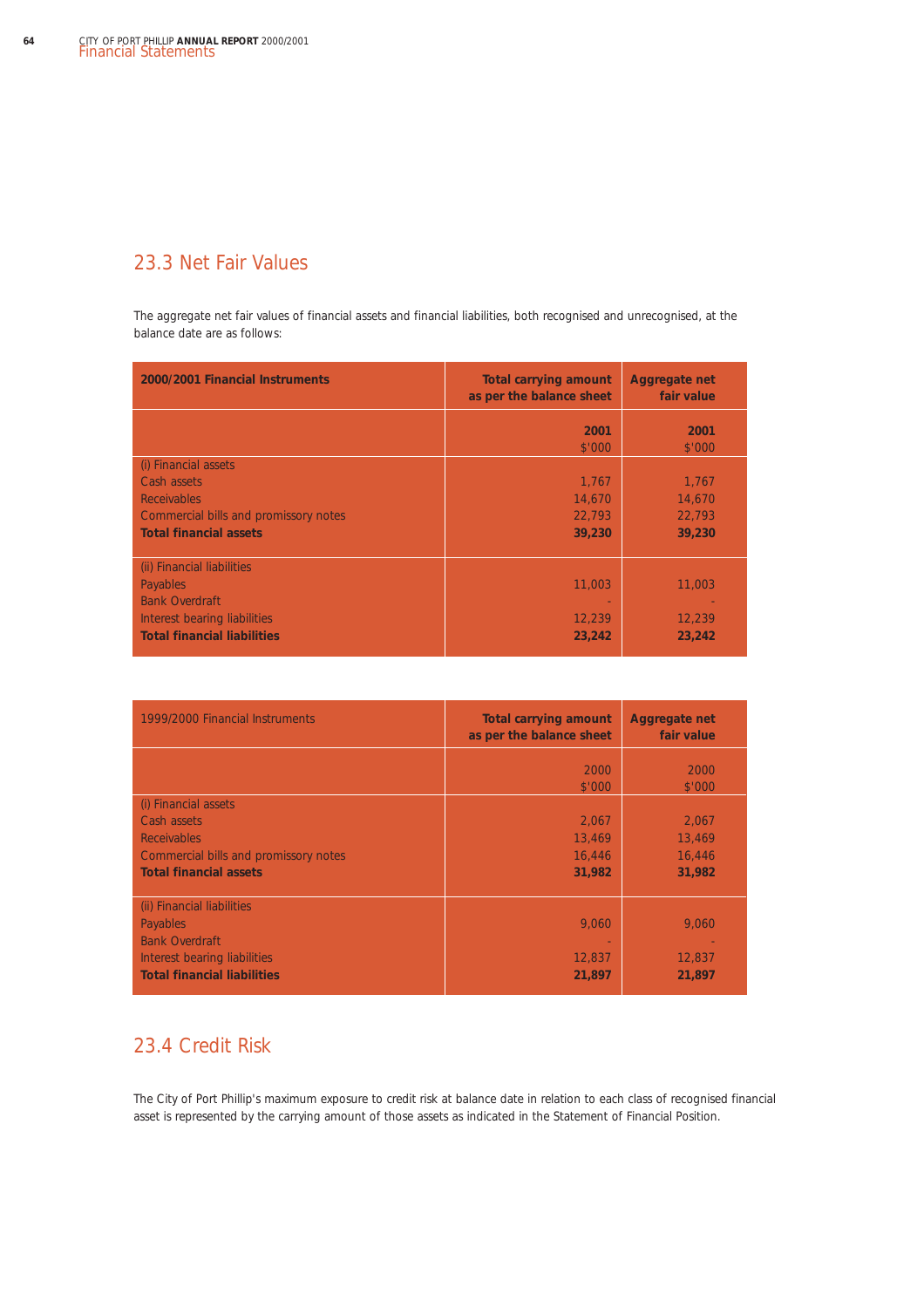## 24 Financial Ratios

|                                                                     | 2001     | 2000    | 1999    |
|---------------------------------------------------------------------|----------|---------|---------|
| DEBT SERVICING RATIO                                                |          |         |         |
| Purpose - Identifies the capacity to service outstanding debt.      |          |         |         |
| Debt servicing costs                                                |          |         |         |
| Total revenue                                                       | 0.73%    | 0.51%   | 1.23%   |
| Outstanding debt as at 30 June 2001 amounts to \$12.2million        |          |         |         |
| DEBT COMMITMENT RATIO                                               |          |         |         |
| Purpose - Identifies debt redemption strategy                       |          |         |         |
| Total debt commitment                                               |          |         |         |
| (Debt services and debt redemption)                                 |          |         |         |
| Rate revenue                                                        | $3.57\%$ | 3.40%   | 2.53%   |
| Outstanding debt as at 30 June 2001 amounts to \$12.2 million       |          |         |         |
| RATE REVENUE RATIO                                                  |          |         |         |
| Purpose - Identifies dependence upon rates                          |          |         |         |
| Rate revenue                                                        |          |         |         |
| Total revenue                                                       | 38.19%   | 25.44%  | 53.84%  |
| (This means that 38.19% of total revenue is earned from rates)      |          |         |         |
| DEBT EXPOSURE RATIO                                                 |          |         |         |
| Purpose - Identifies exposure to debt                               |          |         |         |
| Realisable assets                                                   |          |         |         |
| <b>Total Indebtedness</b>                                           | \$15.08  | \$16.62 | \$20.76 |
| (This means that for every dollar of total liabilities, the council |          |         |         |
| controls \$15.08 of realisable assets)                              |          |         |         |
| <b>WORKING CAPITAL RATIO</b>                                        |          |         |         |
| Purpose - Identifies ability to meet current commitments            |          |         |         |
| Current assets                                                      |          |         |         |
| <b>Current liabilities</b>                                          | \$2.65   | \$2.27  | \$1.96  |
| (This means that for every dollar of current liabilities,           |          |         |         |
| council has \$2.65 of current assets)                               |          |         |         |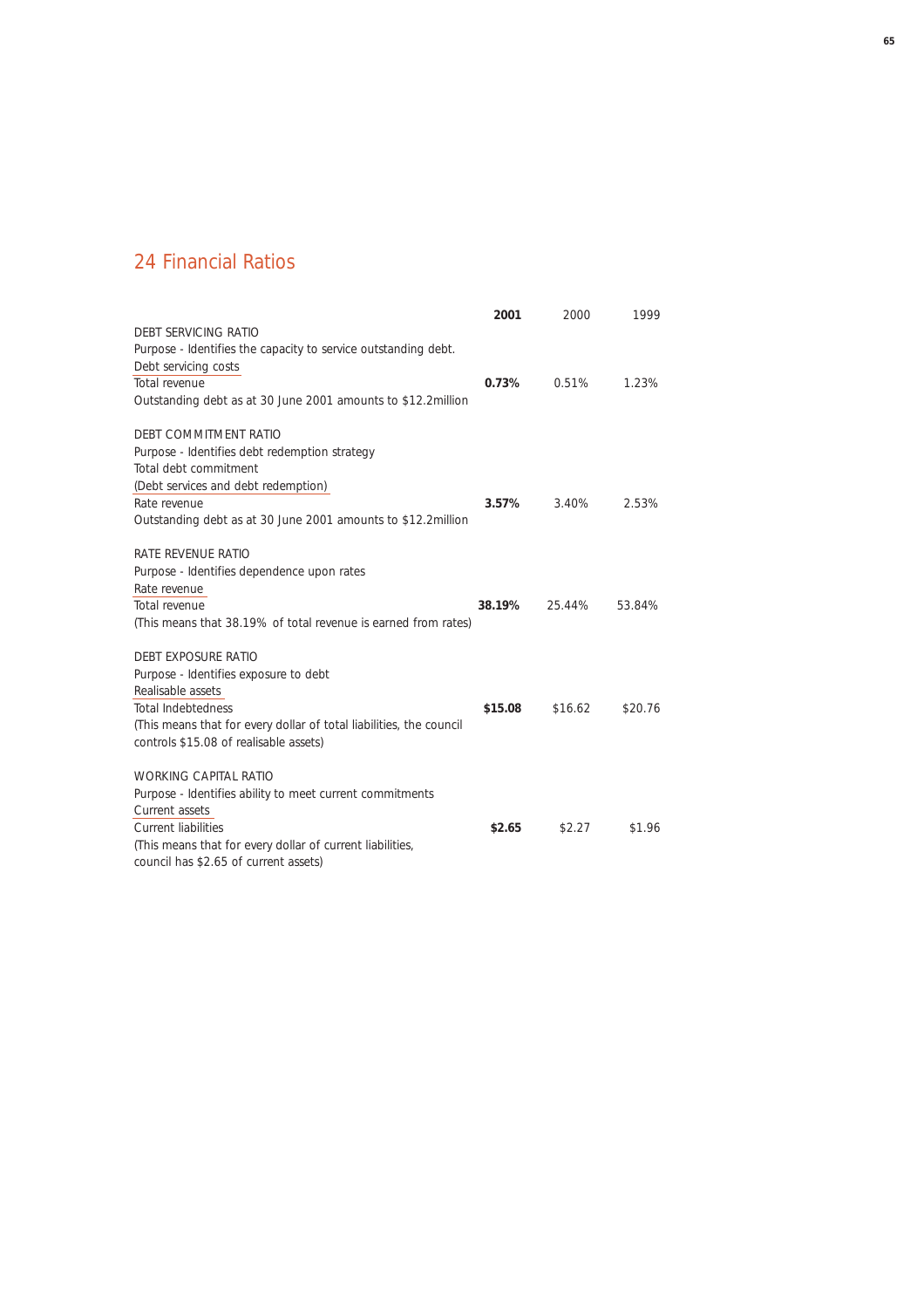## 24 Financial Ratios (cont'd)

### **Definitions:**

### **Current assets:**

Total current assets as shown in the Statement of Financial Position

### **Current liabilities:**

Total current liabilities as shown in the Statement of Financial Position

#### **Debt redemption:**

Includes the principal component of loan repayments and financial leases and capital items purchased on vendor terms

### **Debt services:**

Includes interest and charges on loans, overdrafts, financial leases and interest on payments for capital items purchased on vendor terms, and contributions to sinking funds

### **Rate revenue:**

Includes revenue from general rates, municipal charges, special rates, special charges, service rates and service charges

#### **Total revenue:**

Total revenue as shown in the Statement of Financial Perfomance

### **Total indebtedness:**

Total liabilities, both current and non-current, as shown in the Statement of Financial Position

### **Realisable assets:**

Includes total current assets and total non current assets, excluding those assets which cannot be sold and those assets subject to restrictions

The following assets have been removed from total assets when calculating realisable assets:

- restricted assets
- infrastructure assets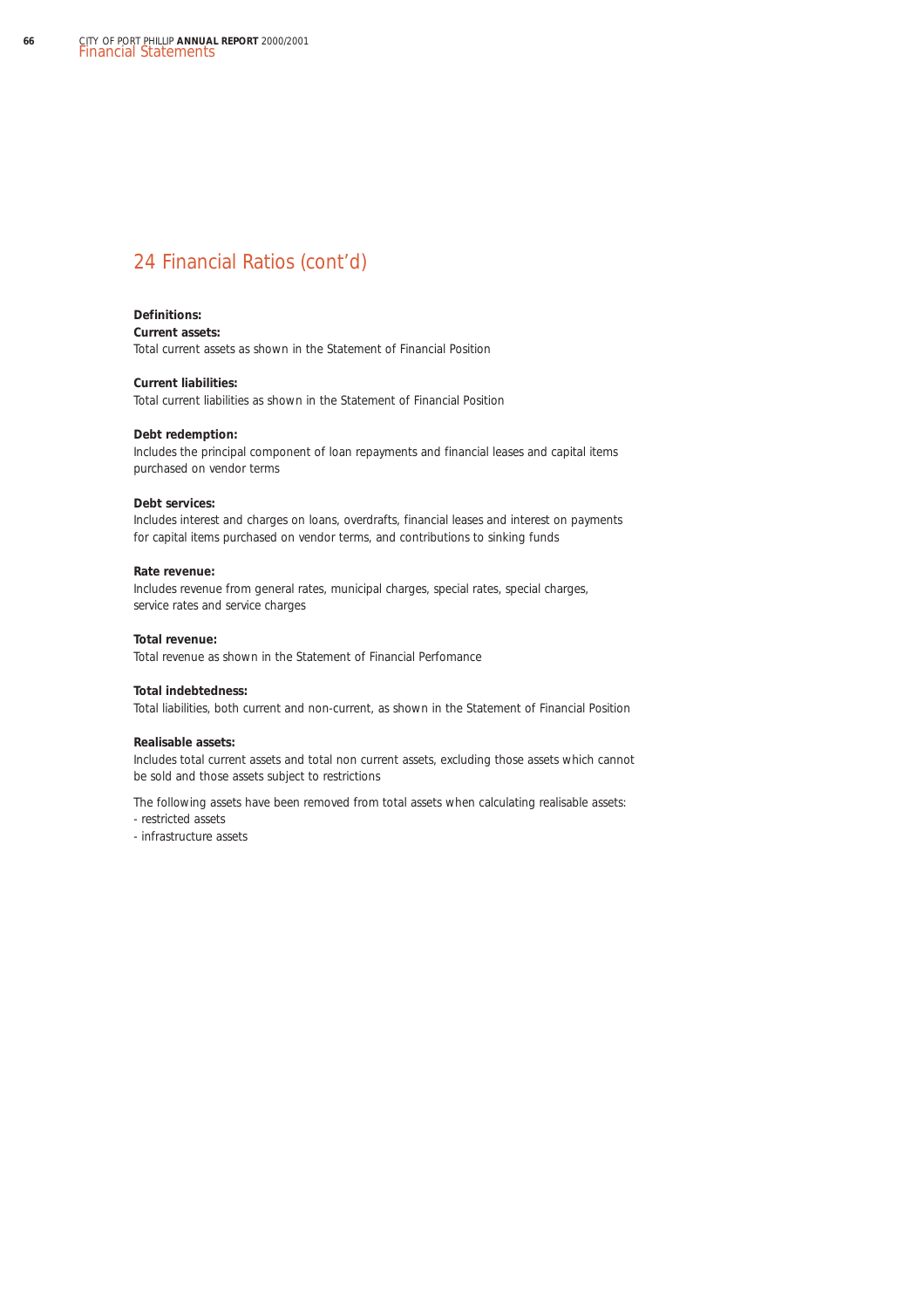### 25 Related Parties

### RELATED PARTIES DISCLOSURES FOR RESPONSIBLE PERSONS

Persons who held office as a councillor of the City of Port Phillip at any time during the year ended 30 June 2001 are as follows: D Brand, D Gross, J Hill, C Hutchens, L Johnstone, J Lewisohn and D Ray

The persons who held office as the Chief Executive Officer of the City of Port Phillip during the year was Anne Dunn until March 2001 then David Spokes from April 2001

| RESPONSIBLE PERSONS' REMUNERATION                             | 2001<br>\$'000 | 2000<br>\$'000 |
|---------------------------------------------------------------|----------------|----------------|
| Income received or due and receivable by responsible persons. | 291            | 302            |

The number of responsible persons of the Council as at 30 June 2001 included in these figures are shown below in their relevant income bands:

| Remuneration between                                                                                  | <b>Number</b>  | Number                   |
|-------------------------------------------------------------------------------------------------------|----------------|--------------------------|
| \$10,000 - \$19,999                                                                                   | 6              | 5                        |
| \$30,000 - \$39,999                                                                                   | 1              | $\mathfrak{D}$           |
| \$190,000 - \$199,999                                                                                 | 1              | 1                        |
|                                                                                                       | 8              | 8                        |
| LOANS TO RESPONSIBLE PERSONS                                                                          |                |                          |
| There were no loans to responsible persons at 30 June 2001                                            |                |                          |
| RETIREMENT BENEFITS                                                                                   |                |                          |
| There were no retirement benefits paid by Council during the reporting period.                        |                |                          |
| OTHER TRANSACTIONS OF RESPONSIBLE PERSONS AND THEIR RELATED PARTIES                                   |                |                          |
| There were no other transactions between responsible persons and their related parties                |                |                          |
| and the City of Port Phillip during the 2001 financial year.                                          |                |                          |
| SENIOR OFFICERS' REMUNERATION                                                                         | \$'000         | \$'000                   |
| Income received or due and receivable by those employees designated                                   |                |                          |
| as senior officers whose income is more than \$80,000 (2000 - \$70,000)                               | 1,892          | 3,264                    |
| The number of employees designated as senior officers are shown below in their relevant income bands: |                |                          |
| Remuneration between                                                                                  | <b>Number</b>  | Number                   |
| \$70,000 - \$79,999                                                                                   | n/a            | 11                       |
| \$80,000 - \$89,999                                                                                   | $\mathfrak{p}$ | 6                        |
| \$90,000 - \$99,999                                                                                   | 7              | 3                        |
| \$100,000 - \$109,999                                                                                 | 4              | $\overline{\mathcal{L}}$ |
| \$110,000 - \$119,999                                                                                 |                | 1                        |
| \$120,000 - \$129,999                                                                                 | $\overline{2}$ | 1                        |
| \$130,000 - \$139,999                                                                                 | 3              |                          |
| \$140,000 - \$149,999                                                                                 |                | 2                        |
| \$150,000 - \$159,999                                                                                 |                | 1                        |
|                                                                                                       | 18             | 27                       |

### 26 General Revaluation

The date of the last revaluation of rateable land within the municipal district was 1 January 2000, and the revaluation first applied to the period commencing 1 July 2000

Net Annual Value of all rateable land in the municipal district as at 30 June 2001 was \$902,102,002 (2000 was \$877,997,802).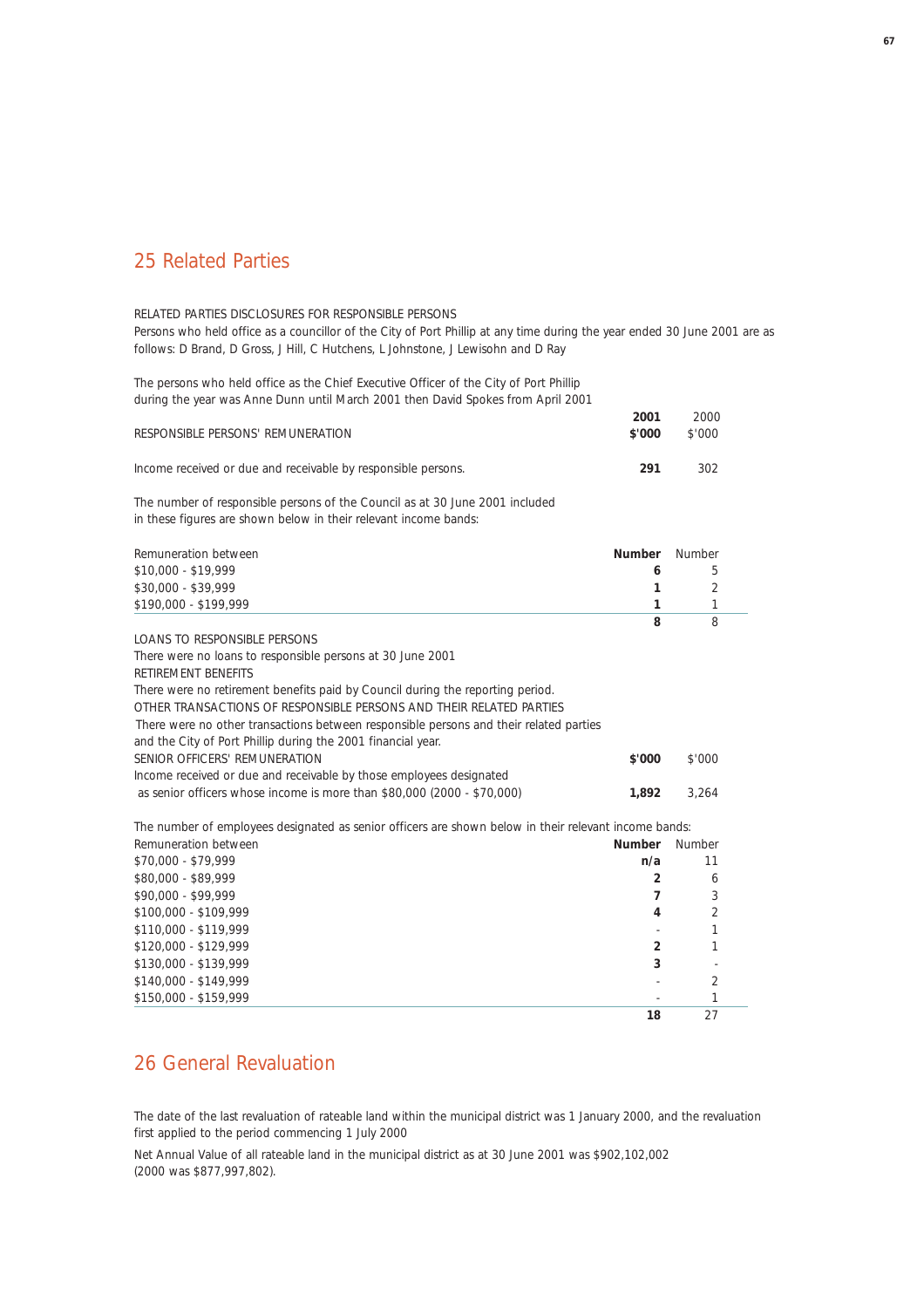## 27 Joint Venture - Streetsahead Cleaning Service

During the year Port Phillip City Council and Stonnington City Council formed agreement to participate as Joint Venturers in a business venture for the purpose of providing cleansing services primarily to Victorian Local Government clients. The Joint Venture commenced operating on 1 February 2000 and work includes street sweeping, footpath sweeping, lane sweeping, weed control, beach and foreshore cleaning, litter bin clearing and pit cleaning. The council has a 50% interest in the assets, liabilities and operating result of this Joint Venture. During the financial year, the council purchased cleaning services from the Joint Venture on normal terms and conditions.

The aggregate amount receivable from the Joint Venture as at 30 June 2001 is \$47,199 (2000 is \$31,607).

|                                                                             | 2001   | 2000   |  |
|-----------------------------------------------------------------------------|--------|--------|--|
|                                                                             | \$'000 | \$'000 |  |
| <b>REVENUE</b>                                                              | 2,456  | 1,061  |  |
| <b>EXPENSES</b>                                                             | 2,425  | 1,033  |  |
|                                                                             | 31     | 28     |  |
| The council's aggregate share of the assets and liabilities committed to    |        |        |  |
| the Joint Venture are included in the statement of financial position under |        |        |  |
| the classification of non-current assets - other financial assets           |        |        |  |
| This investment is represented by the following assets and liabilities:     |        |        |  |
|                                                                             | 2001   | 2000   |  |
|                                                                             | \$'000 | \$'000 |  |
| <b>CURRENT ASSETS</b>                                                       |        |        |  |
| Cash assets                                                                 | 15     | 44     |  |
| Receivables                                                                 | 242    | 418    |  |
| Other financial investments                                                 | 350    |        |  |
| Prepayments                                                                 | 34     | 23     |  |
| <b>Total Current Assets</b>                                                 | 641    | 485    |  |
| <b>CURRENT LIABILITIES</b>                                                  |        |        |  |
| Payables                                                                    | 146    | 143    |  |
| Provisions                                                                  | 167    | 263    |  |
| <b>Total Liabilities</b>                                                    | 313    | 406    |  |
| Net Current Assets employed in Joint Venture                                | 328    | 79     |  |
| <b>NON CURRENT ASSETS</b>                                                   |        |        |  |
| Property plant and equipment                                                | 353    | 448    |  |
| <b>NON CURRENT LIABILITIES</b>                                              |        |        |  |
| Provisions                                                                  | 151    | 28     |  |
| Net Non-Current Assets employed in Joint Venture                            | 202    | 420    |  |
|                                                                             |        |        |  |
| Net Assets employed in Joint Venture                                        | 530    | 499    |  |
| <b>EQUITY</b>                                                               |        |        |  |
| <b>Accumulated funds</b>                                                    | 530    | 499    |  |
| Equity employed in Joint Venture                                            | 530    | 499    |  |
|                                                                             |        |        |  |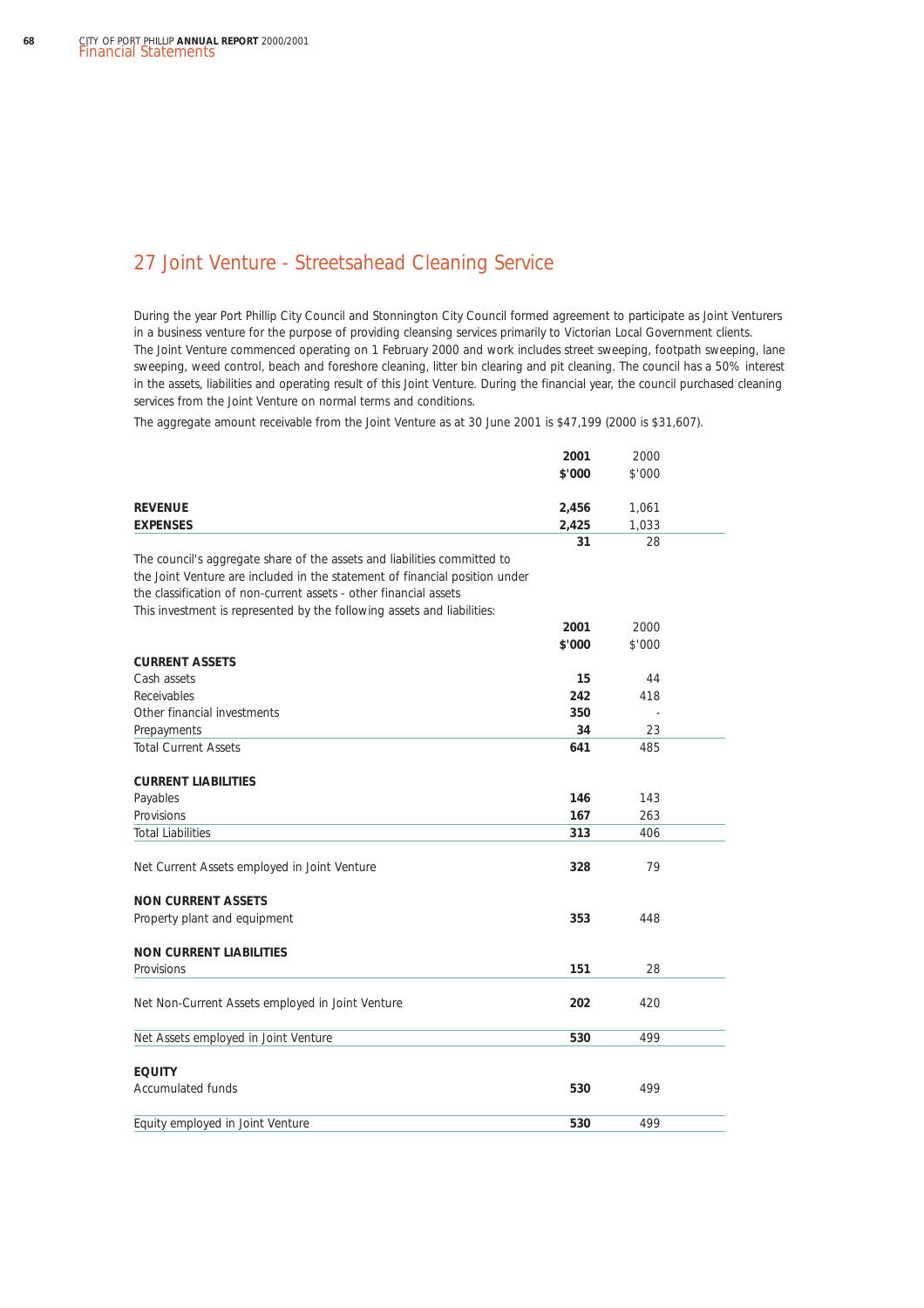# Certification of the Financial Statements

In my opinion the accompanying financial statements have been prepared in accordance with the *Local Government Act 1989*, the *Local Government Regulations 2001*, Australian Accounting Standards and other mandatory professional reporting requirements.

**Principal Accounting Officer**

**David Graham** Dated: 24.9.01

In our opinion the accompanying financial statements present fairly the financial transactions of the Port Phillip City Council for the year ended 30 June 2001 and the financial position of the Council as at that date.

As at the date of signing, we are not aware of any circumstances which would render any particulars in the financial statements to be misleading or inaccurate.

We have been authorised by the Council on 10 September 2001 to certify the financial statements in their final form.

**Mayor and Councillor**

**Julian Hill** Dated: 24.9.01

**Councillor**

**Dick Gross** Dated: 24.9.01

**Chief Executive Officer**

**David Spokes** Dated: 24.9.01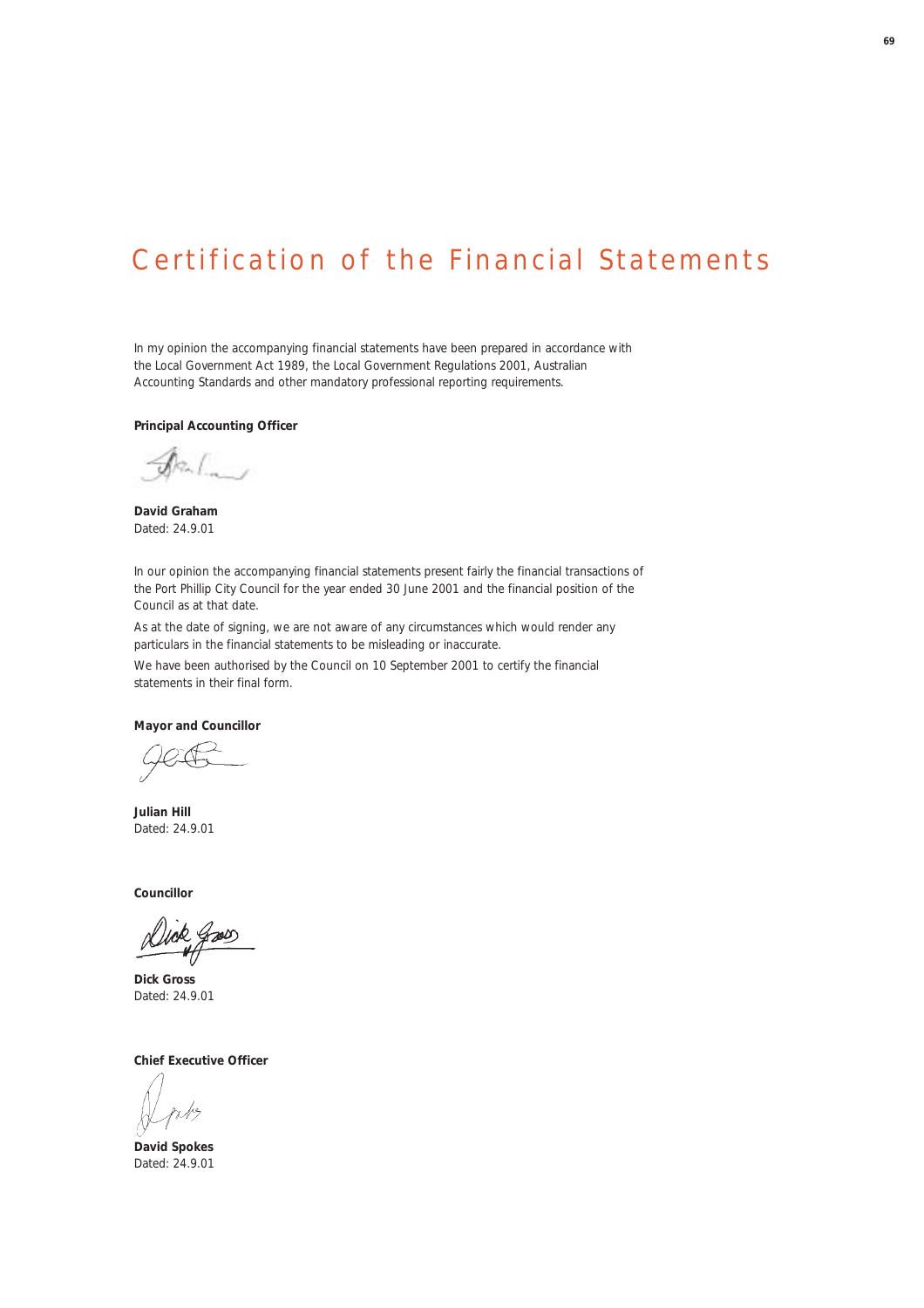

### **AUDITOR-GENERAL'S REPORT**

#### To the responsible Ministers and the Councillors of Port Phillip City Council

#### Matters relating to the electronic presentation of the Audited Financial Report

This audit report relates to the financial report of Port Phillip City Council for the financial year ended 30 June 2001 included on Port Phillip City Council's web site. The Councillors of the Port Phillip City Council are responsible for the integrity of the Council's web site. I have not been engaged to report on the integrity of the Council's web site. The audit report refers only to the statements named below. It does not provide an opinion on any other information which may have been hyperlinked to or from these statements. If users of this report are concerned with the inherent risks arising from electronic data communications they are advised to refer to the hard copy of the audited financial report to confirm the information included in the audited financial report presented on this web site.

#### **Audit Scope**

The accompanying financial report of Port Phillip City Council for the financial year ended 30 June 2001, comprising a statement of financial performance, statement of financial position, statement of changes in equity, statement of cash flows and notes to the financial statements, has been audited. The Councillors are responsible for the preparation and presentation of the financial report and the information it contains. An independent audit of the financial report has been carried out in order to express an opinion on it to the responsible Ministers and Councillors as required by the Audit Act 1994.

The audit has been conducted in accordance with Australian Auditing Standards to provide reasonable assurance as to whether the financial report is free of material misstatement. The audit procedures included an examination, on a test basis, of evidence supporting the amounts and other disclosures in the financial report, and the evaluation of accounting policies and significant accounting estimates. These procedures have been undertaken to form an opinion as to whether, in all material respects, the financial report is presented fairly in accordance with Australian Accounting Standards and other mandatory professional reporting requirements and complies with the requirements of the Local Government Act 1989, so as to present a view which is consistent with my understanding of Port Phillip City Council's financial position, the results of its operations and its cash flows.

The audit opinion expressed in this report has been formed on the above basis.

#### **Audit Opinion**

In my opinion, the financial report presents fairly the financial position of Port Phillip City Council as at 30 June 2001 and the results of its operations and its cash flows for the year ended on that date in accordance with Australian Accounting Standards and other mandatory professional reporting requirements and complies with the requirements of the Local Government Act 1989.

**MELBOURNE** 25 September 2001

**J.W. CAMERON** 

Auditor-General

Victorian Auditor-General's Office Level 34, 140 William Street, Melbourne Victoria 3000 Telephone (03) 860/ 7000 Facsimile (03) 860/ 7010 Email comments@audit.vic.gov.au Website www.audit.vic.gov.au

Auditing in the Public Interest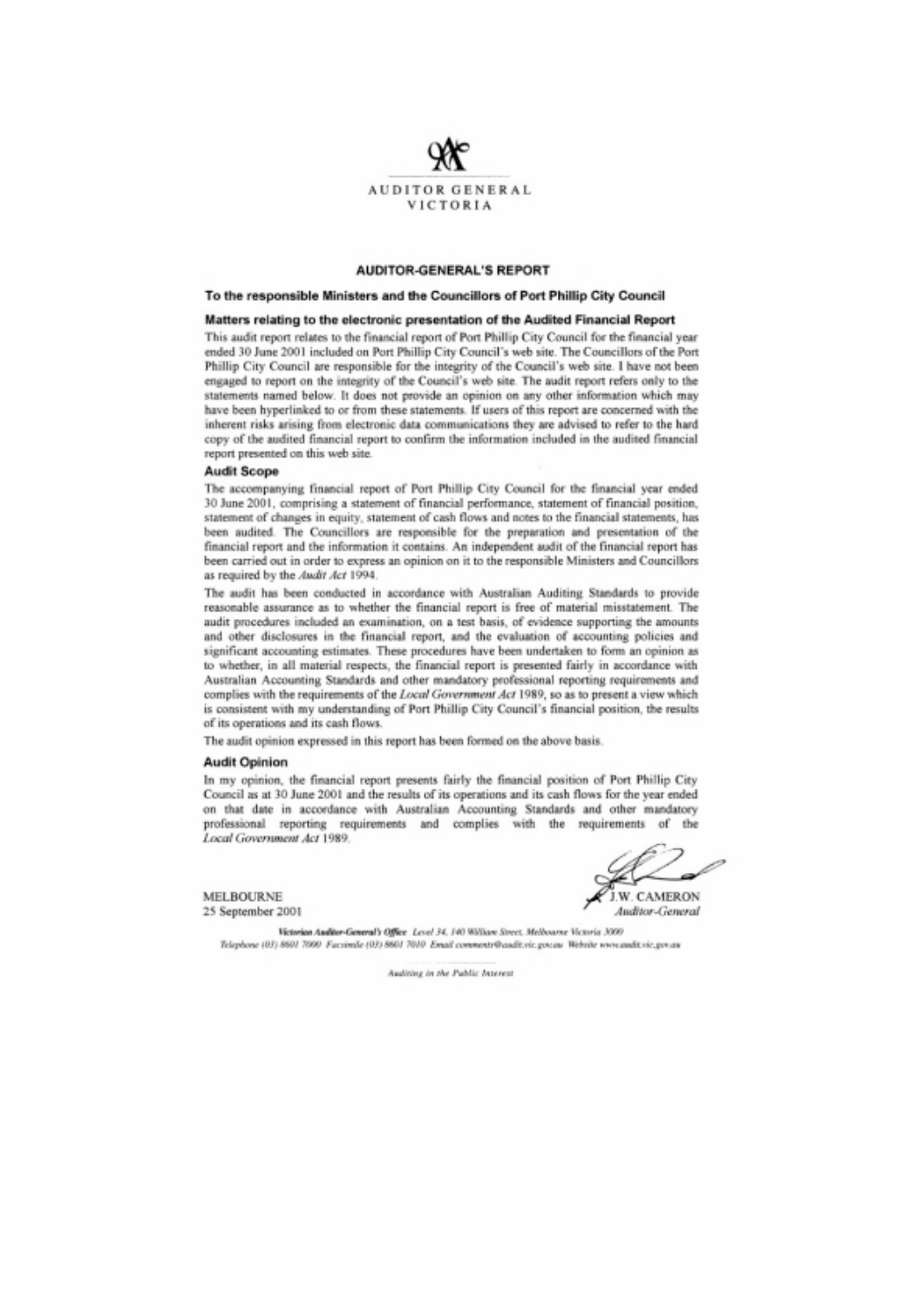# Victorian Local Government Indicators

The following table outlines the City of Port Phillip's performance against the Victorian Local Government Indicators. All local governments within Victoria are required to assess their performance against these indicators and report the results in their annual report.

| CATEGORY                             | <b>INDICATOR</b>                                           | <b>RESULT</b> | <b>DEFINITIONS</b>                                                                                                                                                                                                                                                                                                                                                                                                                                                                                                                                                                                                                                                                                                                                                                                                                                                                                                   | <b>COMMENTS</b>                                                                                                     |
|--------------------------------------|------------------------------------------------------------|---------------|----------------------------------------------------------------------------------------------------------------------------------------------------------------------------------------------------------------------------------------------------------------------------------------------------------------------------------------------------------------------------------------------------------------------------------------------------------------------------------------------------------------------------------------------------------------------------------------------------------------------------------------------------------------------------------------------------------------------------------------------------------------------------------------------------------------------------------------------------------------------------------------------------------------------|---------------------------------------------------------------------------------------------------------------------|
| Affordability/<br>Cost of Governance | Average rates and<br>charges per assessment                | \$855         | Rates and charges declared as being receivable,<br>in the calculations for the adopted rates, at the<br>beginning of the year, including:<br>general rates and charges declared under<br>ss.160, 161, 161A of the Local Government<br>Act 1989; municipal charges and service rates<br>and charges (ie. garbage services) levied under<br>ss. 159, 162 respectively; and supplementary<br>rates declared, divided by the number of<br>assessments used in the calculation of the<br>adopted rate (ie. when the rate is struck).                                                                                                                                                                                                                                                                                                                                                                                      |                                                                                                                     |
|                                      | Average rates and<br>charges per residential<br>assessment | \$668         | Rates and charges declared for all residential<br>assessments divided by the number of<br>residential assessments.                                                                                                                                                                                                                                                                                                                                                                                                                                                                                                                                                                                                                                                                                                                                                                                                   |                                                                                                                     |
| Sustainability                       | Average liabilities per<br>assessment                      | \$530         | Total liabilities as per the published financial<br>statements (ie. AAS27); less items held in trust<br>(reflected in assets also held); divided by the<br>number of assessments used in the calculation<br>of the adopted rate (ie. when the rate is struck).                                                                                                                                                                                                                                                                                                                                                                                                                                                                                                                                                                                                                                                       |                                                                                                                     |
|                                      | Operating result prior<br>to capital funding               | \$29,482,000  | Operating result per financial statements<br>(ie. AAS27); adjusted to exclude funding<br>(ie. grants) provided for capital purposes.                                                                                                                                                                                                                                                                                                                                                                                                                                                                                                                                                                                                                                                                                                                                                                                 | Includes \$24,816,000<br>being controlled assets<br>(infrastructure and parkland)<br>recognised for the first time. |
| <b>Services</b>                      | Average operating<br>expenditure per<br>assessment         | \$1,653       | Operating expenditure per the financial<br>statements (ie. AAS27) (including asset<br>sales and depreciation); divided by the number<br>of assessments used in the calculation of the<br>adopted rate (ie. when the rate is struck).                                                                                                                                                                                                                                                                                                                                                                                                                                                                                                                                                                                                                                                                                 |                                                                                                                     |
| Infrastructure                       | Average capital<br>expenditure per<br>assessment           | \$265         | Amount capitalised to the Balance Sheet and<br>contributions by a local government to major<br>assets not owned by the local government,<br>including expenditure on:<br>capital renewal of existing assets which<br>increases the service potential or extends the<br>life of the asset:<br>capital expansion which extends the standard<br>of an existing asset at the same standard as<br>currently enjoyed by residents to a new group<br>of users;<br>capital upgrade which upgrades the standard<br>of an existing asset to provide a higher level of<br>service; or<br>expenditure that will increase the life of the asset,<br>divided by the number of assessments used in the<br>calculation of the adopted rate (ie. when the rate is struck).<br>Note: Exactly what is included as capital expenditure<br>will vary according to the local government's policy in<br>defining the "asset" and its "life" |                                                                                                                     |